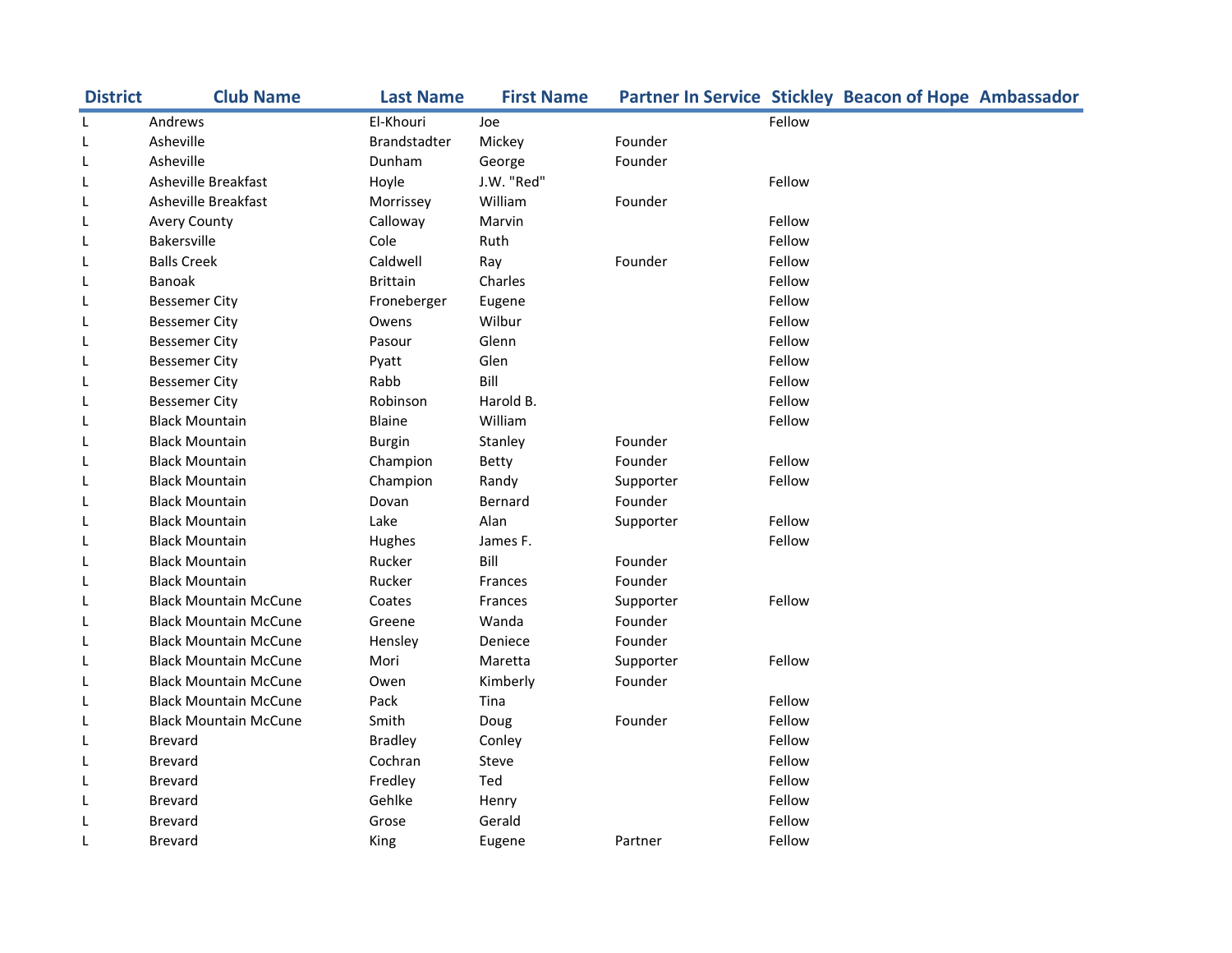| L | <b>Brevard</b>                | Lindsay        | John W.           |                   | Fellow |                         |            |
|---|-------------------------------|----------------|-------------------|-------------------|--------|-------------------------|------------|
| L | <b>Brevard Davidson River</b> | <b>Butler</b>  | Martha            | Patron            | First  |                         |            |
| L | <b>Brevard Davidson River</b> | Eubanks        | Catherine         |                   | Fellow |                         |            |
| L | <b>Brevard Davidson River</b> | Henderson      | Marcis            | Partner           | Fellow |                         |            |
| L | <b>Brevard Davidson River</b> | Laughter       | Larry             | Founder           |        | Lighthouse              |            |
| L | <b>Brevard Davidson River</b> | Laughter       | Sara              | Supporter         | Fellow | Lighthouse              |            |
| L | <b>Bryson City</b>            | <b>Bowers</b>  | Floyd             |                   |        | Lighthouse              |            |
| L | <b>Bryson City</b>            | Cline          | Charles           |                   | Fellow |                         |            |
| L | <b>Bryson City</b>            | Crouch         | Emelene           |                   |        | Lighthouse              |            |
| L | <b>Bryson City</b>            | Lawson         | Pete              |                   | Fellow |                         |            |
| L | <b>Bryson City</b>            | <b>Nelson</b>  | Edwin             | Partner/Supporter | First  |                         |            |
| L | <b>Burnsville</b>             | Carey          | <b>Bob</b>        |                   | Fellow |                         |            |
| L | <b>Burnsville</b>             | Horhorouny     | Edwin             |                   | Fellow |                         |            |
| L | <b>Burnsville</b>             | Riddle         | Bill              |                   | Fellow |                         |            |
| L | <b>Burnville</b>              | McFadden       | Frank             |                   | Fellow |                         |            |
| L | Candler                       | Gudger         | Richard R. (Dick) | Friend            | Fellow |                         |            |
| L | Candler                       | Metcalf        | Roger             |                   | Fellow |                         |            |
| L | <b>Candler Upper Hominy</b>   | Beach II       | Kenneth           |                   | Fellow |                         |            |
| L | <b>Candler Upper Hominy</b>   | Edgar          | Jim               | Founder           | Fellow |                         |            |
| L | <b>Candler Upper Hominy</b>   | O'Kelly        | William           |                   | Fellow |                         |            |
| L | Canton                        | Bumgardner     | Debbie            |                   |        | Lighthouse              |            |
| L | Canton                        | Bumgardner     | Max               | Supporter         | Fellow | <b>Steps to Service</b> |            |
| L | Canton                        | Cline Jr.      | Albert            |                   | Fellow |                         |            |
| L | Canton                        | Covin          | Riley             |                   |        | Lighthouse              |            |
| L | Canton                        | <b>Dobbins</b> | John              | Founder           | Fellow |                         |            |
| L | Canton                        | Duckworth      | Jack              |                   |        | Lighthouse              |            |
| L | Canton                        | Gilomen        | Gordon            | Founder           |        |                         |            |
| L | Canton                        | Jacobson       | Ryan              |                   |        | Lighthouse              |            |
| L | Canton                        | Masters        | David             |                   | Fellow |                         |            |
| L | Canton                        | Powell         | Jerry             |                   |        |                         | Ambassador |
| L | Canton                        | Reed           | Deborah J.        |                   |        | Lighthouse              |            |
| L | Canton                        | Reed           | Dennis            |                   |        | Lighthouse              |            |
| L | Canton                        | Ryan           | Sharon            |                   |        | Lighthouse              |            |
| L | Canton                        | Stoll          | Phyllis           |                   |        | Lighthouse              |            |
| L | Canton                        | Turvin         | Charlie           | Founder           |        |                         |            |
| L | Canton                        | Webb           | Jacky J.          | Founder           |        |                         |            |
| L | Catawba                       | Cloninger      | Boyce             |                   | Fellow |                         |            |
| L | Catawba                       | Elmore Sr.     | Ben               |                   | Fellow |                         |            |
| L | Cherokee                      | Sneed          | <b>Bobbi</b>      |                   | Fellow |                         |            |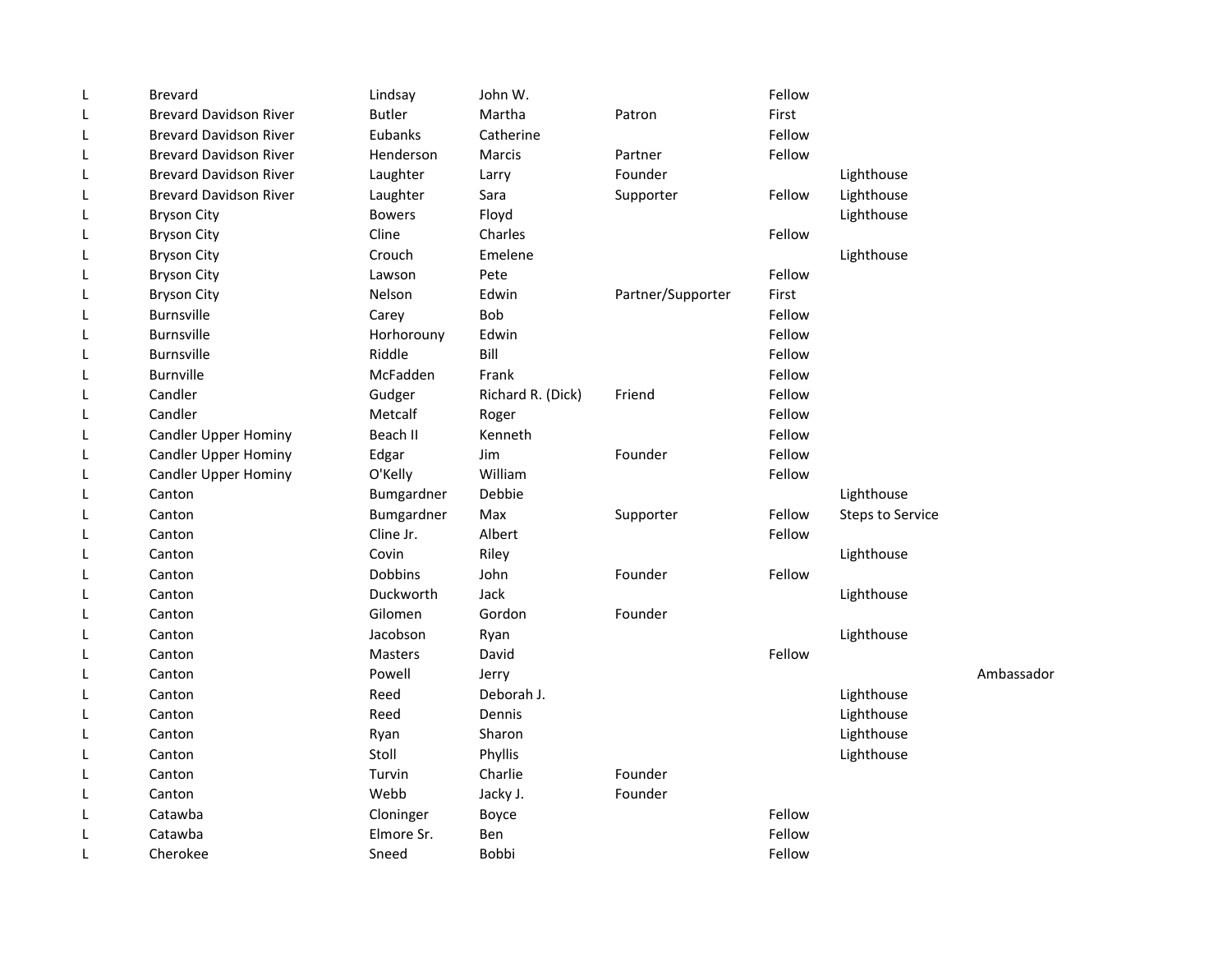| L | Cherryville  | Carpenter     | Bill           |           | Fellow |            |
|---|--------------|---------------|----------------|-----------|--------|------------|
| L | Cherryville  | Ellington     | James Everette |           | Fellow |            |
| L | Chimney Rock | Carriker      | E.             |           | Fellow |            |
| L | Claremont    | <b>Boggs</b>  | Mary           |           | Fellow |            |
| L | Claremont    | <b>Boggs</b>  | Russell        |           | Fellow |            |
| L | Claremont    | <b>Busbee</b> | John           |           | Fellow |            |
| L | Claremont    | Carpenter     | Mark           |           | Fellow |            |
| L | Claremont    | Cole          | Clarence       |           | Fellow |            |
| L | Claremont    | Connor III    | Charles        |           | Fellow |            |
| L | Claremont    | Cox           | Ronald         |           | Fellow |            |
| L | Claremont    | Deal          | Lamar          |           | Fellow |            |
| L | Claremont    | Garrison      | Margaret       |           | First  |            |
| L | Claremont    | Kornegay      | Avery          |           | Fellow |            |
| L | Claremont    | Little        | Lamar          |           | Fellow |            |
| L | Claremont    | Medlin        | Jesse Carl     |           | Fellow |            |
| L | Claremont    | Murray        | Nancy          |           | Fellow |            |
| L | Claremont    | Robbins       | John           |           | Fellow |            |
| L | Claremont    | Setzer        | Judy           |           | Fellow |            |
| L | Claremont    | Setzer Sr.    | Dale Bruce     |           | Fellow |            |
| L | Claremont    | Sigmon        | <b>Blake</b>   |           | Fellow |            |
| L | Clyde        | Chambers      | Harold         |           | Fellow |            |
| L | Clyde        | Chapman       | Weaver         |           | Fellow |            |
| L | Clyde        | Hannah        | Charles        |           | Fellow |            |
| L | Clyde        | Higgins       | Harold         |           | Fellow |            |
| L | Clyde        | Leatherwood   | A. Roland      |           | Fellow |            |
| L | Clyde        | Osborne       | William        | Supporter | Fellow |            |
| L | Clyde        | Sizemore      | Eugene         | Founder   |        | Lighthouse |
| L | Clyde        | Smart         | Robert         | Founder   |        |            |
| L | Clyde        | <b>Stines</b> | Kenneth        | Founder   |        | Lighthouse |
| L | Clyde        | Underwood     | Clyde          | Founder   |        |            |
| L | Columbus     | Goodwin       | Garland        | Founder   |        |            |
| L | Columbus     | Trevathan     | Helen          |           | Fellow |            |
| L | Conover      | Bentley       | Jean           |           | Fellow |            |
| L | Conover      | <b>Bunn</b>   | Charles        |           | Fellow |            |
| L | Conover      | Goodson       | <b>Bob</b>     |           | Fellow |            |
| L | Conover      | Herman        | Henry          |           | Fellow |            |
| L | Conover      | Howard        | Doris          |           | Fellow |            |
| L | Conover      | Isenhower     | R.             |           | Fellow |            |
| L | Conover      | Kaylor        | Hal            |           | Fellow |            |
|   |              |               |                |           |        |            |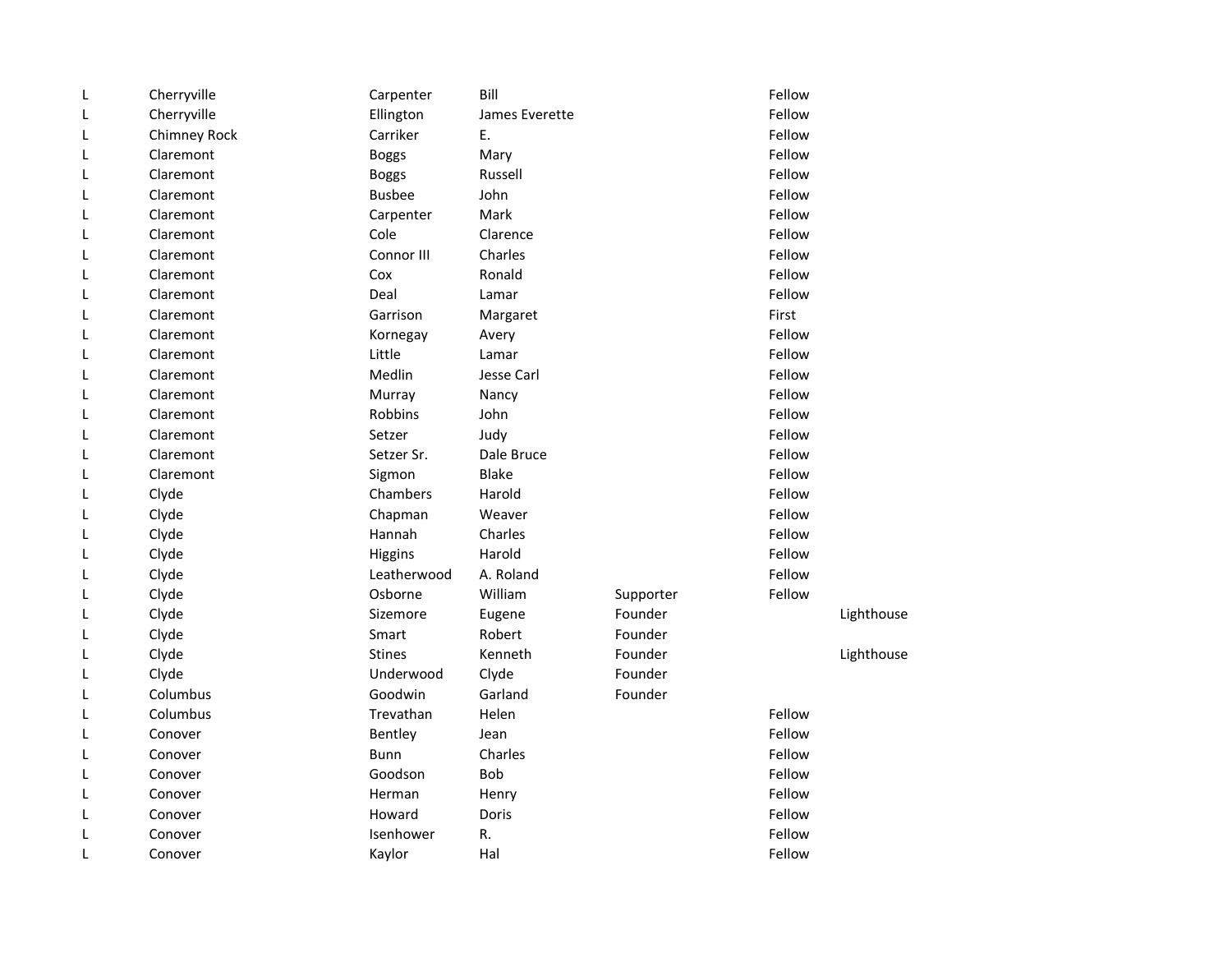| L | Conover                     | PutNam          | David          |           | Fellow |            |            |
|---|-----------------------------|-----------------|----------------|-----------|--------|------------|------------|
| L | Conover                     | Rhyne           | Charles        | Supporter | Fellow |            |            |
| L | Conover                     | Stedman         | William D.Bill |           | Fellow |            |            |
| L | East Gastonia               | Hunter          | Derrick        | Founder   | Fellow |            |            |
| L | East Gastonia               | Sellers         | Harold D.      |           | Fellow |            |            |
| L | East Gastonia               | Shannon MD      | William B.     |           | Fellow |            |            |
| L | East Gastonia               | Tedder          | Joseph         |           | Fellow |            |            |
| L | <b>Edneyville Community</b> | Sheppard        | Walt           | Founder   |        |            |            |
| L | <b>Edneyville Community</b> | Taylor          | Diane          |           | Fellow |            |            |
| L | Enka                        | <b>Barnes</b>   | Robert         |           | Fellow |            |            |
| L | Enka                        | Dean            | Ralph          |           | Fellow |            |            |
| L | Enka                        | Hall            | Jack           |           | Fellow |            |            |
| L | Enka                        | Haney           | Sarah          |           | Fellow |            |            |
| L | Enka                        | Humphrey        | J.             |           | Fellow |            |            |
| L | Enka                        | Hyde            | Arnold         |           | Fellow |            |            |
| L | Enka                        | Jones           | Robert         |           | Fellow |            |            |
| L | Enka                        | Schaefar        | Richard        | Founder   | Fellow |            |            |
| L | <b>Erwin District</b>       | Henderson       | Houston        |           | First  |            |            |
| L | Etowah                      | Baldwin         | Samuel         |           |        | Lighthouse |            |
| L | Etowah                      | Barry           | Thomas         |           | Fellow |            |            |
| L | Etowah                      | <b>Bartlett</b> | Hugh           | Founder   | Fellow |            |            |
| L | Etowah                      | Blackwell       | Steve          | Founder   | Fellow |            |            |
| L | Etowah                      | Cantrell        | D.C.           |           | Fellow |            |            |
| L | Etowah                      | Cantrell        | Jimmie         |           | Fellow |            |            |
| L | Etowah                      | Childers        | David          | Partner   | Fellow |            |            |
| L | Etowah                      | Clague          | Dan            | Founder   |        | Lighthouse |            |
| L | Etowah                      | Cox             | <b>Barbara</b> | Supporter | Fellow |            |            |
| L | Etowah                      | Cox             | Jerry          | Supporter | First  |            |            |
| L | Etowah                      | Davidson        | Stanley        |           | First  |            |            |
| L | Etowah                      | Davis           | Ron            |           | Fellow |            |            |
| L | Etowah                      | Davis           | Ted            |           | Fellow |            |            |
| L | Etowah                      | Derrick         | Frances M.     |           |        | Lighthouse | Ambassador |
| L | Etowah                      | Donaldson       | Gayle          |           |        | Lighthouse |            |
| L | Etowah                      | Donaldson       | Skip           |           | Fellow |            |            |
| L | Etowah                      | Fernandez       | Susan          | Friend    |        | Lighthouse |            |
| L | Etowah                      | Frindt          | Edwin          |           |        | Lighthouse |            |
| L | Etowah                      | Gaglaiardi      | Samuel         |           |        | Lighthouse |            |
| L | Etowah                      | Hicks           | Debbie         |           | Fellow | Lighthouse | Ambassador |
| L | Etowah                      | Hicks           | Will           | Supporter | Fellow | Lighthouse |            |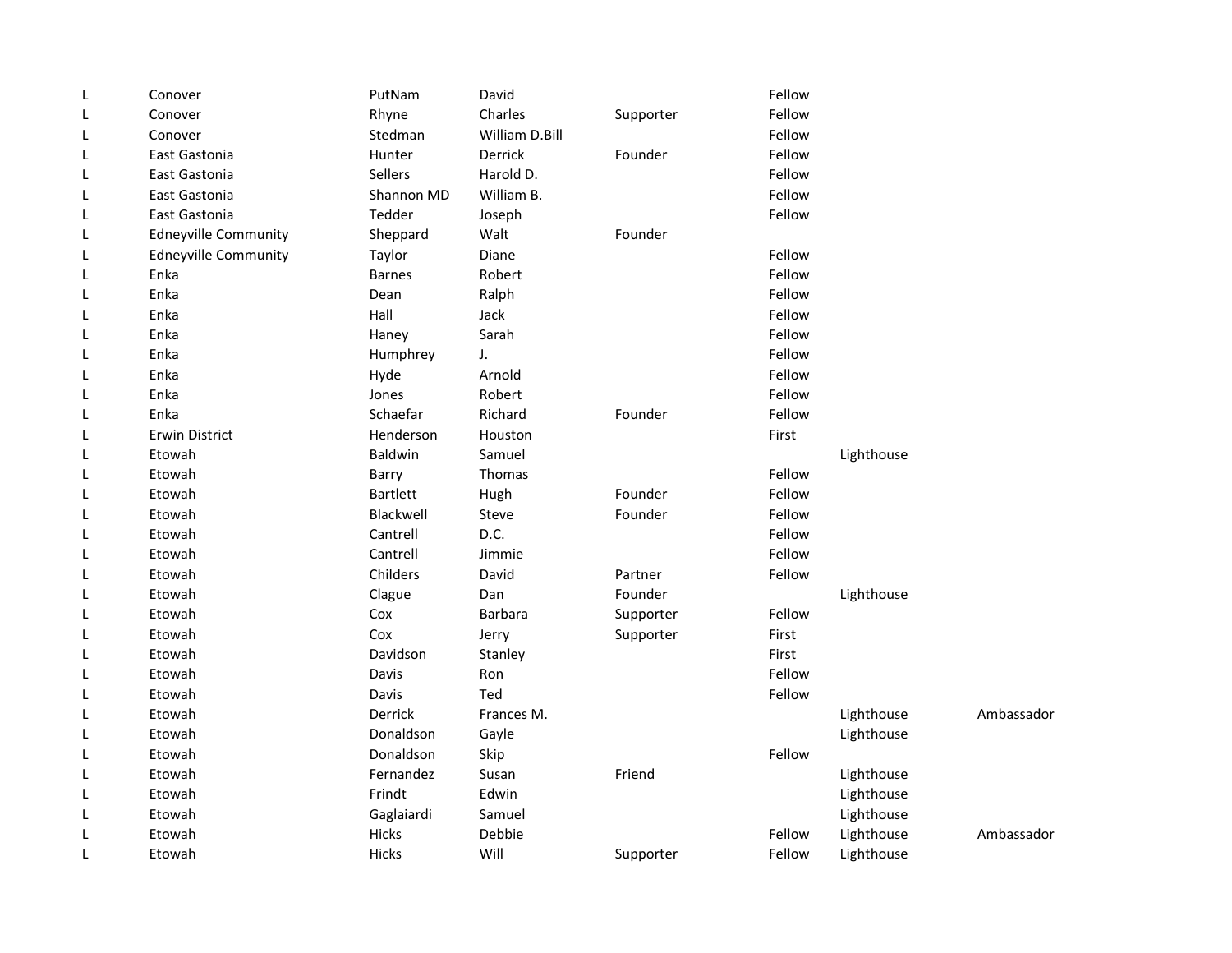| L | Etowah             | Jones           | Robert           |         | Fellow |                         |
|---|--------------------|-----------------|------------------|---------|--------|-------------------------|
| L | Etowah             | Keyes           | Charles Jack     |         | Fellow |                         |
| L | Etowah             | Kirk            | <b>Brent</b>     |         | Fellow |                         |
| L | Etowah             | <b>Kirk</b>     | Susan            | Founder |        |                         |
|   | Etowah             | Kreutter        | Rhoades          | Founder |        |                         |
| L | Etowah             | Mantsch         | Thomas           |         | Fellow |                         |
| L | Etowah             | Marsh           | Jerry            | Friend  | First  |                         |
| L | Etowah             | McCarson        | Leslie           | Founder |        |                         |
| L | Etowah             | McClure         | Virgle           |         | Fellow |                         |
| L | Etowah             | Mountjoy        | Alton            | Founder |        |                         |
| L | Etowah             | Newsom          | William          |         | Fellow | <b>Steps to Service</b> |
| L | Etowah             | Nichols         | Kathryn          | Founder |        |                         |
| L | Etowah             | Overbagh        | Jeffery          | Founder |        |                         |
| L | Etowah             | Owens           | Douglas          |         | Fellow |                         |
| L | Etowah             | Parkinson       | Ray              |         | Fellow |                         |
| L | Etowah             | Queen           | Kenneth          |         | Fellow |                         |
| L | Etowah             | Rinke           | Fred             |         |        | Lighthouse              |
| L | Etowah             | Rinke           | Lucanne          | Patron  |        | Lighthouse              |
| L | Etowah             | Robertson       | W.R.             |         | Fellow |                         |
| L | Etowah             | Sanders         | Tom              | Founder |        |                         |
| L | Etowah             | Thomas          | John             |         | Fellow |                         |
| L | Etowah             | Vaughan         | Janet            | Founder | Fellow |                         |
| L | Etowah             | Vaughan         | Paul             | Founder | Fellow |                         |
| L | Etowah             | Wilcox          | Janice           |         |        | Lighthouse              |
| L | Etowah             | Wilcox          | Richard          |         |        | Lighthouse              |
| L | <b>Forest City</b> | Harrill         | H.P.             |         | Fellow |                         |
| L | <b>Forest City</b> | Matheny         | Imedelle         |         | Fellow |                         |
| L | <b>Forest City</b> | McFarland       | Kirby            |         | Fellow |                         |
| L | Franklin           | Haithcock       | Howard           |         | Fellow |                         |
| L | Franklin           | Hensz-Stillwell | Ruth             | Patron  | Fellow |                         |
| L | Franklin           | Jones           | David            |         | Fellow |                         |
| L | Franklin           | Martin          | William          |         | Fellow |                         |
| L | Franklin           | Mason           | William-Bill     |         | Fellow |                         |
| L | Franklin           | Norton          | Rick             |         | Fellow |                         |
| L | Franklin           | Rogers          | Robert           |         | Fellow |                         |
| L | Franklin           | Schwartz        | <b>Betty Lou</b> |         | Fellow |                         |
| L | Franklin           | Schwartz        | Stan             |         | Fellow |                         |
| L | Franklin           | Sciberras       | Michaelle        |         | Fellow |                         |
| L | Franklin           | Sherrill        | Holton           |         | Fellow |                         |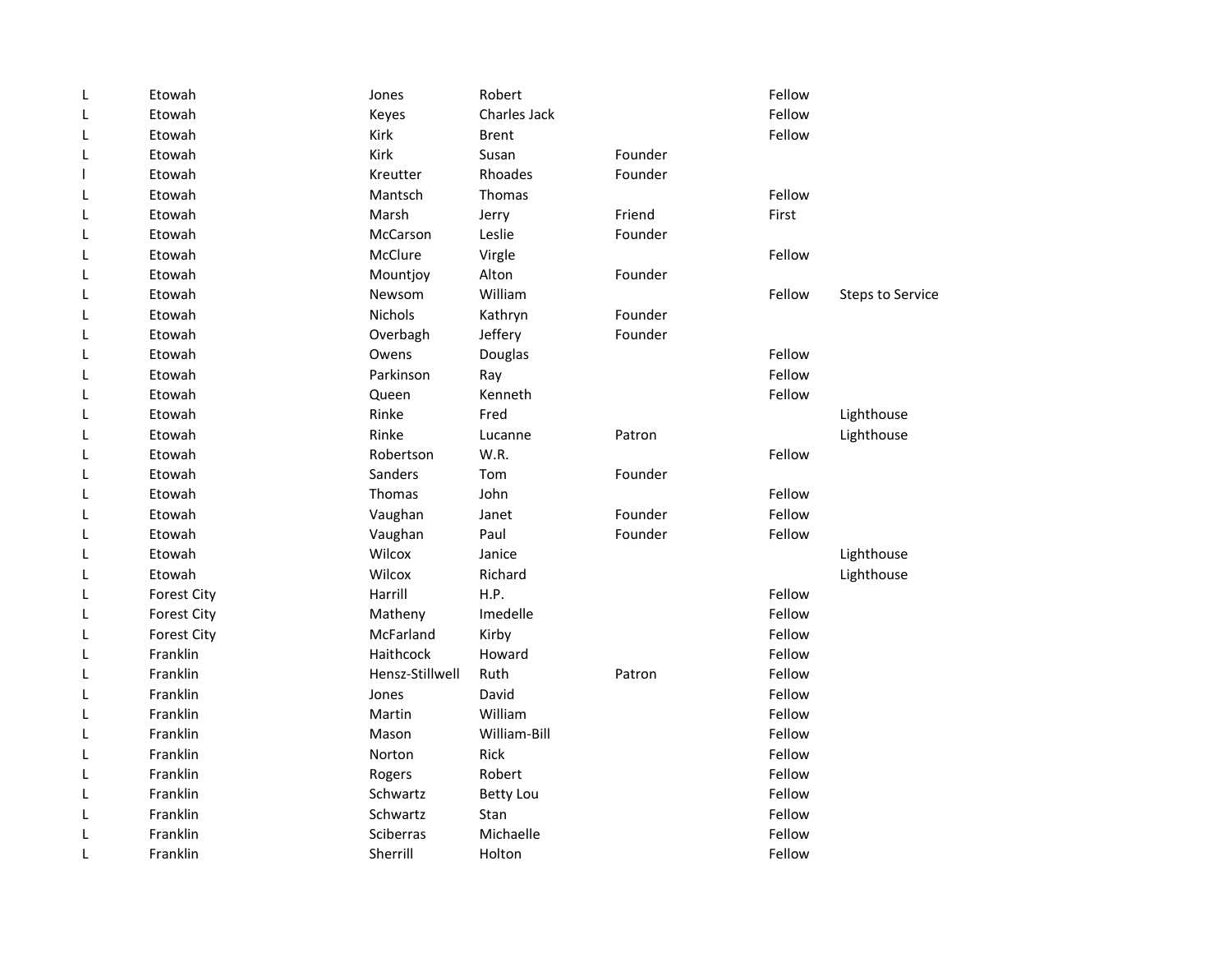| L | Franklin                 | Swafford         | Verlon      |                 | Fellow |            |
|---|--------------------------|------------------|-------------|-----------------|--------|------------|
| L | Franklin                 | <b>Burnette</b>  | Judy        |                 | Fellow |            |
| L | Franklin                 | Cocke            | Gene        |                 | Fellow |            |
| L | Gastonia Evening         | Crane            | Claude      |                 | Fellow |            |
| L | Gastonia Evening         | Harrison         | Richard     |                 | Fellow |            |
| L | Gastonia Evening         | Hayes            | Hayden      |                 | Fellow |            |
| L | Gastonia Evening         | James            | Tyrone      |                 | Fellow |            |
| L | Gastonia Evening         | Schwartz         | Mike        | Supporter       | Fellow | Lighthouse |
| L | Gastonia Evening         | <b>Stevens</b>   | Sherida     | Founder         | Fellow |            |
| L | Gastonia Evening         | Sturgis          | Harry       | Founder         | Fellow |            |
| L | Gastonia Evening         | Sullivan         | Julian H.   |                 | Fellow |            |
| L | Gastonia Evening         | Tiddy            | Eugene      |                 | Fellow |            |
| L | Gastonia Evening         | Tiller           | Russell     |                 | Fellow |            |
| L | Gastonia Noon            | Griffin          | Ben         |                 | Fellow |            |
| L | Gastonia Noon            | Rodgers          | David       |                 | Fellow |            |
| L | Gastonia Noon            | Rogers           | Helen       |                 | Fellow |            |
| L | <b>Granite Falls</b>     | Baswell          | Hoyt        |                 | Fellow |            |
| L | <b>Granite Falls</b>     | Bumgarner        | Clyde       |                 | Fellow |            |
| L | <b>Granite Falls</b>     | Childers         | Jerry       |                 | Fellow |            |
| L | <b>Granite Falls</b>     | Kirkpatrick      | Don         |                 | Fellow |            |
| L | <b>Granite Falls</b>     | <b>Stallings</b> | Dan         |                 | Fellow |            |
| L | <b>Granite Falls</b>     | Townsend         | Martin      |                 | Fellow |            |
| L | <b>Greater Asheville</b> | Calton           | Joyce       | Founder         |        |            |
| L | <b>Greater Asheville</b> | <b>Elkins</b>    | Joseph D.   |                 | Fellow |            |
| L | <b>Greater Asheville</b> | Elkins           | Wanda       |                 | Fellow |            |
| L | <b>Greater Asheville</b> | Henry            | Marti       | Friend          | Fellow | Lighthouse |
| L | <b>Greater Asheville</b> | Owen             | <b>Bess</b> | Supporter       | Fellow |            |
| L | <b>Greater Asheville</b> | Penland          | Joe         | Partner/Founder | Fellow |            |
| L | <b>Greater Asheville</b> | Presley          | Bob         | Founder         |        |            |
| L | <b>Greater Asheville</b> | Runion           | Rita        | Supporter       |        |            |
| L | <b>Greater Asheville</b> | <b>Talley</b>    | Terry       | Founder         |        |            |
| L | <b>Greater Asheville</b> | Todd             | Christian   | Founder         |        |            |
| L | <b>Greater Reynolds</b>  | Smith            | Elsie       |                 | Fellow |            |
| L | <b>Greater Reynolds</b>  | <b>Stevens</b>   | L.M. Mitch  |                 | Fellow |            |
| L | <b>Haw Creek</b>         | Ashe             | John        |                 | Fellow |            |
| L | <b>Haw Creek</b>         | <b>Baker</b>     | Vincent     | Partner         | Fellow |            |
| L | <b>Haw Creek</b>         | <b>Bass</b>      | Jack        | Founder         |        |            |
| L | <b>Haw Creek</b>         | <b>Bosse</b>     | Rod         |                 | First  |            |
| L | <b>Haw Creek</b>         | Johnson          | Edwin       |                 | Fellow |            |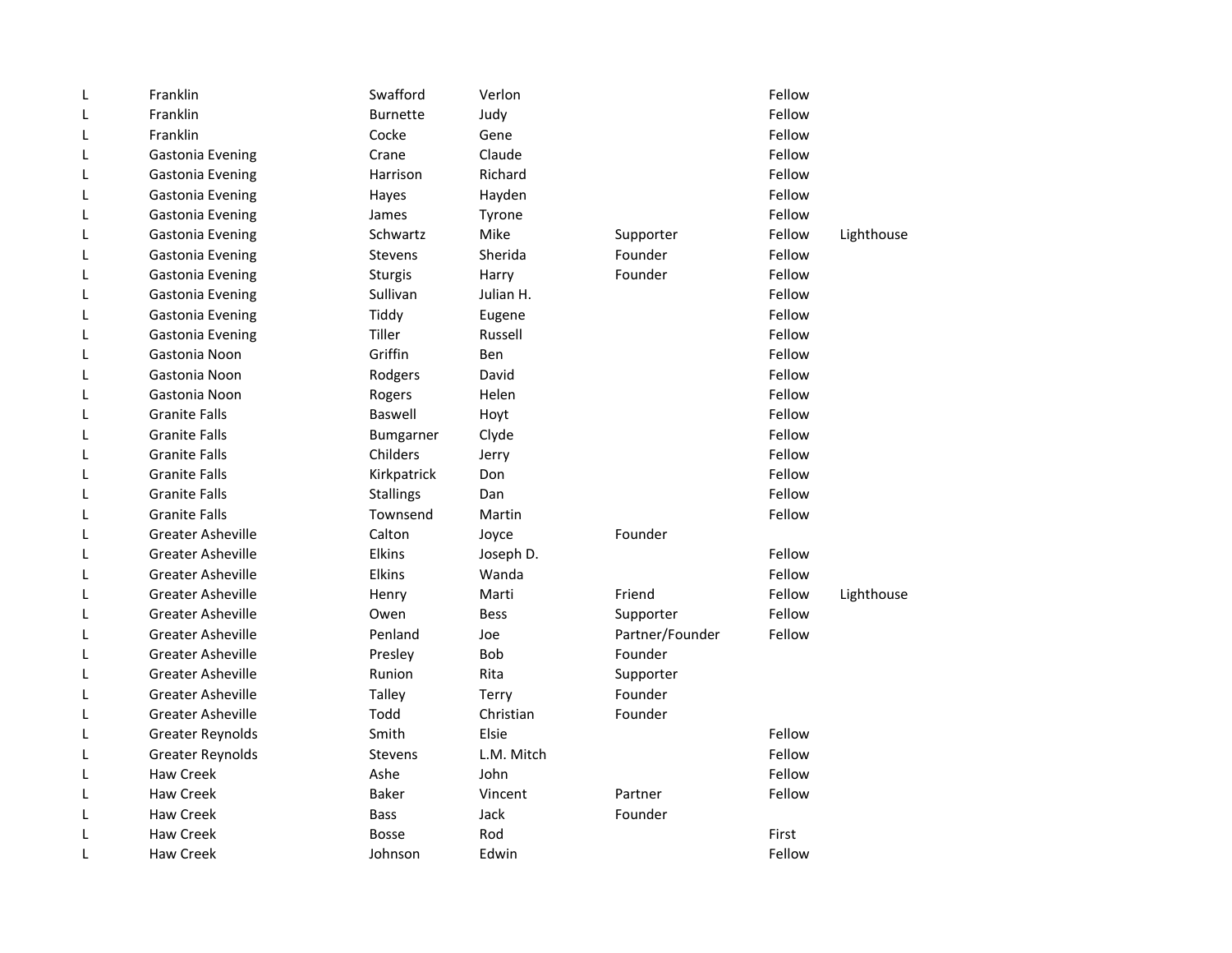| L | Hazelwood               | Haller         | Paul          |                   | Fellow |            |
|---|-------------------------|----------------|---------------|-------------------|--------|------------|
| L | Henderson Daybreak      | Caudle         | Jim           | Founder           | Fellow |            |
| L | Henderson Daybreak      | Frier          | John          | Founder           | Fellow |            |
| L | Hendersonville          | Brovelli       | Albertino     | Founder           | Fellow |            |
| L | Hendersonville          | <b>Burgess</b> | Mark          |                   | Fellow |            |
| L | Hendersonville          | Covell         | Mike          | Patron            | Fellow |            |
| L | Hendersonville          | Dalton         | Margaret      | Supporter         | Fellow | Lighthouse |
| L | Hendersonville          | Fair           | Vonda         | Founder           |        |            |
| L | Hendersonville          | Gasperson      | Henry         | Founder           | Fellow |            |
| L | Hendersonville          | Haddenham      | Terry         | Founder           |        |            |
| L | Hendersonville          | Halper         | Warren        | Founder           | Fellow |            |
| Г | Hendersonville          | Harbinson      | Sidney        | Founder           | Fellow |            |
| L | Hendersonville          | Hill           | Gwen          |                   | Fellow |            |
| L | Hendersonville          | Hudson         | Arthur        | Founder           | Fellow |            |
| L | Hendersonville          | Huffstetler    | Jerry         | Founder           | Fellow |            |
| L | Hendersonville          | Huscher        | Fred          | Friend            | Fellow | Lighthouse |
| L | Hendersonville          | Hazzard        | <b>Rick</b>   |                   |        | Lighthouse |
| L | Hendersonville          | Knapp          | John          |                   | Fellow |            |
| L | Hendersonville          | Lewis          | Mike          | Founder           |        |            |
| L | Hendersonville          | Long           | Gary          | Founder           |        |            |
| L | Hendersonville          | Martinez       | E.J.          |                   | Fellow |            |
| L | Hendersonville          | McIntyre       | Don           | Founder           | Fellow |            |
| L | Hendersonville          | Norman         | Inez          | Founder           |        |            |
| L | Hendersonville          | Phillips       | Kay           | Founder           |        |            |
| L | Hendersonville          | Phillips       | Larry         |                   | Fellow |            |
| L | Hendersonville          | Pryor          | Leon          | Friend            | Fellow | Lighthouse |
| L | Hendersonville          | Reinhardt Jr.  | John          | Founder           |        |            |
| L | Hendersonville          | Rinaldi        | Patricia      |                   | Fellow |            |
| L | Hendersonville          | Sentell        | David         | Partner/Supporter | Fellow |            |
| L | Hendersonville          | Shull          | Charles       | Founder           | Fellow |            |
| L | Hendersonville          | Thomas         | F.            | Founder           |        |            |
| L | Hendersonville          | Thomas         | Margret       | Founder           |        |            |
| L | Hendersonville          | Thompson       | Tommy         | Founder           |        |            |
| Г | Hendersonville          | Timmerman      | Richard       | Founder           |        |            |
| L | Hendersonville          | Bly            | Alan          | Founder           |        |            |
| L | Hendersonville          | Hofecker       | Sonnya        | Founder           | Fellow |            |
| L | Hendersonville Daybreak | <b>Bellick</b> | <b>Morris</b> |                   | Fellow |            |
| L | Hendersonville Daybreak | <b>Brown</b>   | <b>Thomas</b> | Founder           | Fellow |            |
| L | Hendersonville Daybreak | Cheadle        | Robert        | Founder           | Fellow |            |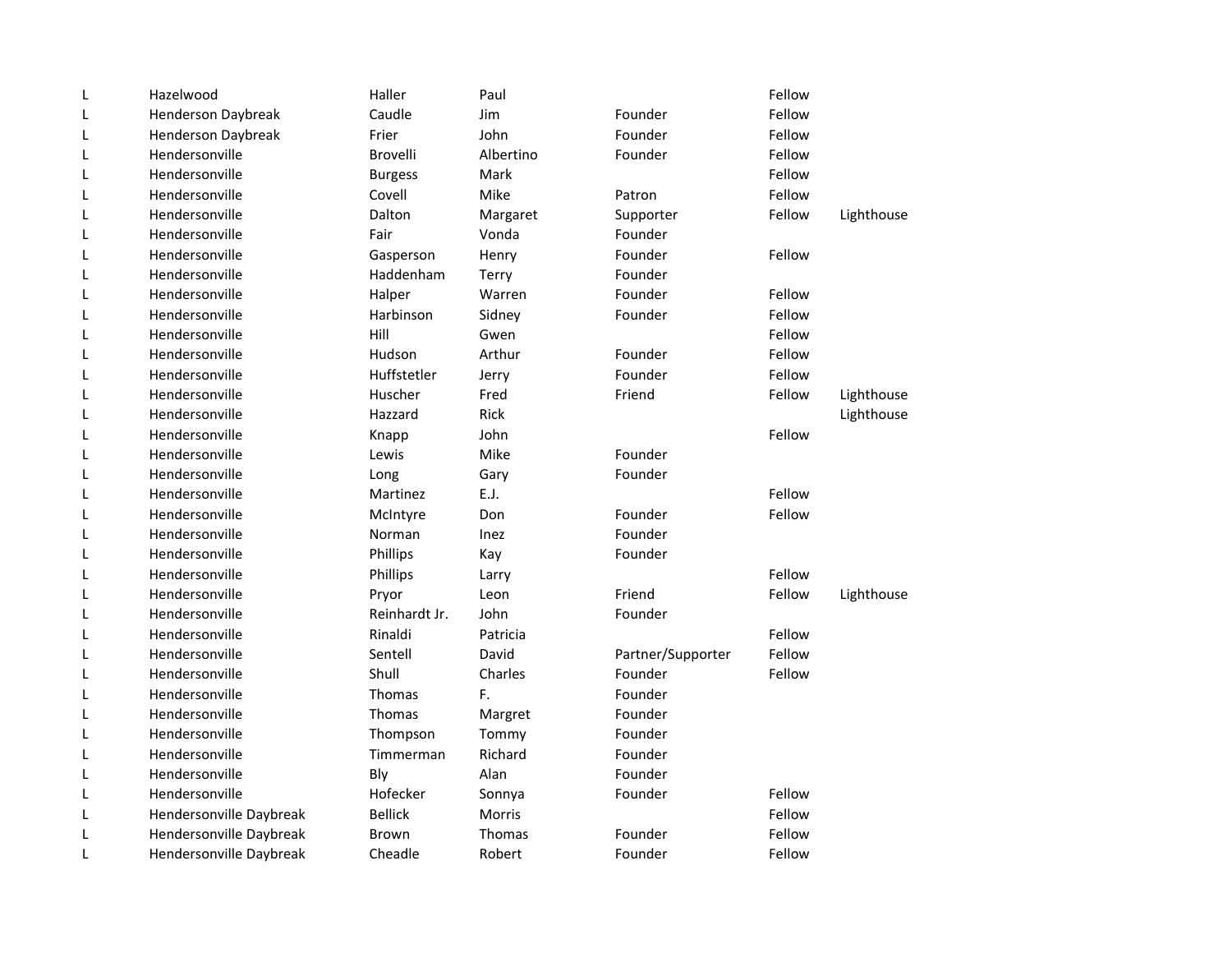| L | Hendersonville Daybreak | Elliott        | Clarence        |         | Fellow |
|---|-------------------------|----------------|-----------------|---------|--------|
| L | Hendersonville Daybreak | Hofecker       | Jay             | Founder | Fellow |
| L | Hendersonville Daybreak | Hunnicutt      | Marshall        |         | Fellow |
| L | Hendersonville Daybreak | Johnson        | Berry           | Founder | Fellow |
| L | Hendersonville Daybreak | Magness        | Charles         |         | Fellow |
| L | Hendersonville Daybreak | Moorehead      | Bob             |         | Fellow |
| L | Hendersonville Daybreak | Moorehead      | Kay             |         | Fellow |
| L | Hendersonville Daybreak | Pace Sr.       | Larry           |         | Fellow |
| L | Hendersonville Daybreak | Rauch          | Betty           |         | Fellow |
| L | Hendersonville Daybreak | Sauer          | James E.        |         | Fellow |
| L | Hendersonville Daybreak | Schoeder       | Carroll         |         | Fellow |
| Г | Hendersonville Daybreak | <b>Simmons</b> | Carol           | Founder |        |
| L | Hendersonville Daybreak | <b>Simmons</b> | Hub             |         | Fellow |
| L | Hendersonville Daybreak | Staudenmaier   | William         |         | Fellow |
| L | Hendersonville Daybreak | Stocker        | Larry           | Founder | Fellow |
| L | Hendersonville Daybreak | Van Der Vliet  | Ethal           |         | Fellow |
| L | Hendersonville Daybreak | Van Der Vliet  | Larry           | Founder | Fellow |
| L | Hendersonville Daybreak | Wade           | James D.        |         | Fellow |
| L | Hendorsonville          | Mills          | John            | Founder |        |
| L | Hickory                 | Hill           | Ruby            |         | Fellow |
| L | Hickory                 | McCarter       | John            |         | Fellow |
| L | Hickory                 | Teague         | $\mathsf{C}$    |         | Fellow |
| L | Hildebran               | Huffman        | Larry           |         | Fellow |
| L | Hildebran               | Thornburg      | Clarence        |         | Fellow |
| L | Hudson                  | McRary         | Rick            |         | Fellow |
| L | Hudson                  | Parsons        | Rebecca         | Founder |        |
| L | Hudson                  | Triplett       | Charles W.      |         | Fellow |
| L | Hudson                  | Wagner         | Carl            |         | Fellow |
| L | Kings Mountain          | Crawford       | W.              |         | Fellow |
| L | Kings Mountain          | Hamrick Jr.    | Larry           |         | First  |
| L | Kings Mountain          | Hardin         | Joe             |         | Fellow |
| L | Lake Lure               | <b>Barrett</b> | Diane           |         | Fellow |
| L | Lake Lure               | <b>Brandt</b>  | <b>Mercedes</b> |         | Fellow |
| L | Lake Lure               | <b>Brown</b>   | William         |         | Fellow |
| L | Lake Lure               | Carlson        | Thomas          |         | Fellow |
| L | Lake Lure               | Chapman        | Virginia        |         | Fellow |
| L | Lake Lure               | Coats          | <b>Bruce</b>    |         | Fellow |
| L | Lake Lure               | Cobb           | Truman          |         | Fellow |
| L | Lake Lure               | Coyne          | Elizabeth       |         | Fellow |
|   |                         |                |                 |         |        |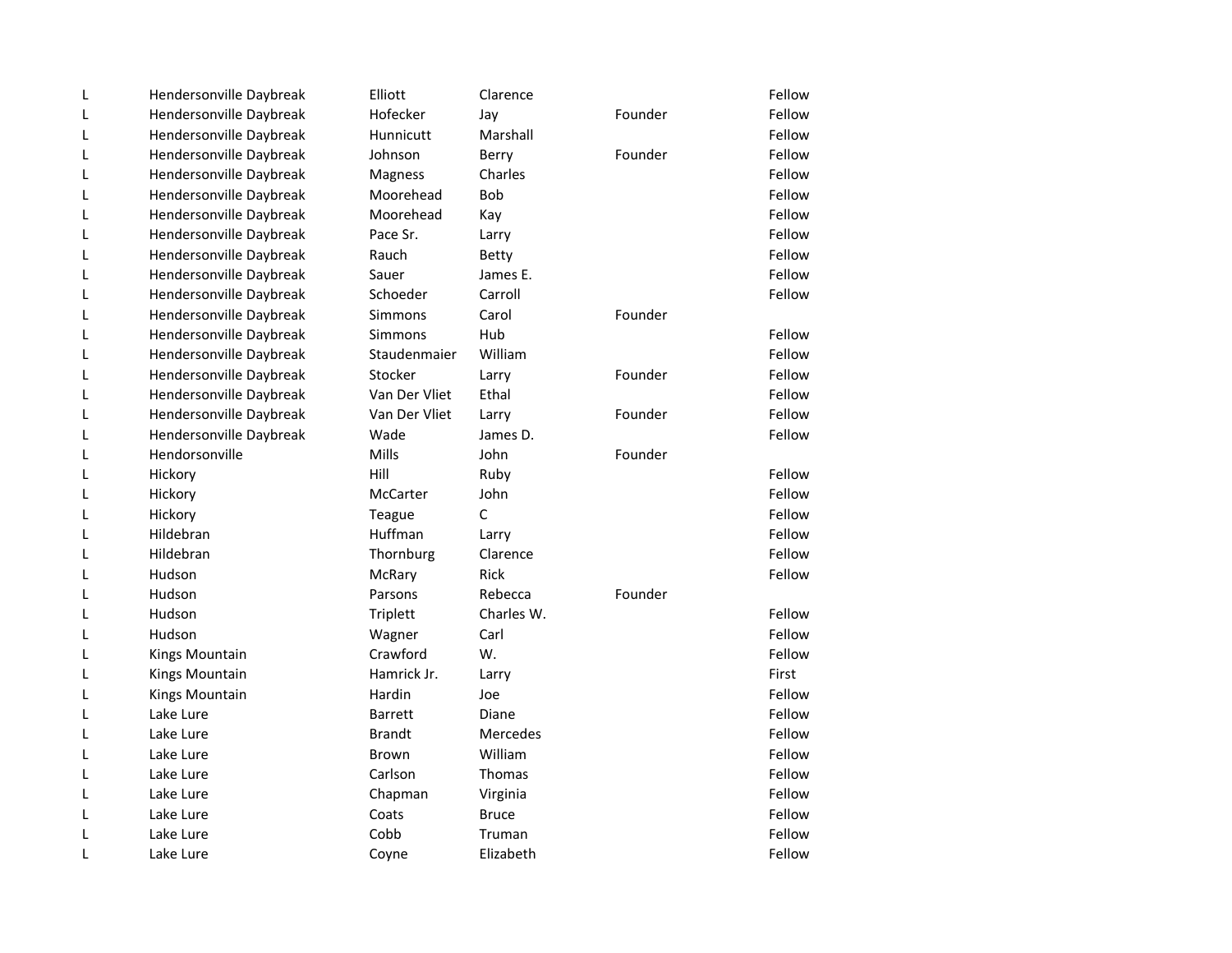| L | Lake Lure | DeCosta   | Debra L.   |           | Fellow |            |            |
|---|-----------|-----------|------------|-----------|--------|------------|------------|
| L | Lake Lure | Dolan     | Matthew    |           |        | Lighthouse | Ambassador |
| L | Lake Lure | Eckert    | Lillian    |           | Fellow |            |            |
| L | Lake Lure | Eckert    | William G. |           | Fellow |            |            |
| L | Lake Lure | Fairchild | Douglas    |           | Fellow |            |            |
| L | Lake Lure | Fenton    | Jon        |           | Fellow |            |            |
| L | Lake Lure | Fenton    | Kay        |           | Fellow |            |            |
| L | Lake Lure | Gallaway  | Stanley    |           | Fellow |            |            |
| L | Lake Lure | Galletti  | Paul       |           | Fellow |            |            |
| L | Lake Lure | Gallup    | David      |           | Fellow |            |            |
| L | Lake Lure | Gledura   | Linda      |           | Fellow |            |            |
| L | Lake Lure | Goodwin   | Edna Diane |           | Fellow |            |            |
| L | Lake Lure | Gregg     | Boyd       |           | Fellow |            |            |
| L | Lake Lure | Gregg     | Mary       |           | Fellow |            |            |
| L | Lake Lure | Gundel    | Anne       |           | Fellow |            |            |
| L | Lake Lure | Gundel    | Richard L. |           | Fellow |            |            |
| L | Lake Lure | Haggerty  | Beverly    |           | Fellow |            |            |
| L | Lake Lure | Haggerty  | William D. |           | Fellow |            |            |
| L | Lake Lure | Henson    | Ronald     |           | Fellow |            |            |
| L | Lake Lure | Hoffman   | Jean       | Founder   | Fellow |            |            |
| L | Lake Lure | Hornaday  | Magie      |           | Fellow |            |            |
| L | Lake Lure | Hyatt     | Susan      | Founder   |        |            |            |
| L | Lake Lure | Jones     | Mary       |           | Fellow |            |            |
| L | Lake Lure | Kampe     | John A.    |           | Fellow |            |            |
| L | Lake Lure | Kendrick  | Barbara    |           | Fellow |            |            |
| L | Lake Lure | Kenyon    | Shirley    |           | Fellow |            |            |
| L | Lake Lure | Kessel    | Clark      | Founder   |        | Lighthouse |            |
| L | Lake Lure | Krull     | Alexander  |           | Fellow |            |            |
| L | Lake Lure | Krull     | Marian     |           | Fellow |            |            |
| L | Lake Lure | Lach      | Edward     | Founder   |        |            |            |
| L | Lake Lure | Lach      | Elise      | Founder   | Fellow |            |            |
| L | Lake Lure | Lane      | Doris      |           | Fellow |            |            |
| L | Lake Lure | Lane      | Richard    |           | Fellow |            |            |
| L | Lake Lure | Lanhum    | Tracy      | Founder   |        |            |            |
| L | Lake Lure | Lanhum    | Trip       |           |        | Lighthouse |            |
| L | Lake Lure | Ledford   | Martha W.  |           | Fellow |            |            |
| L | Lake Lure | Ledford   | Richard A. |           | Fellow |            |            |
| L | Lake Lure | Lewis     | Susan      | Founder   | First  |            |            |
| L | Lake Lure | Lewis     | Terrell    | Supporter | Fellow | Lighthouse |            |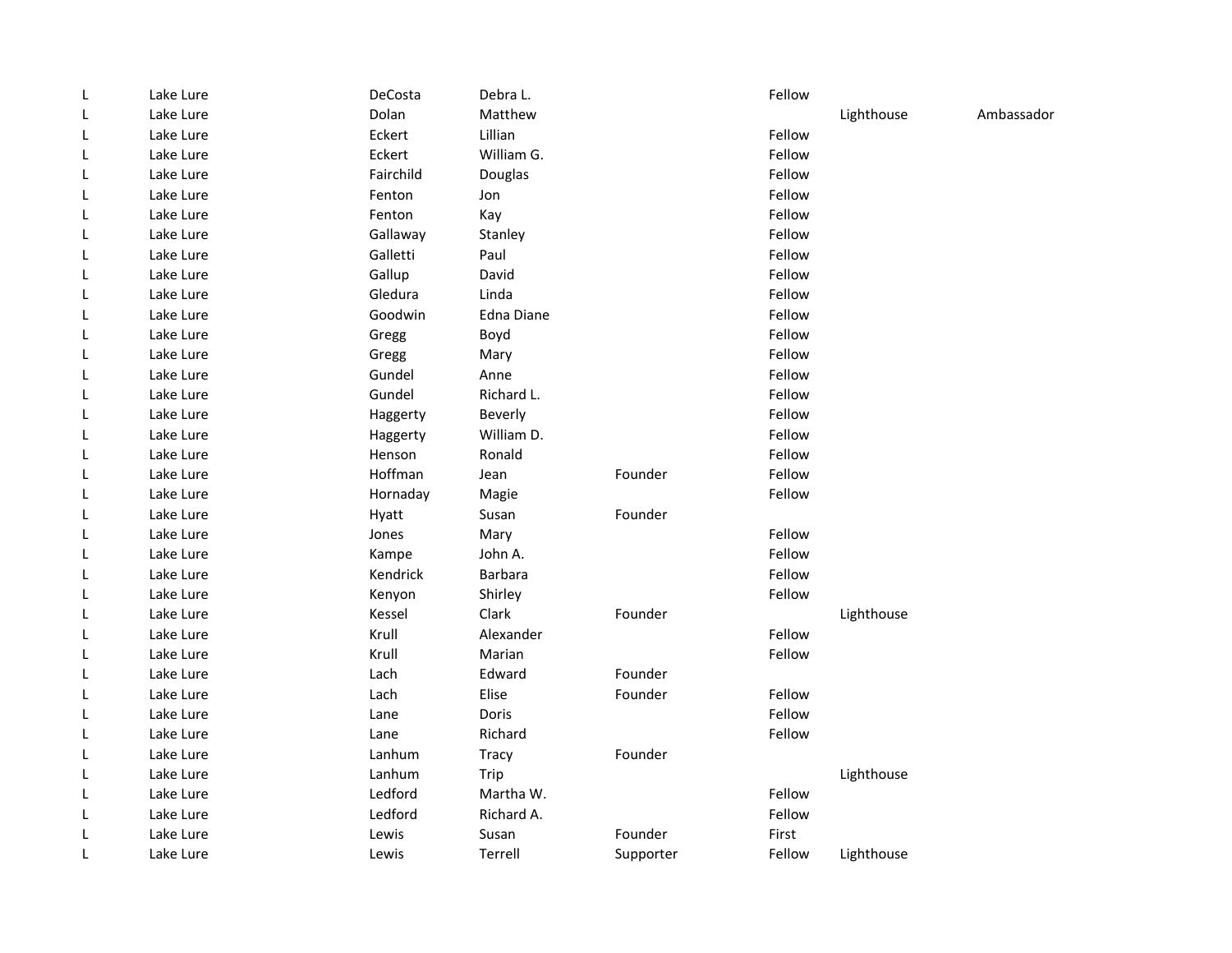| L | Lake Lure  | Masson         | Roger          | Founder | Fellow |
|---|------------|----------------|----------------|---------|--------|
| L | Lake Lure  | Mathews        | Lois A         |         | Fellow |
| L | Lake Lure  | Mathews Jr.    | Wendell        |         | Fellow |
| L | Lake Lure  | McNary         | William B.     |         | Fellow |
| L | Lake Lure  | Miller         | William        |         | Fellow |
| L | Lake Lure  | Moran          | Jeannette      | Founder | Fellow |
| L | Lake Lure  | Moran          | William        | Friend  | Fellow |
| L | Lake Lure  | Nelon          | Claude         |         | Fellow |
| L | Lake Lure  | Nelon          | Helen          |         | Fellow |
| L | Lake Lure  | Pahren         | Mary           |         | Fellow |
| L | Lake Lure  | Pawelko        | Jean           |         | Fellow |
| L | Lake Lure  | Pawelko        | Thomas         |         | Fellow |
| L | Lake Lure  | Pena           | Roseann        | Founder |        |
| Г | Lake Lure  | Pennell        | Caroline       |         | Fellow |
| L | Lake Lure  | Pennell        | John W.        |         | Fellow |
| L | Lake Lure  | Ratschan       | Linda          |         | Fellow |
| L | Lake Lure  | Smith          | E.             |         | Fellow |
| L | Lake Lure  | Supinger       | Donna          | Founder | Fellow |
| L | Lake Lure  | Supinger       | Ron            |         | Fellow |
| L | Lake Lure  | Turner         | Angela         | Founder |        |
| L | Lawndale   | <b>Battle</b>  | Deborah        |         | Fellow |
| L | Lawndale   | Finney         | Alva           |         | Fellow |
| L | Lawndale   | Finney         | Douglas        |         | Fellow |
| L | Lawndale   | Griffin        | Henry          |         | Fellow |
| L | Lawndale   | Griffin        | Willen         |         | Fellow |
| L | Lawndale   | Hector         | <b>Bernice</b> |         | Fellow |
| L | Lawndale   | Hector         | Robert         |         | Fellow |
| Г | Lawndale   | Laughlin       | John           | Friend  | Fellow |
| L | Lawndale   | Martin         | Sharon         |         | Fellow |
| L | Lawndale   | Schenck        | Donald         |         | Fellow |
| L | Lawndale   | Schenck        | Lois           |         | Fellow |
| L | Lenoir     | Ferrill        | John           |         | Fellow |
| L | Lenoir     | Gibbons        | Robert         |         | Fellow |
| L | Lenoir     | Hunner         | Chris          |         | Fellow |
| L | Lenoir     | Kirby          | Rick           |         | Fellow |
| L | Lenoir     | Moore          | Myron          |         | Fellow |
| L | Lenoir     | Pendry         | Paul           |         | Fellow |
| L | Lenoir     | Triplett       | Ira            |         | Fellow |
| L | Lincolnton | Alexander, Jr. | Neal           | Partner | Fellow |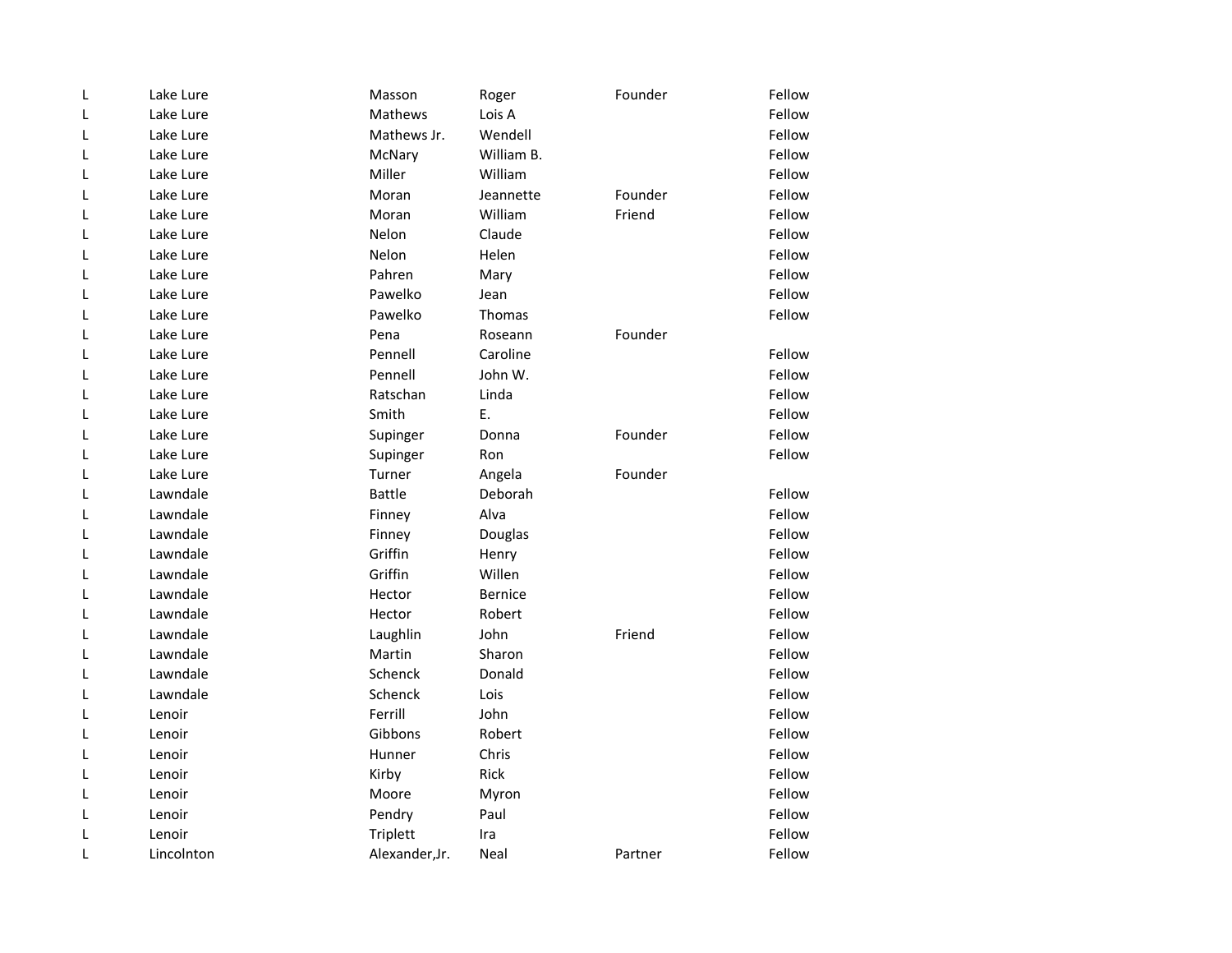| L | Lincolnton    | <b>Bowers</b> | Jimmie        |           | Fellow |                         | Ambassador |
|---|---------------|---------------|---------------|-----------|--------|-------------------------|------------|
| L | Lincolnton    | Chandler      | D.            |           | Fellow |                         |            |
| L | Lincolnton    | Edwards       | Bonnie        | Founder   |        |                         |            |
| L | Lincolnton    | Hankins       | Otis H.       |           | Fellow |                         |            |
| L | Lincolnton    | Hoffman       | Bill          |           | Fellow |                         |            |
| L | Lincolnton    | Johnson       | Jan           |           | Fellow |                         |            |
| L | Lincolnton    | Metts         | William       |           | Fellow |                         |            |
| L | Lincolnton    | Palser        | Sarah K.      |           | Fellow |                         |            |
| L | Lincolnton    | Poovey        | Faye          | Founder   |        |                         |            |
| L | Lincolnton    | Reece         | Eric          | Founder   |        |                         |            |
| L | Lincolnton    | Stevens III   | Charles       | Founder   | Fellow |                         |            |
| L | Lincolnton    | Wunderler     | Marilyn       | Partner   |        | <b>Steps to Service</b> |            |
| L | Long View     | Bentley       | Jonathan      | Supporter |        |                         |            |
| L | Long View     | <b>Bolick</b> | David         |           | Fellow | Lighthouse              |            |
| L | Long View     | Cansler Jr.   | John          |           | Fellow |                         |            |
| L | Long View     | Carpenter     | Valerie       | Founder   | Fellow |                         |            |
| L | Long View     | Killian       | Eric          |           | Fellow | Lighthouse              |            |
| L | Long View     | McCall        | Kimberly      |           | Fellow |                         |            |
| L | Long View     | Smith         | Luther        |           | Fellow |                         |            |
| L | Long View     | Tomlinson     | Robert        | Founder   | Fellow |                         |            |
| L | Maggie Valley | Colford       | Gail          |           | Fellow |                         |            |
| L | Maggie Valley | Colford       | Lawrence      |           | Fellow |                         |            |
| L | Maggie Valley | Inman         | Laura         | Founder   |        |                         |            |
| L | Maggie Valley | Keefe         | <b>Brenda</b> | Founder   |        |                         |            |
| L | Maiden        | <b>Boyles</b> | Stuart        |           | Fellow |                         |            |
| L | Maiden        | Isenhour      | Eubert        |           | Fellow |                         |            |
| L | Maiden        | Kirkman       | Guilford      |           | Fellow |                         |            |
| L | Maiden        | Lingle        | John Paul     |           | Fellow |                         |            |
| L | Maiden        | McCaslin      | Charles Keith |           | Fellow |                         |            |
| L | Maiden        | McCaslin      | J.D.          |           | Fellow |                         |            |
| L | Maiden        | Morrow        | Hubert        |           | Fellow |                         |            |
| L | Maiden        | Parker        | Gary          |           | Fellow |                         |            |
| L | Maiden        | Parlier       | Paul Lewis    |           | First  |                         |            |
| L | Maiden        | Parlier       | Rachel        |           | Fellow |                         |            |
| L | Maiden        | Peeler        | Forrest       |           | Fellow |                         |            |
| L | Maiden        | Propst        | Evans         |           | Fellow |                         |            |
| L | Maiden        | Reid          | W.G. Buck     |           | Fellow |                         |            |
| L | Maiden        | Roof Jr.      | Lester O.     |           | Fellow |                         |            |
| L | Maiden        | Sain          | Ted E.        |           | Fellow |                         |            |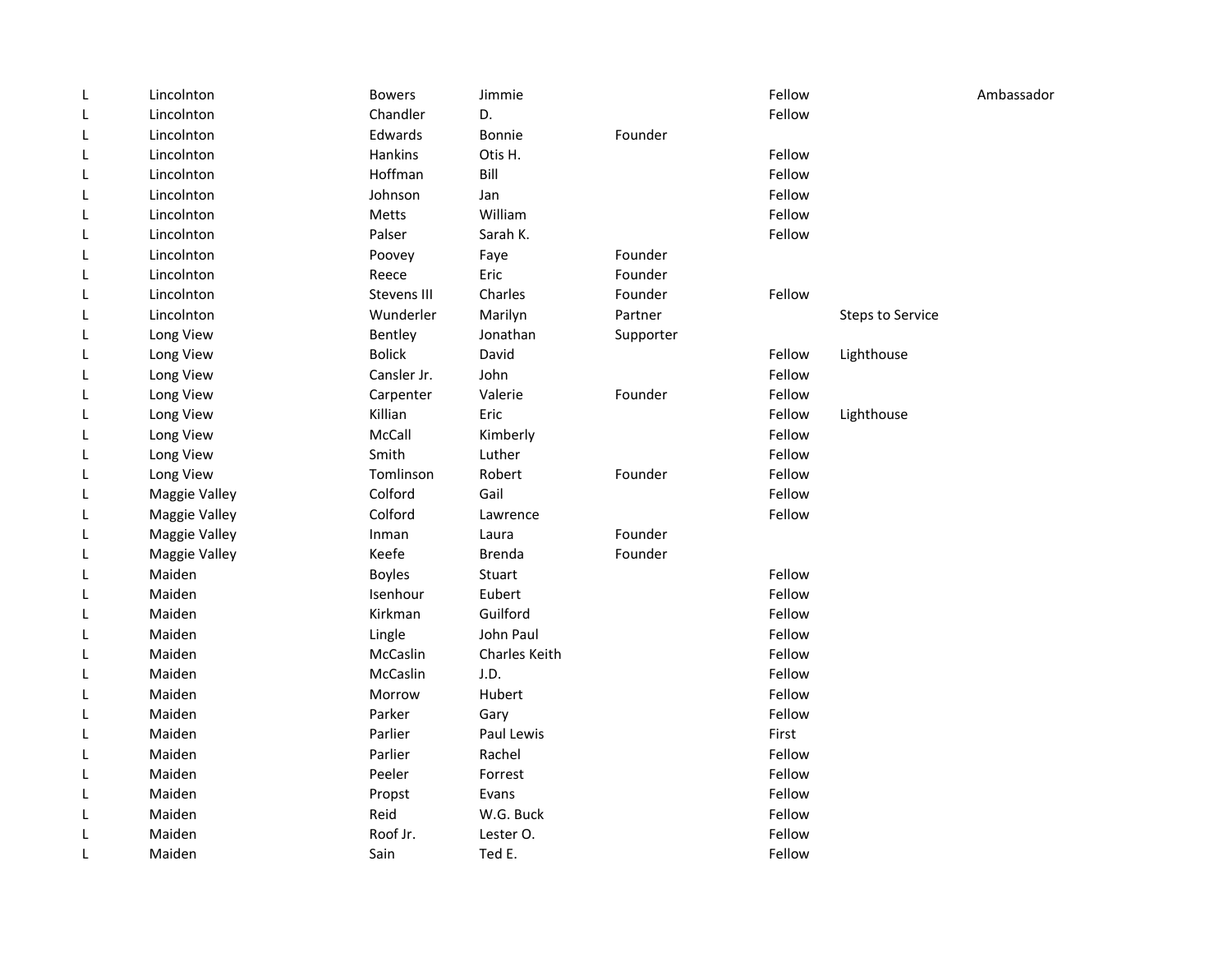| Dale<br>Fellow<br>Maiden<br>Shaw<br>L<br>Shaw<br>Jackie<br>Fellow<br>Maiden<br>L<br>Rita<br>Fellow<br>Maiden<br>Sigmon<br>L<br><b>Bob</b><br>Fellow<br>Maiden<br>Smyre<br>L<br><b>Brooks</b><br>Fellow<br>Marion<br>Brady<br>L<br>Fellow<br>Marion<br>George<br>Bryan<br>L<br>Fellow<br>Marion<br>Greene<br>L<br>Oren<br>Fellow<br>Simmons<br>Marion<br>Lee<br>L<br>William<br>Fellow<br>Mars Hill<br>Smith<br>Founder<br>L<br>Mills River<br>Austin<br>Jollene<br>Founder<br>L<br>Erickson<br>Mills River<br>Bonnie<br>Founder<br>L<br>Erickson<br>Curtis<br>Friend<br>Fellow<br>Lighthouse<br>L<br>Mills River<br>L<br>Mills River<br>Grant<br>Jack<br>Founder<br>Fellow<br>Bohler<br>L<br>Clarence<br>Morganton<br>Austin<br>Carol<br>Founder<br>L<br><b>Morganton Greater</b><br>Telisha<br>Morganton Greater<br>Goossens<br>Founder<br>L<br>Fellow<br>Mount Holly<br>Perham<br><b>Bradley</b><br>Partner<br>L<br>Fellow<br>Mount Holly<br>Wade<br>Joseph<br>L<br>Fellow<br>Mount Holly<br>Wade<br>Lenore<br>L<br>Fellow<br>Lambert<br>Arnold<br>Murphy<br>L<br>Fellow<br>Bandy<br>Allen<br>L<br>Newton<br>Ed<br>Fellow<br>Newton<br>Carter<br>L<br>Coley<br>Fellow<br><b>Butch</b><br>Founder<br>Newton<br>L<br>Fellow<br>Newton<br>Epps<br>Joe<br>L<br>Fellow<br>Gomedela<br>Edward<br>L<br>Newton<br>Fellow<br>Holder<br>Earl<br>L<br>Newton<br>Fellow<br>Ingle<br>L<br>Newton<br>Roy<br>Bill<br>Marlowe<br>Fellow<br>Newton<br>L<br>Nicholas<br>Fellow<br>Newton<br>Pence<br>L<br>Phifer<br>Fellow<br>Curtis<br>Newton<br>L<br>Fellow<br>Kenneth<br>Newton<br><b>Simmons</b><br>L<br>Fellow<br>Newton<br><b>Simmons</b><br>Pat<br>L<br>Fellow<br>Thomas<br>L<br>Newton<br>Styers | L | Maiden | Sanders | Kevin   | Fellow |            |
|------------------------------------------------------------------------------------------------------------------------------------------------------------------------------------------------------------------------------------------------------------------------------------------------------------------------------------------------------------------------------------------------------------------------------------------------------------------------------------------------------------------------------------------------------------------------------------------------------------------------------------------------------------------------------------------------------------------------------------------------------------------------------------------------------------------------------------------------------------------------------------------------------------------------------------------------------------------------------------------------------------------------------------------------------------------------------------------------------------------------------------------------------------------------------------------------------------------------------------------------------------------------------------------------------------------------------------------------------------------------------------------------------------------------------------------------------------------------------------------------------------------------------------------------------------------------------------------------------------------------------------------------------------------------------------------|---|--------|---------|---------|--------|------------|
|                                                                                                                                                                                                                                                                                                                                                                                                                                                                                                                                                                                                                                                                                                                                                                                                                                                                                                                                                                                                                                                                                                                                                                                                                                                                                                                                                                                                                                                                                                                                                                                                                                                                                          |   |        |         |         |        |            |
|                                                                                                                                                                                                                                                                                                                                                                                                                                                                                                                                                                                                                                                                                                                                                                                                                                                                                                                                                                                                                                                                                                                                                                                                                                                                                                                                                                                                                                                                                                                                                                                                                                                                                          |   |        |         |         |        |            |
|                                                                                                                                                                                                                                                                                                                                                                                                                                                                                                                                                                                                                                                                                                                                                                                                                                                                                                                                                                                                                                                                                                                                                                                                                                                                                                                                                                                                                                                                                                                                                                                                                                                                                          |   |        |         |         |        |            |
|                                                                                                                                                                                                                                                                                                                                                                                                                                                                                                                                                                                                                                                                                                                                                                                                                                                                                                                                                                                                                                                                                                                                                                                                                                                                                                                                                                                                                                                                                                                                                                                                                                                                                          |   |        |         |         |        |            |
|                                                                                                                                                                                                                                                                                                                                                                                                                                                                                                                                                                                                                                                                                                                                                                                                                                                                                                                                                                                                                                                                                                                                                                                                                                                                                                                                                                                                                                                                                                                                                                                                                                                                                          |   |        |         |         |        |            |
|                                                                                                                                                                                                                                                                                                                                                                                                                                                                                                                                                                                                                                                                                                                                                                                                                                                                                                                                                                                                                                                                                                                                                                                                                                                                                                                                                                                                                                                                                                                                                                                                                                                                                          |   |        |         |         |        |            |
|                                                                                                                                                                                                                                                                                                                                                                                                                                                                                                                                                                                                                                                                                                                                                                                                                                                                                                                                                                                                                                                                                                                                                                                                                                                                                                                                                                                                                                                                                                                                                                                                                                                                                          |   |        |         |         |        |            |
|                                                                                                                                                                                                                                                                                                                                                                                                                                                                                                                                                                                                                                                                                                                                                                                                                                                                                                                                                                                                                                                                                                                                                                                                                                                                                                                                                                                                                                                                                                                                                                                                                                                                                          |   |        |         |         |        |            |
|                                                                                                                                                                                                                                                                                                                                                                                                                                                                                                                                                                                                                                                                                                                                                                                                                                                                                                                                                                                                                                                                                                                                                                                                                                                                                                                                                                                                                                                                                                                                                                                                                                                                                          |   |        |         |         |        |            |
|                                                                                                                                                                                                                                                                                                                                                                                                                                                                                                                                                                                                                                                                                                                                                                                                                                                                                                                                                                                                                                                                                                                                                                                                                                                                                                                                                                                                                                                                                                                                                                                                                                                                                          |   |        |         |         |        |            |
|                                                                                                                                                                                                                                                                                                                                                                                                                                                                                                                                                                                                                                                                                                                                                                                                                                                                                                                                                                                                                                                                                                                                                                                                                                                                                                                                                                                                                                                                                                                                                                                                                                                                                          |   |        |         |         |        |            |
|                                                                                                                                                                                                                                                                                                                                                                                                                                                                                                                                                                                                                                                                                                                                                                                                                                                                                                                                                                                                                                                                                                                                                                                                                                                                                                                                                                                                                                                                                                                                                                                                                                                                                          |   |        |         |         |        |            |
|                                                                                                                                                                                                                                                                                                                                                                                                                                                                                                                                                                                                                                                                                                                                                                                                                                                                                                                                                                                                                                                                                                                                                                                                                                                                                                                                                                                                                                                                                                                                                                                                                                                                                          |   |        |         |         |        |            |
|                                                                                                                                                                                                                                                                                                                                                                                                                                                                                                                                                                                                                                                                                                                                                                                                                                                                                                                                                                                                                                                                                                                                                                                                                                                                                                                                                                                                                                                                                                                                                                                                                                                                                          |   |        |         |         |        |            |
|                                                                                                                                                                                                                                                                                                                                                                                                                                                                                                                                                                                                                                                                                                                                                                                                                                                                                                                                                                                                                                                                                                                                                                                                                                                                                                                                                                                                                                                                                                                                                                                                                                                                                          |   |        |         |         |        |            |
|                                                                                                                                                                                                                                                                                                                                                                                                                                                                                                                                                                                                                                                                                                                                                                                                                                                                                                                                                                                                                                                                                                                                                                                                                                                                                                                                                                                                                                                                                                                                                                                                                                                                                          |   |        |         |         |        |            |
|                                                                                                                                                                                                                                                                                                                                                                                                                                                                                                                                                                                                                                                                                                                                                                                                                                                                                                                                                                                                                                                                                                                                                                                                                                                                                                                                                                                                                                                                                                                                                                                                                                                                                          |   |        |         |         |        |            |
|                                                                                                                                                                                                                                                                                                                                                                                                                                                                                                                                                                                                                                                                                                                                                                                                                                                                                                                                                                                                                                                                                                                                                                                                                                                                                                                                                                                                                                                                                                                                                                                                                                                                                          |   |        |         |         |        |            |
|                                                                                                                                                                                                                                                                                                                                                                                                                                                                                                                                                                                                                                                                                                                                                                                                                                                                                                                                                                                                                                                                                                                                                                                                                                                                                                                                                                                                                                                                                                                                                                                                                                                                                          |   |        |         |         |        |            |
|                                                                                                                                                                                                                                                                                                                                                                                                                                                                                                                                                                                                                                                                                                                                                                                                                                                                                                                                                                                                                                                                                                                                                                                                                                                                                                                                                                                                                                                                                                                                                                                                                                                                                          |   |        |         |         |        |            |
|                                                                                                                                                                                                                                                                                                                                                                                                                                                                                                                                                                                                                                                                                                                                                                                                                                                                                                                                                                                                                                                                                                                                                                                                                                                                                                                                                                                                                                                                                                                                                                                                                                                                                          |   |        |         |         |        |            |
|                                                                                                                                                                                                                                                                                                                                                                                                                                                                                                                                                                                                                                                                                                                                                                                                                                                                                                                                                                                                                                                                                                                                                                                                                                                                                                                                                                                                                                                                                                                                                                                                                                                                                          |   |        |         |         |        |            |
|                                                                                                                                                                                                                                                                                                                                                                                                                                                                                                                                                                                                                                                                                                                                                                                                                                                                                                                                                                                                                                                                                                                                                                                                                                                                                                                                                                                                                                                                                                                                                                                                                                                                                          |   |        |         |         |        |            |
|                                                                                                                                                                                                                                                                                                                                                                                                                                                                                                                                                                                                                                                                                                                                                                                                                                                                                                                                                                                                                                                                                                                                                                                                                                                                                                                                                                                                                                                                                                                                                                                                                                                                                          |   |        |         |         |        |            |
|                                                                                                                                                                                                                                                                                                                                                                                                                                                                                                                                                                                                                                                                                                                                                                                                                                                                                                                                                                                                                                                                                                                                                                                                                                                                                                                                                                                                                                                                                                                                                                                                                                                                                          |   |        |         |         |        |            |
|                                                                                                                                                                                                                                                                                                                                                                                                                                                                                                                                                                                                                                                                                                                                                                                                                                                                                                                                                                                                                                                                                                                                                                                                                                                                                                                                                                                                                                                                                                                                                                                                                                                                                          |   |        |         |         |        |            |
|                                                                                                                                                                                                                                                                                                                                                                                                                                                                                                                                                                                                                                                                                                                                                                                                                                                                                                                                                                                                                                                                                                                                                                                                                                                                                                                                                                                                                                                                                                                                                                                                                                                                                          |   |        |         |         |        |            |
|                                                                                                                                                                                                                                                                                                                                                                                                                                                                                                                                                                                                                                                                                                                                                                                                                                                                                                                                                                                                                                                                                                                                                                                                                                                                                                                                                                                                                                                                                                                                                                                                                                                                                          |   |        |         |         |        |            |
|                                                                                                                                                                                                                                                                                                                                                                                                                                                                                                                                                                                                                                                                                                                                                                                                                                                                                                                                                                                                                                                                                                                                                                                                                                                                                                                                                                                                                                                                                                                                                                                                                                                                                          |   |        |         |         |        |            |
|                                                                                                                                                                                                                                                                                                                                                                                                                                                                                                                                                                                                                                                                                                                                                                                                                                                                                                                                                                                                                                                                                                                                                                                                                                                                                                                                                                                                                                                                                                                                                                                                                                                                                          |   |        |         |         |        |            |
|                                                                                                                                                                                                                                                                                                                                                                                                                                                                                                                                                                                                                                                                                                                                                                                                                                                                                                                                                                                                                                                                                                                                                                                                                                                                                                                                                                                                                                                                                                                                                                                                                                                                                          |   |        |         |         |        |            |
|                                                                                                                                                                                                                                                                                                                                                                                                                                                                                                                                                                                                                                                                                                                                                                                                                                                                                                                                                                                                                                                                                                                                                                                                                                                                                                                                                                                                                                                                                                                                                                                                                                                                                          |   |        |         |         |        |            |
|                                                                                                                                                                                                                                                                                                                                                                                                                                                                                                                                                                                                                                                                                                                                                                                                                                                                                                                                                                                                                                                                                                                                                                                                                                                                                                                                                                                                                                                                                                                                                                                                                                                                                          |   |        |         |         |        |            |
|                                                                                                                                                                                                                                                                                                                                                                                                                                                                                                                                                                                                                                                                                                                                                                                                                                                                                                                                                                                                                                                                                                                                                                                                                                                                                                                                                                                                                                                                                                                                                                                                                                                                                          | L | Newton | Styers  | William | Fellow |            |
| Barnwell<br>Founder<br>Fellow<br>Lamp Lighter<br>Pisgah Forest<br>June<br>L                                                                                                                                                                                                                                                                                                                                                                                                                                                                                                                                                                                                                                                                                                                                                                                                                                                                                                                                                                                                                                                                                                                                                                                                                                                                                                                                                                                                                                                                                                                                                                                                              |   |        |         |         |        |            |
| William<br>Barnwell<br>First<br>Lamp Lighter<br>Pisgah Forest<br>Partner<br>L                                                                                                                                                                                                                                                                                                                                                                                                                                                                                                                                                                                                                                                                                                                                                                                                                                                                                                                                                                                                                                                                                                                                                                                                                                                                                                                                                                                                                                                                                                                                                                                                            |   |        |         |         |        | Ambassador |
| Fellow<br>Pisgah Forest<br><b>Burgess</b><br>Tommy<br>L                                                                                                                                                                                                                                                                                                                                                                                                                                                                                                                                                                                                                                                                                                                                                                                                                                                                                                                                                                                                                                                                                                                                                                                                                                                                                                                                                                                                                                                                                                                                                                                                                                  |   |        |         |         |        |            |
| Pisgah Forest<br>Friend<br>Lighthouse<br><b>Butler</b><br>Dave<br>Second<br>L                                                                                                                                                                                                                                                                                                                                                                                                                                                                                                                                                                                                                                                                                                                                                                                                                                                                                                                                                                                                                                                                                                                                                                                                                                                                                                                                                                                                                                                                                                                                                                                                            |   |        |         |         |        |            |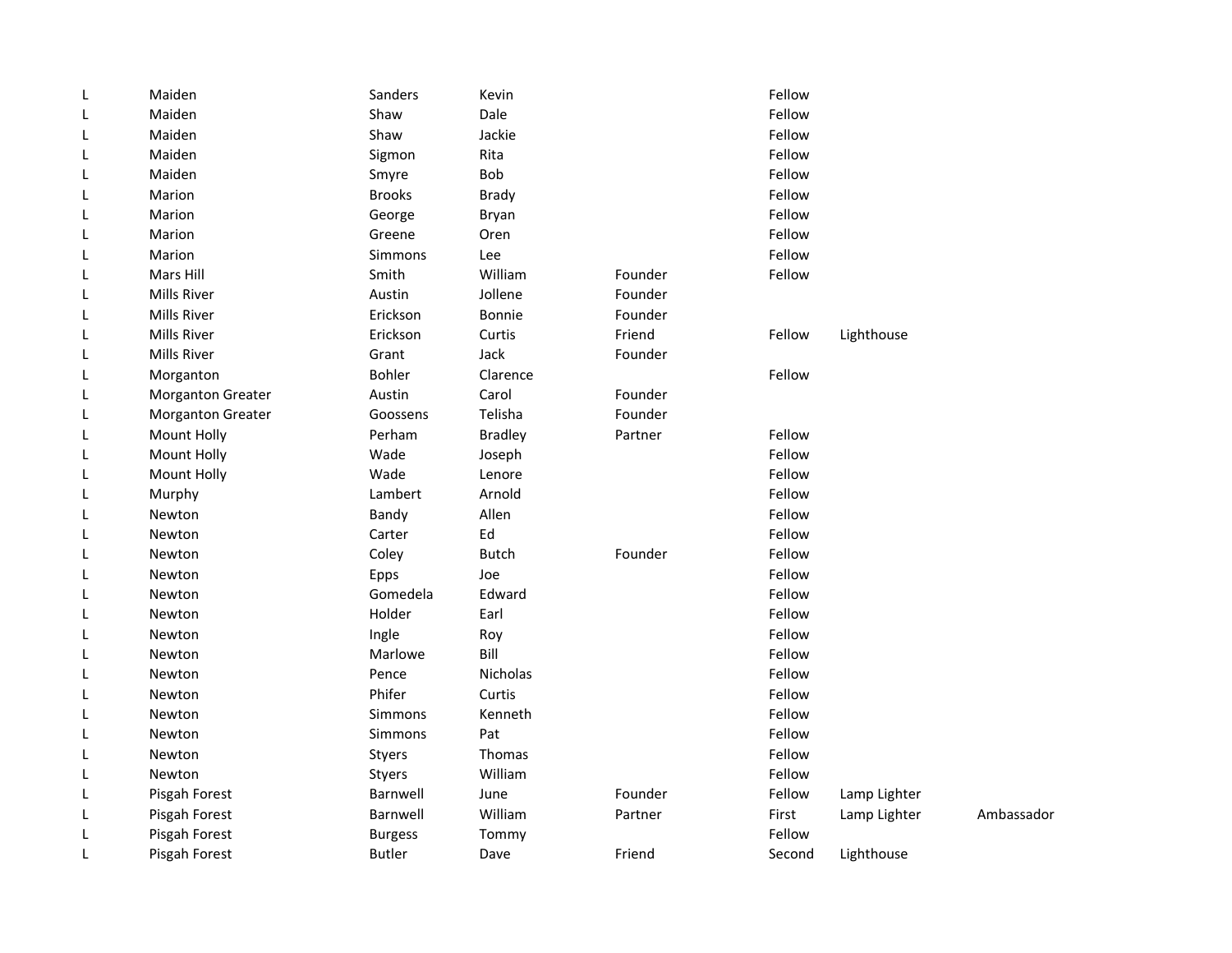| L | Pisgah Forest             | Cantrell        | Robert     |         | Fellow |                |            |
|---|---------------------------|-----------------|------------|---------|--------|----------------|------------|
| L | Pisgah Forest             | Chaney          | Wanda      |         | Fellow |                |            |
| L | Pisgah Forest             | Crane           | Ralph      |         | Fellow |                |            |
| L | Pisgah Forest             | Daniel          | Ronald     |         | Fellow |                |            |
| L | Pisgah Forest             | Gasperson       | Larry      | Partner | Second | Lighthouse     |            |
| L | Pisgah Forest             | Gasperson       | Paulette   | Partner | First  | Lighthouse     |            |
| L | Pisgah Forest             | Heath           | Charles    |         | Fellow |                |            |
| L | Pisgah Forest             | Mathis          | Orville    |         | Fellow |                |            |
| L | Pisgah Forest             | McCrary         | Charles    |         | Fellow |                |            |
| L | Pisgah Forest             | Rimmer          | Ronnie     |         | Fellow |                |            |
| L | Pisgah Forest             | <b>Silvers</b>  | Joe        | Patron  | Second | Beacon of Hope | Ambassador |
| L | Robbinsville              | Livingston      | Jane       |         | Fellow |                |            |
| L | Robbinsville              | Livingston      | Thomas     |         | Fellow |                |            |
| L | <b>Rutherford College</b> | Berry           | Johnny     | Founder | Fellow | Lighthouse     |            |
| L | <b>Rutherford College</b> | Greene          | Lonnie     |         | Fellow |                |            |
| L | <b>Rutherford College</b> | Hudson          | Edmond     |         | Fellow |                |            |
| L | <b>Rutherford College</b> | Leger           | Freddy     |         | Fellow |                |            |
| L | <b>Rutherford College</b> | Lowder          | Marty      |         | Fellow |                |            |
| L | <b>Rutherford College</b> | Mann            | Charles    | Founder |        |                |            |
| L | <b>Rutherford College</b> | Shook           | Robert     |         | Fellow |                |            |
| L | <b>Rutherford College</b> | Wagoner         | Richard    |         | Fellow |                |            |
| L | Rutherfordton             | Daniel          | Hobart     |         | Fellow |                |            |
| L | Rutherfordton             | <b>Drabek</b>   | Gregg      |         | Fellow |                |            |
| L | Rutherfordton             | Eskridge        | Ed Webb    |         | Fellow |                |            |
| L | Rutherfordton             | Gilbert         | G. Garland |         | Fellow |                |            |
| L | Rutherfordton             | Hansen          | Robert     |         | Fellow |                |            |
| L | Rutherfordton             | McMahan         | Frank      |         | Fellow |                |            |
| L | Rutherfordton             | Morrow          | Thomas     |         | Fellow |                |            |
| L | Rutherfordton             | Senger          | Deborah    |         | Fellow |                |            |
| L | Rutherfordton             | Talley Jr       | John       |         |        |                | Fourth     |
| L | Rutherfordton             | Trumpler        | Karl       |         | Fellow |                |            |
| L | Rutherfordton             | Vosburgh        | Walter     | Partner | Fellow |                |            |
| L | Rutherfordton             | Ribet           | Richard    |         | Fellow |                |            |
| L | Saint Stephens            | <b>Beckom</b>   | James      |         | Fellow |                |            |
| L | Saint Stephens            | <b>Beckom</b>   | Lynn       |         | Fellow |                |            |
| L | Saint Stephens            | Bentley         | Beulah     |         | Fellow |                |            |
| L | Saint Stephens            | <b>Burleson</b> | Clayton    |         | Fellow |                |            |
| L | Saint Stephens            | Clay III        | George     |         | Fellow |                |            |
| L | Saint Stephens            | Elliott         | Marvin     |         | Fellow |                |            |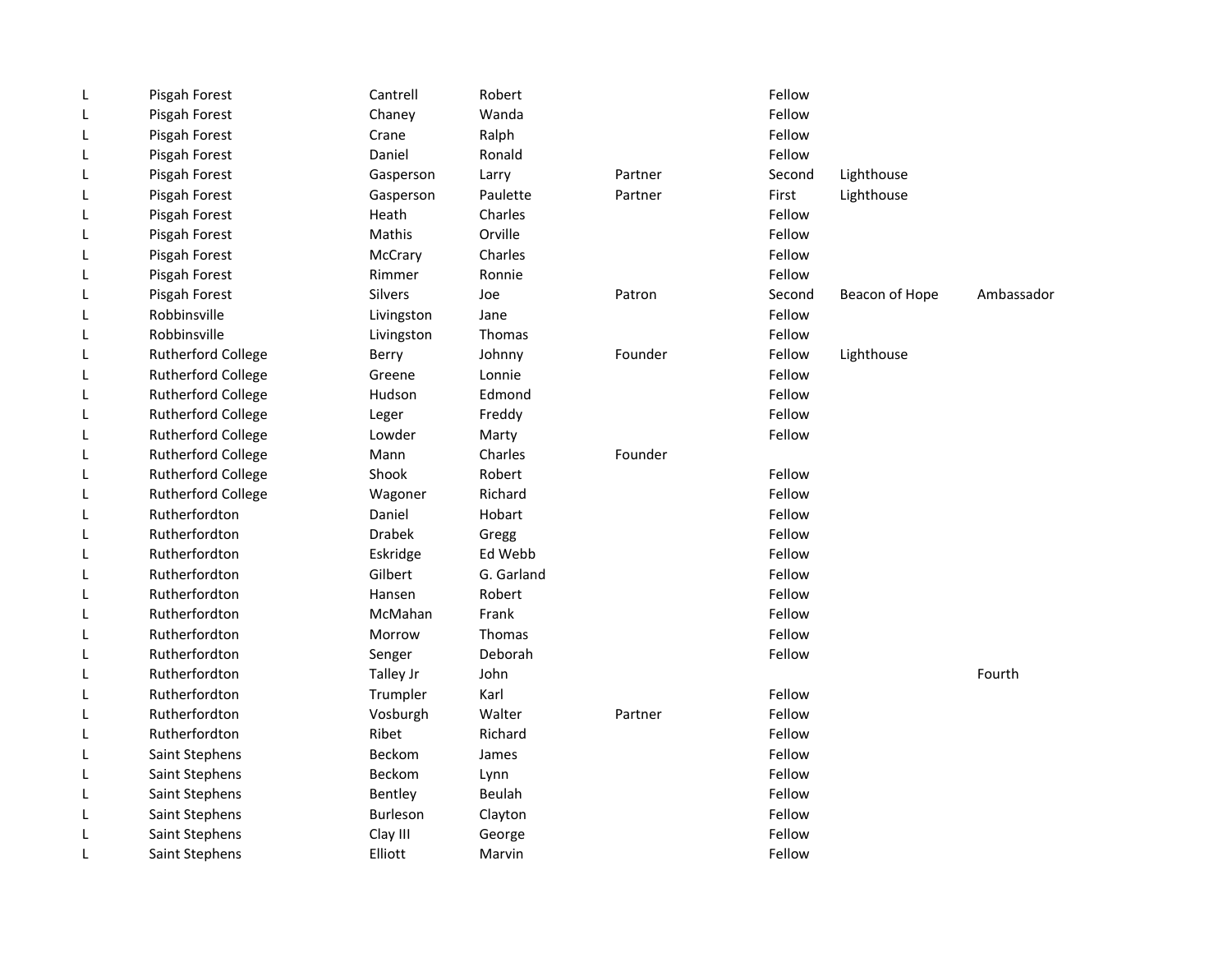| L | Saint Stephens | Goforth        | James W. "Jim" |           | Fellow |                         |
|---|----------------|----------------|----------------|-----------|--------|-------------------------|
| L | Saint Stephens | Houser         | Harriette      |           | Fellow |                         |
| L | Saint Stephens | Houser         | James          |           | Fellow |                         |
| L | Saint Stephens | Houston        | Everette       |           | Fellow |                         |
| L | Saint Stephens | Jacumin        | Edward         |           | Fellow |                         |
| L | Saint Stephens | Keller         | Ralph "Bud"    |           | Fellow |                         |
| L | Saint Stephens | McDaniels      | Ronald E.      |           | Fellow |                         |
| L | Saint Stephens | Parsons        | Robert L.-Bob  |           | Fellow |                         |
| L | Saint Stephens | Peeler         | Charles        |           | Fellow |                         |
| L | Saint Stephens | Propst         | John           |           | First  |                         |
| L | Saint Stephens | Scarborough    | Janice         | Founder   | Fellow |                         |
| L | Saint Stephens | Sumpter        | George T.      |           | Fellow |                         |
| L | Sand Hill      | Edgar          | Rose           | Supporter | Fellow |                         |
| L | Sand Hill      | Hamlin         | Ken            | Friend    | Fellow |                         |
| L | Sand Hill      | Hixon          | Chuck          | Founder   | Fellow |                         |
| L | Sand Hill      | Hudson         | Harold         |           | Fellow |                         |
| L | Sand Hill      | Levinger       | Chuck          |           | Fellow |                         |
| L | Sand Hill      | Luety          | William K.     |           | Fellow |                         |
| L | Sand Hill      | Nathan         | Marx           |           | Fellow |                         |
| L | Sand Hill      | Parker         | Bryan          | Founder   |        |                         |
| L | Sand Hill      | Penland        | Guy            | Founder   | Fellow |                         |
| L | Sand Hill      | Petrie         | David          |           | Fellow |                         |
| L | Sand Hill      | Sedgwick       | Mary           | Founder   | Fellow | Lighthouse              |
| L | Sand Hill      | <b>Silvers</b> | Pat            | Founder   | Fellow | Lighthouse              |
| L | Sand Hill      | Suggs          | George         | Friend    | Fellow | Step to Service         |
| L | Shelby         | <b>Baldree</b> | J.D.           | Founder   | Fellow | Lighthouse              |
| L | Shelby         | Collis         | James          | Founder   |        |                         |
| L | Shelby         | Davison        | Joseph         | Founder   | Fellow |                         |
| L | Shelby         | Duval          | Charles        |           | Fellow |                         |
| L | Shelby         | Fitch          | <b>Barbara</b> | Founder   | Fellow |                         |
| L | Shelby         | Heaton         | James          |           | Fellow |                         |
| L | Shelby         | Hege           | Philip F.      |           | Fellow |                         |
| L | Shelby         | Holland        | James          | Founder   | Fellow |                         |
| L | Shelby         | Lawing Jr.     | Claude         | Founder   | Fellow |                         |
| L | Shelby         | Sullivan       | Ralph          |           | Fellow |                         |
| L | Shelby         | Titus          | David          | Founder   | Fellow |                         |
| L | Shelby         | Tucker         | James          |           | Fellow |                         |
| L | Shelby         | Ingle          | Roscoe W.      |           | Fellow |                         |
| L | Sherrills Ford | Artavia        | Eileen         |           |        | <b>Steps to Service</b> |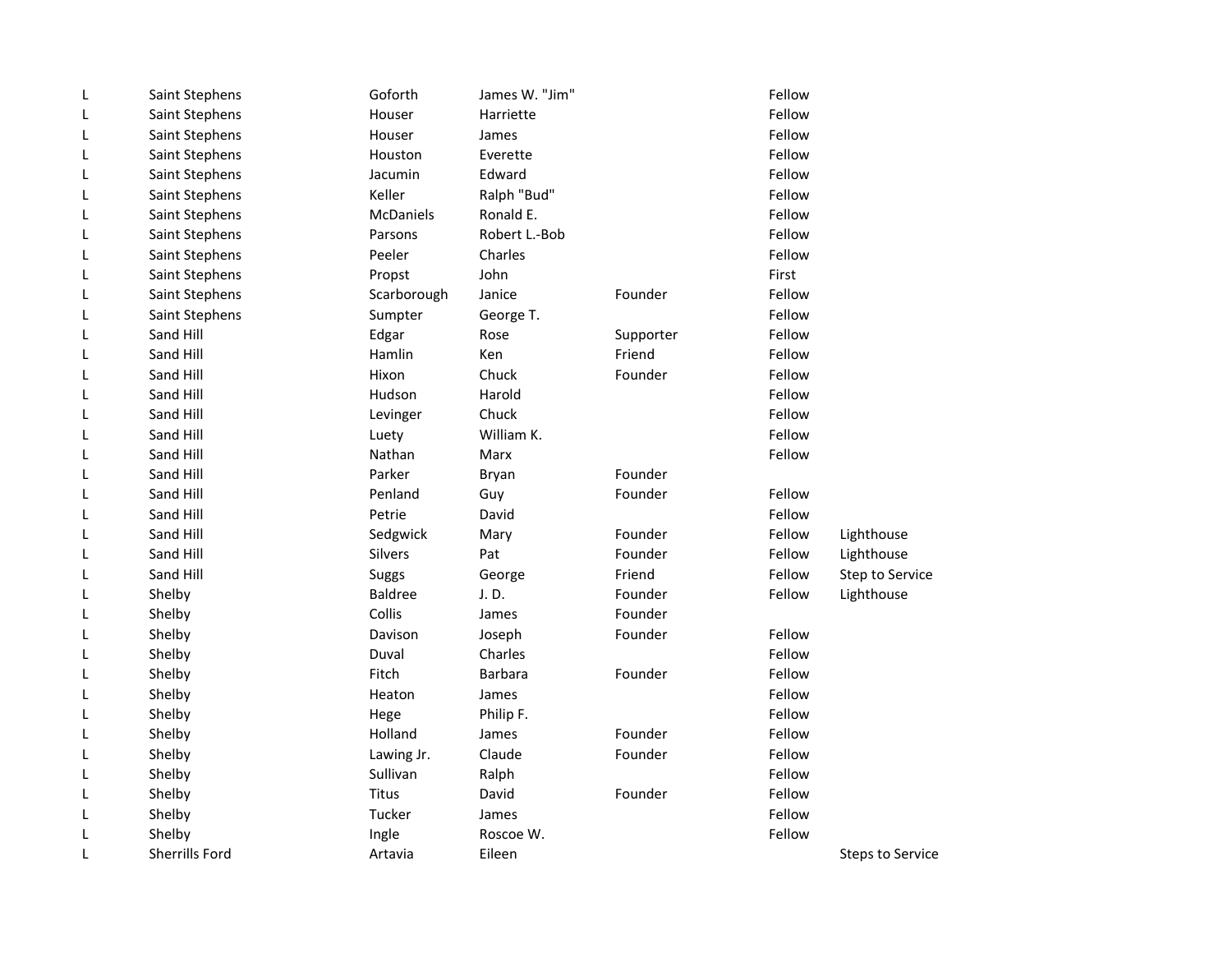| L | Sherrills Ford        | Caldwell        | Beth       |           | Fellow |                 |                          |
|---|-----------------------|-----------------|------------|-----------|--------|-----------------|--------------------------|
| L | <b>Sherrills Ford</b> | Drum            | Ralph      |           | Fellow |                 |                          |
| L | <b>Sherrills Ford</b> | Drum            | Ray        |           | Fellow |                 |                          |
| L | Sherrills Ford        | <b>Flowers</b>  | Melvin     |           | Fellow |                 |                          |
| L | <b>Sherrills Ford</b> | Gabriel         | Weddie     |           | Fellow |                 |                          |
| L | Sherrills Ford        | Hale            | Margaret   |           | Fellow |                 |                          |
| L | <b>Sherrills Ford</b> | Hanson          | Dick       |           | Fellow |                 |                          |
| L | Sherrills Ford        | Howard          | Michael    | Founder   |        |                 |                          |
| L | Sherrills Ford        | Hubbard         | vena       |           | Fellow |                 |                          |
| L | Sherrills Ford        | Lewis           | Gloria     |           | Fellow |                 |                          |
| L | <b>Sherrills Ford</b> | Ross            | Peggy      | Founder   |        |                 |                          |
| L | Sherrills Ford        | Sjoquist        | Jean       |           | Fellow |                 |                          |
| L | <b>Sherrills Ford</b> | Thomas          | Tammy      |           |        | Step to Service | <b>First Progressive</b> |
| L | Sherrills Ford        | Walker          | Patti      | Founder   | Fellow |                 | Ambassador               |
| L | <b>Sherrills Ford</b> | Walker          | Steve      | Supporter | Fellow |                 | First                    |
| L | <b>Spruce Pine</b>    | <b>Burleson</b> | Adam       | Founder   |        |                 |                          |
| L | Spruce Pine           | Fulmer          | Otis       |           | Fellow |                 |                          |
| L | Stanley               | Ribbeck         | Phyllis    | Founder   |        |                 |                          |
| L | Stanley               | Sapp            | Donald     |           | Fellow |                 |                          |
| L | Stanley               | Smith           | А.         | Founder   | Fellow |                 |                          |
| L | Stanley               | Smith           | Sharon     | Founder   | Fellow |                 |                          |
| L | Startown              | Sigmon          | Dwight     |           | Fellow |                 |                          |
| L | Startown              | Smith           | W          |           | Fellow |                 |                          |
| L | Swannanoa Valley      | Lanter          | Ken        |           | Fellow |                 |                          |
| L | Swannanoa Valley      | Melton          | Russell    |           | Fellow |                 |                          |
| L | Swannanoa Valley      | Roland          | <b>Bob</b> | Founder   | Fellow |                 |                          |
| L | Swannanoa Valley      | Roland          | Pat        | Founder   | Fellow |                 |                          |
| L | Swannanoa Valley      | Turpin          | Robert     |           | Fellow |                 |                          |
| L | Sylva                 | Hickes          | Jay        |           | Fellow |                 |                          |
| L | Sylva                 | Queen           | L.D.       |           | Fellow |                 |                          |
| L | Sylva                 | Queen           | Sara       |           | Fellow |                 |                          |
| L | Sylva                 | Smith           | Inez       |           | Fellow |                 |                          |
| L | Valdese               | English         | Sylvia     | Founder   |        |                 |                          |
| L | Valdese               | Jones           | I. Wayburn |           | Fellow |                 |                          |
| L | Valdese               | Shaw            | Doug       |           | Fellow | Lighthouse      |                          |
| L | <b>Valley Springs</b> | Glenn           | Robert     | Founder   |        |                 |                          |
| L | <b>Valley Springs</b> | Matthews        | Jim        |           | Fellow |                 |                          |
| L | <b>Valley Springs</b> | Maxwell         | Samuel     |           | Fellow |                 |                          |
| L | <b>Valley Springs</b> | Ridenhour       | Ernest     |           | Fellow |                 |                          |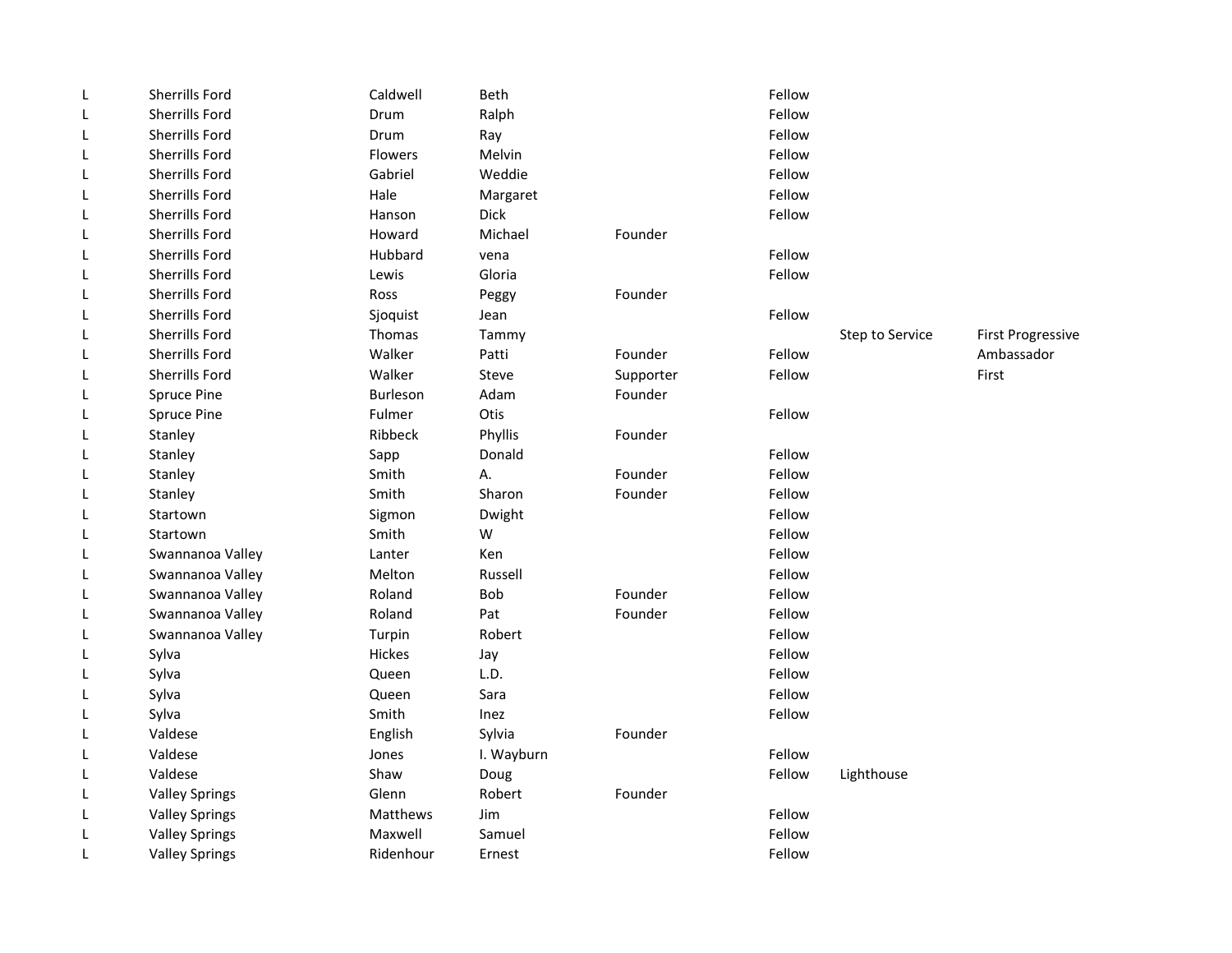| L | Waynesville               | Canfield       | Leo        |           | Fellow |            |
|---|---------------------------|----------------|------------|-----------|--------|------------|
| L | Waynesville               | Edwards        | James      |           | Fellow |            |
| L | Waynesville               | Johnson        | Bill       |           | Fellow |            |
| L | Waynesville               | Leatherwood    | Mike       |           | Fellow |            |
| L | Waynesville               | Messer         | Wallace    |           | Fellow |            |
| L | Waynesville               | Parkman        | Roy        |           | Fellow |            |
| L | Waynesville               | Russell        | Hugh       |           | Fellow |            |
| L | Weaverville               | Beach, II      | Kenneth    |           |        | Lighthouse |
| L | Weaverville               | Parker         | James      |           | Fellow |            |
| L | West Asheville            | Carter         | Parnell    |           | Fellow |            |
| L | <b>West Asheville</b>     | Leppert        | Frank      |           | Fellow |            |
| L | West Asheville            | Luther         | Carroll    |           | Fellow |            |
| L | <b>West Asheville</b>     | McCurry        | Richard    |           | Fellow |            |
| L | West Asheville            | Parker         | Clarence   | Founder   | Fellow |            |
| L | <b>West Asheville</b>     | Parris         | Gladys     |           | Fellow |            |
| L | West Asheville            | Parris         | Luther     |           | Fellow |            |
| L | <b>West Asheville</b>     | <b>Stevens</b> | William H. |           | Fellow |            |
| L | West Asheville            | Bull           | Ralph      |           | Fellow |            |
| L | West Asheville Centennial | <b>Bhakta</b>  | Yamini     | Founder   |        |            |
| L | West Asheville Centennial | <b>Summers</b> | Pamela     | Founder   |        |            |
| L | West AshevilleCentennial  | <b>Nesbitt</b> | Nancy      | Founder   |        |            |
| L | West AshevilleCentennial  | Waldrop        | Almeria    | Founder   |        |            |
| L | West Hickory VIP          | Furman         | Carolyn    | Founder   |        |            |
| L | West Hickory VIP          | Howard         | Doug       |           | Fellow |            |
| L | West Hickory VIP          | Robinson       | John       |           | Fellow |            |
| ı | Arcadia                   | Bumgarner      | James      | Supporter | Fellow | Lighthouse |
| ı | Arcadia                   | Foster         | Jason      | Founder   |        |            |
| ı | Arcadia                   | Hill           | Jennie     |           | Fellow |            |
| I | Arcadia                   | Kimel          | Russell    |           | Fellow |            |
|   | Arcadia                   | Rowe           | Ralph      |           | Fellow |            |
|   | <b>Barnardsville</b>      | <b>Byerly</b>  | Gail       |           | Fellow |            |
| ı | Bethlehem                 | Bethany        | Katherine  | Partner   |        |            |
| ı | <b>Bethlehem</b>          | Bowman         | Kay        | Founder   |        |            |
|   | Bethlehem                 | Cain           | Dennis     | Founder   | Fellow |            |
| ı | <b>Bethlehem</b>          | Chandler       | Jamie      | Founder   | Fellow | Lighthouse |
| ı | Bethlehem                 | Conrad         | Greg       | Founder   |        |            |
| ı | Bethlehem                 | Conrad         | Martha     | Founder   |        |            |
| ı | Bethlehem                 | Daughtrey      | William    | Founder   |        |            |
| 1 | <b>Bethlehem</b>          | Davis          | Jennifer   | Partner   |        |            |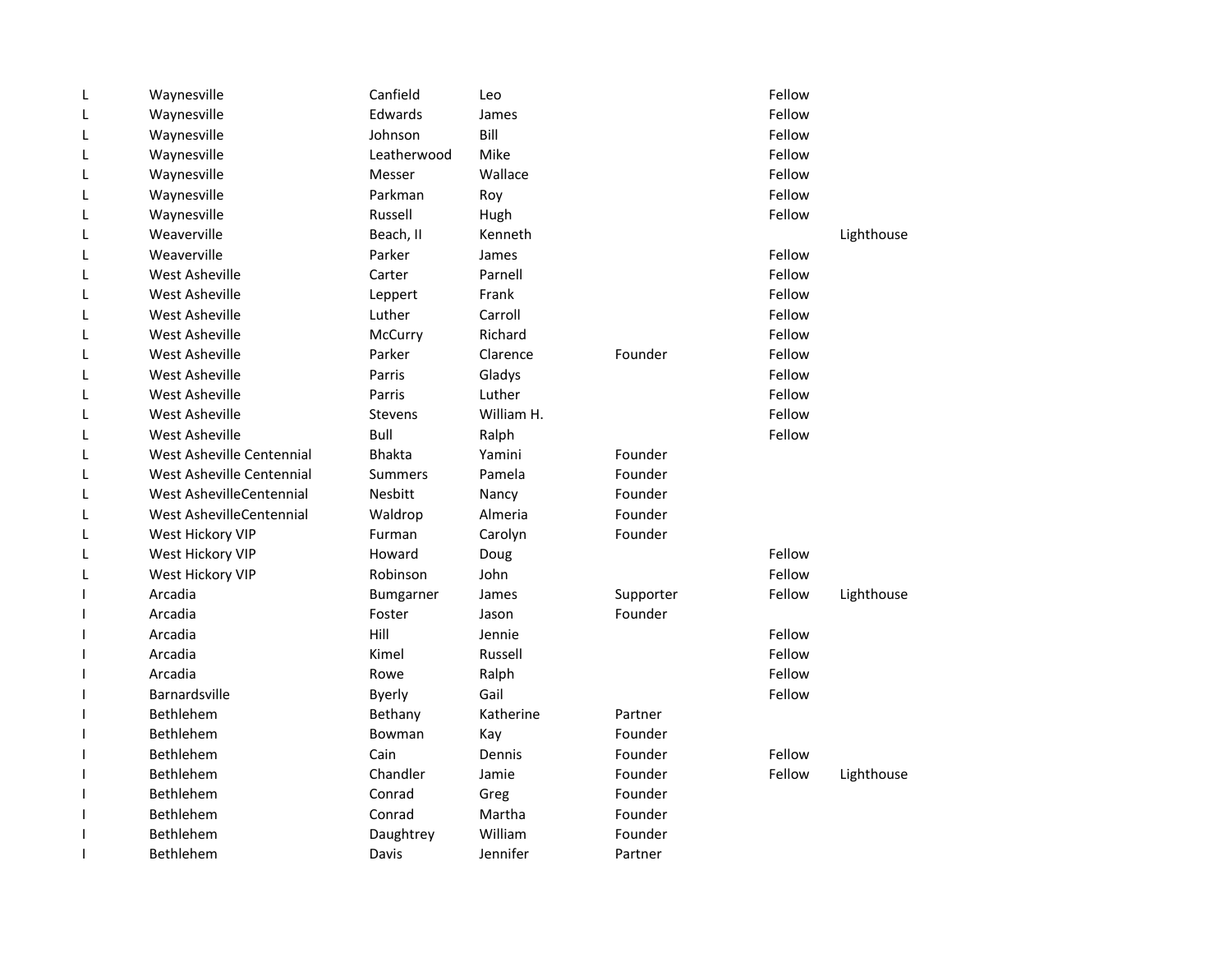|    | Bethlehem                   | Griffin           | Richard       | Founder   | Fellow |            |
|----|-----------------------------|-------------------|---------------|-----------|--------|------------|
|    | Bethlehem                   | Huffman Jr.       | Bobby         |           | Fellow |            |
|    | <b>Bethlehem</b>            | Jolly             | Gail T.       |           | Fellow |            |
|    | Bethlehem                   | Kirkham           | Wendell       | Founder   |        |            |
|    | Bethlehem                   | Lackey            | John          | Founder   | Fellow | Lighthouse |
|    | Bethlehem                   | Lackey            | Sherry        | Founder   | Fellow |            |
|    | Bethlehem                   | LeValley          | Marilyn       | Partner   |        |            |
|    | Bethlehem                   | McCall            | James         | Partner   |        |            |
|    | <b>Bethlehem</b>            | <b>McCarter</b>   | Kay           | Founder   |        |            |
|    | Bethlehem                   | Panella           | <b>Brenda</b> | Partner   |        |            |
|    | Bethlehem                   | Panella           | Thomas        | Partner   |        |            |
|    | Bethlehem                   | Poteat            | Christy       | Founder   |        |            |
|    | Bethlehem                   | Poteat            | Pat           | Founder   | Fellow |            |
|    | Bethlehem                   | Seaver            | Danny         | Founder   |        |            |
|    | Bethlehem                   | Seaver            | Elaine        | Partner   |        |            |
|    | Bethlehem                   | Smith Jr.         | Joe           | Founder   |        |            |
|    | Bethlehem                   | Teague            | Bobby         | Founder   | Fellow |            |
|    | Bethlehem                   | Van Deventer      | Lois          | Founder   |        |            |
|    | Boone                       | <b>Brandhuber</b> | Harold        |           | Fellow |            |
|    | Boone                       | Cole              | <b>Bob</b>    | Supporter | Fellow | Lighthouse |
|    | Boone                       | Cole              | Susan         | Friend    | Fellow | Lighthouse |
|    | Boone                       | Jones             | James         |           | Fellow |            |
| 1  | Boone                       | Sicard            | Andy          | Founder   |        | Lighthouse |
| H  | Booneville                  | Swann             | Marion        |           | Fellow |            |
|    | Central                     | Padon             | Raymond       |           | Fellow |            |
|    | <b>Charlotte Central</b>    | <b>Bennett</b>    | Herb          |           | Fellow |            |
|    | <b>Charlotte Central</b>    | McLaughlin        | <b>Dick</b>   | Founder   |        |            |
|    | <b>Charlotte Eastern</b>    | Fit               | А.            |           | Fellow |            |
|    | <b>Charlotte Eastern</b>    | Fulton            | James         |           | Fellow |            |
|    | <b>Charlotte Eastern</b>    | Rosser            | John          |           | Fellow |            |
|    | <b>Charlotte Providence</b> | Garbee            | Hunter        | Founder   | First  |            |
|    | <b>Charlotte South Park</b> | Atchison          | Louis         |           | Fellow |            |
|    | <b>Charlotte South Park</b> | <b>Bird</b>       | Mike          |           | Fellow |            |
|    | <b>Charlotte South Park</b> | <b>Brantley</b>   | Farris        |           | Fellow |            |
| I. | <b>Charlotte South Park</b> | Castro            | Hugo          | Founder   |        |            |
|    | <b>Charlotte South Park</b> | Castro            | Marisa        | Founder   |        |            |
|    | <b>Charlotte South Park</b> | Castro            | Victor        | Founder   |        |            |
|    | <b>Charlotte South Park</b> | Curry             | Clayton       |           | Fellow |            |
| 1  | <b>Charlotte South Park</b> | Darlington        | Richard       | Founder   |        |            |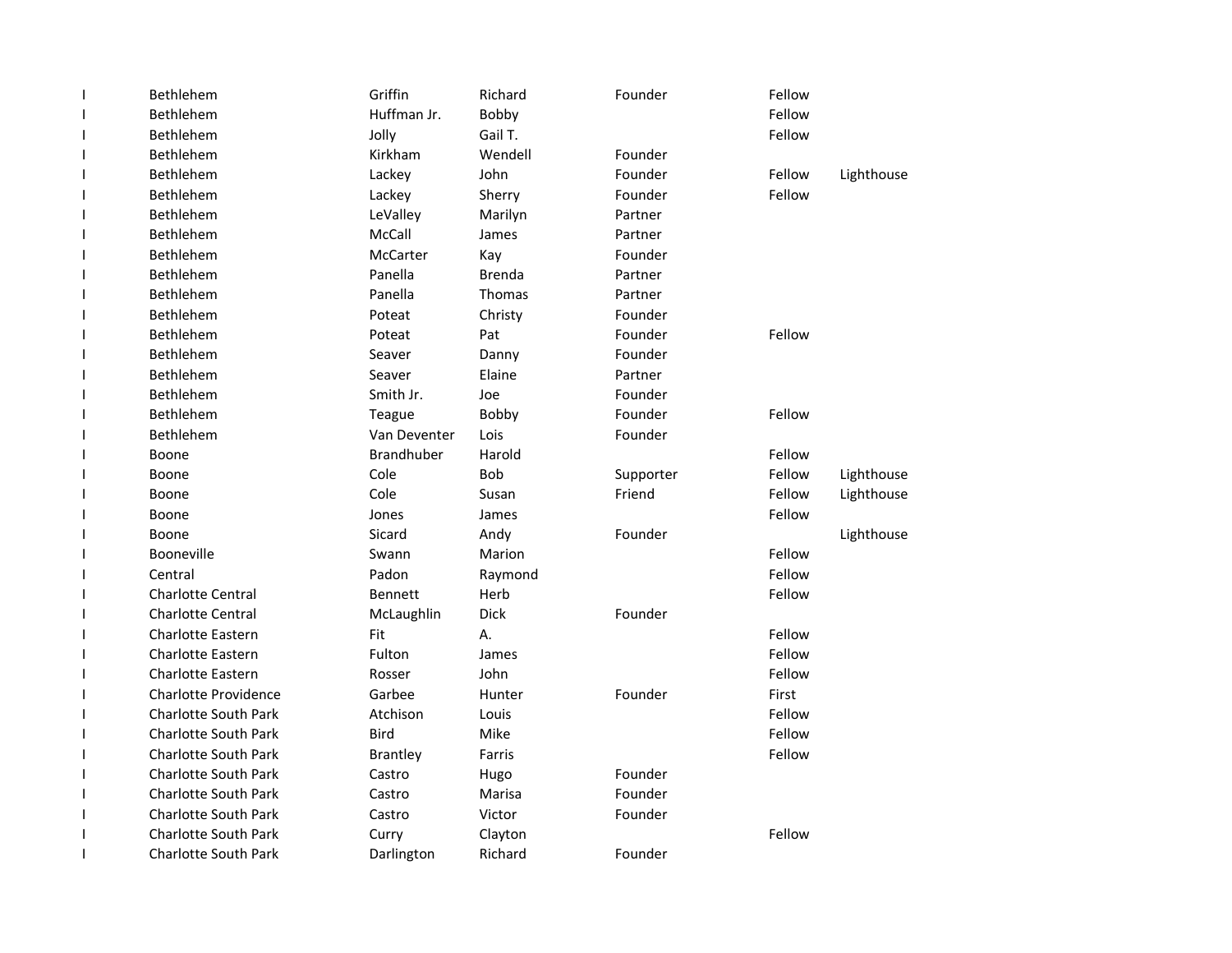| <b>Charlotte South Park</b> | Drum            | Anne         | Founder    |        |            |
|-----------------------------|-----------------|--------------|------------|--------|------------|
| <b>Charlotte South Park</b> | Drum            | Daniel       | Founder    | Fellow |            |
| <b>Charlotte South Park</b> | Dunst           | Ira          | Founder    |        |            |
| <b>Charlotte South Park</b> | Garbee          | Joyce        | Founder    | Fellow |            |
| <b>Charlotte South Park</b> | Givens          | Pete         | Founder    |        |            |
| <b>Charlotte South Park</b> | Hagopian        | Jack         | Patron     | Fellow |            |
| <b>Charlotte South Park</b> | <b>Hawkins</b>  | Darryl       |            |        | Lighthouse |
| <b>Charlotte South Park</b> | <b>Hawkins</b>  | Sue          | Founder    | Fellow | Lighthouse |
| <b>Charlotte South Park</b> | Kristensen      | Yasmin       | Founder    | Fellow |            |
| <b>Charlotte South Park</b> | LeCount         | Mike         | Founder    |        |            |
| <b>Charlotte South Park</b> | LeFeber         | Bill         | Founder    |        |            |
| <b>Charlotte South Park</b> | LeFeber         | Reta         | Founder    |        |            |
| <b>Charlotte South Park</b> | Mitchell-Sasse  | Sheila       | Founder    | Fellow |            |
| <b>Charlotte South Park</b> | North           | Mike         |            | Fellow |            |
| <b>Charlotte South Park</b> | Reed            | Jerry        | Founder    |        |            |
| <b>Charlotte South Park</b> | Rodriguez       | Mary N.      |            | Fellow |            |
| <b>Charlotte South Park</b> | Sanchez         | Cesar        | Founder    | Fellow | Lighthouse |
| <b>Charlotte South Park</b> | Sasser          | James        | Ambassador | Fellow | Lighthouse |
| <b>Charlotte South Park</b> | Shimanski       | Michael      |            | Fellow |            |
| <b>Charlotte South Park</b> | Shimberg        | David        | Friend     | Fellow | Lighthouse |
| <b>Charlotte South Park</b> | Smith           | Felix        | Supporter  |        |            |
| <b>Charlotte South Park</b> | Smith           | Kenneth      |            | Fellow |            |
| <b>Charlotte Southern</b>   | Atlas           | Walter       |            | Fellow |            |
| <b>Charlotte Southern</b>   | <b>Bennett</b>  | Gene         | Partner    | Fellow |            |
| Charlotte Southern          | <b>Burch</b>    | Harry        | Supporter  |        |            |
| <b>Charlotte Southern</b>   | <b>Burch</b>    | Tijuana      | Founder    | Fellow |            |
| <b>Charlotte Southern</b>   | Crawford        | <b>Rufus</b> | Founder    |        |            |
| <b>Charlotte Southern</b>   | Eulitt          | Jack         | Supporter  | Fellow |            |
| Charlotte Southern          | <b>Hitchner</b> | Barry        |            | Fellow |            |
| <b>Charlotte Southern</b>   | Hood            | Gene         |            | Fellow |            |
| <b>Charlotte Southern</b>   | Waddell         | Steve        |            | Fellow |            |
| <b>Charlotte Western</b>    | Hunter          | Carlita      |            | Fellow |            |
| <b>Charlotte Western</b>    | Lilly           | Robert G.    |            | Fellow |            |
| Charlotte Western           | Murphy          | Martin       |            | Fellow |            |
| <b>Charlotte Western</b>    | Raad            | George       |            | Fellow |            |
| Charlotte Western           | Rudolph         | Harry        |            | Fellow |            |
| Churchland                  | Berry           | Kenneth      |            | Fellow |            |
| Churchland                  | Hicks           | Ricky        |            | Fellow |            |
| Churchland                  | Ludwig          | Judy         | Supporter  |        |            |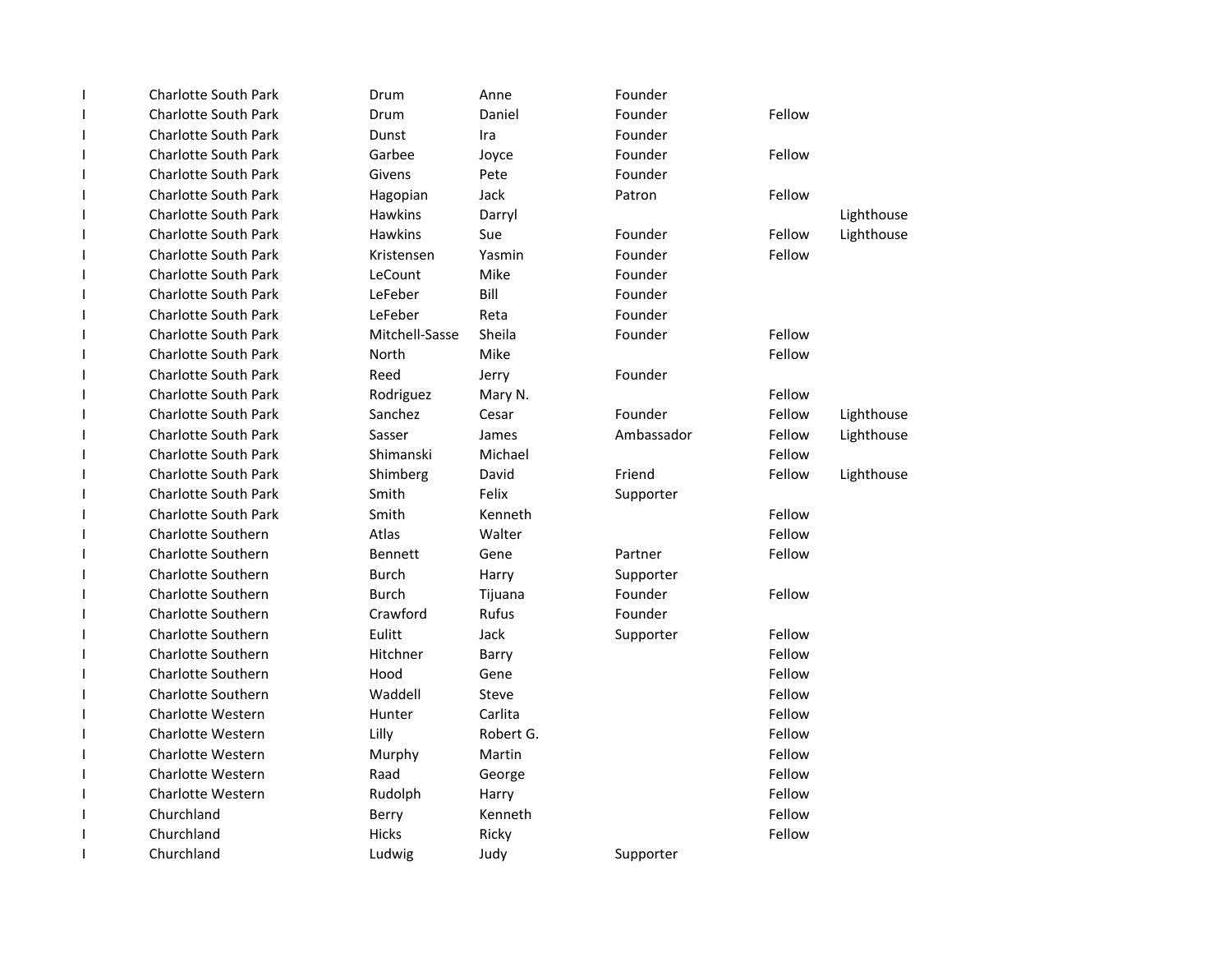|                          | Churchland  | Troublefield   | <b>Braxton</b> | Founder        | First  |                 |                           |
|--------------------------|-------------|----------------|----------------|----------------|--------|-----------------|---------------------------|
|                          | Churchland  | Troublefield   | Sarah          | Founder        | First  |                 |                           |
| $\mathbf{I}$             | Clay County | Hughes         | Russell        |                | Fellow |                 |                           |
|                          | Cleveland   | Blankenship    | Jerry          | Founder        |        |                 | Ambassador-First          |
| <b>I</b>                 | Cleveland   | Brown          | James          | Founder        | Fellow |                 |                           |
|                          | Cleveland   | <b>Brown</b>   | John           | Founder        | Fellow |                 |                           |
|                          | Cleveland   | Clements       | Morris         | Founder        | Fellow |                 |                           |
|                          | Cleveland   | Cline          | Tommie         | Founder        |        |                 |                           |
| $\overline{\phantom{a}}$ | Cleveland   | Drechsler      | Fran (Janie)   | Supporter      |        |                 |                           |
| $\mathbf{I}$             | Cleveland   | Edwards        | Alvin          | Partner        |        |                 |                           |
| $\overline{\phantom{a}}$ | Cleveland   | Edwards        | Debbie         | Founder        |        |                 | Ambassador-First          |
| $\overline{\phantom{a}}$ | Cleveland   | Faust          | Martha         | Founder        |        |                 |                           |
| $\overline{\phantom{a}}$ | Cleveland   | Fite           | Thomas         | Founder        |        |                 |                           |
| $\mathbf{I}$             | Cleveland   | Hall           | Leonard        | Partner        |        |                 | Ambassador-First          |
| $\overline{\phantom{a}}$ | Cleveland   | Harkey         | Clyde          | Founder        | Fellow |                 | Ambassador-First          |
| $\overline{\phantom{a}}$ | Cleveland   | Hendren        | Travis         |                | Fellow |                 |                           |
|                          | Cleveland   | Hewitt         | Elaine         | Supporter      |        |                 | Ambassador                |
|                          | Cleveland   | Hoffner        | Cynthia W.     | Founder        |        |                 |                           |
|                          | Cleveland   | Jarrett        | Betty          | Founder        |        |                 |                           |
|                          | Cleveland   | Little         | Bryan          | Founder        |        |                 | Ambassador-First          |
|                          | Cleveland   | Little         | Sheila         | Founder        |        |                 | Ambassador-First          |
|                          | Cleveland   | Miller         | Jamie          | Founder        |        |                 |                           |
| $\mathbf{I}$             | Cleveland   | Mitchell       | Dennis         |                |        |                 | Ambassador                |
| $\overline{\phantom{a}}$ | Cleveland   | Moore          | Terry          | Founder        | Fellow |                 |                           |
| $\mathbf{I}$             | Cleveland   | Myers          | A.W.           | Founder        | Fellow |                 |                           |
| $\overline{\phantom{a}}$ | Cleveland   | <b>Myers</b>   | Nancy          | Founder        |        |                 | Ambassador                |
|                          | Cleveland   | Parker         | Carrie         | Partner        |        |                 | Ambassador-First          |
|                          | Cleveland   | Parrish        | Scott          | Founder        |        |                 |                           |
|                          | Cleveland   | Rhinehardt     | <b>Barbara</b> | Founder        |        |                 |                           |
|                          | Cleveland   | Smith          | Alice          | Founder        | Fellow |                 |                           |
|                          | Cleveland   | Smith          | Mary Alice     |                | Fellow |                 | Ambassador-First          |
|                          | Cleveland   | Steele         | Elizabeth      | Partner/Patron | Second | Lighthouse      | <b>Second Progressive</b> |
|                          | Cleveland   | Steele         | Gary           | Supporter      | Second | Step to Service | Ambassador - First        |
|                          | Cleveland   | Steele         | W. Locke       | Founder        | Fellow |                 |                           |
| $\overline{\phantom{a}}$ | Cleveland   | Tolbert        | Homer          | Founder        |        |                 |                           |
|                          | Concord     | Blackwelder    | Ray            |                | Fellow |                 |                           |
|                          | Concord     | <b>Burrage</b> | Robert         | Founder        | Fellow |                 |                           |
|                          | Concord     | Castrovinci    | Philip         |                | Fellow |                 |                           |
|                          | Concord     | Cayado Sr.     | Pedro          |                | Fellow |                 |                           |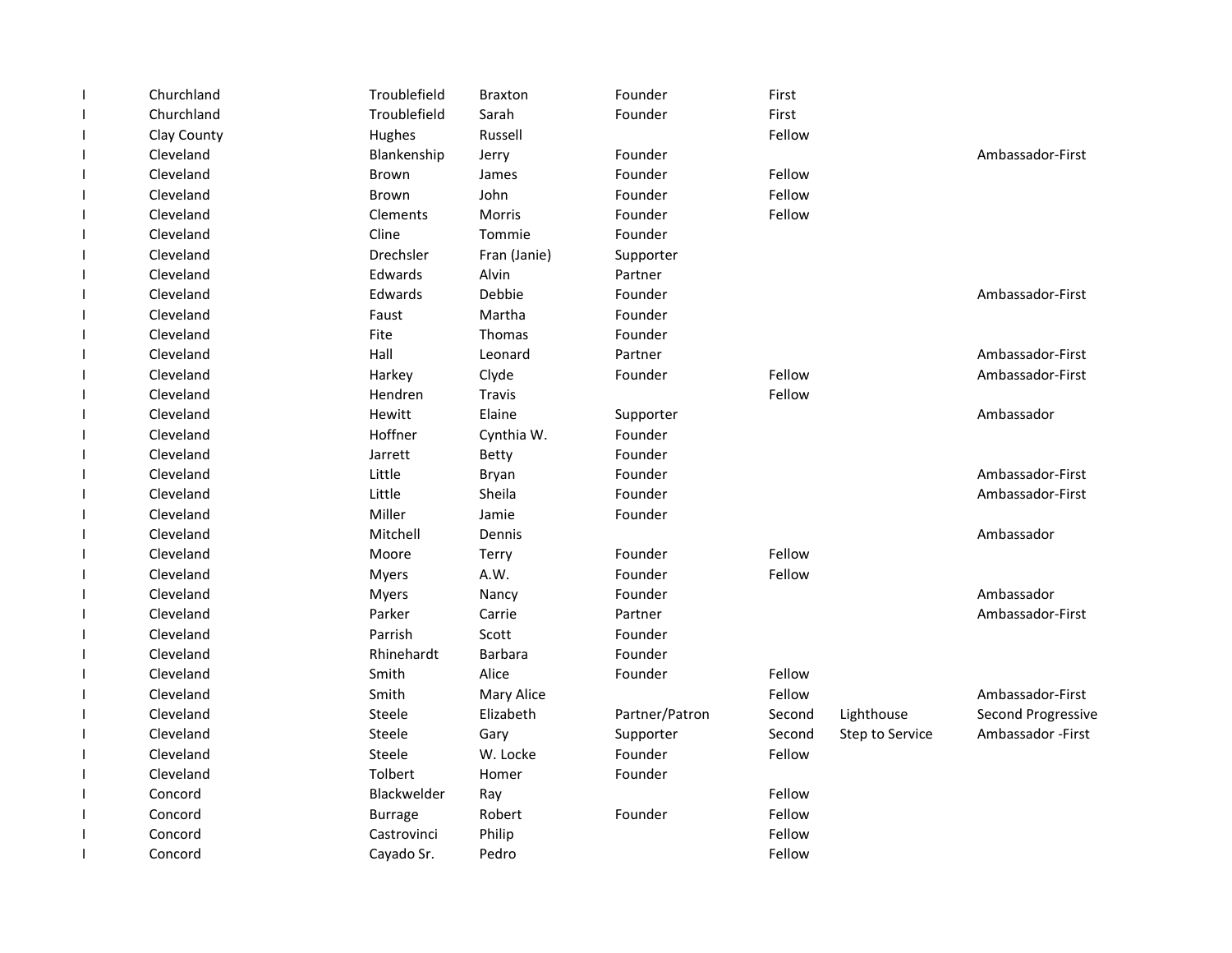| $\mathbf{I}$             | Concord               | Culp           | Dianne     | Supporter | Fellow |                         |            |
|--------------------------|-----------------------|----------------|------------|-----------|--------|-------------------------|------------|
| $\mathbf{I}$             | Concord               | Culp           | George     | Friend    | Second | <b>Steps to Service</b> |            |
| $\mathbf{I}$             | Concord               | Flory          | Jerry      |           | Fellow |                         |            |
| $\mathbf{I}$             | Concord               | Hinnant Jr.    | W.         |           | Fellow |                         |            |
| <b>I</b>                 | Concord               | Hinnant Sr.    | Wallace    |           | Fellow |                         |            |
| <b>I</b>                 | Concord               | Hovey          | Carol      |           | Fellow |                         | Ambassador |
| <b>I</b>                 | Concord               | Isenhour       | Louise     |           | Fellow |                         |            |
| J.                       | Concord               | Isenhour       | Ray        |           | Fellow |                         |            |
| $\overline{\phantom{a}}$ | Concord               | Jenkins        | Georgianne | Founder   | Fellow |                         |            |
| $\mathbf{I}$             | Concord               | Jenkins        | Harold     |           | First  |                         |            |
| $\mathbf{I}$             | Concord               | Kluttz         | Ray B.     |           | Fellow |                         |            |
| $\mathbf{I}$             | Concord               | <b>McAdams</b> | Del        |           | Fellow |                         |            |
| $\mathbf{I}$             | Concord               | Mills          | Harold     |           | Fellow |                         |            |
| $\mathbf{I}$             | Concord               | Nunn           | John       |           | Fellow |                         | Ambassador |
| $\mathbf{I}$             | Concord               | Parker         | John       |           | Fellow |                         |            |
| $\mathbf{I}$             | Concord               | Penninger      | Samuel     | Founder   | Fellow |                         |            |
| $\mathbf{I}$             | Concord               | Pollard        | Robert     |           | Fellow |                         |            |
| <b>I</b>                 | Concord               | Ritchie        | Heath      | Founder   | Fellow |                         |            |
| $\mathbf{I}$             | Concord               | Robb III       | Jim        |           | Fellow |                         |            |
| $\mathbf{I}$             | Concord               | Rogers         | Patricia   |           | Fellow |                         |            |
| <b>I</b>                 | Concord               | Rogers         | Richard    | Friend    | Fellow |                         |            |
|                          | Concord               | Ruckart        | Poll       |           | Fellow |                         |            |
| $\overline{\phantom{a}}$ | Concord               | Seymour        | Judi       | Founder   | Fellow | <b>Steps to Service</b> |            |
| $\overline{\phantom{a}}$ | Concord               | Sides          | Charlie    |           | Fellow |                         |            |
| $\mathbf{I}$             | Concord               | Smith          | Howard     |           | Fellow |                         |            |
| $\overline{\phantom{a}}$ | Concord               | Staley         | Ron        | Partner   | Sixth  | Step to Service         | Ambassador |
| $\mathbf{I}$             | Concord               | Staley         | Sallie B   | Partner   | Fellow |                         |            |
| $\mathbf{I}$             | Concord               | Stephens       | Lynn       |           | Fellow |                         |            |
| $\mathbf{I}$             | Concord               | Strong         | James      |           | Fellow |                         |            |
| $\overline{\phantom{a}}$ | Concord               | Udovich        | Bill       | Partner   | Fifth  |                         |            |
| <b>I</b>                 | Concord               | Udovich        | Donna      |           | Fellow |                         |            |
| $\mathbf{I}$             | Cornelius Lake Norman | Davis          | Cynthia    |           | Fellow |                         |            |
| $\mathbf{I}$             | Cornelius Lake Norman | Davis          | F. Eugene  | Partner   | Fellow |                         |            |
| $\mathbf{I}$             | Cornelius Lake Norman | D'Oria         | N.J.       | Founder   |        |                         |            |
| $\overline{\phantom{a}}$ | Cornelius Lake Norman | Fish           | John       |           | Fellow |                         |            |
|                          | Cornelius Lake Norman | Julian         | G. Barrett |           | Fellow |                         |            |
| $\mathbf{I}$             | Cornelius Lake Norman | Lorusso        | Angelo     | Partner   | Fellow |                         |            |
|                          | Cornelius Lake Norman | Lorusso        | Anne       | Supporter |        |                         |            |
| $\mathbf{I}$             | Cornelius Lake Norman | McDowell       | <b>Bob</b> |           | Fellow |                         |            |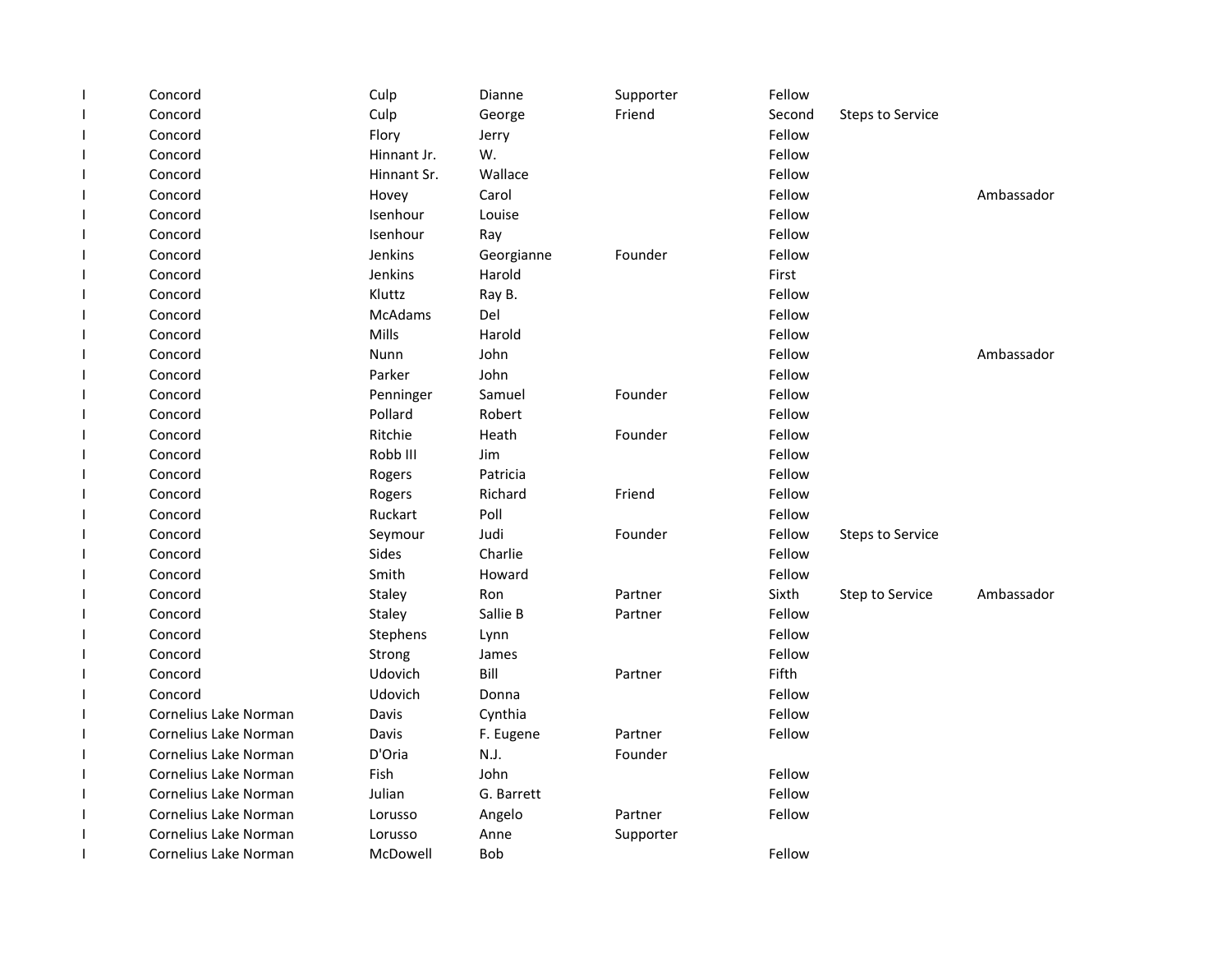| $\mathbf{I}$             | Cornelius Lake Norman    | Reinke        | Bill         |           | Fellow |            |
|--------------------------|--------------------------|---------------|--------------|-----------|--------|------------|
| $\overline{\phantom{a}}$ | Cornelius Lake Norman    | Rucker        | Dana         |           | Fellow |            |
| $\overline{\phantom{a}}$ | Cornelius Lake Norman    | Stevenson     | John         |           | Fellow |            |
| $\overline{\phantom{a}}$ | Cornelius Lake Norman    | <b>Street</b> | Frank T.     |           | Fellow |            |
| $\mathbf{I}$             | Cornelius Lake Norman    | VanHoy        | Larry        | Founder   |        |            |
| 1                        | <b>Creston Riverview</b> | Hartsoe       | Robert       |           | Fellow |            |
| J.                       | <b>Creston Riverview</b> | Hass          | Barry        |           | Fellow |            |
| 1                        | <b>Creston Riverview</b> | Hass          | Kathleen     |           | Fellow |            |
| 1                        | <b>Creston Riverview</b> | Miller        | Sylvia       | Founder   | Second | Lighthouse |
| I                        | <b>Creston Riverview</b> | Miller        | Warren       | Founder   | First  |            |
| $\mathbf{I}$             | <b>Creston Riverview</b> | Sutherland    | Nell         |           | Fellow |            |
| I                        | Davidson                 | Board         | George       |           | Fellow |            |
| 1                        | Davidson                 | Burts Jr.     | Richard      | Founder   | Fellow |            |
| I                        | Davidson                 | Daggy         | Tom          |           | Fellow |            |
| $\overline{\phantom{a}}$ | Davidson                 | Davis         | Kevin        | Founder   |        |            |
| I                        | Davidson                 | Elliott       | Robert       |           | Fellow |            |
| $\mathbf{I}$             | Davidson                 | Gamble        | Wallace      |           | Fellow |            |
| 1                        | Davidson                 | Greene        | Robert       |           | Fellow |            |
| J.                       | Davidson                 | Grooms        | Joseph       |           | Fellow |            |
| 1                        | Davidson                 | Henry         | Gerald       |           | Fellow |            |
| $\mathsf{l}$             | Davidson                 | Hicks Jr.     | E.           |           | Fellow |            |
| I                        | Davidson                 | Howie         | Donald F.    |           | Fellow |            |
| $\mathsf{l}$             | Davidson                 | Hughes        | Robert       |           | Fellow |            |
| I                        | Davidson                 | Jones         | Dudley       |           | Fellow |            |
| $\mathsf{l}$             | Davidson                 | Kuykendall    | John         |           | Fellow |            |
| I                        | Davidson                 | Lund          | Pam          | Founder   |        |            |
| I                        | Davidson                 | Morrison      | William-Bill |           | Fellow |            |
| I                        | Davidson                 | Noell         | Carolyn      | Supporter |        |            |
| I                        | Davidson                 | Noell         | Tom          | Supporter |        |            |
| 1                        | Davidson                 | Norton        | Kenneth      |           | Fellow | Lighthouse |
| $\mathbf{I}$             | Davidson                 | Ramey         | Richard L.   |           | Fellow |            |
| J.                       | Davidson                 | Reinsch       | Lola         |           | Fellow |            |
| $\mathbf{I}$             | Davidson                 | Richardson    | Nigel        |           | Fellow |            |
| $\mathbf{I}$             | Davidson                 | Roberts       | Edward       |           | Fellow |            |
| $\mathsf{l}$             | Davidson                 | Roberts       | Jeannette T. |           | Fellow |            |
| $\mathbf{I}$             | Davidson                 | Rosebrough    | Doug         |           | Fellow |            |
| $\mathsf{l}$             | Davidson                 | Russell, III  | William      |           | Fellow |            |
| $\mathbf{I}$             | Davidson                 | Ruth          | <b>Bob</b>   |           |        | Lighthouse |
| $\mathbf{I}$             | Davidson                 | Schaffer      | William R.   |           | Fellow |            |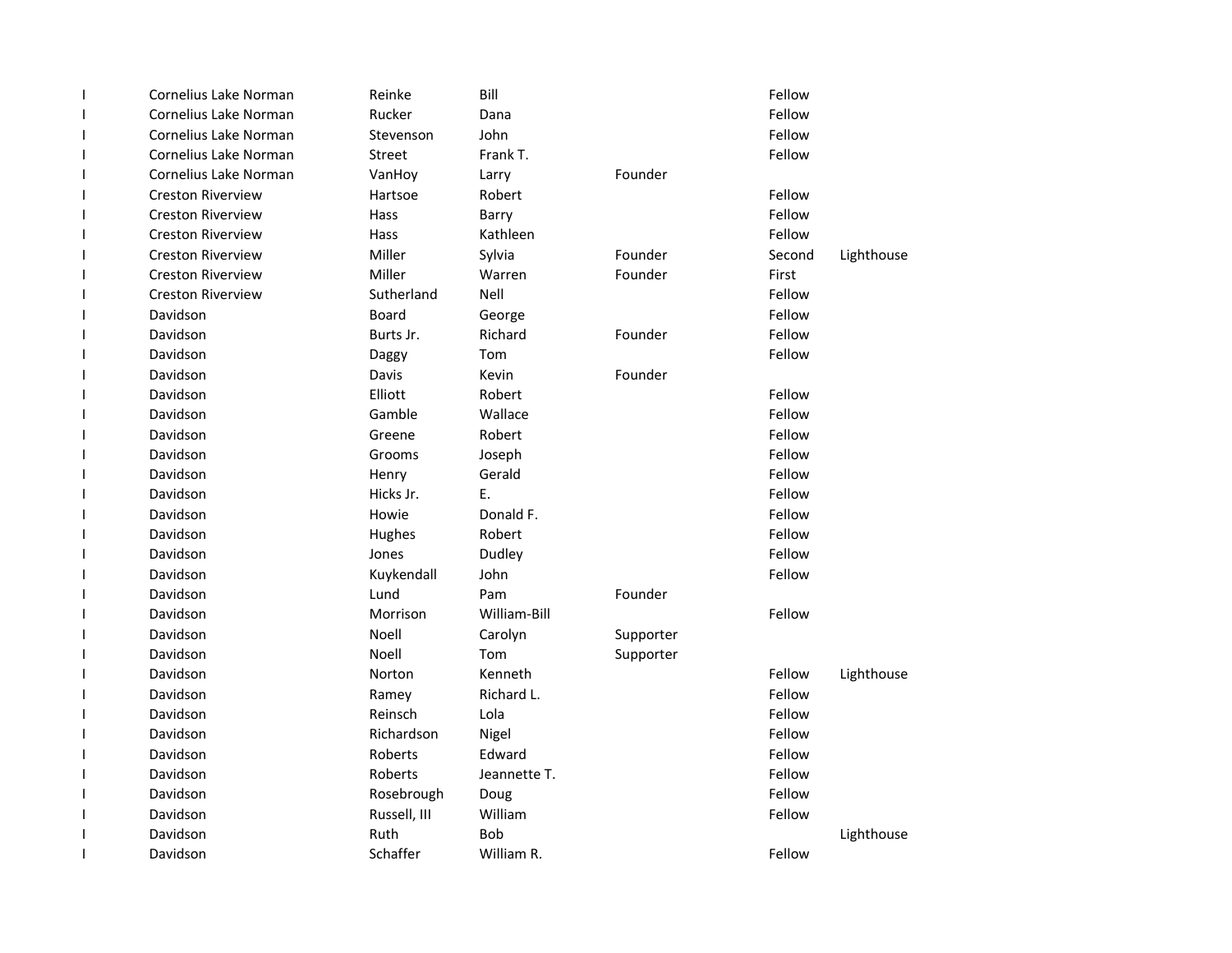| $\mathsf{I}$ | Davidson       | Steever        | Andrew            |                 | Fellow |                         |                          |
|--------------|----------------|----------------|-------------------|-----------------|--------|-------------------------|--------------------------|
| $\mathsf{I}$ | Davis Townsend | Conrad         | C.R. "Butch"      | Patron          | First  | Lighthouse              |                          |
| $\mathbf{I}$ | Davis Townsend | Conrad         | Elizabeth         | Supporter       | Fellow |                         | <b>First Progressive</b> |
| $\mathbf{I}$ | Davis Townsend | Curry          | Rickey            | Supporter       |        | Lighthouse              |                          |
| $\mathbf{I}$ | Davis Townsend | Everhart       | Glenda            | Founder         |        | Lighthouse              |                          |
| J.           | Davis Townsend | Frank          | Jack              |                 | Fellow |                         |                          |
| $\mathbf{I}$ | Davis Townsend | Hedrick        | <b>Bobby Gene</b> |                 | Fellow |                         |                          |
| J.           | Davis Townsend | Lookabill      | Jefferson         | Patron          | Fellow |                         |                          |
| $\mathsf{I}$ | Davis Townsend | Swing          | Franklin          |                 | Fellow |                         |                          |
| $\mathbf{I}$ | Denton         | <b>Badgett</b> | Ava               | Founder         |        |                         |                          |
| $\mathbf{I}$ | Denton         | <b>Bray</b>    | Liddy             | Founder         | Fellow | Lighthouse              |                          |
| $\mathbf{I}$ | Denton         | <b>Bray</b>    | Zac               | Partner         |        |                         |                          |
| $\mathbf{I}$ | Denton         | <b>Briggs</b>  | Jack              | Partner         | Fellow |                         |                          |
| $\mathbf{I}$ | Denton         | Harp           | Charles           | Partner         |        |                         |                          |
| $\mathbf{I}$ | Denton         | Hunt           | C. Armon          |                 | Fellow |                         |                          |
| $\mathsf{I}$ | Denton         | Jackson        | Tony              | Partner         |        |                         |                          |
| $\mathbf{I}$ | Denton         | Kerns          | James             | Partner         |        |                         |                          |
| $\mathbf{I}$ | Denton         | Kerns          | Lynda             |                 |        | Lighthouse              |                          |
| J.           | Denton         | King           | Randall           | Partner         |        |                         |                          |
| $\mathbf{I}$ | Denton         | Matthews       | Kirby             | Friend          | Fellow | Lamp Lighter            |                          |
| J.           | Denton         | Matthews       | Theresa           | Partner/Founder | Fellow | Step to Service         |                          |
| I            | Denton         | Mesimer        | April             |                 |        | Lighthouse              |                          |
| $\mathbf{I}$ | Denton         | Mitchell       | Paul              | Partner         |        |                         |                          |
| $\mathbf{I}$ | Denton         | Munyon         | Theresa           | Friend          | Fellow | <b>Steps to Service</b> | Ambassador               |
| $\mathbf{I}$ | Denton         | <b>Nealy</b>   | Meghan            | Partner         |        |                         |                          |
| $\mathbf{I}$ | Denton         | Nealy          | Nathan            | Partner         |        |                         |                          |
| $\mathbf{I}$ | Denton         | Ritchie        | Gale              | Partner         |        |                         |                          |
| J.           | Denton         | Sigmon         | Bill              | Founder         |        |                         |                          |
| I            | Denton         | Smith          | Amber             | Partner         |        |                         |                          |
| $\mathbf{I}$ | Derita         | Blackwelder    | Howard            |                 | Fellow |                         |                          |
| J.           | Derita         | Donaldson      | Phillip           |                 | Fellow |                         |                          |
| J.           | Derita         | Hunter         | Jim               | Supporter       | Fellow |                         |                          |
| J.           | Dobson         | Atkins         | Wayne             | Founder         |        |                         |                          |
| J.           | Dobson         | Carpenter      | Gary              |                 | Fellow |                         |                          |
| $\mathbf{I}$ | Dobson         | Clement        | Rodney            |                 | Fellow |                         |                          |
| $\mathbf{I}$ | Dobson         | Cook           | Jasper            | Founder         |        |                         |                          |
| $\mathbf{I}$ | Dobson         | Covington      | Larry             | Founder         | Fellow |                         |                          |
| J.           | Dobson         | Current        | James             | Founder         |        | Lighthouse              |                          |
| $\mathbf{I}$ | Dobson         | DeHoff         | Charles           | Partner         |        |                         |                          |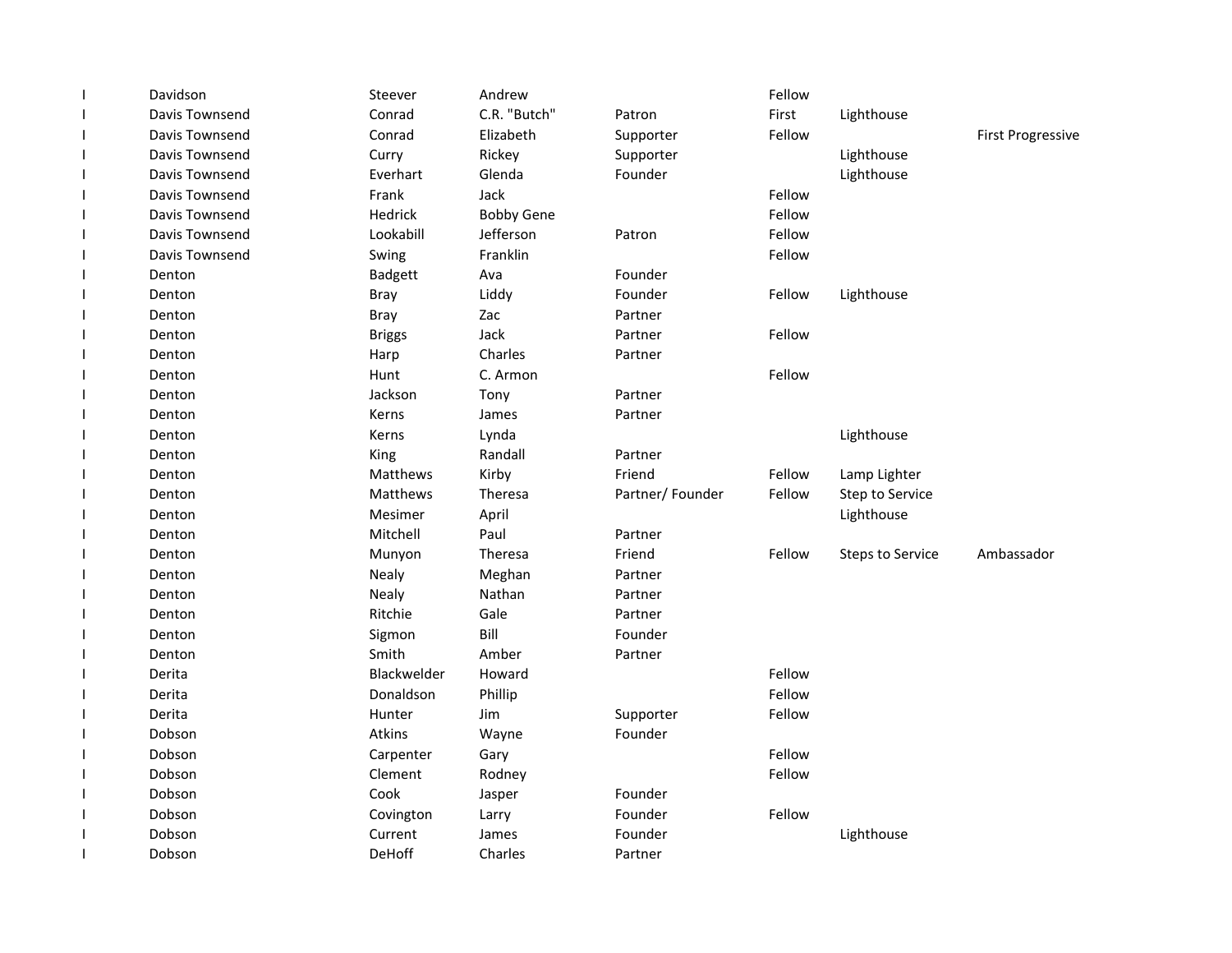| ı | Dobson                  | Dixon          | <b>Brian</b> | Founder |        |                         |
|---|-------------------------|----------------|--------------|---------|--------|-------------------------|
| ı | Dobson                  | Dixon          | Jeremy       | Founder |        |                         |
| 1 | Dobson                  | Earnest        | Charles      | Founder |        |                         |
| 1 | Dobson                  | Edmonds        | Hugh         | Founder |        |                         |
| ı | Dobson                  | Everette       | Gene         | Friend  | Fellow | <b>Steps To Service</b> |
| J | Dobson                  | Flippin        | Tommy        | Founder | Fellow |                         |
| J | Dobson                  | Hall           | J. Gray      | Founder |        |                         |
| ı | Dobson                  | Hamlin         | Bill         | Founder | Fellow | Lighthouse              |
| ı | Dobson                  | Hoosier        | R. Darrell   | Founder |        |                         |
| 1 | Dobson                  | Hothem         | Wayne        | Founder |        |                         |
| ı | Dobson                  | Lanier Sr.     | Ralph        | Founder | Fellow | Lamp Lighter            |
| 1 | Dobson                  | Lyerly Willis  | Betty        |         | Fellow |                         |
| ı | Dobson                  | McMillon       | Cecil        | Founder |        |                         |
| 1 | Dobson                  | Moore          | Aubrey       | Founder | Fellow |                         |
| ı | Dobson                  | Nordin         | Paul         | Founder |        |                         |
| 1 | Dobson                  | Norman         | John         |         | Fellow |                         |
| 1 | Dobson                  | Patterson      | Fred         | Founder | Fellow |                         |
| ı | Dobson                  | Pendergraft    | George       |         | Fellow |                         |
| 1 | Dobson                  | Powell         | Eleanor      | Founder |        |                         |
| J | Dobson                  | Robbins        | Richard      | Founder |        |                         |
| ı | Dobson                  | Roddey         | James        |         | Fellow |                         |
| ı | Dobson                  | Stanley        | Mike         |         | Fellow |                         |
| 1 | Dobson                  | Symanowicz     | Kerry        | Founder |        |                         |
| 1 | Dobson                  | Taylor         | Bob          | Founder |        |                         |
| 1 | East Iredell            | Jenkins Sr.    | Richard      |         | Fellow |                         |
| 1 | East Iredell            | Stevenson      | Mary         |         | Fellow |                         |
| ı | Elkin                   | Eldridge       | Claude       |         | Fellow |                         |
| ı | Elkin                   | Luffman        | Vernon       |         | Fellow |                         |
| ı | Elkin                   | Norton         | Robert       |         | Fellow |                         |
| ı | Elkin                   | Seipel         | Debra        |         | Fellow | Lighthouse              |
| J | Elkin                   | Smith          | Bill         | Founder | Fellow |                         |
| J | Elkin                   | Smith          | Johnsie      |         | Fellow |                         |
| J | Elkin                   | Steele         | Kent         |         | Fellow |                         |
| ı | Elkin                   | Stewart        | Roy          | Founder | Fellow |                         |
| ı | Fair Grove              | Carroll        | Patricia     |         | Fellow |                         |
| ı | <b>Fair Grove</b>       | <b>McAdams</b> | <b>Dixie</b> |         | Fellow |                         |
| 1 | <b>Fair Grove</b>       | <b>McAdams</b> | Gordon       | Founder | Fellow |                         |
| 1 | Fair Grove              | McGuire        | Mary         | Founder | Fellow |                         |
| ı | Foothills of Mount Airy | Gee            | Geneva       |         | Fellow |                         |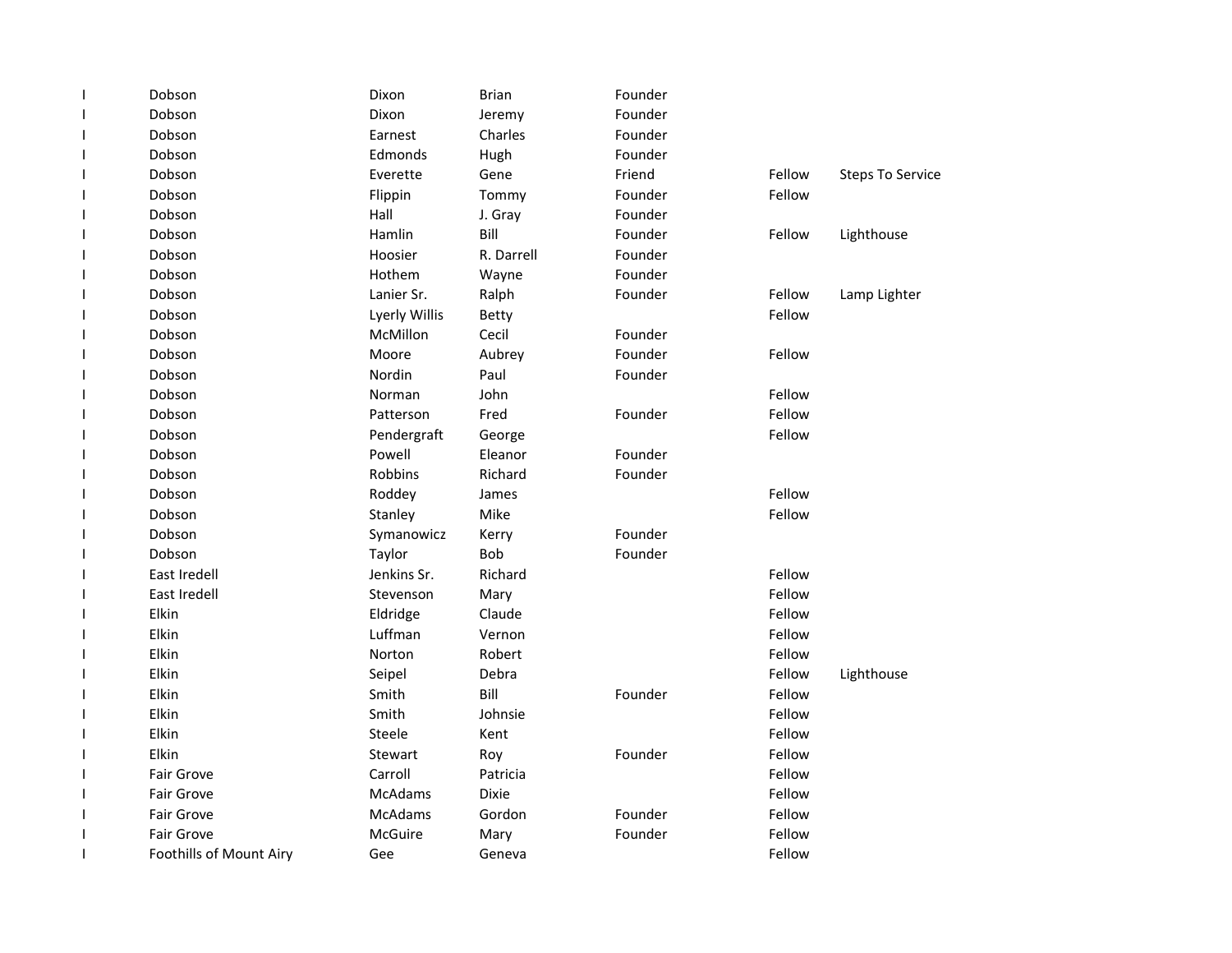| $\mathbf{I}$             | Foothills of Mount Airy | Lane            | <b>Barbara</b> |                | Fellow |            |
|--------------------------|-------------------------|-----------------|----------------|----------------|--------|------------|
| $\overline{\phantom{a}}$ | Foothills of Mount Airy | Lyerly          | J.Wilford      | Founder        | Fellow |            |
| $\mathbf{I}$             | Forsyth                 | Caudle          | J.             |                | Fellow |            |
| $\mathbf{I}$             | Forsyth                 | Danner          | Larry          |                | Fellow |            |
| ı                        | Forsyth                 | Davis           | John           |                | Fellow |            |
| $\overline{\phantom{a}}$ | Forsyth                 | Gentry          | Wade           |                | Fellow |            |
| $\overline{\phantom{a}}$ | Forsyth                 | Long            | Tom            |                | Fellow |            |
| $\overline{\phantom{a}}$ | Forsyth                 | Moore           | June           |                | Fellow |            |
| $\mathbf{I}$             | Forsyth                 | Moore           | William        |                | Fellow |            |
| $\mathbf{I}$             | Forsyth                 | Stickley        | Jennie         |                | Fellow |            |
| $\mathbf{I}$             | <b>Foscoe Community</b> | Blue            | John           |                | Fellow |            |
| $\mathbf{I}$             | <b>Franklin Ellis</b>   | Bean            | Tom            |                | Fellow |            |
| $\mathbf{I}$             | Franklin Ellis          | Beck            | Chris          | Supporter      | Fellow | Lighthouse |
| $\overline{\phantom{a}}$ | Franklin Ellis          | <b>Beck</b>     | Donald         | Founder        | Fellow |            |
| $\overline{\phantom{a}}$ | Franklin Ellis          | Julian          | Michael        | Founder        |        |            |
| $\mathbf{I}$             | <b>Franklin Ellis</b>   | Morgan          | Jesse          |                | Fellow |            |
| $\overline{\phantom{a}}$ | <b>Franklin Ellis</b>   | Osborne         | Grover         |                | Fellow |            |
| ı                        | <b>Franklin Ellis</b>   | <b>Sides</b>    | Earl           | Founder        | Fellow |            |
| $\overline{\phantom{a}}$ | Gold Hill               | <b>Bowersox</b> | Dennis         |                | Fellow |            |
| $\overline{\phantom{a}}$ | Gold Hill               | Eller           | Vance          |                | Fellow |            |
| $\overline{\phantom{a}}$ | Gold Hill               | Rummage         | Clyde          |                | Fellow |            |
| $\mathbf{I}$             | Gold Hill               | Rummage         | Donna D        | Founder        |        |            |
| $\mathbf{I}$             | Gold Hill               | Rummage         | Elizabeth      | Founder        | Fellow |            |
| $\mathbf{I}$             | Gold Hill               | Rummage         | Nancy          | Founder        | Fellow |            |
| $\mathbf{I}$             | Gold Hill               | Taylor          | Ruby           | Founder        |        |            |
| I                        | Gold Hill               | Van Vleet       | Linda          | Partner/Friend | First  |            |
| $\overline{1}$           | Gold Hill               | Van Vleet       | <b>Morris</b>  | Founder        | Fellow |            |
| $\mathsf{l}$             | Harrisburg              | Auten           | Alan           |                | Fellow |            |
| $\mathbf{I}$             | Harrisburg              | Bollenbecker    | Chester        |                | Fellow |            |
| J                        | Harrisburg              | Eudy            | Roger          | Founder        | Fellow | Lighthouse |
| ı                        | Harrisburg              | Eudy            | Sydney         | Founder        | First  | Lighthouse |
| $\overline{\phantom{a}}$ | Harrisburg              | Huntley Jr.     | Thomas         | Founder        |        |            |
| $\overline{\phantom{a}}$ | Harrisburg              | Pierce          | Henry          |                | Fellow |            |
| $\mathbf{I}$             | Harrisburg              | Pierce          | Mary           |                | Fellow |            |
| $\mathbf{I}$             | Hasty                   | Darr            | Andrew         |                | Fellow |            |
| $\mathbf{I}$             | Hasty                   | Darr            | Andy           |                | Fellow |            |
| $\mathbf{I}$             | Hasty                   | Michael         | <b>Bob</b>     |                | Fellow |            |
| $\mathbf{I}$             | Hasty                   | Murphy          | Billy M.       |                | Fellow |            |
| $\mathbf{I}$             | Huntersville            | Beard           | Billy          |                | Fellow |            |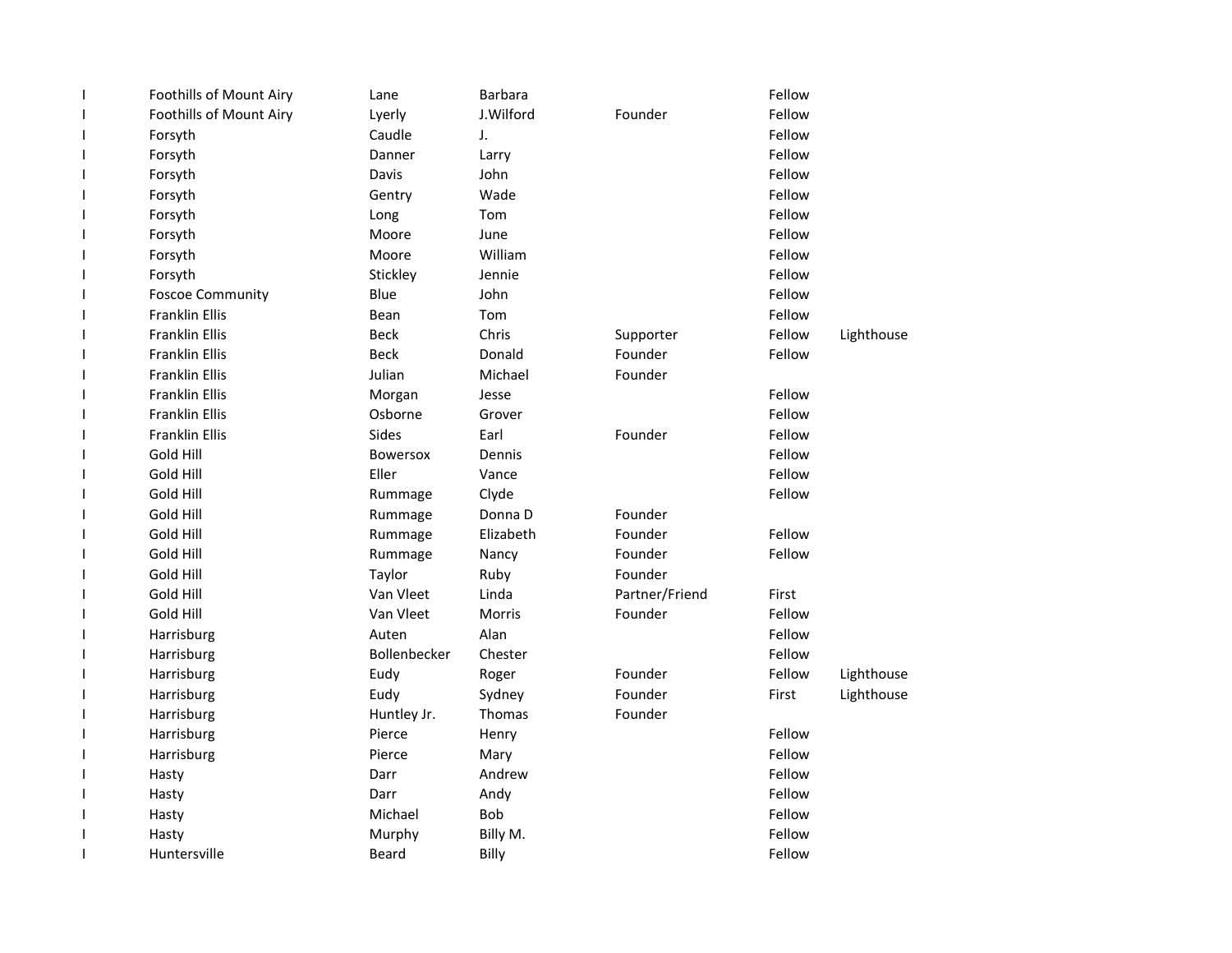| 1  | Huntersville        | Cherry         | John          |           | Fellow |
|----|---------------------|----------------|---------------|-----------|--------|
| 1  | Huntersville        | Dewese         | Terry         |           | Fellow |
| ı  | Huntersville        | Earnhardt      | Donnie        |           | Fellow |
| ı  | Huntersville        | Gorman         | Robert        | Founder   |        |
| ı  | Huntersville        | Hansil         | John          |           | Fellow |
| I. | Huntersville        | James          | Elizabeth     | Founder   |        |
| ı  | Huntersville        | Johnston       | <b>Dianne</b> | Founder   |        |
| ı  | Huntersville        | Maxwell        | Jim           | Founder   | Fellow |
| ı  | Huntersville        | Miller Jr.     | William       |           | Fellow |
| ı  | Huntersville        | Olmstead       | Jim           | Founder   |        |
| ı  | Huntersville        | Osborne        | George        |           | Fellow |
| I. | Huntersville        | Overbey        | Frank         |           | Fellow |
| ı  | Huntersville        | Place          | Tom           | Founder   |        |
| ı  | Huntersville        | Reese          | Robert        |           | Fellow |
| ı  | Huntersville        | Riker          | Robert        |           | Fellow |
| ı  | Huntersville        | Routh Sr.      | Ben           |           | Fellow |
| ı  | Huntersville        | Shope          | Jerry         | Supporter | Fellow |
| ı  | Huntersville        | Shope          | Linda         | Founder   |        |
| ı  | <b>Indian Trail</b> | Carter         | Stanford      |           | Fellow |
| ı  | <b>Jackson Park</b> | Cline          | John          |           | Fellow |
| I. | <b>Jackson Park</b> | Davis          | Henry         |           | Fellow |
| I  | Jackson Park        | Devine         | Cletus        | Founder   |        |
| ı  | <b>Jackson Park</b> | Justis         | Charles E.    |           | Fellow |
| ı  | Kernersville        | Bare           | Marvin        | Founder   |        |
| ı  | Kernersville        | Domenig        | Caroline      |           | Fellow |
| ı  | Kernesville         | Maurer         | William       |           | Fellow |
| ı  | King                | <b>Barnes</b>  | Jack          |           | Fellow |
| ı  | King                | <b>Boyles</b>  | James         |           | Fellow |
| I  | King                | Fowler         | Frank         |           | Fellow |
| ı  | King                | Hall           | Rupert        |           | Fellow |
| I. | King                | Jeffords       | Betty         |           | Fellow |
| I. | King                | Patterson      | Hal P         |           | Fellow |
| I. | Lake Norman         | <b>Bitters</b> | Bill          |           | Fellow |
| ı  | Lake Norman         | Critz          | Cathy         |           | Fellow |
| I. | Lake Norman         | Cutler         | Bill          | Founder   | Fellow |
| ı  | Lake Norman         | Deal           | Henry         | Founder   | Fellow |
| I  | Lake Norman         | Deal           | Joann         |           | Fellow |
| I. | Lake Norman         | Ducker         | W.            |           | Fellow |
| ı  | Lake Norman         | Dunnagan       | John          |           | Fellow |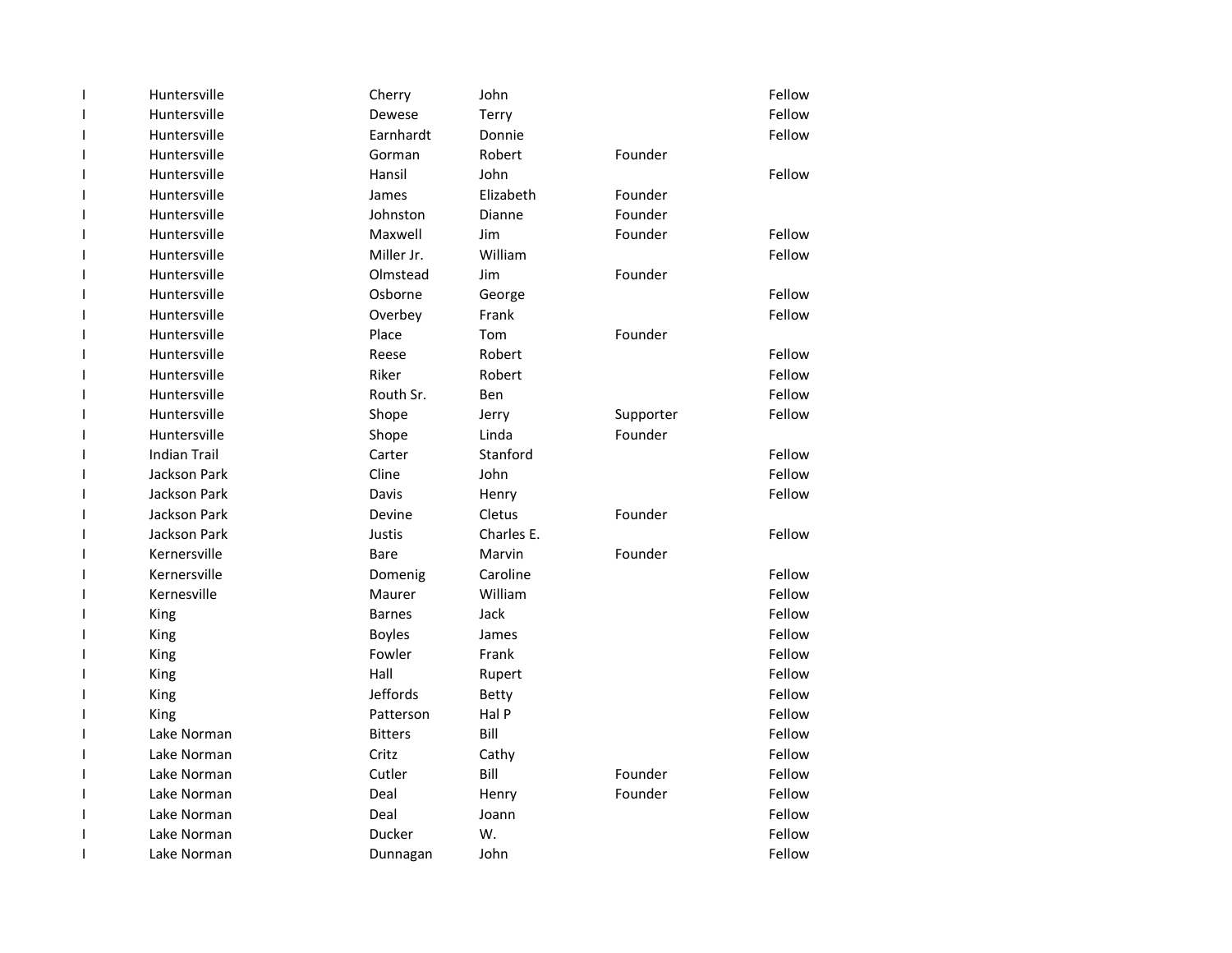| $\mathbf{I}$ | Lake Norman        | Earnhardt      | John            |                 | Fellow |                |                    |
|--------------|--------------------|----------------|-----------------|-----------------|--------|----------------|--------------------|
|              | Lake Norman        | Engleman       | Donna           |                 | Fellow |                |                    |
|              | Lake Norman        | Engleman       | Raymond         |                 | Fellow |                |                    |
|              | Lake Norman        | Greiss         | Frank           |                 | Fellow |                |                    |
|              | Lake Norman        | Hudson         | Helen           | Founder         | Fellow |                |                    |
|              | Lake Norman        | Hudson         | Willie          |                 | Fellow |                |                    |
|              | Lake Norman        | McDuffie       | Duncan          | Founder         | Fellow |                |                    |
|              | Lake Norman        | McGee          | Clarence        |                 | Fellow |                |                    |
|              | Lake Norman        | Mills          | Ed              |                 | Fellow |                |                    |
|              | Lake Norman        | Mullaney       | David           |                 | Fellow |                |                    |
|              | Lake Norman        | Neville        | Richard         | Founder         | Fellow |                |                    |
| $\mathbf{I}$ | Lake Norman        | <b>Norris</b>  | Eugene          | Founder         | Fellow |                |                    |
|              | Lake Norman        | Pancoast       | Robert-Bob      |                 | Fellow |                |                    |
|              | Lake Norman        | Sabbagh        | Maureen         |                 | Fellow |                |                    |
|              | Lake Norman        | Sabbagh        | Michael         | Founder         | Fellow |                |                    |
|              | Lake Norman        | Smith          | Don             | Partner/Founder | Fellow |                |                    |
|              | Lake Norman        | Telford        | James C.        |                 | Fellow |                |                    |
|              | Landis             | Linn           | Carl            |                 | Fellow |                |                    |
|              | Lexington Downtown | <b>Breeden</b> | W. Mark         | Partner         | Fellow |                |                    |
|              | Lexington Downtown | Chesson        | William "Buddy" |                 | Fellow |                |                    |
|              | Lexington Downtown | Coble          | Bobbi           | Founder         | Fellow |                |                    |
|              | Lexington Downtown | Egelnick       | Melissa         | Partner         | Fellow | Beacon of Hope |                    |
| $\mathbf{I}$ | Lexington Downtown | Flanagan Jr.   | Gordon          |                 | Fellow |                |                    |
| $\mathbf{I}$ | Lexington Downtown | Garrison       | Dan H.          |                 |        | Lighthouse     |                    |
|              | Lexington Downtown | Johnson        | Wade            |                 | Fellow |                |                    |
|              | Lexington Downtown | Keesler        | William L.      |                 |        | Lighthouse     |                    |
|              | Lexington Downtown | Rumfelt        | Bennie          |                 | Fellow |                |                    |
|              | Lexington Downtown | Skillman       | Stephen L       | Partner         |        |                |                    |
|              | Lexington Downtown | Thomas         | Robert          | Founder         |        |                |                    |
|              | Lexington Downtown | Truell         | Rick            | Founder         |        |                |                    |
|              | Linwood            | Biesecker      | Bob             |                 | Fellow |                |                    |
|              | Linwood            | Shoaf          | Sammy           |                 | Fellow |                |                    |
|              | Linwood            | Sink           | Margaret        | Supporter       |        |                |                    |
|              | Linwood            | Williams       | Timothy         | Supporter       | Fellow | Lighthouse     | Second Progressive |
|              | Matthews           | Bodenheimer    | Marjorie        |                 | Fellow |                |                    |
|              | Matthews           | Crane          | John            |                 | Fellow |                |                    |
|              | Matthews           | Hefner         | Carroll         |                 | Fellow |                |                    |
|              | Matthews           | Loftin         | Rufus           |                 | Fellow |                |                    |
|              | Matthews           | Messer         | Doris           | Friend          | Fellow | Lighthouse     |                    |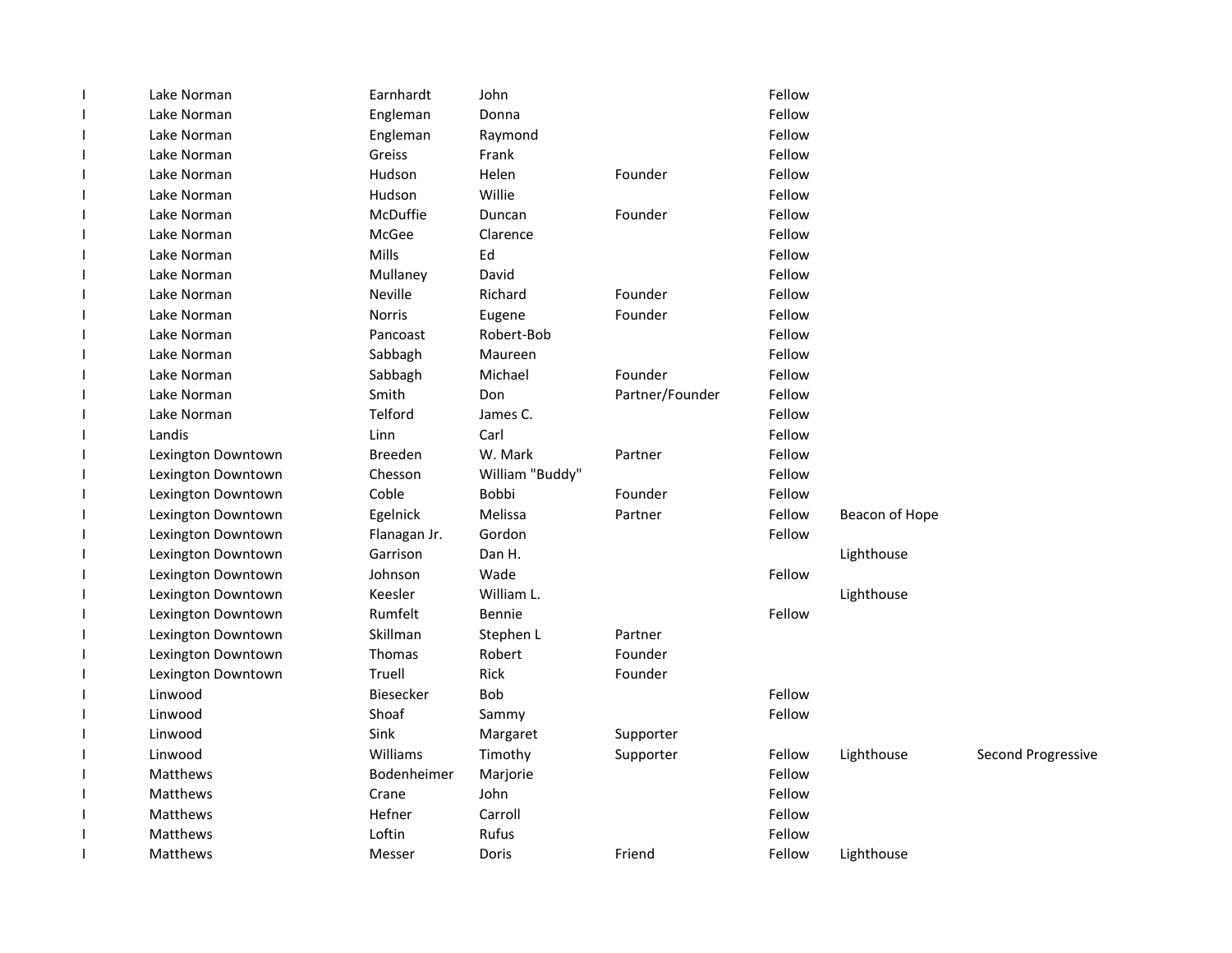| $\mathbf{I}$ | Matthews             | O'Malley       | Dolores        | Founder | Third  |
|--------------|----------------------|----------------|----------------|---------|--------|
| I            | Matthews             | O'Malley       | John           | Founder | Third  |
| ı            | <b>Matthews</b>      | Pope           | James          | Founder | Fellow |
| I            | Matthews             | Sink           | Terry          |         | Fellow |
| ı            | Midland              | Caudle         | Evans          |         | Fellow |
| ı            | Midland              | Hull           | Bill           |         | Fellow |
| ı            | Midland              | Little         | Hal            |         | Fellow |
| ı            | Midland              | Little         | J.             |         | Fellow |
| I            | Midland              | Morrison       | Wade C.        |         | Fellow |
| I            | Midway               | Arrowood       | Wayne          |         | Fellow |
| I            | Midway               | <b>Blalock</b> | Thomas         |         | Fellow |
| I            | Midway               | Dillon         | Johnny         |         | Fellow |
| I            | Midway               | Gill           | Charles        |         | Fellow |
| I            | Midway               | Gill           | Lillian        |         | Fellow |
| ı            | Midway               | Haynes         | Steven         |         | Fellow |
| I            | Midway               | Kiger          | Jim            |         | Fellow |
| ı            | Midway               | Leonard        | Ethel          |         | Fellow |
| I            | Midway               | Lineback       | David          |         | Fellow |
| J.           | Midway               | Lineback       | James          |         | Fellow |
| I            | Midway               | Meredith       | Kenny          |         | Fellow |
| ı            | Midway               | Romine         | Charles        |         | Fellow |
| ı            | Midway               | Whitley        | Cathy          |         | Fellow |
| I            | Midway               | Whitley        | Jay            |         | Fellow |
| $\mathsf{l}$ | <b>Milford Hills</b> | Batterman      | William        |         | Fellow |
| I            | Milford Hills        | Byrum          | <b>Bernice</b> |         | Fellow |
| ı            | <b>Milford Hills</b> | Byrum          | McAuley        |         | Fellow |
| I            | Milford Hills        | Casner         | David          |         | Fellow |
| I            | <b>Milford Hills</b> | Cuthrell       | Hiram          |         | Fellow |
| ı            | Milford Hills        | Davis          | Henry          |         | Fellow |
| ı            | Milford Hills        | Freeze         | Michael        |         | Fellow |
| ı            | <b>Milford Hills</b> | Glover         | George D.      |         | Fellow |
| I            | <b>Milford Hills</b> | May            | Earl           |         | Fellow |
| ı            | <b>Milford Hills</b> | Morris Jr.     | James          |         | Fellow |
| ı            | Mint Hill            | Bryan          | Jack           |         | Fellow |
| ı            | Mint Hill            | <b>Burgess</b> | Jennifer       |         | Fellow |
| ı            | Mint Hill            | Luna           | Dale           |         | Fellow |
| $\mathsf{l}$ | Mint Hill            | Mann           | <b>Bob</b>     |         | Fellow |
| $\mathsf{l}$ | Mint Hill            | McKenzie Jr.   | Alan           | Founder |        |
| ı            | Mint Hill            | Venable        | Julian         |         | Fellow |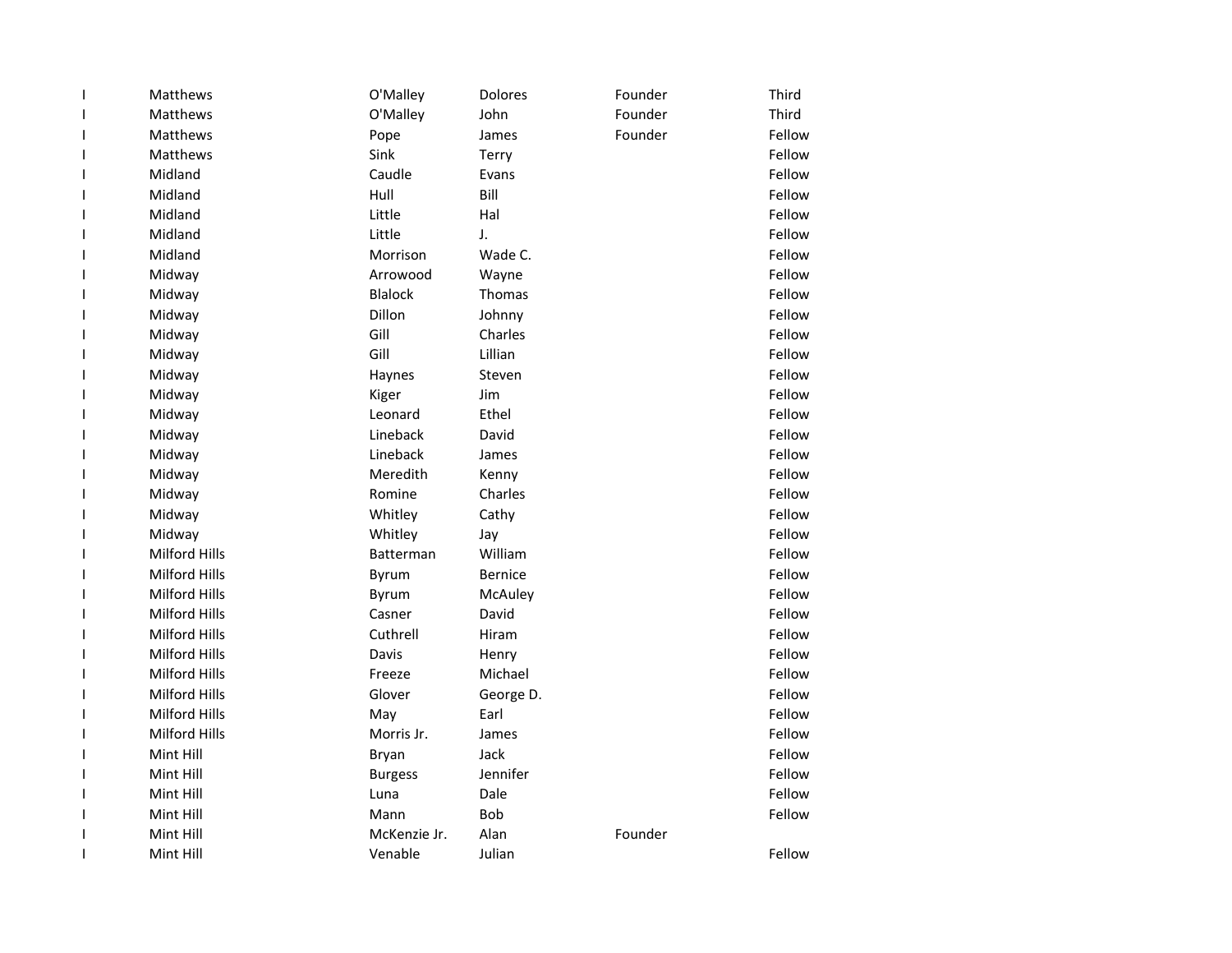| Mocksville<br>Fellow<br>Boyd-Smith<br>Carolyn<br>T<br>Mocksville<br>Fellow<br>Dale<br>Brown<br>Partner<br>T<br>Mocksville<br>Collette<br>Fellow<br>Nancy<br>T<br>Fellow<br>Mocksville<br>Crenshaw<br>Charles<br>T<br>Mocksville<br>Fellow<br>Crenshaw<br>Patricia<br>I.<br>Mocksville<br>Fellow<br>Curry<br>Michael<br>T<br>Mocksville<br>Fellow<br>ı<br>Dwiggins<br>Lester<br>Mocksville<br>Edwards<br>Fellow<br>Norma<br>T<br>Mocksville<br>Edwards<br>William<br>Fellow<br>T<br>Mocksville<br>Fender<br>Bill<br>Fellow<br>Partner<br>T<br>Mocksville<br>Gantt<br>Ronald<br>Founder<br>Fellow<br>T<br>Hendricks<br>Fellow<br>Mocksville<br>Clyde<br>T<br>Mocksville<br>Hendrix<br>H.R.<br>Fellow<br>Founder<br>T<br>Fellow<br>Mocksville<br>Kimberly<br>Founder<br>I<br>George<br>Mocksville<br>Carl Michael<br>Fellow<br>Kimel<br>I<br>Mocksville<br>Founder<br>Steven<br>T<br>Laymon<br>Mocksville<br>Fellow<br>Lewis<br>Terry<br>T<br>Mocksville<br>Partner/Founder<br><b>Myers</b><br>Jimmy<br>L<br>Mocksville<br>Phifer<br>Fellow<br>Lucille<br>T<br>Fellow<br>Mocksville<br>Rick<br>Founder<br>Raynor<br>ı<br>Mocksville<br>Fellow<br>Smith<br>I<br>Terry<br>Mocksville<br>Fellow<br>Stroud<br>C.Frank<br>I.<br>Mocksville<br>Fellow<br>Talton<br>T<br>Steve<br>Mooresville<br>Fellow<br><b>Brawley</b><br>Clyde<br>T<br>Fellow<br>Mooresville<br>Brown<br>Shaw<br>T<br>Mooresville<br><b>Burke</b><br>Rebecca<br>Founder<br>ı<br>Willis<br>Fellow<br>Mooresville<br>Cook<br>ı<br>Cowher<br>Mooresville<br>Melvin<br>Founder<br>I<br>Mooresville<br>Davenheimer<br>Founder<br><b>Delores</b><br>T<br>First<br>Mooresville<br>Earnhardt<br>Founder<br>Anne<br>L<br>Mooresville<br>Earnhardt<br>W.<br>Founder<br>Second<br>T<br>Mooresville<br>Ervin<br>Founder<br>Jerry<br>L<br>Mooresville<br>Jakubowski<br>Jake<br>Founder<br>ı<br>Mooresville<br>Johnson<br>Founder<br>I<br>Kelly<br>Fellow<br>Mooresville<br>Kaiser<br>Angela<br>Founder<br>T<br>Mooresville<br>Founder<br>Fellow<br>Keels<br>Thomas<br>T<br>Mooresville<br>Paul<br>Founder<br>Kreins<br>ı<br>Mooresville<br>Partner<br>Lynne<br>ı | $\overline{1}$ | Misenheimer | Doby  | C. | Fellow |              |
|---------------------------------------------------------------------------------------------------------------------------------------------------------------------------------------------------------------------------------------------------------------------------------------------------------------------------------------------------------------------------------------------------------------------------------------------------------------------------------------------------------------------------------------------------------------------------------------------------------------------------------------------------------------------------------------------------------------------------------------------------------------------------------------------------------------------------------------------------------------------------------------------------------------------------------------------------------------------------------------------------------------------------------------------------------------------------------------------------------------------------------------------------------------------------------------------------------------------------------------------------------------------------------------------------------------------------------------------------------------------------------------------------------------------------------------------------------------------------------------------------------------------------------------------------------------------------------------------------------------------------------------------------------------------------------------------------------------------------------------------------------------------------------------------------------------------------------------------------------------------------------------------------------------------------------------------------------------------------------------------------------------------------------------------------------------------------------------------------------------|----------------|-------------|-------|----|--------|--------------|
|                                                                                                                                                                                                                                                                                                                                                                                                                                                                                                                                                                                                                                                                                                                                                                                                                                                                                                                                                                                                                                                                                                                                                                                                                                                                                                                                                                                                                                                                                                                                                                                                                                                                                                                                                                                                                                                                                                                                                                                                                                                                                                               |                |             |       |    |        |              |
|                                                                                                                                                                                                                                                                                                                                                                                                                                                                                                                                                                                                                                                                                                                                                                                                                                                                                                                                                                                                                                                                                                                                                                                                                                                                                                                                                                                                                                                                                                                                                                                                                                                                                                                                                                                                                                                                                                                                                                                                                                                                                                               |                |             |       |    |        |              |
|                                                                                                                                                                                                                                                                                                                                                                                                                                                                                                                                                                                                                                                                                                                                                                                                                                                                                                                                                                                                                                                                                                                                                                                                                                                                                                                                                                                                                                                                                                                                                                                                                                                                                                                                                                                                                                                                                                                                                                                                                                                                                                               |                |             |       |    |        |              |
|                                                                                                                                                                                                                                                                                                                                                                                                                                                                                                                                                                                                                                                                                                                                                                                                                                                                                                                                                                                                                                                                                                                                                                                                                                                                                                                                                                                                                                                                                                                                                                                                                                                                                                                                                                                                                                                                                                                                                                                                                                                                                                               |                |             |       |    |        |              |
|                                                                                                                                                                                                                                                                                                                                                                                                                                                                                                                                                                                                                                                                                                                                                                                                                                                                                                                                                                                                                                                                                                                                                                                                                                                                                                                                                                                                                                                                                                                                                                                                                                                                                                                                                                                                                                                                                                                                                                                                                                                                                                               |                |             |       |    |        |              |
|                                                                                                                                                                                                                                                                                                                                                                                                                                                                                                                                                                                                                                                                                                                                                                                                                                                                                                                                                                                                                                                                                                                                                                                                                                                                                                                                                                                                                                                                                                                                                                                                                                                                                                                                                                                                                                                                                                                                                                                                                                                                                                               |                |             |       |    |        |              |
|                                                                                                                                                                                                                                                                                                                                                                                                                                                                                                                                                                                                                                                                                                                                                                                                                                                                                                                                                                                                                                                                                                                                                                                                                                                                                                                                                                                                                                                                                                                                                                                                                                                                                                                                                                                                                                                                                                                                                                                                                                                                                                               |                |             |       |    |        |              |
|                                                                                                                                                                                                                                                                                                                                                                                                                                                                                                                                                                                                                                                                                                                                                                                                                                                                                                                                                                                                                                                                                                                                                                                                                                                                                                                                                                                                                                                                                                                                                                                                                                                                                                                                                                                                                                                                                                                                                                                                                                                                                                               |                |             |       |    |        |              |
|                                                                                                                                                                                                                                                                                                                                                                                                                                                                                                                                                                                                                                                                                                                                                                                                                                                                                                                                                                                                                                                                                                                                                                                                                                                                                                                                                                                                                                                                                                                                                                                                                                                                                                                                                                                                                                                                                                                                                                                                                                                                                                               |                |             |       |    |        |              |
|                                                                                                                                                                                                                                                                                                                                                                                                                                                                                                                                                                                                                                                                                                                                                                                                                                                                                                                                                                                                                                                                                                                                                                                                                                                                                                                                                                                                                                                                                                                                                                                                                                                                                                                                                                                                                                                                                                                                                                                                                                                                                                               |                |             |       |    |        |              |
|                                                                                                                                                                                                                                                                                                                                                                                                                                                                                                                                                                                                                                                                                                                                                                                                                                                                                                                                                                                                                                                                                                                                                                                                                                                                                                                                                                                                                                                                                                                                                                                                                                                                                                                                                                                                                                                                                                                                                                                                                                                                                                               |                |             |       |    |        |              |
|                                                                                                                                                                                                                                                                                                                                                                                                                                                                                                                                                                                                                                                                                                                                                                                                                                                                                                                                                                                                                                                                                                                                                                                                                                                                                                                                                                                                                                                                                                                                                                                                                                                                                                                                                                                                                                                                                                                                                                                                                                                                                                               |                |             |       |    |        |              |
|                                                                                                                                                                                                                                                                                                                                                                                                                                                                                                                                                                                                                                                                                                                                                                                                                                                                                                                                                                                                                                                                                                                                                                                                                                                                                                                                                                                                                                                                                                                                                                                                                                                                                                                                                                                                                                                                                                                                                                                                                                                                                                               |                |             |       |    |        |              |
|                                                                                                                                                                                                                                                                                                                                                                                                                                                                                                                                                                                                                                                                                                                                                                                                                                                                                                                                                                                                                                                                                                                                                                                                                                                                                                                                                                                                                                                                                                                                                                                                                                                                                                                                                                                                                                                                                                                                                                                                                                                                                                               |                |             |       |    |        |              |
|                                                                                                                                                                                                                                                                                                                                                                                                                                                                                                                                                                                                                                                                                                                                                                                                                                                                                                                                                                                                                                                                                                                                                                                                                                                                                                                                                                                                                                                                                                                                                                                                                                                                                                                                                                                                                                                                                                                                                                                                                                                                                                               |                |             |       |    |        |              |
|                                                                                                                                                                                                                                                                                                                                                                                                                                                                                                                                                                                                                                                                                                                                                                                                                                                                                                                                                                                                                                                                                                                                                                                                                                                                                                                                                                                                                                                                                                                                                                                                                                                                                                                                                                                                                                                                                                                                                                                                                                                                                                               |                |             |       |    |        |              |
|                                                                                                                                                                                                                                                                                                                                                                                                                                                                                                                                                                                                                                                                                                                                                                                                                                                                                                                                                                                                                                                                                                                                                                                                                                                                                                                                                                                                                                                                                                                                                                                                                                                                                                                                                                                                                                                                                                                                                                                                                                                                                                               |                |             |       |    |        |              |
|                                                                                                                                                                                                                                                                                                                                                                                                                                                                                                                                                                                                                                                                                                                                                                                                                                                                                                                                                                                                                                                                                                                                                                                                                                                                                                                                                                                                                                                                                                                                                                                                                                                                                                                                                                                                                                                                                                                                                                                                                                                                                                               |                |             |       |    |        |              |
|                                                                                                                                                                                                                                                                                                                                                                                                                                                                                                                                                                                                                                                                                                                                                                                                                                                                                                                                                                                                                                                                                                                                                                                                                                                                                                                                                                                                                                                                                                                                                                                                                                                                                                                                                                                                                                                                                                                                                                                                                                                                                                               |                |             |       |    |        |              |
|                                                                                                                                                                                                                                                                                                                                                                                                                                                                                                                                                                                                                                                                                                                                                                                                                                                                                                                                                                                                                                                                                                                                                                                                                                                                                                                                                                                                                                                                                                                                                                                                                                                                                                                                                                                                                                                                                                                                                                                                                                                                                                               |                |             |       |    |        |              |
|                                                                                                                                                                                                                                                                                                                                                                                                                                                                                                                                                                                                                                                                                                                                                                                                                                                                                                                                                                                                                                                                                                                                                                                                                                                                                                                                                                                                                                                                                                                                                                                                                                                                                                                                                                                                                                                                                                                                                                                                                                                                                                               |                |             |       |    |        |              |
|                                                                                                                                                                                                                                                                                                                                                                                                                                                                                                                                                                                                                                                                                                                                                                                                                                                                                                                                                                                                                                                                                                                                                                                                                                                                                                                                                                                                                                                                                                                                                                                                                                                                                                                                                                                                                                                                                                                                                                                                                                                                                                               |                |             |       |    |        |              |
|                                                                                                                                                                                                                                                                                                                                                                                                                                                                                                                                                                                                                                                                                                                                                                                                                                                                                                                                                                                                                                                                                                                                                                                                                                                                                                                                                                                                                                                                                                                                                                                                                                                                                                                                                                                                                                                                                                                                                                                                                                                                                                               |                |             |       |    |        |              |
|                                                                                                                                                                                                                                                                                                                                                                                                                                                                                                                                                                                                                                                                                                                                                                                                                                                                                                                                                                                                                                                                                                                                                                                                                                                                                                                                                                                                                                                                                                                                                                                                                                                                                                                                                                                                                                                                                                                                                                                                                                                                                                               |                |             |       |    |        |              |
|                                                                                                                                                                                                                                                                                                                                                                                                                                                                                                                                                                                                                                                                                                                                                                                                                                                                                                                                                                                                                                                                                                                                                                                                                                                                                                                                                                                                                                                                                                                                                                                                                                                                                                                                                                                                                                                                                                                                                                                                                                                                                                               |                |             |       |    |        |              |
|                                                                                                                                                                                                                                                                                                                                                                                                                                                                                                                                                                                                                                                                                                                                                                                                                                                                                                                                                                                                                                                                                                                                                                                                                                                                                                                                                                                                                                                                                                                                                                                                                                                                                                                                                                                                                                                                                                                                                                                                                                                                                                               |                |             |       |    |        |              |
|                                                                                                                                                                                                                                                                                                                                                                                                                                                                                                                                                                                                                                                                                                                                                                                                                                                                                                                                                                                                                                                                                                                                                                                                                                                                                                                                                                                                                                                                                                                                                                                                                                                                                                                                                                                                                                                                                                                                                                                                                                                                                                               |                |             |       |    |        |              |
|                                                                                                                                                                                                                                                                                                                                                                                                                                                                                                                                                                                                                                                                                                                                                                                                                                                                                                                                                                                                                                                                                                                                                                                                                                                                                                                                                                                                                                                                                                                                                                                                                                                                                                                                                                                                                                                                                                                                                                                                                                                                                                               |                |             |       |    |        |              |
|                                                                                                                                                                                                                                                                                                                                                                                                                                                                                                                                                                                                                                                                                                                                                                                                                                                                                                                                                                                                                                                                                                                                                                                                                                                                                                                                                                                                                                                                                                                                                                                                                                                                                                                                                                                                                                                                                                                                                                                                                                                                                                               |                |             |       |    |        |              |
|                                                                                                                                                                                                                                                                                                                                                                                                                                                                                                                                                                                                                                                                                                                                                                                                                                                                                                                                                                                                                                                                                                                                                                                                                                                                                                                                                                                                                                                                                                                                                                                                                                                                                                                                                                                                                                                                                                                                                                                                                                                                                                               |                |             |       |    |        |              |
|                                                                                                                                                                                                                                                                                                                                                                                                                                                                                                                                                                                                                                                                                                                                                                                                                                                                                                                                                                                                                                                                                                                                                                                                                                                                                                                                                                                                                                                                                                                                                                                                                                                                                                                                                                                                                                                                                                                                                                                                                                                                                                               |                |             |       |    |        |              |
|                                                                                                                                                                                                                                                                                                                                                                                                                                                                                                                                                                                                                                                                                                                                                                                                                                                                                                                                                                                                                                                                                                                                                                                                                                                                                                                                                                                                                                                                                                                                                                                                                                                                                                                                                                                                                                                                                                                                                                                                                                                                                                               |                |             |       |    |        |              |
|                                                                                                                                                                                                                                                                                                                                                                                                                                                                                                                                                                                                                                                                                                                                                                                                                                                                                                                                                                                                                                                                                                                                                                                                                                                                                                                                                                                                                                                                                                                                                                                                                                                                                                                                                                                                                                                                                                                                                                                                                                                                                                               |                |             |       |    |        | Lighthouse   |
|                                                                                                                                                                                                                                                                                                                                                                                                                                                                                                                                                                                                                                                                                                                                                                                                                                                                                                                                                                                                                                                                                                                                                                                                                                                                                                                                                                                                                                                                                                                                                                                                                                                                                                                                                                                                                                                                                                                                                                                                                                                                                                               |                |             |       |    |        |              |
|                                                                                                                                                                                                                                                                                                                                                                                                                                                                                                                                                                                                                                                                                                                                                                                                                                                                                                                                                                                                                                                                                                                                                                                                                                                                                                                                                                                                                                                                                                                                                                                                                                                                                                                                                                                                                                                                                                                                                                                                                                                                                                               |                |             |       |    |        | Lamp Lighter |
|                                                                                                                                                                                                                                                                                                                                                                                                                                                                                                                                                                                                                                                                                                                                                                                                                                                                                                                                                                                                                                                                                                                                                                                                                                                                                                                                                                                                                                                                                                                                                                                                                                                                                                                                                                                                                                                                                                                                                                                                                                                                                                               |                |             |       |    |        |              |
|                                                                                                                                                                                                                                                                                                                                                                                                                                                                                                                                                                                                                                                                                                                                                                                                                                                                                                                                                                                                                                                                                                                                                                                                                                                                                                                                                                                                                                                                                                                                                                                                                                                                                                                                                                                                                                                                                                                                                                                                                                                                                                               |                |             |       |    |        |              |
|                                                                                                                                                                                                                                                                                                                                                                                                                                                                                                                                                                                                                                                                                                                                                                                                                                                                                                                                                                                                                                                                                                                                                                                                                                                                                                                                                                                                                                                                                                                                                                                                                                                                                                                                                                                                                                                                                                                                                                                                                                                                                                               |                |             | Larry |    |        |              |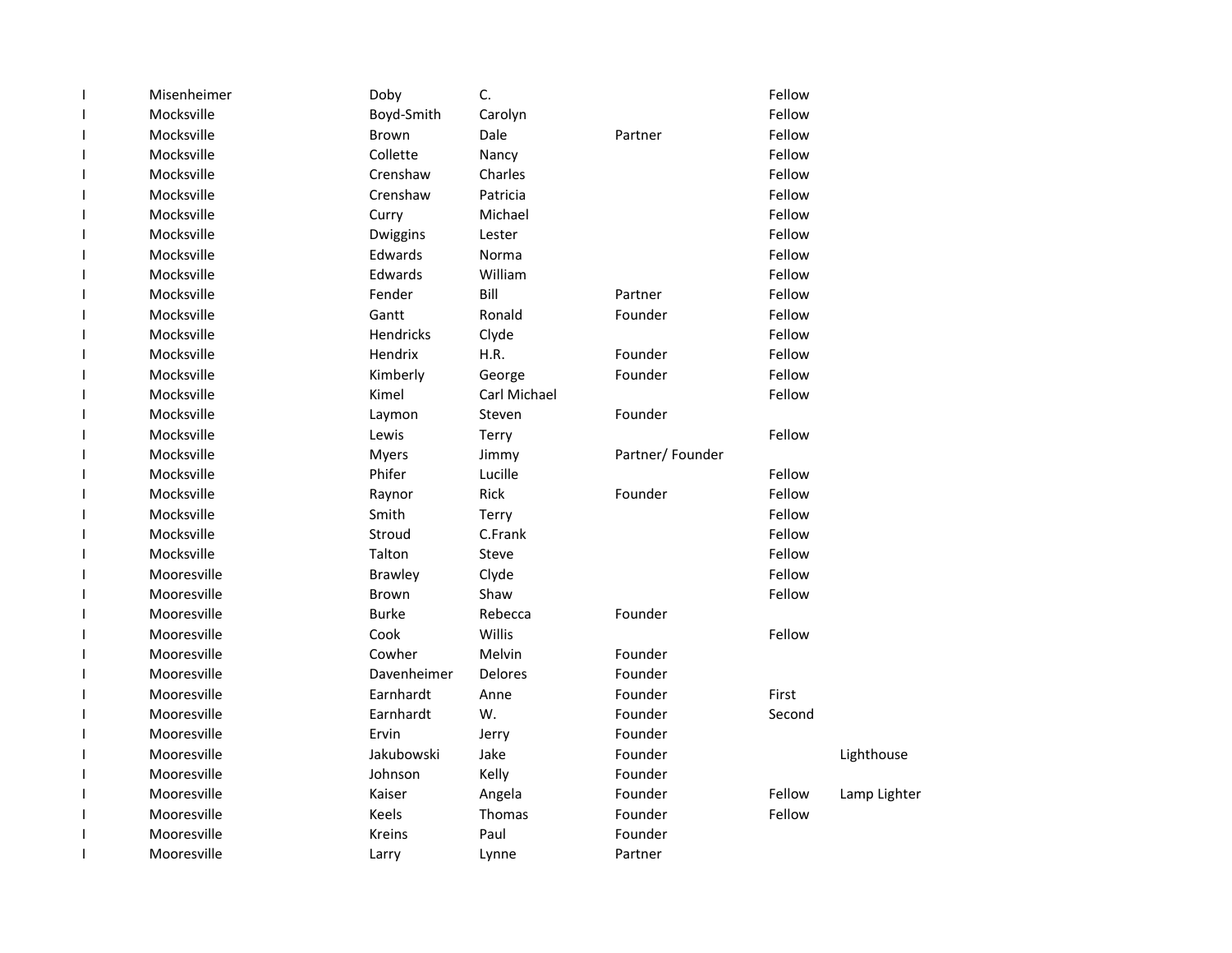| -1                       | Mooresville           | Lineberger         | Bob        | Partner | Fellow  |                |            |
|--------------------------|-----------------------|--------------------|------------|---------|---------|----------------|------------|
| $\mathbf{I}$             | Mooresville           | Lineberger         | Wanda      | Partner | Fellow  |                |            |
| $\mathbf{I}$             | Mooresville           | Lowrance           | Allen      | Founder | Fellow  |                |            |
|                          | Mooresville           | Lowrance           | Mary       | Founder |         |                |            |
| -1                       | Mooresville           | Renegar            | Joyce      | Founder | Fellow  |                |            |
|                          | Mooresville           | Richardson         | Ellen      | Founder |         |                |            |
|                          | Mooresville           | Rowland            | Edna       | Founder |         |                |            |
|                          | Mooresville           | Sheline            | Steve      |         | Fellow  |                |            |
|                          | Mooresville           | Sheline            | Tamara G.  |         | Fellow  |                |            |
| -1                       | Mooresville           | Sherrill           | Chal       |         |         | Lighthouse     |            |
| $\mathbf{I}$             | Mooresville           | Sherrill           | Kaz        |         |         | Lighthouse     |            |
| $\mathbf{I}$             | Mooresville           | Sutton             | Charles D. | Founder |         |                |            |
| -1                       | Mooresville           | <b>Vickers</b>     | Randy      | Founder | Second  | Lighthouse     |            |
| $\mathbf{I}$             | Mount Airy            | Hamilton Jr.       | John       |         | Fellow  |                |            |
| $\overline{\phantom{a}}$ | Mount Mourne          | <b>Bowles</b>      | Harold     |         | Fellow  |                |            |
| -1                       | Mount Mourne          | Caldwell           | Nolan      |         | Fellow  |                |            |
|                          | Mount Mourne          | Donaldson          | C.         |         | Fellow  |                |            |
|                          | Mount Mourne          | Donaldson          | Charles E. |         | Fellow  |                |            |
|                          | Mount Mourne          | Isenhour           | Glen       |         | Fellow  |                |            |
|                          | Mount Mourne          | MacHaggard         | Roy        |         | Fellow  |                |            |
|                          | Mount Mourne          | McAlister          | Charlie    |         | Fellow  |                |            |
| $\mathbf{I}$             | Mount Mourne          | Mills              | Hebron     |         | First   |                |            |
| $\mathbf{I}$             | Mount Pleasant        | <b>Barrier III</b> | George     | Founder | Fellow  |                |            |
| $\mathbf{I}$             | Mount Pleasant        | <b>Black</b>       | Ruth       | Partner | Fellow  |                |            |
|                          | <b>Mount Pleasant</b> | Blaney             | Robert     |         | Fellow  |                |            |
|                          | Mount Pleasant        | Bost               | Richard    |         | Fellow  |                |            |
|                          | Mount Pleasant        | <b>Bowers</b>      | Terry      |         |         |                | Ambassador |
|                          | <b>Mount Pleasant</b> | Casper             | Roy        |         | Fellow  |                |            |
|                          | <b>Mount Pleasant</b> | Cauble             | Cori       |         | Partner |                |            |
|                          | Mount Pleasant        | Cauble             | Leslie     | Founder | First   | Lamp Lighter   |            |
|                          | <b>Mount Pleasant</b> | Cauble             | Robyn      | Founder | First   | Lighthouse     | Ambassador |
|                          | Mount Pleasant        | Cauble             | Terry      | Patron  | Second  | Beacon of Hope |            |
| $\mathbf{I}$             | Mount Pleasant        | Deal               | Donald     |         | Fellow  |                |            |
| $\mathbf{I}$             | Mount Pleasant        | Fink               | John       |         | Fellow  |                |            |
| $\mathbf{I}$             | Mount Pleasant        | Garmon             | Eddie      | Founder | Fellow  |                |            |
| J.                       | <b>Mount Pleasant</b> | Hammill            | Atha       |         | Fellow  |                |            |
| $\mathbf{I}$             | Mount Pleasant        | Hammill            | Billy      |         | Fellow  |                |            |
|                          | Mount Pleasant        | Honeycutt          | Tim        |         | Fellow  |                |            |
|                          | <b>Mount Pleasant</b> | Hough              | David      |         | Fellow  |                |            |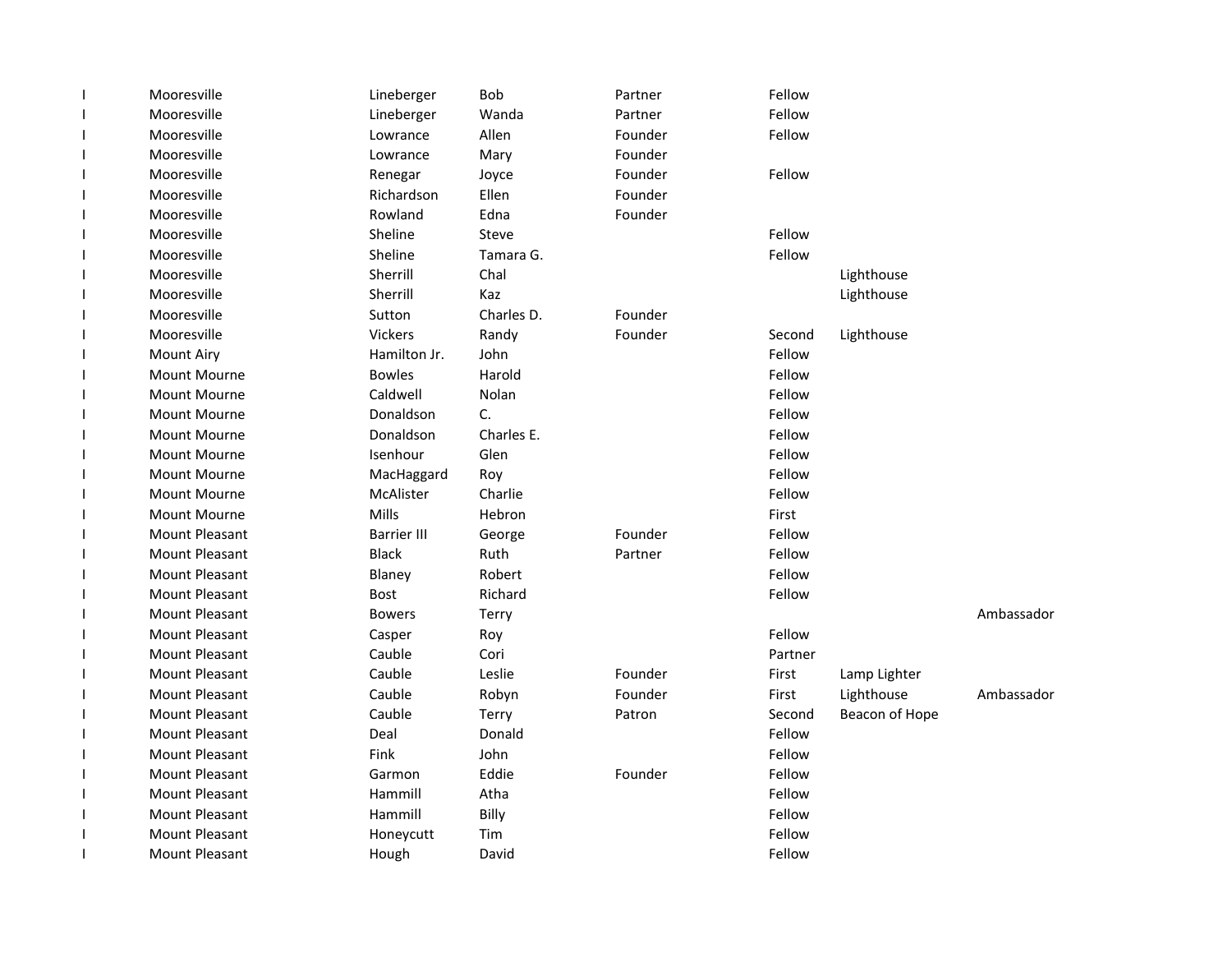| $\mathbf{I}$             | <b>Mount Pleasant</b>      | Hudson         | Ned            |         | Fellow |
|--------------------------|----------------------------|----------------|----------------|---------|--------|
| $\mathbf{I}$             | <b>Mount Pleasant</b>      | Hurlocker      | Lacy           |         | Fellow |
| 1                        | <b>Mount Pleasant</b>      | Hurlocker      | Ronald         |         | Fellow |
| 1                        | <b>Mount Pleasant</b>      | Lassiter       | Harry          |         | Fellow |
| $\mathsf{l}$             | <b>Mount Pleasant</b>      | Maxwell Sr     | Luther         |         | Fellow |
| 1                        | <b>Mount Pleasant</b>      | Moose          | Hoy            |         | Fellow |
| $\mathsf{l}$             | <b>Mount Pleasant</b>      | Moose          | Whitaker       |         | Fellow |
| I                        | Mount Pleasant             | Murph          | Archie         |         | Fellow |
| 1                        | <b>Mount Pleasant</b>      | Pressley       | Don            |         | Fellow |
| $\mathbf{I}$             | <b>Mount Pleasant</b>      | Ritchie        | Foy            |         | Fellow |
| $\mathbf{I}$             | <b>Mount Pleasant</b>      | Ritchie        | Leonard        |         | Fellow |
| $\mathbf{I}$             | <b>Mount Pleasant</b>      | Stamper        | <b>Brandy</b>  | Founder |        |
| I                        | <b>Mount Pleasant</b>      | Stirewalt      | Bill           |         | Fellow |
| $\overline{\phantom{a}}$ | <b>Mount Pleasant</b>      | Suther         | John           |         | Fellow |
| I                        | Mount Ulla                 | Steele         | John           |         | Fellow |
| 1                        | Mount Ulla                 | Steele         | Robert         |         | Fellow |
| 1                        | North Charlotte            | Murph          | J. Philip      |         | Fellow |
| $\mathsf{l}$             | North Davidson             | Long           | Donna          | Founder |        |
| 1                        | North Mecklenburg Luncheon | Green          | Robert W.      |         | Fellow |
| 1                        | North Mecklenburg Luncheon | Howard         | Jeffrey        |         | Fellow |
| I                        | North Mecklenburg Luncheon | Roberts        | Wayne          | Partner | Fellow |
| $\mathbf{I}$             | North Wilkesboro           | <b>Baldwin</b> | Harry          |         | Fellow |
| $\mathbf{I}$             | North Wilkesboro           | <b>Beaver</b>  | Ralph          |         | Fellow |
| $\mathbf{I}$             | North Wilkesboro           | Bell           | Edward         |         | Fellow |
| $\mathbf{I}$             | North Wilkesboro           | Cashion        | Paul           |         | Fellow |
| I                        | North Wilkesboro           | Farthing       | Larry          |         | Fellow |
| $\overline{\phantom{a}}$ | North Wilkesboro           | Finley         | Edward         |         | Fellow |
| I                        | North Wilkesboro           | Foster         | James          | Founder | Fellow |
| 1                        | North Wilkesboro           | Foster         | U.W.           |         | Fellow |
| $\mathsf{l}$             | North Wilkesboro           | Gwyn           | Blair          |         | Fellow |
| $\mathsf{l}$             | North Wilkesboro           | Hayes          | Ted            |         | Fellow |
| 1                        | North Wilkesboro           | Hill           | Reginald       |         | Fellow |
| $\mathsf{l}$             | North Wilkesboro           | Jarvis         | Angela         |         | Fellow |
| I                        | North Wilkesboro           | Little         | Dan            |         | Fellow |
| 1                        | North Wilkesboro           | Marlow         | William C.     |         | Fellow |
| 1                        | North Wilkesboro           | McKenzie       | Herbert        |         | Fellow |
| 1                        | North Wilkesboro           | McKenzie       | <b>Barbara</b> |         | Fellow |
| 1                        | North Wilkesboro           | Nash           | Gary           |         | Fellow |
| 1                        | North Wilkesboro           | Randall        | <b>Barbara</b> | Founder | Fellow |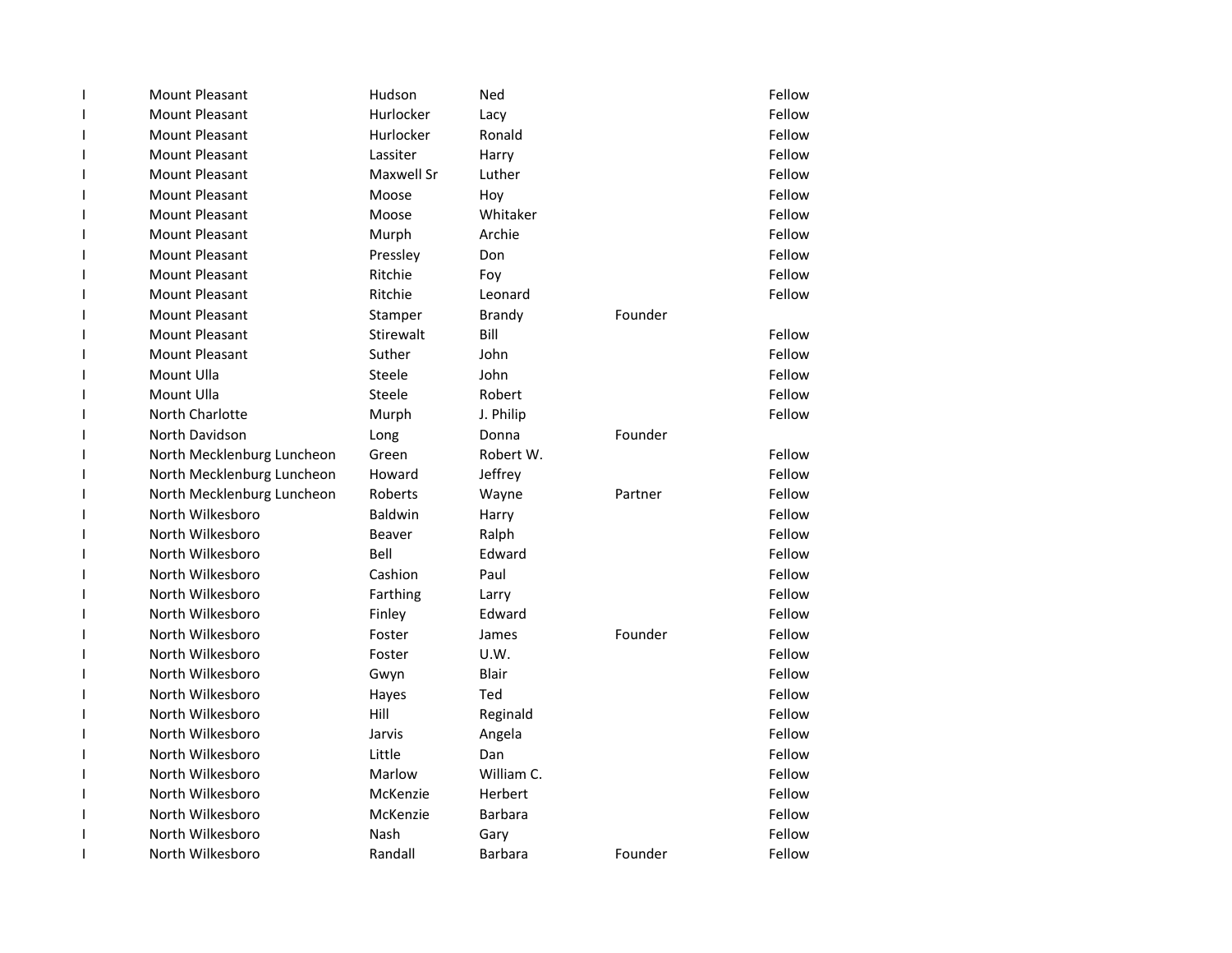| $\mathsf I$              | North Wilkesboro | Randall      | Tony           |           | Fellow |            |                          |
|--------------------------|------------------|--------------|----------------|-----------|--------|------------|--------------------------|
| $\mathbf{I}$             | North Wilkesboro | Rausch       | Charles K.     |           | Fellow |            |                          |
| $\mathbf{I}$             | North Wilkesboro | Reid         | Antha          | Founder   | Fellow |            | <b>First Progressive</b> |
| $\mathbf{I}$             | North Wilkesboro | Reid         | Mike           | Founder   | Fellow | Lighthouse | <b>First Progressive</b> |
| I                        | North Wilkesboro | Shaw         | Conrad         | Friend    | Fellow |            |                          |
| $\mathbf{I}$             | North Wilkesboro | Shire        | Tanya          |           | Fellow |            |                          |
| J.                       | North Wilkesboro | Thompson     | <b>Bob</b>     |           | Fellow |            |                          |
| $\mathbf{I}$             | Odell            | Beam         | Gary           |           | Fellow |            |                          |
| $\overline{\phantom{a}}$ | Odell            | Benson       | Bill           |           | Fellow |            |                          |
| I                        | Odell            | Benson       | John           |           | Fellow |            |                          |
| $\mathbf{I}$             | Odell            | <b>Brown</b> | Linn           |           | Fellow |            |                          |
| I                        | Odell            | Emerson      | Steve          | Founder   | Fellow |            |                          |
| $\overline{\phantom{a}}$ | Odell            | Isenhour Sr. | J.             |           | Fellow |            |                          |
| $\overline{\phantom{a}}$ | Odell            | Mas          | Fred           |           | Fellow |            |                          |
| I                        | Odell            | Mills        | Monty          |           | Fellow |            |                          |
| 1                        | Pilot-E          | Peeler       | James          |           | Fellow |            |                          |
| $\mathbf{I}$             | Pilot-E          | Plummer      | Fred           | Supporter | Fellow |            |                          |
| $\overline{\phantom{a}}$ | Pilot-E          | Plummer      | Helen          | Founder   | Fellow |            |                          |
| $\overline{\phantom{a}}$ | Pilot-E          | Sink         | Charles Foy    |           | Fellow |            |                          |
| $\overline{\phantom{a}}$ | Pilot-E          | Sink         | Jon & Ida      |           | Fellow |            |                          |
| I                        | Pineville        | Frye         | David          |           | Fellow |            |                          |
| $\overline{\phantom{a}}$ | Rockwell         | Barringer    | Clyde          |           | Fellow |            |                          |
| $\overline{\phantom{a}}$ | Rockwell         | Bost         | Claude         |           | Fellow |            |                          |
| $\overline{\phantom{a}}$ | Rockwell         | Drye         | Edna           |           | Fellow |            |                          |
| I                        | Rockwell         | Duncan       | Tillman        |           | Fellow |            |                          |
| $\mathbf{I}$             | Rockwell         | Eller        | Frances        | Founder   | Fellow |            |                          |
| $\mathbf{I}$             | Rockwell         | Eller        | John           | Founder   | First  |            |                          |
| $\mathbf{I}$             | Rockwell         | Hernandez    | Alicia         | Founder   |        |            |                          |
| $\mathbf{I}$             | Rockwell         | Ingold       | <b>Branson</b> |           | Fellow |            |                          |
| I                        | Rockwell         | Ketner       | Leebert        |           | Fellow |            |                          |
| $\overline{\phantom{a}}$ | Rockwell         | Mikles       | Donna          | Supporter | Fellow |            |                          |
| $\overline{\phantom{a}}$ | Rockwell         | Mikles       | Steven         |           |        | Lighthouse |                          |
| $\mathbf{I}$             | Rockwell         | Moore        | Bobby          | Founder   | Fellow |            |                          |
| 1                        | Rockwell         | Moore        | Diane          | Founder   |        |            |                          |
| $\overline{\phantom{a}}$ | Rockwell         | Morgan       | Melvin         |           | Fellow |            |                          |
| $\overline{\phantom{a}}$ | Rockwell         | Parker       | Anna           | Founder   |        |            |                          |
| $\mathbf{I}$             | Rockwell         | Parker       | Dwight         |           | Fellow |            |                          |
|                          | Rockwell         | Parker       | Elizabeth      | Founder   |        |            |                          |
|                          | Rockwell         | Parker       | Kay            |           | Fellow |            |                          |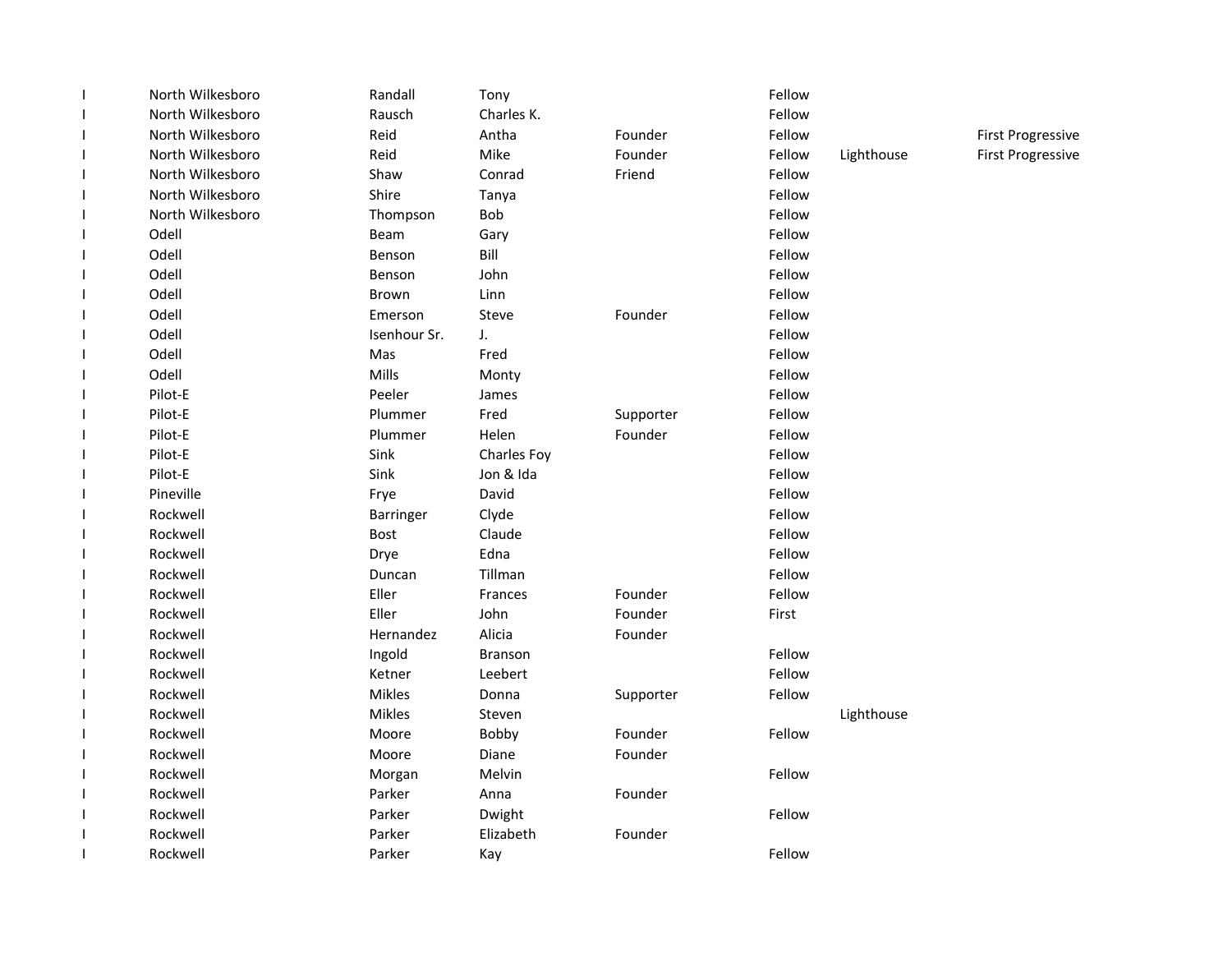| $\overline{\phantom{a}}$ | Rockwell  | Poole          | Teresa      |           | Fellow |                |                          |
|--------------------------|-----------|----------------|-------------|-----------|--------|----------------|--------------------------|
| J.                       | Rockwell  | Royce          | Charlie     |           | Fellow |                |                          |
| T                        | Rockwell  | Stirewalt      | Don         | Founder   | Fellow |                |                          |
| J.                       | Rockwell  | Stirewalt      | Stella      | Founder   | Fellow |                |                          |
| T                        | Rockwell  | Taylor         | E.          |           | Fellow |                |                          |
| $\mathbf{I}$             | Rockwell  | Parker         | Jack        |           |        | Lighthouse     |                          |
| -1                       | Salisbury | Austin         | Dorothy     |           | Fellow |                |                          |
| J.                       | Salisbury | Austin         | Geneva      | Friend    | Fifth  |                |                          |
| J.                       | Salisbury | Austin         | Jerry       | Partner   | Fifth  | Lighthouse     | Ambassador               |
| T                        | Salisbury | <b>Buckley</b> | Charles     | Partner   | Fellow | Beacon of Hope |                          |
| T                        | Salisbury | <b>Byerly</b>  | Don         | Founder   | Fellow |                |                          |
| J.                       | Salisbury | <b>Byerly</b>  | Sarah       | Founder   | Fellow | Lighthouse     |                          |
| T                        | Salisbury | Chamberlain    | Arnold      | Founder   | Fellow |                |                          |
| J.                       | Salisbury | Clark          | Charles     |           | Fellow |                |                          |
| T                        | Salisbury | Conner         | Donald      | Patron    | Fellow |                |                          |
| T                        | Salisbury | Farrah         | <b>Brad</b> |           | Fellow |                |                          |
| $\overline{\phantom{a}}$ | Salisbury | Fisher         | John        | Partner   | Fellow |                |                          |
| -1                       | Salisbury | Garwood        | Harry       | Founder   |        |                |                          |
| T                        | Salisbury | Goodman        | Greer       | Founder   | Fellow |                |                          |
| -1                       | Salisbury | Hesprich       | Donald      |           |        | Lighthouse     |                          |
| T                        | Salisbury | Hess           | Larry       | Partner   | Fellow |                |                          |
| -1                       | Salisbury | Hess           | Paul E.     | Founder   | Fellow |                | <b>First Progressive</b> |
| $\overline{\phantom{a}}$ | Salisbury | Hill           | J.          |           | Fellow |                |                          |
| T                        | Salisbury | James          | Nancy       | Supporter | Fellow |                |                          |
| T                        | Salisbury | James          | Ted         | Supporter | First  |                |                          |
| T                        | Salisbury | Jones          | Robert      |           | Fellow |                |                          |
| T                        | Salisbury | Kennerly       | Wayne       | Supporter | First  |                |                          |
| -1                       | Salisbury | Kepley         | Jack        | Founder   | Fellow |                | Ambassador               |
| T                        | Salisbury | Ketchie        | William     | Founder   | Fellow |                |                          |
| T                        | Salisbury | Ketner         | Addie       |           | Fellow |                |                          |
| T                        | Salisbury | Ketner         | Glenn       | Founder   | Fellow |                |                          |
| $\mathbf{I}$             | Salisbury | Ketner         | Robert      |           | Fellow |                |                          |
| T                        | Salisbury | Kitchens       | Henry       | Founder   | Fellow |                |                          |
| J.                       | Salisbury | Koontz         | Edwin       |           | Fellow |                |                          |
| T                        | Salisbury | Loeblein       | Robert      | Founder   | Fellow | Lighthouse     |                          |
| -1                       | Salisbury | Moore          | Glenn       |           | Fellow |                |                          |
| T                        | Salisbury | Morgan Jr.     | Robert      | Founder   | Fellow |                | Ambassador               |
| $\mathbf{I}$             | Salisbury | Morris         | Susan       | Founder   | Fellow |                |                          |
| $\mathbf{I}$             | Salisbury | Ohm            | George      | Friend    | Second | Lighthouse     |                          |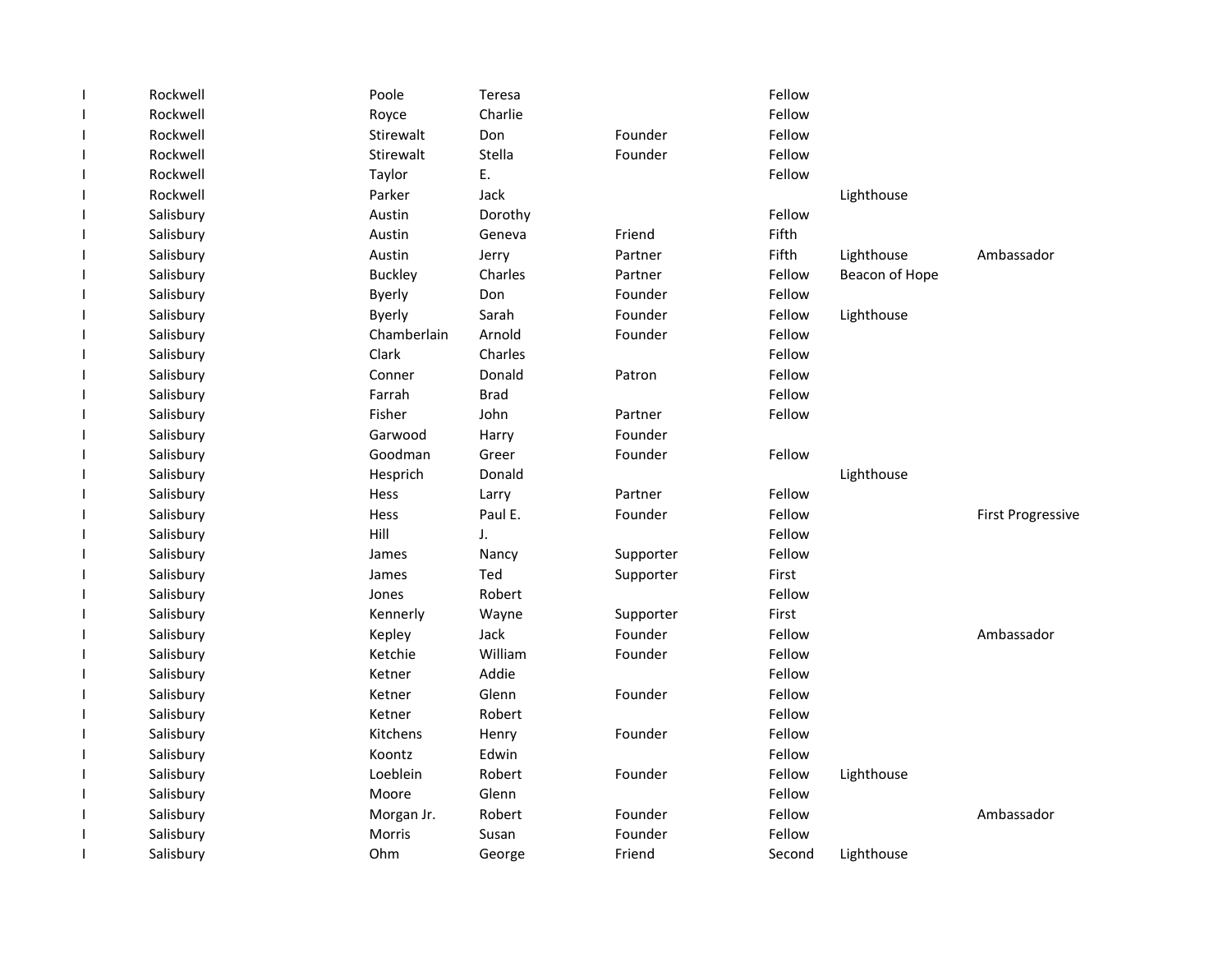|   | Salisbury     | Ohm          | Phyllis       | Founder | Fellow |            |
|---|---------------|--------------|---------------|---------|--------|------------|
|   | Salisbury     | Owen         | Nancy         | Founder |        |            |
|   | Salisbury     | Ramsey       | Jack A.       |         | Fellow |            |
|   | Salisbury     | Ratliff      | John A.       |         | Fellow |            |
|   | Salisbury     | Reissner     | William       | Founder | Fellow |            |
|   | Salisbury     | Rink         | John F.       |         | Fellow |            |
| ı | Salisbury     | Ritchie      | Paul          | Founder | Fellow |            |
|   | Salisbury     | Roueche      | Wendy         |         | Fellow |            |
|   | Salisbury     | Shaver       | Betty         | Founder | First  |            |
|   | Salisbury     | Shaver       | Frank         |         | Fellow |            |
|   | Salisbury     | Smith        | Richard       | Founder | Fellow |            |
|   | Salisbury     | Spencer      | Rikki         |         |        | Lighthouse |
|   | Salisbury     | Sprague      | George        | Founder |        |            |
|   | Salisbury     | Sukkasem     | Yuthapong     | Founder |        |            |
|   | Salisbury     | Swain        | Lori          | Founder | Fellow |            |
|   | Salisbury     | Tant         | <b>Brian</b>  |         | Fellow | Lighthouse |
|   | Salisbury     | Taylor       | James         | Founder | Fellow |            |
| ı | Salisbury     | Thonen       | Ruth E.B.     |         | Fellow |            |
|   | Salisbury     | Thonen       | Wayne         | Founder | Fellow |            |
|   | Salisbury     | Troxell      | <b>Nellie</b> | Founder |        |            |
|   | South Iredell | Deaton       | Allen         | Founder | Fellow |            |
|   | South Iredell | Johnston     | Hubert        |         | Fellow |            |
|   | South Iredell | Mertz        | Jerry         | Founder | Fellow |            |
|   | South Iredell | Neel         | A.Y.          |         | Fellow |            |
|   | South Iredell | Schmidt      | Daniel        |         | Fellow |            |
|   | Sparta        | Atwood       | Tom           |         | Fellow |            |
|   | Sparta        | <b>Brady</b> | Ken           |         | Fellow |            |
|   | Sparta        | Calhoun      | Earl          |         | Fellow |            |
|   | Sparta        | Crouse       | Clarence      | Founder |        |            |
|   | Sparta        | <b>Davis</b> | Duane         |         | Fellow |            |
|   | Sparta        | <b>Dukes</b> | Everett       | Founder |        |            |
|   | Sparta        | Evans        | Oscar         |         | First  |            |
|   | Sparta        | Hayes        | Harold        |         | Fellow |            |
|   | Sparta        | McClintick   | Lawrence      | Founder |        |            |
|   | Sparta        | Miller       | James         |         | Fellow |            |
|   | Sparta        | Muscarella   | Bill          | Founder |        |            |
|   | Sparta        | Nichols      | Karin         |         | Fellow |            |
|   | Sparta        | Oliver       | Keith         |         | Fellow |            |
| 1 | Sparta        | Phillips     | Clifford      |         | Fellow |            |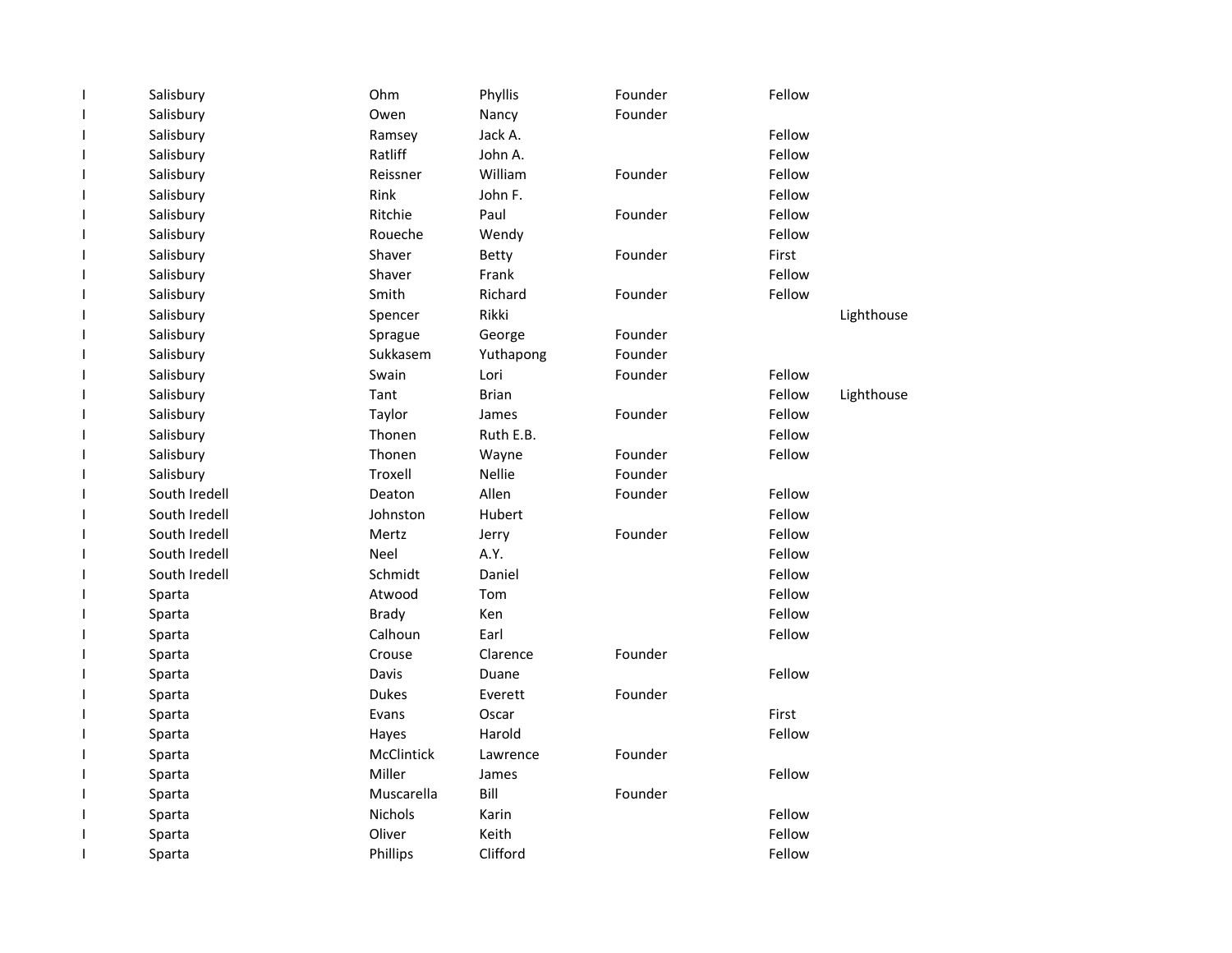| Sparta       | Reinhardt       | Allen     | Founder | First  | Lighthouse |
|--------------|-----------------|-----------|---------|--------|------------|
| Sparta       | Richardson      | Tom       |         | Fellow |            |
| Sparta       | <b>Sheets</b>   | George    |         | Fellow |            |
| Sparta       | Sheets          | Russell   |         | Fellow |            |
| Sparta       | Thadani         | Gil       |         | Fellow |            |
| Taylorsville | <b>Barriger</b> | Guy       |         | Fellow |            |
| Taylorsville | <b>Bebber</b>   | Jack      |         | Fellow |            |
| Taylorsville | Bond            | Hal       |         | Fellow |            |
| Taylorsville | Bowman          | Haven     |         | First  |            |
| Taylorsville | Childers        | Dave      |         | Fellow | Lighthouse |
| Taylorsville | Davis           | Johnny    |         | Fellow |            |
| Taylorsville | Gillispie       | Doug      |         | Fellow |            |
| Taylorsville | Gilreath        | Glenn     |         | Fellow |            |
| Taylorsville | Herndon         | Frank     |         | Fellow |            |
| Taylorsville | Hoke            | George    |         | Fellow |            |
| Taylorsville | Matheson        | Earl      |         | Fellow |            |
| Taylorsville | Mayes           | Jerry     |         | Fellow |            |
| Taylorsville | <b>McBride</b>  | Wayne     |         | Fellow |            |
| Taylorsville | Milsaps         | G.        |         | Fellow |            |
| Taylorsville | Mundy           | Randy     | Founder |        |            |
| Taylorsville | Peoples         | David     |         | Fellow |            |
| Taylorsville | Poole           | Linda     |         | Fellow |            |
| Taylorsville | Randlett        | William   |         | Fellow |            |
| Taylorsville | Shoemaker       | Elizabeth |         | Fellow |            |
| Taylorsville | <b>Summers</b>  | L.        |         | Fellow |            |
| Taylorsville | Thomas          | John      |         | Fellow |            |
| Taylorsville | Thomas          | Raeford   |         | Fellow |            |
| Thomasville  | <b>Batten</b>   | Donnie    | Founder |        |            |
| Thomasville  | Baughn          | Bill      |         | Fellow |            |
| Thomasville  | <b>Bulgrin</b>  | Betty     | Founder |        |            |
| Thomasville  | Callender       | David     | Founder |        |            |
| Thomasville  | Clark           | Lori      | Founder | Fellow |            |
| Thomasville  | Gandy           | Glenda    | Founder | Fellow |            |
| Thomasville  | Grabus          | Christy   | Founder |        |            |
| Thomasville  | Hall            | Charles   | Founder |        |            |
| Thomasville  | Honeycutt Jr.   | Ottis     |         | Fellow |            |
| Thomasville  | Leonard         | Hubert    | Founder |        |            |
| Thomasville  | Lewis           | Carl      | Founder | Fellow |            |
| Thomasville  | Lowrance        | Micheal   | Founder | Fellow |            |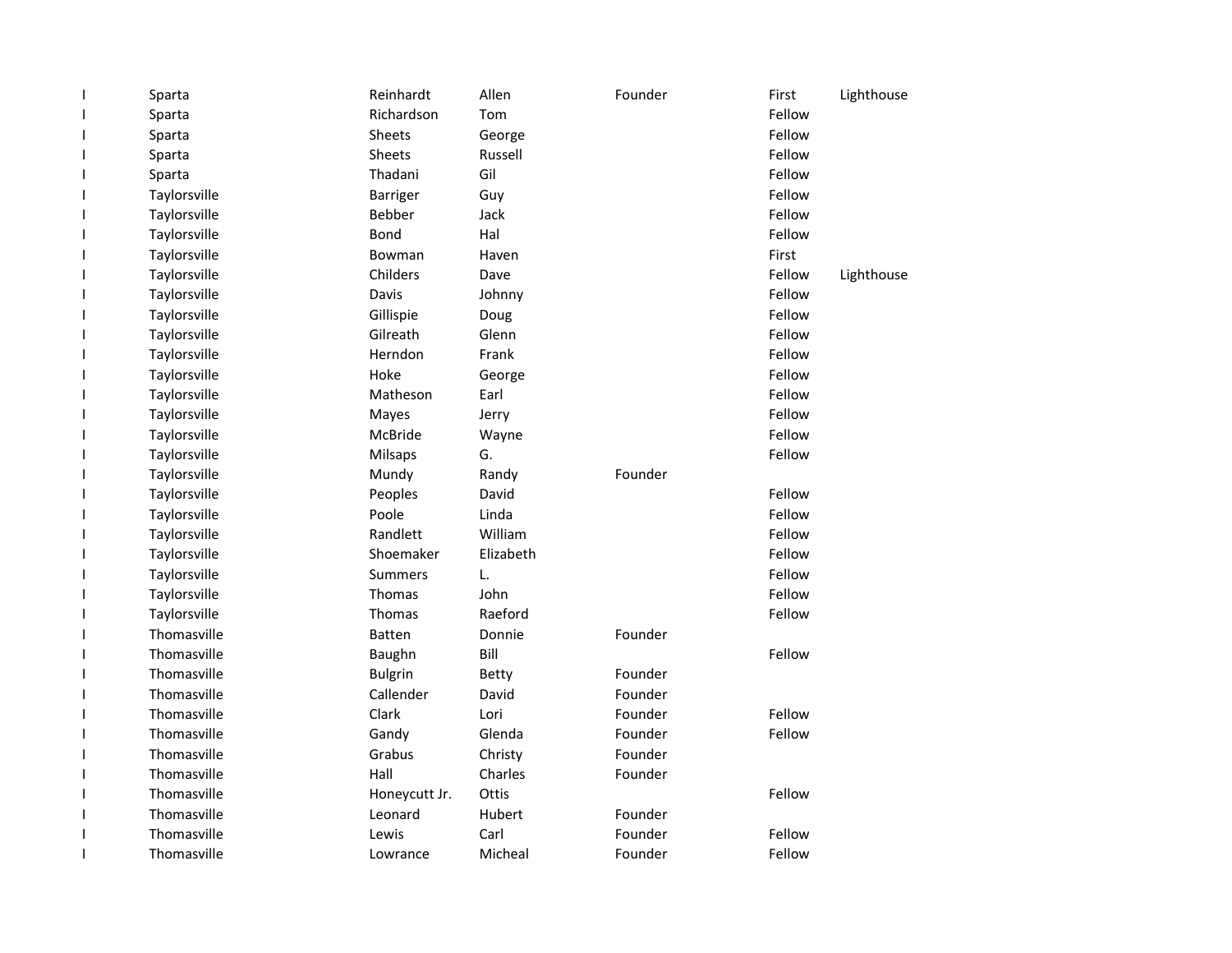|              | Thomasville            | Mills         | William    |                   | Fellow |                |
|--------------|------------------------|---------------|------------|-------------------|--------|----------------|
|              | Thomasville            | Parnell       | Elizabeth  | Partner           |        |                |
| $\mathbf{I}$ | Thomasville            | Pugh          | Bennie     | Patron            | First  |                |
|              | Thomasville            | Pugh          | Midge      | Founder           | Fellow |                |
|              | Thomasville            | Reed          | Robert     | Founder           |        |                |
|              | Thomasville            | Richardson    | Ron        | Founder           |        |                |
|              | Thomasville            | Robbins       | S.         | Founder           | Fellow |                |
|              | Thomasville            | Rubnich       | Angela     | Founder           | Fellow |                |
|              | Thomasville            | Smoot         | David      | Friend            | Fellow | Beacon of Hope |
|              | Thomasville            | Smoot         | Yolanda    |                   | Fellow |                |
|              | Thomasville            | Suits         | Jim        |                   | Fellow |                |
| ı            | Thomasville            | Widener       | Raymond    | Founder           |        |                |
|              | Troutman               | <b>Brown</b>  | Dalmas     |                   | Fellow |                |
|              | Troutman               | <b>Brown</b>  | Phillip    |                   | Fellow |                |
|              | Troutman               | Brown Jr.     | Leon       |                   | Fellow |                |
|              | Troutman               | Folliard      | Deborah M. |                   | Fellow |                |
|              | Troutman               | Folliard      | Michael    |                   | Fellow |                |
| H            | Troutman               | Honeycutt     | Eugene     |                   | Fellow |                |
|              | Troutman               | Keels         | Joyce      | Founder           | First  | Lighthouse     |
|              | Troutman               | Krise         | Eugene     |                   | Fellow |                |
|              | Troutman               | Lee           | Donald     |                   | Fellow |                |
|              | Troutman               | <b>Mullis</b> | Ralph      |                   | Fellow |                |
|              | Troutman               | Oates         | Jessie     |                   | Fellow |                |
|              | Troutman               | Rich          | Lois       | Supporter         |        |                |
| ı            | Troutman               | Rich          | Ronald     | Partner/Supporter |        | Lighthouse     |
|              | Troutman               | Sigmon        | Charles    |                   | Fellow |                |
|              | Troutman               | Sipes         | John       |                   | Fellow |                |
|              | Troutman               | Smith         | Gary       |                   | Fellow |                |
|              | Troutman               | Suther        | William K. |                   | Fellow |                |
|              | Troutman               | Troutman      | Ernest     |                   | Fellow |                |
|              | <b>University City</b> | McGee         | Boyd       |                   | Fellow |                |
|              | Walkertown             | Bowman        | Dewey      |                   | Fellow |                |
|              | Walkertown             | Cooke         | James      |                   | Fellow |                |
|              | Walkertown             | Cooke         | Jim        | Founder           |        |                |
|              | Walkertown             | Dillon        | Harvey     | Friend            | Fellow | Lighthouse     |
|              | Walkertown             | Fowler        | Steven     | Supporter         | Fellow | Lighthouse     |
|              | Walkertown             | Freeman       | David      | Founder           | Fellow | Lighthouse     |
|              | Walkertown             | Fulp          | J.C.       |                   | Fellow |                |
|              | Walkertown             | Gilgo         | Paul       | Supporter         | Fellow |                |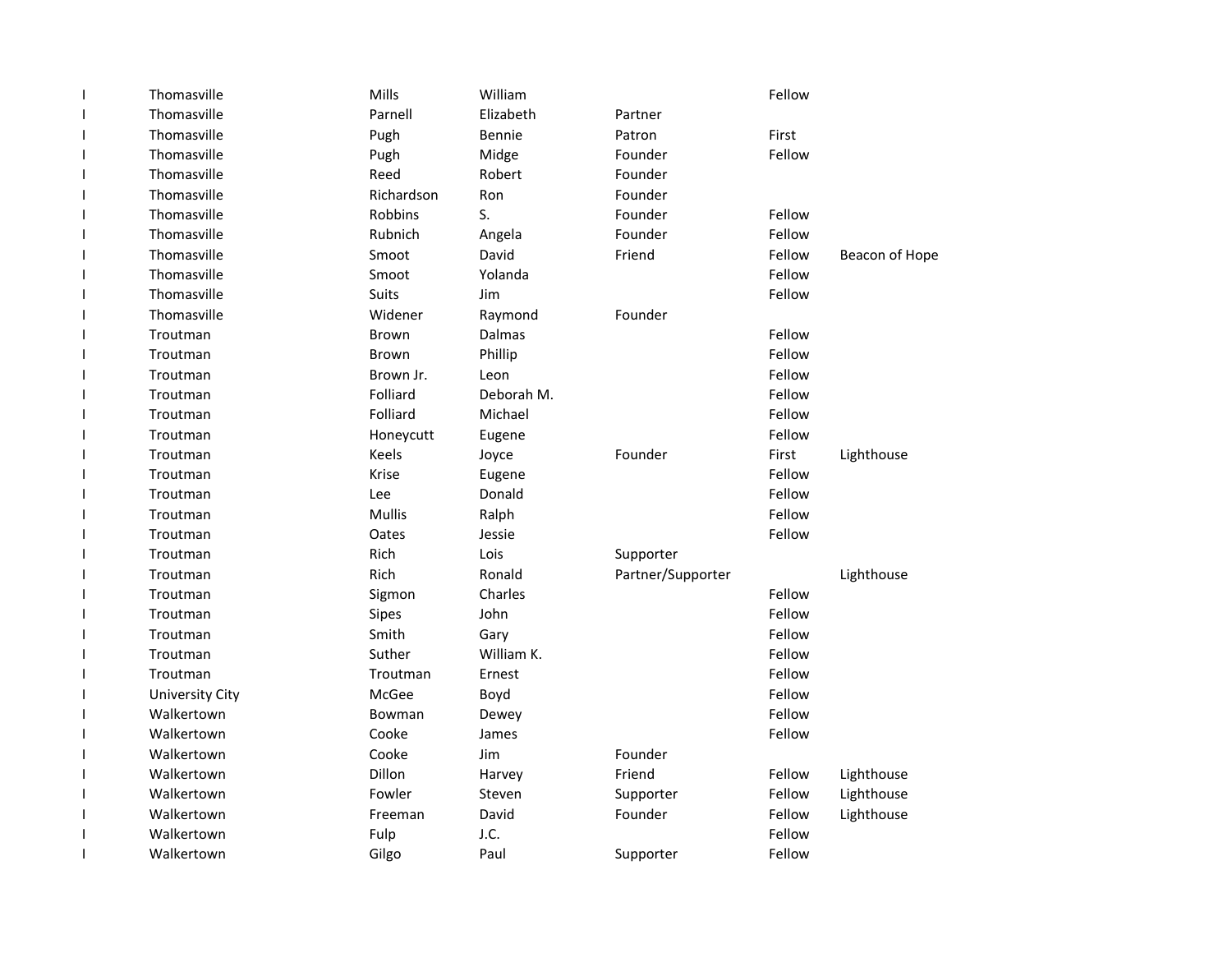| 1                        | Walkertown          | Grubbs           | Bonnie       |           | Fellow |            |                          |
|--------------------------|---------------------|------------------|--------------|-----------|--------|------------|--------------------------|
| $\mathbf{I}$             | Walkertown          | Guerry           | Franklin     | Supporter | First  |            |                          |
| $\overline{\phantom{a}}$ | Walkertown          | Haywood          | Matthew      |           | Fellow |            |                          |
| J.                       | Walkertown          | Isley            | Gerald       | Supporter | Fellow |            |                          |
| J.                       | Walkertown          | Jones            | Ralph        |           | Fellow |            |                          |
| J.                       | Walkertown          | Joyce            | Ben F.       |           | Fellow |            |                          |
| J.                       | Walkertown          | Koch Jr.         | Lee          |           | Fellow |            |                          |
| $\overline{\phantom{a}}$ | Walkertown          | Landreth         | Frank        |           | Fellow |            |                          |
| $\mathbf{I}$             | Walkertown          | Landreth         | J. Ralph     | Founder   |        |            |                          |
| 1                        | Walkertown          | Lunsford         | Joe          | Supporter | First  |            |                          |
| J.                       | Walkertown          | Mecum            | James        | Founder   | Fellow |            |                          |
| 1                        | Walkertown          | Parker           | Earl         | Founder   | Fellow |            |                          |
| I                        | Walkertown          | Samuel           | John         | Supporter | Fellow |            |                          |
| J.                       | Walkertown          | Sawyer           | R.Oran       |           | Fellow |            |                          |
| J.                       | Walkertown          | Sisk             | Otis         | Founder   | First  |            |                          |
| J.                       | Wallburg            | Lambeth          | Evon         | Founder   |        |            |                          |
| J.                       | Wallburg            | Smith            | J.           | Founder   |        |            |                          |
| $\mathbf{I}$             | <b>Walnut Cove</b>  | <b>Briggs</b>    | Max          |           | Fellow |            |                          |
| $\mathbf{I}$             | Welcome             | <b>Black</b>     | Vaughn       |           | Fellow |            |                          |
| $\mathbf{I}$             | Welcome             | Gregory          | Michelle     | Founder   |        | Lighthouse | <b>First Progressive</b> |
| J.                       | Welcome             | Hayes            | <b>Betty</b> | Supporter | Fellow |            |                          |
| 1                        | Welcome             | Hayes            | <b>Bruce</b> |           | Fellow |            |                          |
| $\mathbf{I}$             | Welcome             | Henderson        | Tommy W.     |           | Fellow |            |                          |
| $\mathbf{I}$             | Welcome             | Hiatt            | Ralph        |           | Fellow |            |                          |
| J.                       | Welcome             | Latham           | Jim          |           | Fellow |            |                          |
| J.                       | Welcome             | <b>Stallings</b> | Mary Sue     | Founder   |        | Lighthouse |                          |
| J.                       | Welcome             | <b>Stallings</b> | Ray          | Founder   |        |            |                          |
| $\mathbf{I}$             | <b>West Concord</b> | Holloway         | Jason        | Founder   |        |            |                          |
| $\mathbf{I}$             | <b>West Concord</b> | Wagner           | Bill         | Founder   |        |            |                          |
| $\mathbf{I}$             | <b>West Concord</b> | Wagner           | Debbie       | Founder   |        |            |                          |
| J.                       | West Iredell        | Caudle           | George       |           | Fellow |            |                          |
| J.                       | West Iredell        | Caudle           | June         |           | Fellow |            |                          |
| $\mathbf{I}$             | West Iredell        | Forsyth          | Joan         | Founder   | Fellow |            |                          |
| $\mathbf{I}$             | West Iredell        | Forsyth          | Lenual       | Founder   | First  |            |                          |
| J.                       | West Iredell        | Gustin           | Rich         |           | First  |            |                          |
| J.                       | West Iredell        | Hampton          | Phil         |           | Fellow |            |                          |
| <sup>1</sup>             | West Iredell        | Levan            | Doyle        |           | Fellow |            |                          |
|                          | West Iredell        | Lovette          | <b>Bob</b>   |           | Fellow |            |                          |
|                          | West Iredell        | McNeely          | Carroll      |           | Fellow |            |                          |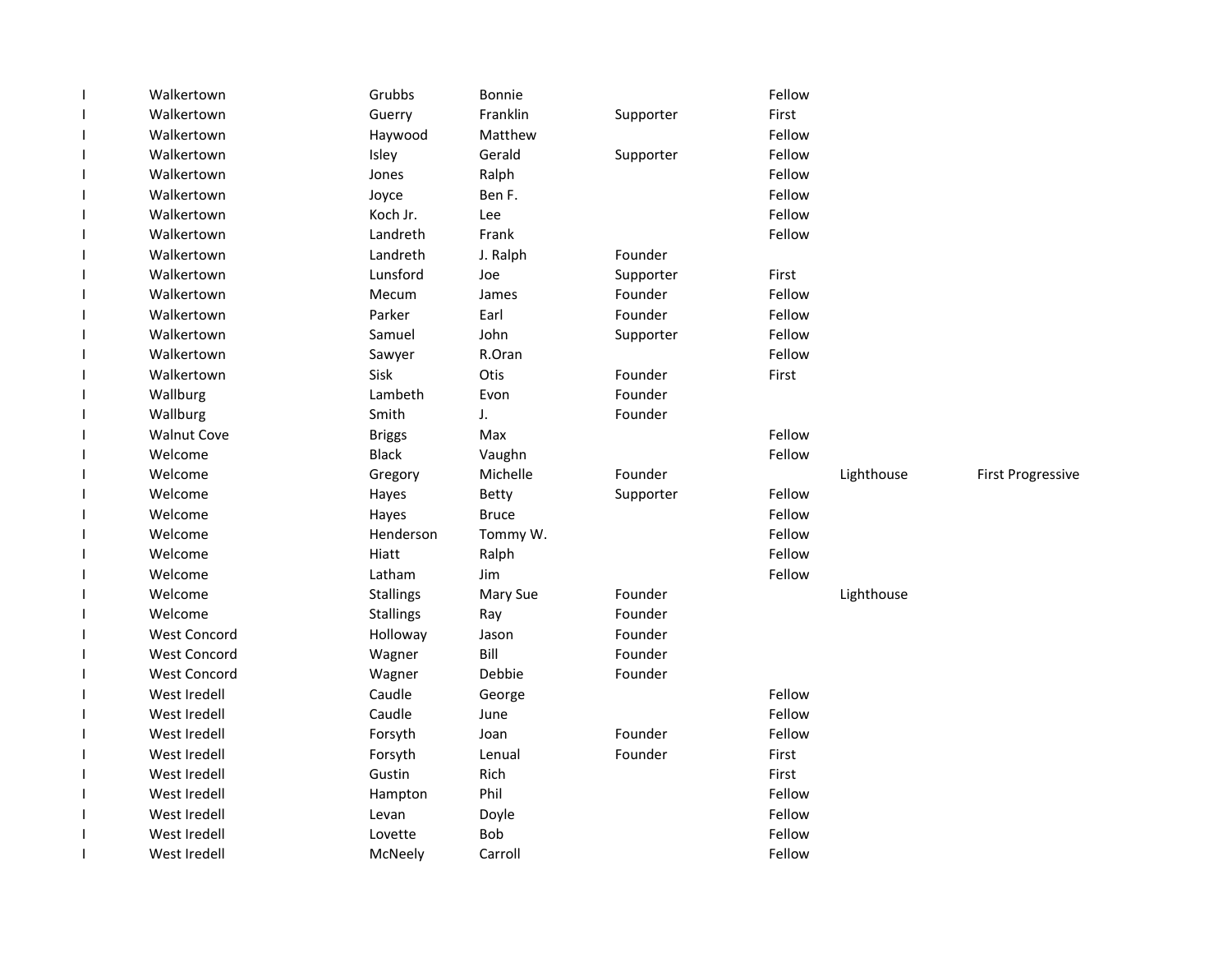| West Iredell                 | Poston          | Tom              |         | Fellow |                         |
|------------------------------|-----------------|------------------|---------|--------|-------------------------|
| West Iredell                 | Shumake         | Patsy            | Founder |        |                         |
| West Jefferson               | <b>Badger</b>   | J. Michael       |         | Fellow |                         |
| West Jefferson               | Baldwin         | Dale             |         | Fellow |                         |
| West Jefferson               | Caudill         | Jeffrey          | Founder |        |                         |
| West Jefferson               | <b>Nichols</b>  | Dot              | Founder |        |                         |
| West Jefferson               | <b>Nichols</b>  | Robert           | Founder |        |                         |
| West Jefferson               | Ryan, Jr.       | John             |         | Fellow |                         |
| West Jefferson               | Shatley         | <b>Billy Joe</b> |         | Fellow |                         |
| West Jefferson               | Shatley         | Maude B.         |         | Fellow |                         |
| West Lexington               | Blanton         | Tish             | Founder |        |                         |
| West Lexington               | Koontz          | Vickie           | Founder |        |                         |
| West Lexington               | Leonard         | J.               |         | Fellow |                         |
| West Lexington               | Miller          | David            |         | Fellow |                         |
| West Lexington               | Miller          | Jackie           |         | Fellow |                         |
| West Lexington               | Roberson        | Rex              |         | Fellow |                         |
| West Lexington               | Snider          | Paul             |         | Fellow |                         |
| West Lexington               | Thompson        | Allan            | Founder | First  | Lighthouse              |
| Winston Salem Twin City Host | Bledsoe         | Paul             | Founder | Fellow | <b>Steps to Service</b> |
| Winston Salem Twin City Host | <b>Brantley</b> | William          |         | Fellow |                         |
| Winston Salem Twin City Host | Collier         | Jamie            | Founder |        |                         |
| Winston Salem Twin City Host | Cook            | Larry            |         | Fellow |                         |
| Winston Salem Twin City Host | Davis           | Evelyn           |         | Fellow |                         |
| Winston Salem Twin City Host | Davis           | Willie           | Founder | Fellow |                         |
| Winston Salem Twin City Host | Day             | Michael          | Founder | Fellow |                         |
| Winston Salem Twin City Host | Ebert Sr.       | Raymond          |         | Fellow |                         |
| Winston Salem Twin City Host | Flynt           | Chris            | Founder |        |                         |
| Winston Salem Twin City Host | Freeman         | Larry            | Founder |        |                         |
| Winston Salem Twin City Host | Kidd Sr.        | Warren           |         | Fellow |                         |
| Winston Salem Twin City Host | Linville        | Charles          |         | Fellow |                         |
| Winston Salem Twin City Host | Newman          | Phyllis          | Founder | Fellow |                         |
| Winston Salem Twin City Host | Patton          | Catherine        | Founder |        |                         |
| Winston Salem Twin City Host | Patton          | Michael          | Founder | Fellow |                         |
| Winston Salem Twin City Host | Powell          | Anastasia        | Founder |        |                         |
| Winston Salem Twin City Host | Price           | Milton           | Founder | Fellow |                         |
| Winston Salem Twin City Host | Pulliam Jr.     | Grady            |         | Fellow |                         |
| Winston Salem Twin City Host | Sales           | Jerry            | Founder |        |                         |
| Winston Salem Twin City Host | Shugart         | Bill             |         | Fellow |                         |
| Winston Salem Twin City Host | Thompson        | Mark             | Founder |        |                         |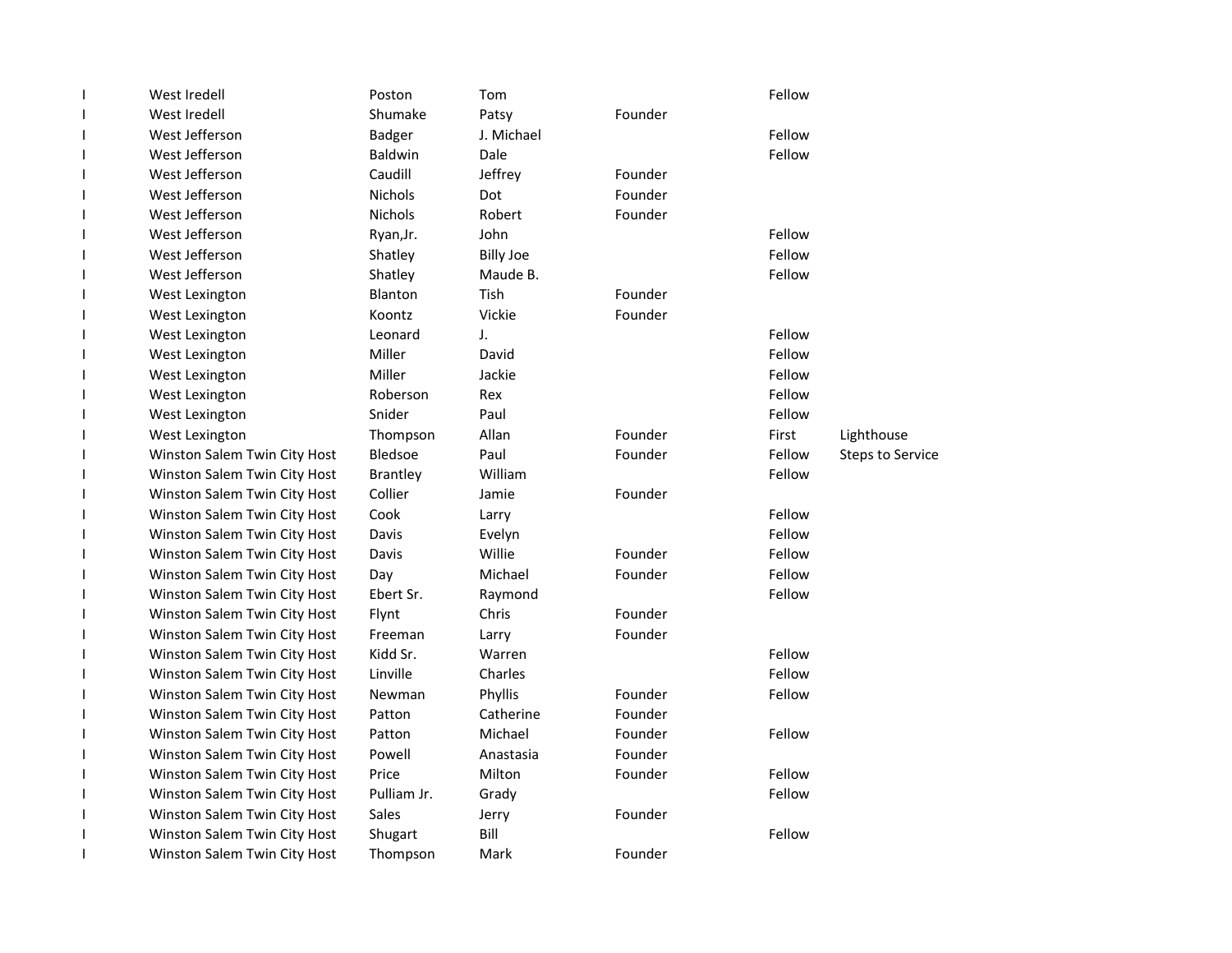|   | Winston Salem Twin City Host | Thompson       | Robert         |           | Fellow |                         |            |
|---|------------------------------|----------------|----------------|-----------|--------|-------------------------|------------|
|   | Winston Salem Twin City Host | Upshaw         | Oliver         | Founder   | Fellow |                         |            |
|   | Winston Salem-Konnoak Hills  | <b>Bennett</b> | Renea          |           | Fellow |                         |            |
|   | Winston Salem-Konnoak Hills  | <b>Bennett</b> | Robert         |           | Fellow |                         |            |
|   | Winston Salem-Konnoak Hills  | <b>Berrier</b> | J. Clifton     |           | Fellow |                         |            |
|   | Winston Salem-Konnoak Hills  | <b>Berrier</b> | Kenneth        | Founder   | Fellow |                         |            |
|   | Winston Salem-Konnoak Hills  | Carter         | Edward         |           | Fellow |                         |            |
|   | Winston Salem-Konnoak Hills  | Clayton        | Robert         |           | Fellow |                         |            |
|   | Winston Salem-Konnoak Hills  | DeViney        | James W. "Jim" | Founder   | Fellow |                         |            |
|   | Winston Salem-Konnoak Hills  | Doub           | Janet          | Founder   | Fellow | Lighthouse              |            |
|   | Winston Salem-Konnoak Hills  | Doub           | Marvin         | Founder   | Fellow |                         |            |
|   | Winston Salem-Konnoak Hills  | Enscore        | James          | Founder   |        |                         |            |
|   | Winston Salem-Konnoak Hills  | Francis        | Fred           | Supporter |        |                         |            |
|   | Winston Salem-Konnoak Hills  | Goforth        | Ann            | Founder   | Fellow |                         |            |
|   | Winston Salem-Konnoak Hills  | Goforth        | Gerald         | Founder   | Fellow | Lighthouse              |            |
|   | Winston Salem-Konnoak Hills  | Holloman       | James          |           | Fellow |                         |            |
|   | Winston Salem-Konnoak Hills  | Jackson        | Η.             | Founder   | Fellow |                         |            |
|   | Winston Salem-Konnoak Hills  | Johnson        | Patricia N.    |           |        | Lighthouse              |            |
|   | Winston Salem-Konnoak Hills  | Kimball        | Roger          |           | Fellow |                         |            |
|   | Winston Salem-Konnoak Hills  | Kimball Jr.    | C.L.           |           | Fellow |                         |            |
|   | Winston Salem-Konnoak Hills  | Kriites        | Charles        |           | Fellow |                         |            |
|   | Winston Salem-Konnoak Hills  | Lambert        | Allan D.       |           | Fellow |                         |            |
|   | Winston Salem-Konnoak Hills  | Lawrence       | W.F.           |           | Fellow |                         |            |
|   | Winston Salem-Konnoak Hills  | Martin         | Mike           |           | Fellow |                         |            |
|   | Winston Salem-Konnoak Hills  | Mast.Jr.       | David          |           | Fellow |                         |            |
|   | Winston Salem-Konnoak Hills  | Moser          | Sharon         | Founder   | Fellow | <b>Steps to Service</b> |            |
|   | Winston Salem-Konnoak Hills  | Russell        | Bill           |           | Fellow |                         |            |
|   | Winston Salem-Konnoak Hills  | Shaver         | F              | Founder   | Fellow |                         |            |
|   | Winston-Salem Konnoak Hills  | <b>Burns</b>   | William        |           | Fellow |                         |            |
|   | Yadkinville                  | Sutton         | Bobby          | Founder   |        |                         |            |
| O | Aberdeen                     | <b>Braun</b>   | Eric           |           | Fellow | Lighthouse              |            |
| O | Aberdeen                     | Graham         | E.R.           |           | Fellow |                         |            |
| O | Aberdeen                     | Greene         | Gary           | Founder   | Second | Lamp Lighter            | Ambassador |
| O | Aberdeen                     | Logsdon        | <b>Barbara</b> | Founder   |        |                         |            |
| O | Aberdeen                     | Logsdon        | W.             | Founder   | Fellow | Beacon of Hope          |            |
| O | Aberdeen                     | Monds          | Connie         | Founder   |        |                         |            |
| 0 | Aberdeen                     | Monds          | John           |           | Fellow |                         |            |
| O | Aberdeen                     | Morrison       | Fern           |           | Fellow |                         |            |
| O | Aberdeen                     | Morrison       | Robert         |           | First  |                         |            |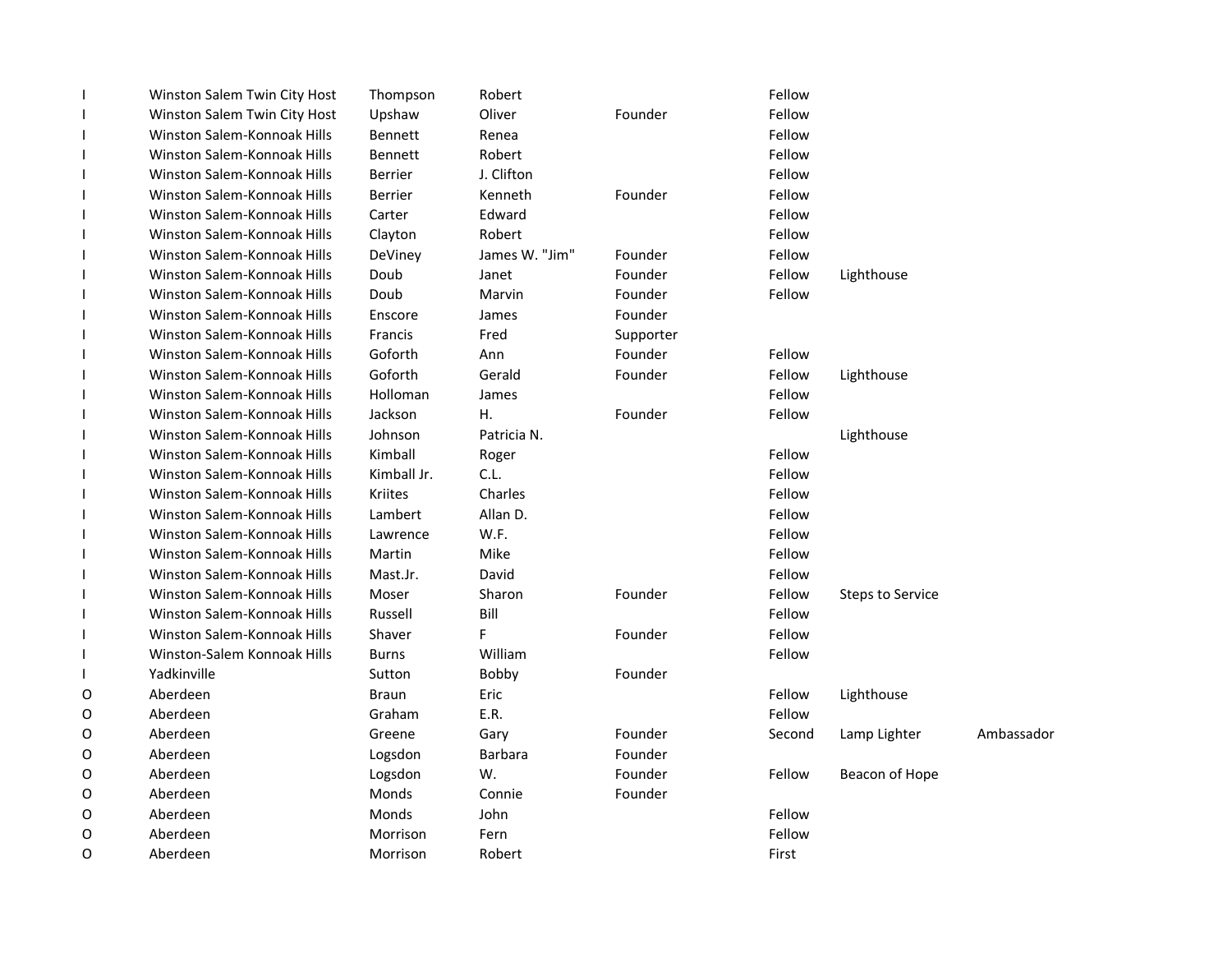| $\mathsf O$  | <b>Alamance Community</b> | Boyd, III    | Wilson           |         |        | Lighthouse |
|--------------|---------------------------|--------------|------------------|---------|--------|------------|
| $\mathsf O$  | <b>Alamance Community</b> | Christie     | Angela           | Founder |        |            |
| $\mathsf O$  | <b>Alamance County</b>    | Peebles      | Darryl           | Founder |        |            |
| $\mathsf O$  | <b>Alamance County</b>    | Terrell      | Julie            | Founder | Fellow |            |
| $\mathsf O$  | Albermarle                | Smith        | Walter           | Founder | Fellow |            |
| $\mathsf O$  | <b>Archdale Trinity</b>   | Johnson      | Michael          |         |        | Lighthouse |
| $\mathsf O$  | <b>Archdale Trinity</b>   | Johnson      | Mike             | Founder |        |            |
| $\mathsf O$  | Asheboro                  | <b>Blake</b> | Roy              | Founder | Fellow |            |
| $\circ$      | Asheboro                  | Coleman      | N.M. "Ford"      |         | Fellow |            |
| $\mathsf O$  | Asheboro                  | Cox          | Grady            | Founder |        |            |
| $\mathsf O$  | Asheboro                  | Furr         | Everett E. "Sam" |         | Fellow |            |
| $\mathsf O$  | Asheboro                  | Hall         | Carle            | Founder | Fellow |            |
| $\mathsf O$  | Asheboro                  | Hardin       | John             | Founder | Fellow |            |
| $\mathsf O$  | Asheboro                  | Harriman     | Jim              | Founder |        |            |
| $\mathsf O$  | Asheboro                  | Holt         | Frank J          |         | Fellow |            |
| $\mathsf O$  | Asheboro                  | Kernodle Jr. | James            | Founder | Fellow |            |
| $\mathsf O$  | Asheboro                  | Lee          | Olin             |         | Fellow |            |
| $\mathsf O$  | Asheboro                  | Lewis        | Curtis           | Founder |        |            |
| $\circ$      | Asheboro                  | Macon        | Michael          | Founder |        |            |
| $\mathsf O$  | Asheboro                  | McKee        | Frank            |         | Fellow |            |
| O            | Asheboro                  | McKee        | Lester           |         | Fellow |            |
| $\mathsf O$  | Asheboro                  | Oliver       | <b>B.</b>        | Founder | Fellow |            |
| $\mathsf{o}$ | Asheboro                  | Oliver       | Celia            | Founder |        |            |
| $\mathsf O$  | Asheboro                  | Parker       | Johnny           | Partner | Fellow |            |
| $\circ$      | Asheboro                  | Rich         | Van              | Founder | Fellow |            |
| $\mathsf O$  | Asheboro                  | Rowland      | Kentie           | Founder | Fellow |            |
| $\mathsf O$  | Asheboro                  | Rowland      | Nelson           | Founder | Fellow | Lighthouse |
| $\mathsf O$  | Asheboro                  | Sherrill     | Mac              |         | Fellow |            |
| $\mathsf O$  | Asheboro                  | Stevens      | D.               |         | Fellow |            |
| $\mathsf O$  | <b>Biscoe</b>             | Kissell      | Richard          |         | Fellow |            |
| O            | <b>Biscoe</b>             | Kissell      | Richard          |         | First  |            |
| $\mathsf O$  | <b>Biscoe</b>             | McCaskill    | Daniel J         |         | Fellow |            |
| $\mathsf O$  | <b>Biscoe</b>             | Myers        | Roy              |         | Fellow |            |
| $\mathsf O$  | Burlington                | Bryan        | Ray              | Founder | Fellow |            |
| $\mathsf O$  | Burlington                | Harris       | Chuck            | Founder | First  |            |
| $\mathsf O$  | Burlington                | Hofberg      | Arthur           |         | Fellow |            |
| O            | Burlington                | Meredith Jr. | William          |         | Fellow |            |
| $\mathsf O$  | Burlington                | Murdock      | Richard          | Founder |        |            |
| O            | Burlington                | Roberts      | <b>Brewer</b>    |         | Fellow |            |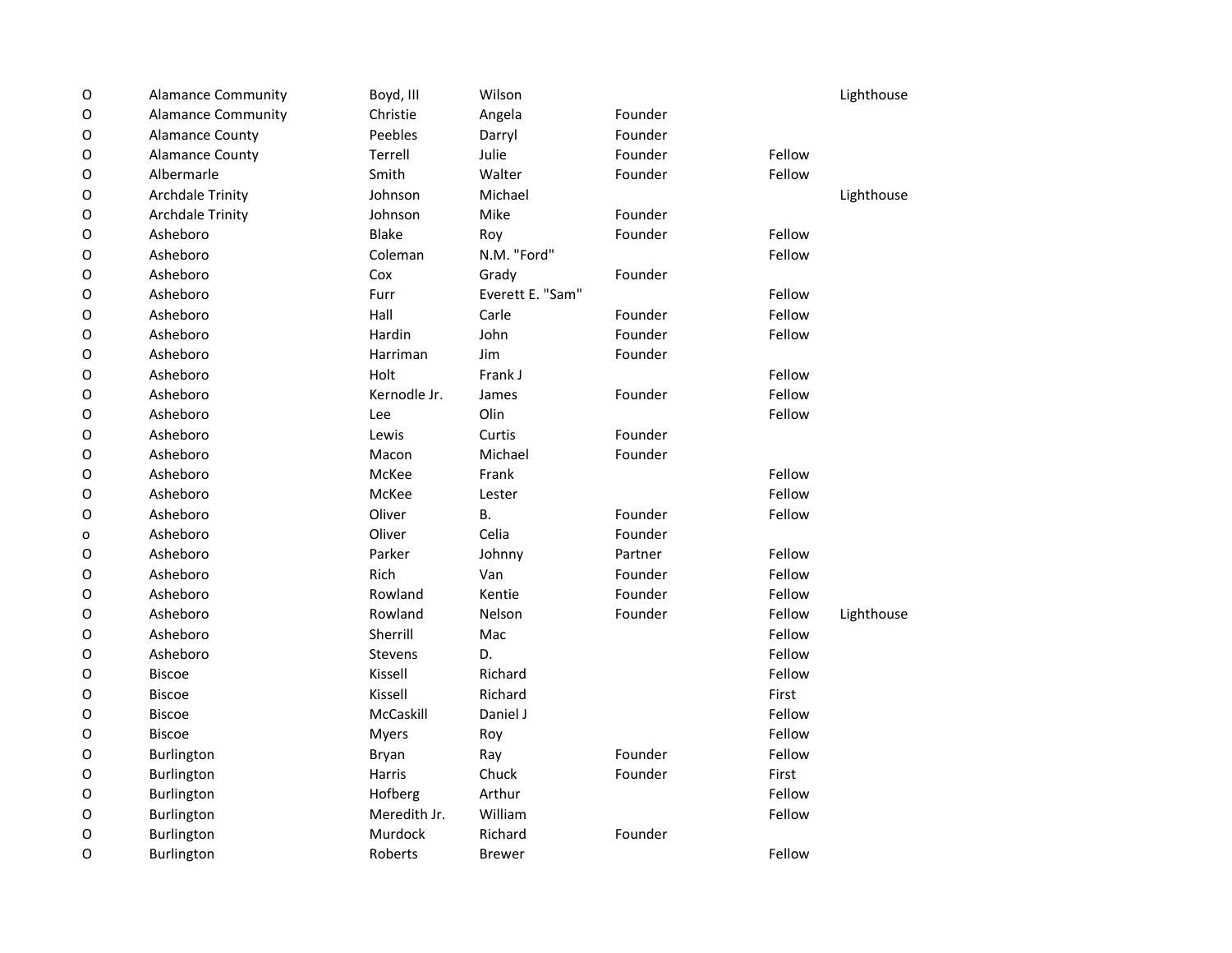| $\mathsf O$ | Burlington          | Skillman   | Robert      |                   | Fellow |                |            |
|-------------|---------------------|------------|-------------|-------------------|--------|----------------|------------|
| O           | <b>Butner</b>       | Russell    | James       | Founder           |        |                |            |
| O           | Candor              | Booker     | Layton      | Founder           |        |                |            |
| O           | Candor              | Reynolds   | Fred        | Founder           |        |                |            |
| O           | Candor              | Vance      | Carlton     | Founder           |        |                |            |
| O           | Carrboro            | Peninger   | Don M.      |                   | Fellow |                |            |
| O           | Carrboro            | Wood       | Ronald      |                   |        | Lighthouse     |            |
| O           | Carthage            | Kelly      | Jan         | Founder           |        | Lighthouse     |            |
| O           | Carthage            | Kelly      | Ronald      | Partner           | First  | Beacon of Hope |            |
| O           | Carthage            | Livingston | Rufe        | Friend            | Fellow |                |            |
| O           | Carthage            | Poindexter | Keith       |                   | Fellow | Lighthouse     |            |
| O           | Carthage            | Stephan    | Robert      |                   | Fellow |                |            |
| O           | Coleridge           | Kennedy    | David       | Supporter         |        |                |            |
| O           | Creedmoor           | Fowler     | Carlton     |                   | Fellow |                |            |
| O           | Creedmoor           | Piper Jr.  | Otha        | Founder           | Fellow |                |            |
| O           | Durham              | Box        | Hazel       |                   | Fellow |                |            |
| O           | Durham              | Johanson   | Kaaren      |                   |        |                | Ambassador |
| O           | Durham              | Lawrence   | Randolf     | Founder           |        |                |            |
| O           | Durham              | Scarlett   | Sandy       | Founder           | Fellow | Lighthouse     | Ambassador |
| 0           | Durham              | Silverman  | Paul        | Partner/Supporter |        | Lighthouse     |            |
| 0           | Durham              | Stone      | Sharon S.   |                   |        | Lighthouse     |            |
| 0           | <b>Eden Evening</b> | Francis    | Howard      |                   | Fellow |                |            |
| O           | <b>Eden Evening</b> | McKinney   | Norman Gene |                   | Fellow |                |            |
| O           | Eden Noon           | Fulcher    | Lester      |                   | Fellow |                |            |
| 0           | Eden Noon           | Haines Jr. | Carroll     |                   | Fellow |                |            |
| 0           | Eden Noon           | Johnson    | George      |                   | Fellow |                |            |
| O           | Eden Noon           | Law        | Christopher |                   | Fellow |                |            |
| O           | Eden Noon           | McBride    | Andy        |                   | Fellow |                |            |
| O           | Eden Noon           | McLeod     | William     |                   | Fellow |                |            |
| O           | Eden Noon           | Moore      | William     |                   | Fellow |                |            |
| O           | Eden Noon           | Morris     | Jack        |                   | Fellow |                |            |
| O           | Eden Noon           | Rahman     | Coy         | Founder           |        |                |            |
| O           | Eden Noon           | Redmon Jr. | Numa        |                   | Fellow |                |            |
| O           | Eden Noon           | Reid       | Walter      |                   | Fellow |                |            |
| O           | Eden Noon           | Robertson  | Richard H.  |                   | Fellow |                |            |
| O           | Eden Noon           | Smith      | Bill        |                   | Fellow |                |            |
| O           | Eden Noon           | Smith      | David       |                   | Fellow |                |            |
| O           | Eden Noon           | Steed      | Patrick     |                   | Fellow |                |            |
| O           | Eden Noon           | Tongbua    | Sharon      |                   | Fellow |                |            |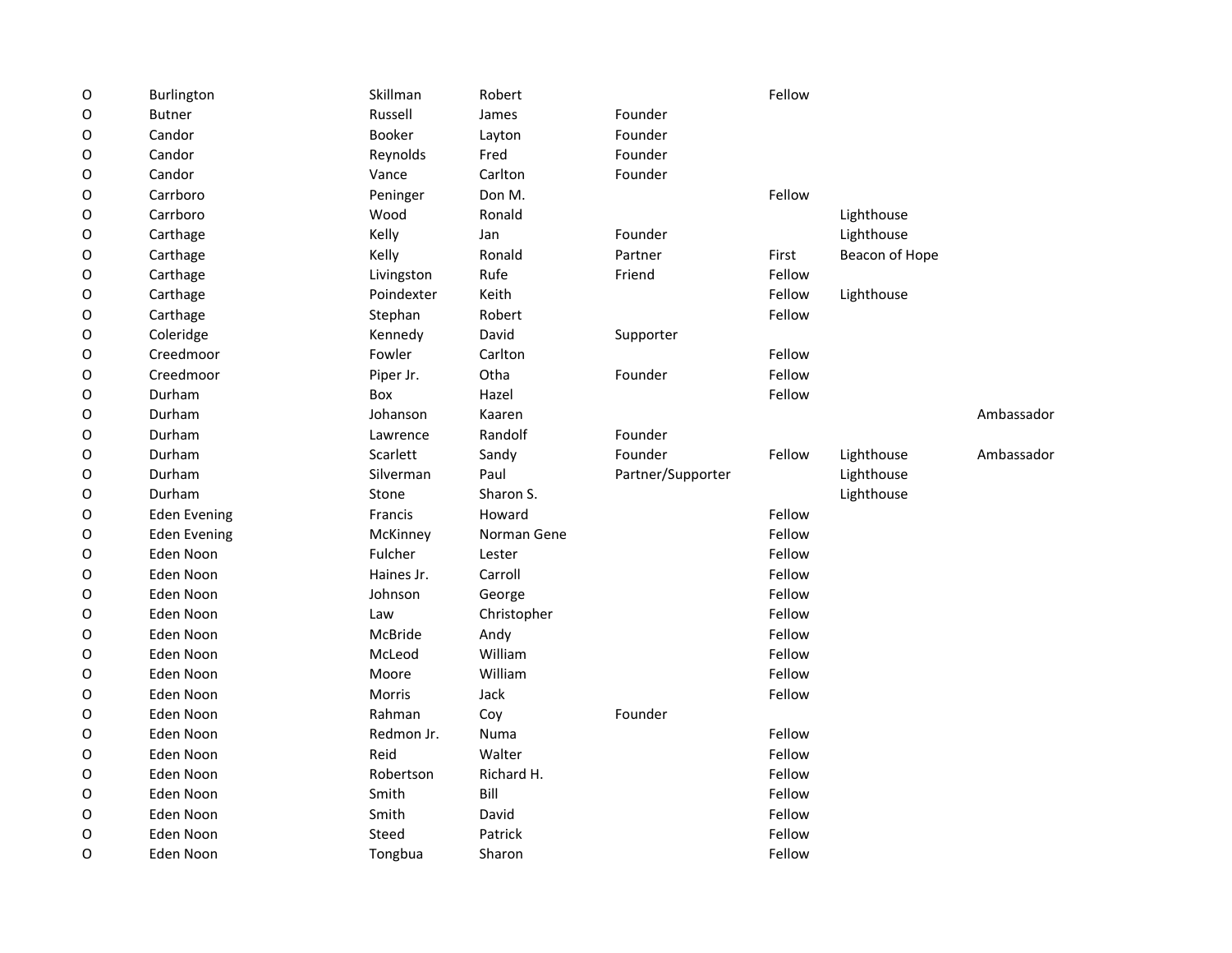| $\mathsf O$ | Ellerbe               | Lamm               | G.           | Founder   | Fellow |                         |
|-------------|-----------------------|--------------------|--------------|-----------|--------|-------------------------|
| $\mathsf O$ | Ellerbe               | Lamm               | Virginia     |           | Fellow |                         |
| $\mathsf O$ | Ellerbe               | Lyerly             | Betty        |           |        |                         |
| O           | Ellerbe               | McCaskill          | Linda        |           |        | Lighthouse              |
| O           | Ellerbe               | McCaskill          | Lynn         | Founder   |        |                         |
| $\mathsf O$ | Farmer                | Hammond            | Harvey       |           | Fellow |                         |
| O           | Gibsonville           | Morrow             | Amanda       | Founder   |        |                         |
| O           | Goldston              | Cunnup             | <b>Steve</b> | Founder   | Fellow |                         |
| O           | Goldston              | Denkins            | <b>Bruce</b> | Founder   |        |                         |
| O           | Goldston              | Denkins            | Lisa         | Founder   | Fellow |                         |
| O           | Goldston              | Dowdy              | Joe          |           | Fellow |                         |
| O           | Goldston              | Harris             | John         |           | Fellow |                         |
| O           | Goldston              | Harris Jr.         | Edward       |           | Fellow |                         |
| O           | Goldston              | Hart               | Marvin       |           | Fellow |                         |
| $\mathsf O$ | Goldston              | King               | Rayvon       | Founder   |        |                         |
| $\mathsf O$ | Goldston              | Miller             | Larry        | Founder   |        |                         |
| O           | Goldston              | Neal               | Charles      | Founder   |        |                         |
| O           | Graham                | Hall               | J. Keith     |           | Fellow |                         |
| O           | Graham                | Kraushaar          | Walter       | Founder   | Second |                         |
| O           | Graham                | Moore              | A.E.         |           | Fellow |                         |
| $\mathsf O$ | Graham                | Moore              | Virginia     | Founder   | Fellow |                         |
| O           | Graham                | Senter             | Lloyd        |           | First  |                         |
| O           | <b>Grays Chapel</b>   | Brown              | Terry L.     |           |        | Lighthouse              |
| O           | <b>Greater Monroe</b> | <b>DeRoner</b>     | Dan          |           | Fellow |                         |
| O           | <b>Greater Monroe</b> | Gulledge           | Jim          |           | First  |                         |
| O           | <b>Greater Monroe</b> | Knight             | Frances      | Founder   |        |                         |
| $\mathsf O$ | <b>Greater Monroe</b> | Smith              | Percy        |           | Fellow |                         |
| $\mathsf O$ | <b>Greater Monroe</b> | Taylor             | Bill         |           | Fellow |                         |
| $\mathsf O$ | <b>Greater Monroe</b> | Trowbridge         | James        |           | Fellow |                         |
| O           | <b>Greater Monroe</b> | <b>Whitley PCC</b> | Diane        | Supporter | First  | Lighthouse              |
| O           | <b>Greater Monroe</b> | Whitley PID        | Harvey       | Friend    | First  | <b>Steps to Service</b> |
| O           | Greensboro Gate City  | <b>Ballard</b>     | William      |           | Fellow |                         |
| O           | Greensboro Gate City  | <b>Beasley</b>     | Richard      | Patron    | Fellow |                         |
| $\mathsf O$ | Greensboro Gate City  | Bergin             | Martin       |           | Fellow |                         |
| O           | Greensboro Gate City  | <b>Birdwell</b>    | James        | Founder   | Fellow | <b>Steps to Service</b> |
| O           | Greensboro Gate City  | Bowen              | Linwood      | Founder   |        |                         |
| O           | Greensboro Gate City  | <b>Bowles</b>      | Michael      | Founder   |        |                         |
| O           | Greensboro Gate City  | Carroll            | Larry        | Founder   | Fellow |                         |
| O           | Greensboro Gate City  | Case               | J.W.         | Partner   | First  |                         |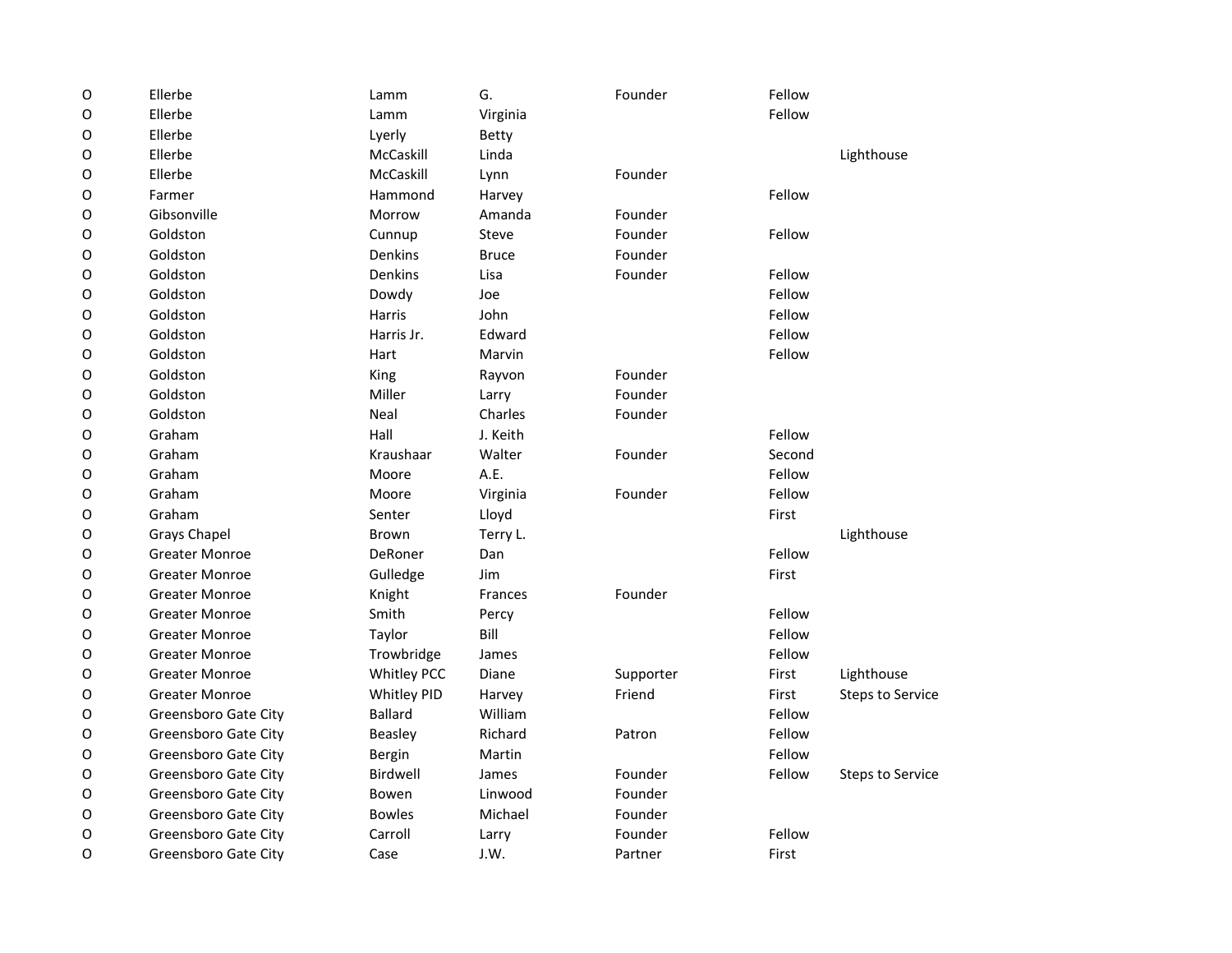| O | Greensboro Gate City             | Dow             | Robert         | Founder | Fellow |                |            |
|---|----------------------------------|-----------------|----------------|---------|--------|----------------|------------|
| O | Greensboro Gate City             | Filipski        | James E.       |         | Fellow |                |            |
| O | Greensboro Gate City             | <b>Flowers</b>  | Foy            | Founder |        |                |            |
| O | Greensboro Gate City             | Gehrke          | <b>Barbara</b> | Founder | Fellow |                |            |
| O | Greensboro Gate City             | Gobble          | Robert         | Founder | Fellow |                |            |
| O | Greensboro Gate City             | Hall            | Franklin       | Founder | Fellow |                |            |
| O | Greensboro Gate City             | Hester          | J. Roger       |         | Fellow |                |            |
| O | Greensboro Gate City             | Hopkins         | Mike           | Founder | Fellow |                |            |
| O | Greensboro Gate City             | Huber           | Jane           |         | Fellow |                |            |
| O | Greensboro Gate City             | Huber           | Ronald         | Founder | Fellow | Lighthouse     |            |
| O | Greensboro Gate City             | Janke           | Kurt           | Founder |        |                |            |
| O | Greensboro Gate City             | Jones           | Michael        | Founder |        |                |            |
| O | Greensboro Gate City             | Larson          | Paul           | Founder | Fellow |                |            |
| O | Greensboro Gate City             | Leonard         | L. Gary        | Founder | Fellow |                |            |
| O | Greensboro Gate City             | Meacham         | Gat            | Founder |        |                |            |
| O | Greensboro Gate City             | Meacham         | Robert         | Founder | Fellow |                |            |
| O | Greensboro Gate City             | <b>Neese</b>    | Thomas         |         |        |                | Ambassador |
| O | Greensboro Gate City             | Rapp            | Linda          | Founder |        |                |            |
| O | Greensboro Gate City             | Roberts         | Charles        | Founder | Fellow |                |            |
| O | Greensboro Gate City             | Sealey          | Jamie          | Founder | Fellow |                |            |
| O | Greensboro Gate City             | Sieg            | Vern           | Founder |        |                |            |
| O | Greensboro Gate City             | Smith           | Herbert        | Founder | Fellow |                |            |
| O | Greensboro Gate City             | Stewart         | William        | Founder | Fellow |                |            |
| O | Greensboro Gate City             | Thomas          | Efird          | Founder | Fellow |                |            |
| O | Greensboro Gate City             | Turbyfill       | Bill           | Founder |        |                |            |
| O | <b>Greensboro Hamilton Lakes</b> | <b>Brown</b>    | F.             |         | Fellow |                |            |
| O | <b>Greensboro Hamilton Lakes</b> | Ellis           | Raleigh        |         | Fellow | Beacon of Hope |            |
| O | <b>Greensboro Hamilton Lakes</b> | Fishburne       | Ritchie        |         | Fellow |                |            |
| O | <b>Greensboro Hamilton Lakes</b> | Hunnicutt       | William        | Founder |        |                |            |
| o | <b>Greensboro Hamilton Lakes</b> | Lumsden         | James W.       | Founder |        |                |            |
| O | <b>Greensboro Hamilton Lakes</b> | Marko           | John           |         | Fellow |                |            |
| O | <b>Greensboro Hamilton Lakes</b> | May             | Thomas         |         |        | Lighthouse     |            |
| O | <b>Greensboro Hamilton Lakes</b> | Neely           | Dorothy        |         | Fellow |                |            |
| O | Greensboro Hamilton Lakes        | Pitts           | Harold F.      | Founder | Fellow |                |            |
| O | <b>Greensboro Hamilton Lakes</b> | Tedder          | Charles        |         | Fellow |                |            |
| O | Greensboro Host                  | <b>Birdwell</b> | Jim            |         |        | Lighthouse     |            |
| O | Greensboro Host                  | Brown           | James          |         | Fellow |                |            |
| O | Greensboro Host                  | <b>Burkett</b>  | <b>Bonnie</b>  |         | Fellow |                |            |
| O | Greensboro Host                  | Case            | Mark           |         | Fellow |                |            |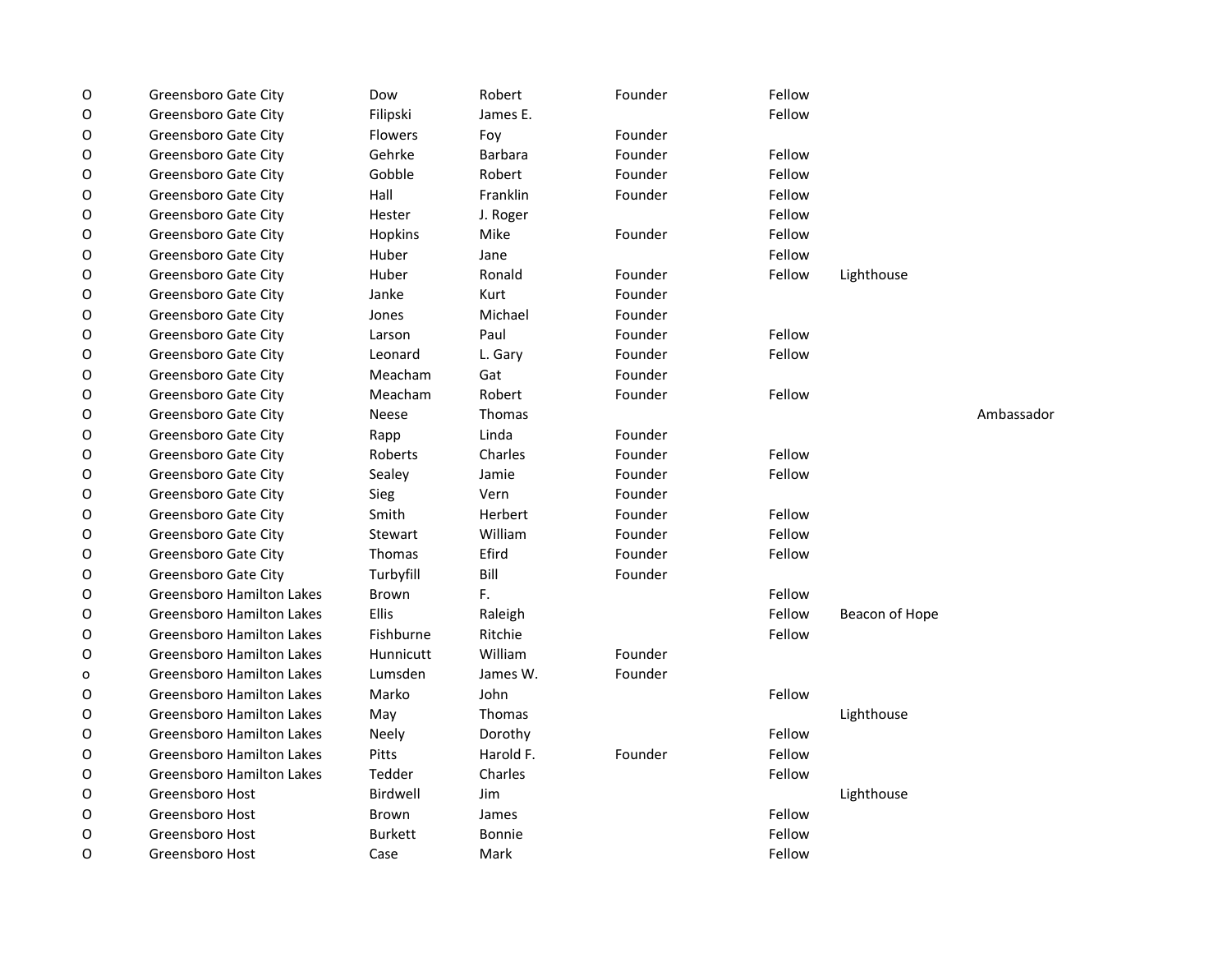| O | Greensboro Host                      | Clayton        | Andrea        |         | Fellow |              |                          |
|---|--------------------------------------|----------------|---------------|---------|--------|--------------|--------------------------|
| O | Greensboro Host                      | Gaylord        | Mark          |         |        |              | Ambassador               |
| O | Greensboro Host                      | Gaylord Jr.    | Thomas        | Founder | Fellow | Lighthouse   |                          |
| O | Greensboro Host                      | Gross          | F. Gary       | Friend  | Fellow |              |                          |
| 0 | Greensboro Host                      | Gwyn           | Robert        |         |        |              | Ambassador               |
| O | Greensboro Host                      | Hall           | Russell       | Founder |        |              |                          |
| O | Greensboro Host                      | Hobgood        | <b>Bailey</b> |         | First  |              |                          |
| O | Greensboro Host                      | Jones          | А.            |         | Fellow |              |                          |
| O | Greensboro Host                      | Marth          | Paul          | Patron  | Fellow | Lamp Lighter | <b>First Progressive</b> |
| O | Greensboro Host                      | Metcalfe       | Jim           |         | Fellow |              |                          |
| 0 | Greensboro Host                      | Metcalfe       | Thomas        |         |        | Lighthouse   |                          |
| O | Greensboro Host                      | Miller         | Dora          |         | Fellow |              |                          |
| O | Greensboro Host                      | Reavis         | Joy           |         | Fellow |              |                          |
| O | Greensboro Host                      | Scherzer       | David         |         | Fellow |              |                          |
| O | Greensboro Host                      | Shelton        | Sandra        |         | Fellow |              |                          |
| O | Greensboro Host                      | Taylor         | John          |         | Fellow |              |                          |
| 0 | <b>Guilford College</b>              | Everhart       | Bill          |         | Fellow |              |                          |
| O | <b>Guilford College</b>              | Horney         | Alfred        |         | Fellow |              |                          |
| 0 | <b>Guilford County Women's Cyber</b> | Allred         | April         | Founder |        |              |                          |
| O | <b>Guilford County Women's Cyber</b> | Joyner         | Anne Presnell |         |        |              | Ambassador               |
| 0 | <b>Guilford County Women's Cyber</b> | Joyner         | Johnny Jay    |         |        |              | Ambassador               |
| 0 | Hamlet                               | <b>Bayless</b> | Linda         |         | Fellow | Lighthouse   |                          |
| 0 | Hamlet                               | <b>Bayless</b> | William       |         | Fellow |              | Ambassador               |
| O | Hamlet                               | <b>Bradley</b> | Phillip       |         | Fellow |              |                          |
| O | Hamlet                               | Clinton        | Michael       |         | Fellow | Lighthouse   |                          |
| O | Hamlet                               | Coble          | Harry         |         | Fellow |              |                          |
| O | Hamlet                               | Gerald         | Jamie P.      |         |        | Lighthouse   |                          |
| O | Hamlet                               | Greene         | Eva           |         | Fellow |              |                          |
| 0 | Hamlet                               | Greene         | Frances       |         | Fellow |              |                          |
| O | Hamlet                               | Griggs         | Ester         |         | Fellow |              |                          |
| 0 | Hamlet                               | Harrington     | Peggy         |         | Fellow |              |                          |
| O | Hamlet                               | Hinson         | Larry         |         | Fellow |              |                          |
| O | Hamlet                               | Hinson         | Pat           |         | Fellow | Lighthouse   |                          |
| O | Hamlet                               | Keys           | Shannon       |         |        | Lighthouse   |                          |
| O | Hamlet                               | Lanier         | Aletha        |         | Fellow |              |                          |
| O | Hamlet                               | Lanier         | Richard       |         | Fellow |              |                          |
| O | Hamlet                               | Littlefield    | Karen         |         | Fellow |              |                          |
| O | Hamlet                               | Livingston     | Walter        |         | Fellow |              |                          |
| O | Hamlet                               | Marshall       | Raymond       |         | Fellow |              |                          |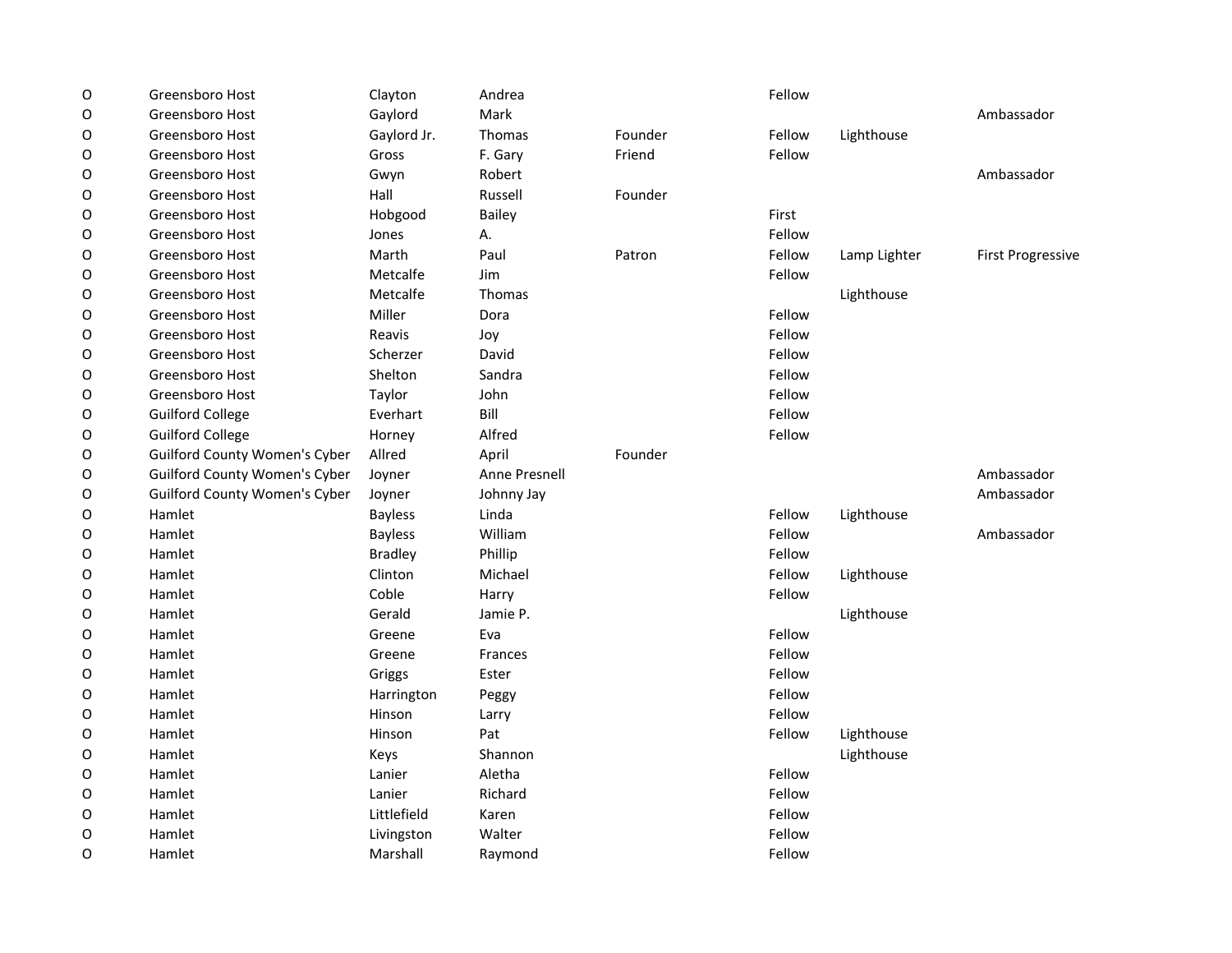| $\circ$     | Hamlet              | Monroe        | Chris               | Founder | Fellow |                 |            |
|-------------|---------------------|---------------|---------------------|---------|--------|-----------------|------------|
| O           | Hamlet              | Pearce        | William M.          |         | Fellow |                 |            |
| O           | Hamlet              | Ramsey        | Mary Sue            |         | Fellow |                 |            |
| O           | Hamlet              | Reese III     | James               | Partner |        | Lighthouse      |            |
| O           | Hamlet              | Ritter        | Edna                |         | Fellow |                 |            |
| O           | Hamlet              | Shaw          | Anne                |         | Fellow |                 |            |
| O           | Hamlet              | Shedrick      | Rena                | Founder | Fellow | Step to Service |            |
| O           | Hamlet              | Shoemaker     | Gordon L.           |         | Fellow |                 |            |
| O           | Hamlet              | Smith         | Lucille             |         | Fellow |                 |            |
| O           | Hamlet              | Smith         | Warren              |         | Fellow |                 |            |
| O           | Hamlet              | Strickland    | Sallie              |         | Fellow |                 |            |
| O           | Hamlet              | Thomas        | Cathey              | Founder | Fellow |                 |            |
| 0           | Hamlet              | Thomas        | Jerry               | Founder | Fellow | Beacon of Hope  |            |
| $\mathsf O$ | <b>High Point</b>   | Guy           | Larry               |         | Fellow |                 |            |
| O           | <b>High Point</b>   | Harper        | Ruth                |         | Fellow |                 |            |
| O           | High Point          | Meeks         | Max                 |         | Fellow |                 |            |
| O           | <b>High Point</b>   | Moore         | A.B.                |         | Fellow |                 |            |
| O           | High Point          | Peele         | Cookie              |         |        |                 | Ambassador |
| O           | <b>High Point</b>   | Safrit        | Randy               |         |        | Lamp Lighter    |            |
| O           | <b>High Point</b>   | Stone         | Phonso              |         | Fellow |                 |            |
| O           | Hillsborough        | Scherich      | Henery              | Founder |        |                 |            |
| O           | <b>Indian Trail</b> | <b>Barber</b> | Joseph              |         | Fellow |                 |            |
| O           | <b>Indian Trail</b> | Edwards       | Stanley             |         | Fellow |                 |            |
| O           | <b>Indian Trail</b> | Flippin       | Robert              |         | Fellow |                 |            |
| O           | <b>Indian Trail</b> | Ford          | Gayle               |         | Fellow |                 |            |
| O           | <b>Indian Trail</b> | Hinson        | James               |         | Fellow |                 |            |
| $\mathsf O$ | <b>Indian Trail</b> | Hutzell       | Paul                |         | Fellow |                 |            |
| O           | <b>Indian Trail</b> | Johnson       | Walton              |         | Fellow |                 |            |
| O           | <b>Indian Trail</b> | King          | Steven              |         | Fellow |                 |            |
| O           | <b>Indian Trail</b> | Kirby         | Fred                |         | Fellow |                 |            |
| O           | <b>Indian Trail</b> | Kratzer       | Alfred              |         | Fellow |                 |            |
| O           | <b>Indian Trail</b> | Leister       | John                |         | Fellow |                 |            |
| O           | <b>Indian Trail</b> | Lioness Club  | <b>Indian Trail</b> |         | Fellow |                 |            |
| O           | <b>Indian Trail</b> | Maclean       | C.Stuart            |         | Fellow |                 |            |
| O           | <b>Indian Trail</b> | Mellon        | Fred                |         | Fellow |                 |            |
| O           | <b>Indian Trail</b> | Moore         | Robert              |         | Fellow |                 |            |
| O           | <b>Indian Trail</b> | Saks          | Robert              |         | Fellow |                 |            |
| O           | <b>Indian Trail</b> | Simmons       | Blue                |         | Fellow |                 |            |
| 0           | Jamestown           | <b>Brewer</b> | Don                 | Founder |        |                 |            |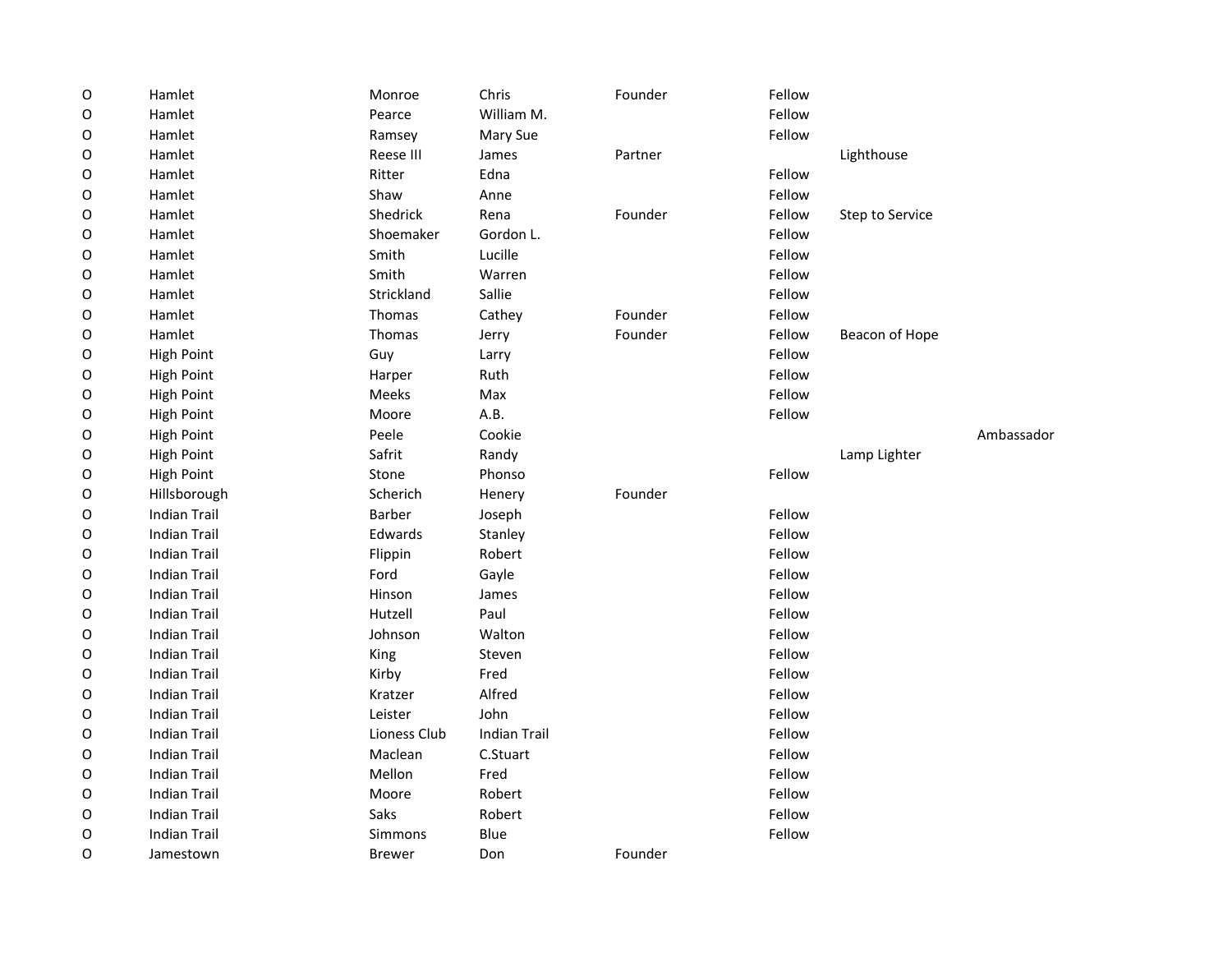| $\mathsf O$ | Jamestown   | Edwards       | Phil       |           | Fellow |                                       |  |
|-------------|-------------|---------------|------------|-----------|--------|---------------------------------------|--|
| O           | Jamestown   | Faircloth     | Judy       |           | Fellow |                                       |  |
| O           | Jamestown   | Faircloth     | Norman     |           | Fellow |                                       |  |
| O           | Jamestown   | Floyd         | Patricia   |           | Fellow |                                       |  |
| O           | Jamestown   | Garrard       | Roy "Jack" |           | Fellow |                                       |  |
| O           | Jamestown   | Garringer     | Karen      | Founder   | Fellow | Lighthouse                            |  |
| O           | Jamestown   | Hassell       | Gene       | Friend    | Fellow | Ambassador<br><b>Steps to Service</b> |  |
| 0           | Jamestown   | Holmes        | Ralph      | Founder   | Fellow |                                       |  |
| 0           | Jamestown   | Jordan        | Edward     | Founder   | Fellow |                                       |  |
| O           | Jamestown   | Medefindt     | Julie      |           | Fellow |                                       |  |
| O           | Jamestown   | Moore         | Willard    | Founder   | Fellow |                                       |  |
| O           | Jamestown   | Osborne       | David      | Founder   | Fellow |                                       |  |
| O           | Jamestown   | Osborne       | Janice     | Founder   |        | Lighthouse                            |  |
| 0           | Jamestown   | Price         | Bill       |           | Fellow |                                       |  |
| 0           | Julian      | Blackard Jr.  | Alton      |           | Fellow |                                       |  |
| O           | Julian      | Keck          | Lee Roy    |           | Fellow |                                       |  |
| O           | Julian      | Keck          | Judy       |           |        | Lighthouse                            |  |
| 0           | Julian      | Shepard       | Frank      |           | Fellow |                                       |  |
| 0           | Julian      | Smith         | Nelson     |           | Fellow |                                       |  |
| 0           | Laurel Hill | Blackweld Jr. | Eugene     |           | Fellow |                                       |  |
| O           | Laurel Hill | Roller        | Randy      |           | Fellow |                                       |  |
| O           | Laurel Hill | Smith         | Charles    | Supporter | Second | Beacon of Hope                        |  |
| O           | Laurel Hill | Smith         | Virginia   |           |        | Lighthouse                            |  |
| O           | Laurinburg  | <b>Brooks</b> | Rebecca    | Founder   |        |                                       |  |
| 0           | Laurinburg  | <b>Brooks</b> | Tommy      |           | First  | Lighthouse                            |  |
| 0           | Laurinburg  | Huntley       | Doug       |           | Fellow |                                       |  |
| O           | Laurinburg  | Joyce         | Harlan     |           | Fellow |                                       |  |
| 0           | Liberty     | <b>Black</b>  | Clifton    |           | Fellow |                                       |  |
| 0           | Liberty     | <b>Butler</b> | Dianna     | Founder   |        |                                       |  |
| 0           | Liberty     | <b>Butler</b> | Jimmy      | Supporter | Fellow |                                       |  |
| 0           | Liberty     | <b>Butler</b> | Judi       | Founder   | Fellow |                                       |  |
| O           | Liberty     | Hornaday      | Joe        |           | Fellow |                                       |  |
| O           | Liberty     | Isom          | Roy        |           | Fellow |                                       |  |
| 0           | Liberty     | Keller        | Dustin     |           |        | Lighthouse                            |  |
| 0           | Liberty     | Poe           | Boyd       |           | Fellow |                                       |  |
| 0           | Locust      | Austin        | Quinton    |           | Fellow |                                       |  |
| O           | Locust      | <b>Barbee</b> | Wilson     |           | Fellow |                                       |  |
| O           | Madison     | Brown         | Cecil      |           | Fellow |                                       |  |
| O           | Madison     | Dalton        | Fletcher   |           | Fellow |                                       |  |
|             |             |               |            |           |        |                                       |  |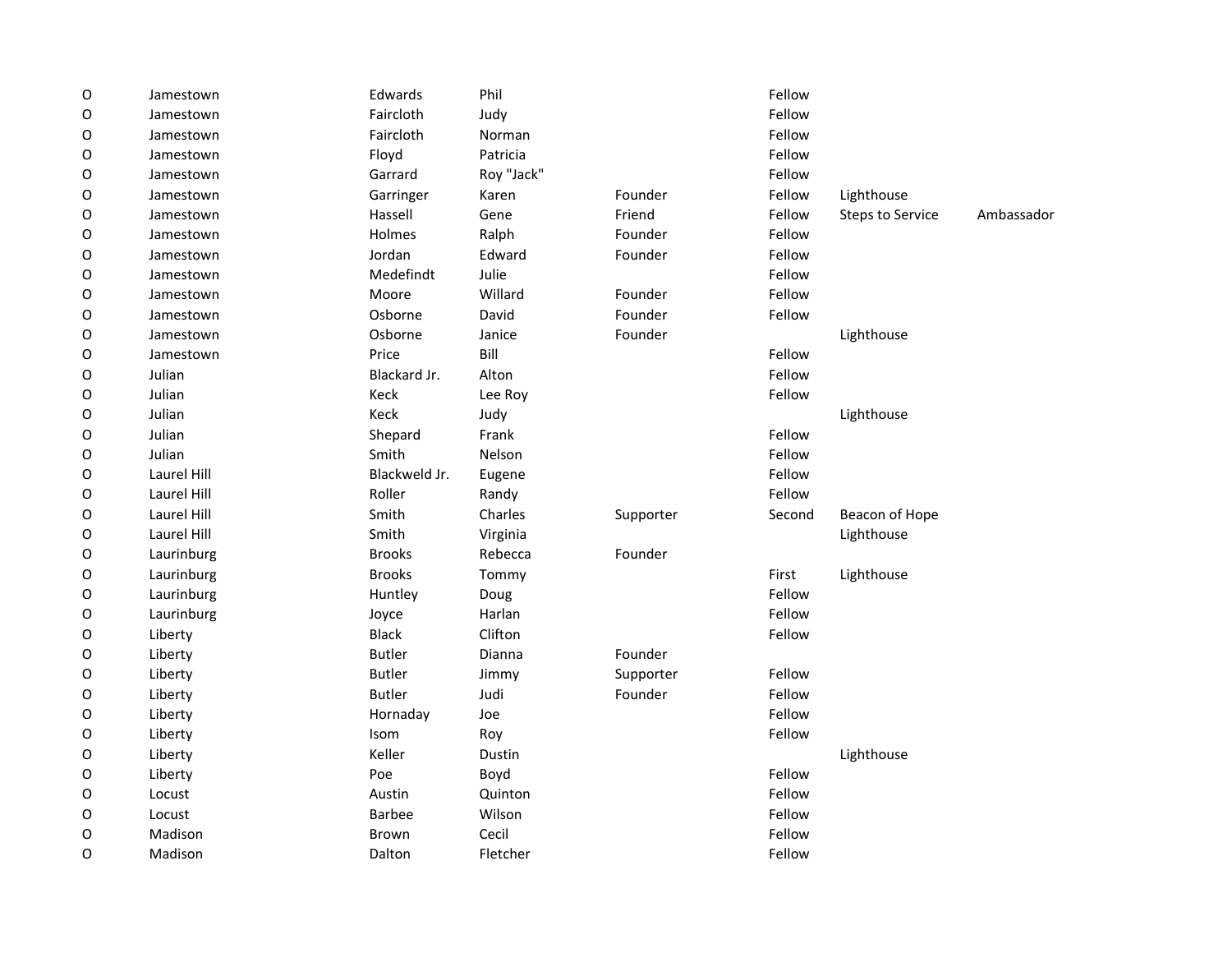| $\mathsf O$ | Madison      | Jones           | J.B.          |                 | Fellow |                         |            |
|-------------|--------------|-----------------|---------------|-----------------|--------|-------------------------|------------|
| O           | Madison      | Joyce           | Margaret      |                 | Fellow |                         |            |
| O           | Madison      | Joyce           | William       |                 | Fellow |                         |            |
| O           | Madison      | Manuel          | Aileen        |                 | Fellow |                         |            |
| O           | Madison      | McClure         | Edward        | Founder         |        |                         |            |
| O           | Madison      | Peay Sr.        | Rob           |                 | Fellow |                         |            |
| O           | Madison      | Price           | Alice         |                 | Fellow |                         |            |
| O           | Madison      | Price           | Eli           | Founder         | Fellow |                         |            |
| O           | Madison      | Price           | Ramona        |                 | Fellow |                         |            |
| O           | Madison      | Tucker          | Clifton       |                 | Fellow |                         |            |
| O           | Marshville   | Goodwin         | Sam S.        |                 | Fellow |                         |            |
| O           | Marshville   | Marsh           | Thomas        |                 | Fellow |                         |            |
| O           | McLeansville | Askew           | Worth         | Founder         | Fellow |                         |            |
| O           | McLeansville | <b>Bowers</b>   | Ronald        |                 | Fellow |                         |            |
| O           | McLeansville | <b>Brannock</b> | Donald        | Partner         | Fellow |                         |            |
| O           | McLeansville | <b>Brannock</b> | James         | Partner         |        |                         |            |
| O           | McLeansville | Cagle           | Reid          | Partner         | Fellow |                         |            |
| O           | McLeansville | Cantrell        | Joyce         | Founder         | Fellow | Lighthouse              |            |
| O           | McLeansville | Cantrell        | Leland        | Founder         | Fellow | Lighthouse              |            |
| O           | McLeansville | Clapp           | Gilbert       |                 | Fellow |                         |            |
| O           | McLeansville | Clapp           | Harry         | Founder         |        |                         |            |
| O           | McLeansville | Clapp           | Jennifer      | Supporter       |        | <b>Steps to Service</b> | Ambassador |
| O           | McLeansville | Clapp           | Katelyn       | Founder         |        |                         |            |
| O           | McLeansville | Clapp           | Randal        | Founder         | Fellow | <b>Steps to Service</b> |            |
| O           | McLeansville | Cobb            | Michael       | Founder         | Fellow |                         |            |
| O           | McLeansville | Cobb            | Robert        | Founder         | Fellow | Lighthouse              |            |
| O           | McLeansville | Cobb            | Steve         | Founder         | Fellow |                         |            |
| O           | McLeansville | Dailey          | Audrey        |                 | Fellow |                         |            |
| O           | McLeansville | Dailey          | Susan         | Founder         | Fellow | <b>Steps to Service</b> |            |
| O           | McLeansville | Daniel          | <b>Harris</b> | Partner         | Fellow |                         |            |
| O           | McLeansville | Dean            | <b>Bob</b>    |                 | Fellow |                         |            |
| O           | McLeansville | Duke            | Charles       | Founder         | Fellow |                         |            |
| O           | McLeansville | Flippin         | Jimmie        | Founder         | Fellow |                         |            |
| O           | McLeansville | Harmon          | Gary          | Founder         | Fellow |                         |            |
| O           | McLeansville | Harrell         | Dennis        |                 | Fellow |                         |            |
| O           | McLeansville | Keeton          | Jack          | Founder         | Fellow |                         |            |
| $\circ$     | McLeansville | Kennedy         | Curtis        | Founder         | Fellow | Lighthouse              | Ambassador |
| O           | McLeansville | Montgomery      | Michael       | Partner/Founder | Fellow | Lighthouse              |            |
| O           | McLeansville | Overby          | Larry         | Founder         | Fellow |                         |            |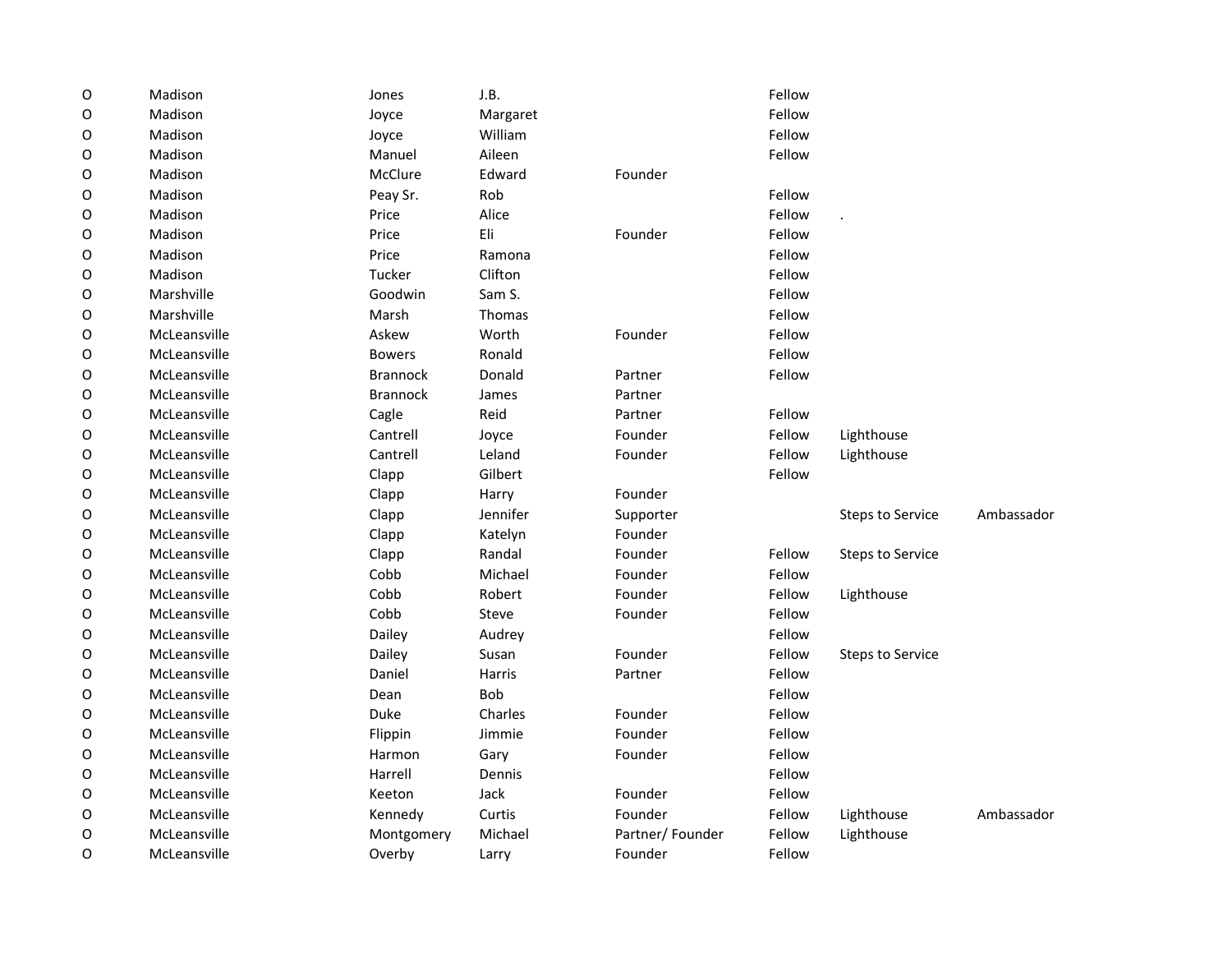| $\mathsf O$ | McLeansville        | Payne          | Tommy         |           | Fellow |            |
|-------------|---------------------|----------------|---------------|-----------|--------|------------|
| 0           | McLeansville        | Phillips       | Delbert       | Founder   | Fellow |            |
| O           | McLeansville        | Phillips       | James         |           |        | Lighthouse |
| O           | McLeansville        | Pittman        | Lacy R.       |           | Fellow |            |
| $\mathsf O$ | McLeansville        | Reese          | Woody         | Partner   | Fellow |            |
| O           | McLeansville        | Singleton      | Daniel Lee    | Partner   |        |            |
| O           | McLeansville        | Singleton      | Junior        | Partner   |        |            |
| $\mathsf O$ | McLeansville        | Stewart        | Johnny        |           |        | Lighthouse |
| 0           | McLeansville        | Stone          | Ray           | Founder   | Fellow |            |
| O           | McLeansville        | Stuart         | Johnny        | Founder   | Fellow |            |
| O           | McLeansville        | Vickers        | Benny         | Partner   |        |            |
| $\mathsf O$ | Mebane              | Kraushaar      | Mary          |           | Fellow |            |
| $\mathsf O$ | Monroe              | Horne          | Ben           |           | First  |            |
| O           | Monroe              | Isley          | Millard       |           | Fellow |            |
| O           | Monroe              | Stone          | Richard       | Founder   |        |            |
| O           | <b>Mount Gilead</b> | Robinson       | R.Wade (Bob)  |           | Fellow |            |
| O           | <b>Mount Gilead</b> | Smith          | Jerry         |           | Fellow |            |
| O           | Norwood             | Griffis Jr.    | Julian C.     |           | Fellow |            |
| $\mathsf O$ | Norwood             | Howell         | Gail          |           | Fellow |            |
| O           | Norwood             | Riggins        | T.Marshall    |           | Fellow |            |
| O           | Oak Ridge           | Mays           | Debra Sue     |           | Fellow |            |
| 0           | Oakview             | Lovelace       | Michael       |           | Fellow |            |
| O           | Oakview             | Savvas         | Harry         |           | Fellow |            |
| O           | Oakview             | Shaffer        | Jane          |           | Fellow |            |
| O           | Oxford              | <b>Bullock</b> | Ron           |           | Fellow |            |
| $\mathsf O$ | Oxford              | Curl           | Earl          | Founder   |        |            |
| O           | Oxford              | Gregg          | Jeffrey       |           | Fellow |            |
| O           | Oxford              | Hall           | Steve         | Founder   |        |            |
| 0           | Oxford              | Harris         | Devon         |           | Fellow |            |
| O           | Oxford              | Heath          | Fred          | Founder   |        |            |
| 0           | Oxford              | Hunt           | Robert        |           | Fellow |            |
| 0           | Oxford              | King           | Sandra        | Founder   |        |            |
| $\mathsf O$ | Oxford              | McGohan        | Peggy         | Supporter | Fellow | Lighthouse |
| O           | Oxford              | McGohan        | Wayne         | Founder   | Fellow |            |
| O           | Oxford              | Overton        | Bennie        | Founder   | Fellow |            |
| 0           | Oxford              | Owens          | Deloris       | Founder   |        |            |
| O           | Oxford              | Owens          | John          | Friend    | Second |            |
| O           | Oxford              | Parrott        | Bill          |           | Fellow |            |
| O           | Oxford              | Powell         | <b>Marcus</b> | Founder   |        |            |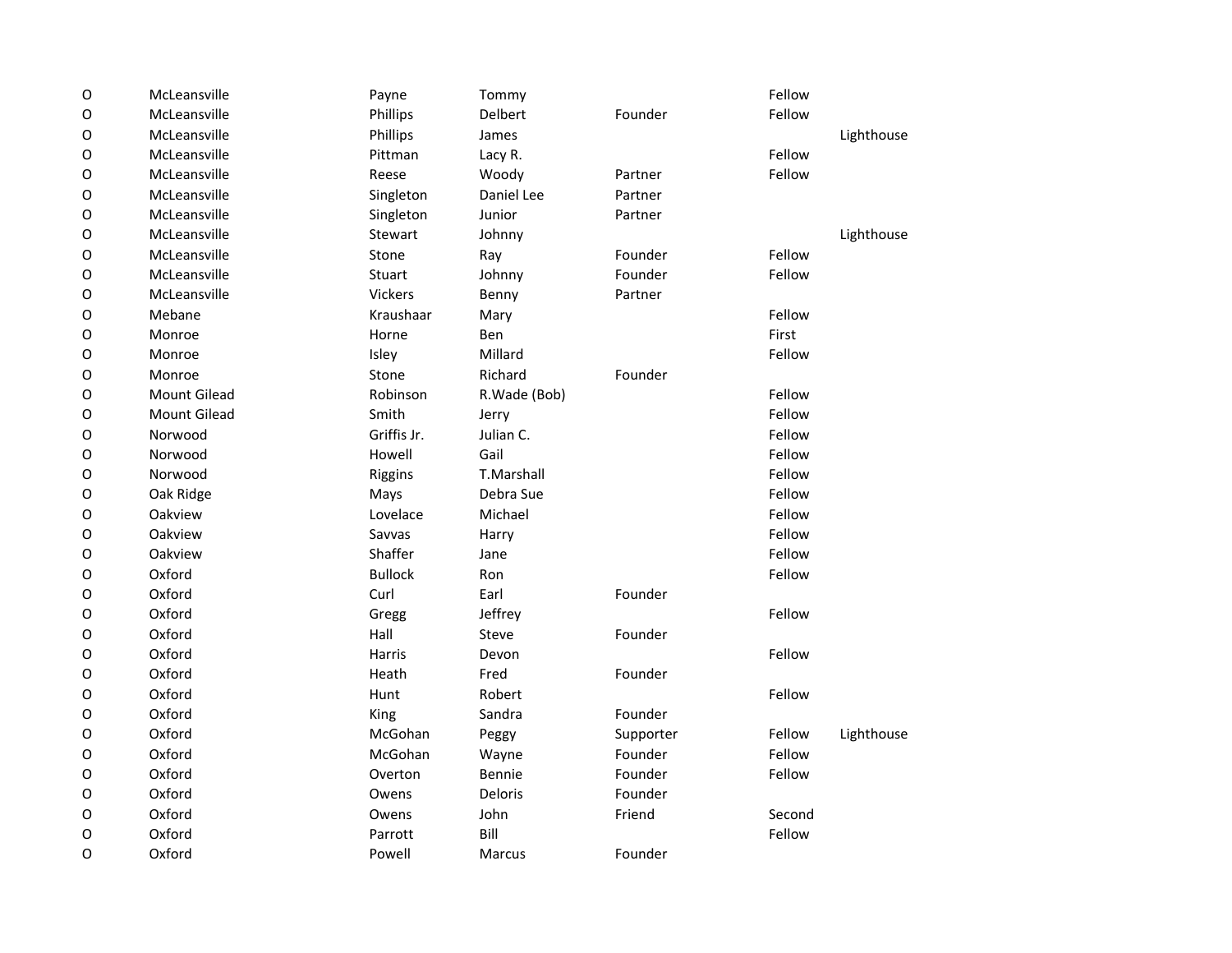| $\mathsf O$ | Oxford                 | Sigora           | Hope           | Founder   |        |            |
|-------------|------------------------|------------------|----------------|-----------|--------|------------|
| O           | Oxford                 | Sigora           | Wilbur         | Founder   | Fellow |            |
| $\mathsf O$ | Oxford                 | <b>Stallings</b> | Ε.             | Founder   | Fellow |            |
| O           | Oxford                 | <b>Stallings</b> | Emma Leigh     |           | Fellow |            |
| 0           | Oxford                 | Strickland       | W.Clayton      |           | Fellow |            |
| O           | Oxford                 | Tillotson Jr.    | Curtis         |           | Fellow |            |
| 0           | Oxford                 | Timberlake       | Ann            | Founder   |        |            |
| O           | Oxford                 | Timberlake       | Steve          | Supporter | Fellow |            |
| 0           | <b>Piedmont Triad</b>  | Ellis            | Carolyn        |           | Fellow |            |
| 0           | <b>Piedmont Triad</b>  | Savvas           | Mary           |           | Fellow |            |
| 0           | Pinebluff              | Foushee          | Ralph          |           | Fellow |            |
| O           | Pinebluff              | Garner           | Fletcher Ray   |           | Fellow |            |
| 0           | Pinebluff              | Mangrum          | Joan           | Founder   |        |            |
| O           | Pinebluff              | Slate            | Hamilton       |           | Fellow |            |
| $\mathsf O$ | Pinehurst              | Garner           | Don            |           | Fellow |            |
| O           | Pittsboro              | Cotton           | Max            | Founder   | First  |            |
| O           | Pittsboro              | George Jr.       | Thomas         | Founder   | Fellow |            |
| O           | <b>Pleasant Garden</b> | Boone            | Bobby          |           |        |            |
| O           | <b>Pleasant Garden</b> | Boone            | <b>Brooks</b>  |           | Fellow |            |
| O           | <b>Pleasant Garden</b> | Chafee           | <b>Bob</b>     | Founder   |        | Lighthouse |
| 0           | Pleasant Garden        | Chafee           | Shirley        |           | Fellow |            |
| O           | <b>Pleasant Garden</b> | Combs            | Hubert         | Founder   |        |            |
| 0           | Pleasant Garden        | Combs            | Judy           |           |        | Lighthouse |
| O           | <b>Pleasant Garden</b> | Cranfill         | David          |           | Fellow | Lighthouse |
| O           | <b>Pleasant Garden</b> | Greene           | Bill           | Founder   | Fellow |            |
| O           | <b>Pleasant Garden</b> | Greene           | Sharon         |           | Fellow |            |
| O           | Pleasant Garden        | Lockhart         | Jamie          | Founder   |        | Lighthouse |
| O           | <b>Pleasant Garden</b> | Lockhart         | Mary           |           | Fellow |            |
| 0           | <b>Pleasant Garden</b> | Lockhart Jr.     | Harry          |           | Fellow |            |
| 0           | <b>Pleasant Garden</b> | McGinnis         | Ken            | Founder   | Fellow |            |
| O           | <b>Pleasant Garden</b> | Riley            | Steve          | Founder   |        |            |
| O           | Pleasant Garden        | Robertson        | Ron            | Partner   |        |            |
| 0           | Pleasant Garden        | Tart             | Johnny         |           | Fellow |            |
| O           | <b>Pleasant Garden</b> | Thompson         | <b>Barbara</b> | Founder   | Fellow | Lighthouse |
| 0           | Pleasant Garden        | Thompson         | Jim            | Founder   |        |            |
| O           | <b>Pleasant Garden</b> | Triplett Jr.     | John           |           | Fellow |            |
| 0           | Raeford Hoke           | Autry            | G. Raz         |           | Fellow |            |
| O           | Randleman              | Grooms           | Terrie         | Founder   | Fellow |            |
| O           | Randleman              | Hilton           | Wanda          |           | Fellow |            |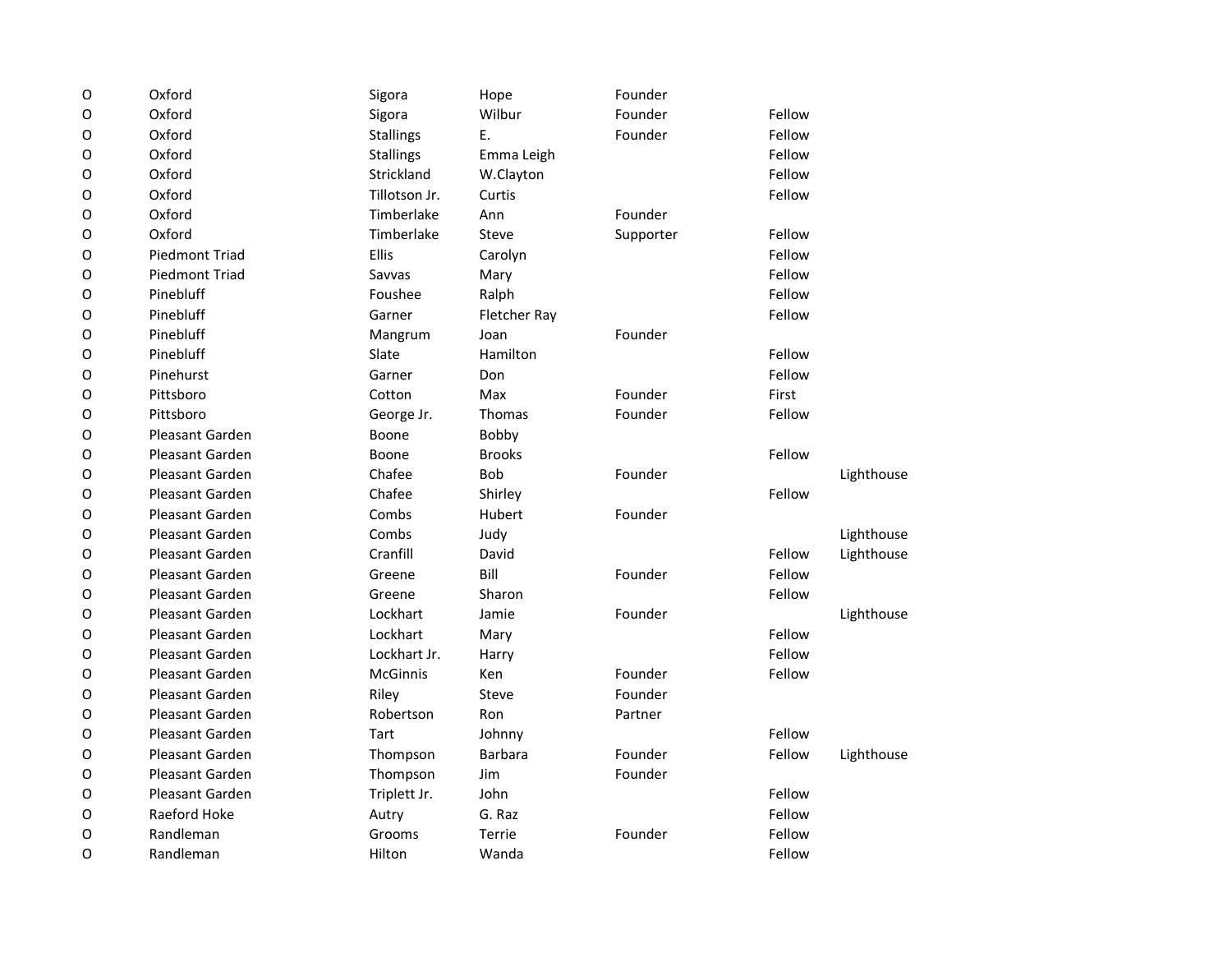| $\mathsf O$ | Reidsville   | Floyd         | Edward         |           | Fellow |                         |
|-------------|--------------|---------------|----------------|-----------|--------|-------------------------|
| $\mathsf O$ | Reidsville   | Partee        | Emery          | Founder   |        |                         |
| O           | Reidsville   | Rahman        | Coy            |           |        | Lighthouse              |
| 0           | Reidsville   | Roberts       | Jimmy          |           | Fellow |                         |
| 0           | Robbinsville | <b>Brown</b>  | James          |           | Fellow |                         |
| 0           | Rockingham   | Ewing         | Melissa        |           | Fellow | Lighthouse              |
| O           | Rockingham   | Painter       | Lester         |           | Fellow |                         |
| $\mathsf O$ | Rockingham   | Pruitt        | Ann            | Founder   |        | Lighthouse              |
| O           | Roxboro      | <b>Butler</b> | Paula          | Founder   |        |                         |
| O           | Roxboro      | Carver        | <b>Brooks</b>  |           | Fellow |                         |
| 0           | Roxboro      | Christensen   | Dean           | Founder   | Fellow | Lighthouse              |
| $\mathsf O$ | Roxboro      | Green         | Bill           |           | Fellow |                         |
| O           | Roxboro      | Hille         | William        |           | Fellow |                         |
| $\mathsf O$ | Roxboro      | Lamberth      | Steven         |           | Fellow |                         |
| $\mathsf O$ | Roxboro      | Long          | Robert         |           | Fellow |                         |
| 0           | Roxboro      | O'Hara        | Shawn          | Founder   |        |                         |
| 0           | Roxboro      | Shumate       | Lubys          |           | Fellow |                         |
| 0           | Sanford      | Jernigan      | Roy            | Founder   |        |                         |
| O           | Sanford      | Johnson       | Joe            |           | Fellow |                         |
| 0           | Sanford      | Joyner        | Marvin         | Founder   |        |                         |
| 0           | Sanford      | Mann          | Russell        |           | Fellow |                         |
| 0           | Sanford      | Mann.Sr       | Tommy C.       |           | Fellow |                         |
| O           | Sanford      | Rumbold       | James M.       |           | Fellow |                         |
| 0           | Sanford      | Somers        | Milton         |           | Fellow |                         |
| $\mathsf O$ | Sanford      | Upchurch      | Avron          |           | Fellow | Lighthouse              |
| $\mathsf O$ | Sedgefield   | Puett Sr.     | J.             |           | Fellow |                         |
| $\mathsf O$ | Seven Lakes  | Pierce        | Howie          |           | Fellow |                         |
| O           | Seven Lakes  | Seldomridge   | William        |           | Fellow |                         |
| O           | Siler City   | <b>Brown</b>  | Juanita        | Founder   |        | <b>Steps to Service</b> |
| O           | Siler City   | Edmister      | Russell        | Founder   |        |                         |
| $\mathsf O$ | Siler City   | Ernst         | <b>Barbara</b> | Partner   |        |                         |
| O           | Siler City   | Ernst         | Karl           | Supporter | first  |                         |
| $\mathsf O$ | Siler City   | Griffin       | DeWitt         | Founder   |        |                         |
| O           | Siler City   | Harvey        | M.             | Founder   | Fellow | <b>Steps to Service</b> |
| O           | Siler City   | Kennedy       | <b>Bryant</b>  |           | Fellow |                         |
| O           | Siler City   | Marley        | Ron L.         |           | Fellow |                         |
| O           | Siler City   | Milsaps       | Angela         |           | Fellow |                         |
| O           | Siler City   | Palmer        | Jay            |           | Fellow |                         |
| O           | Siler City   | Parker Sr.    | Ralph          |           | Fellow |                         |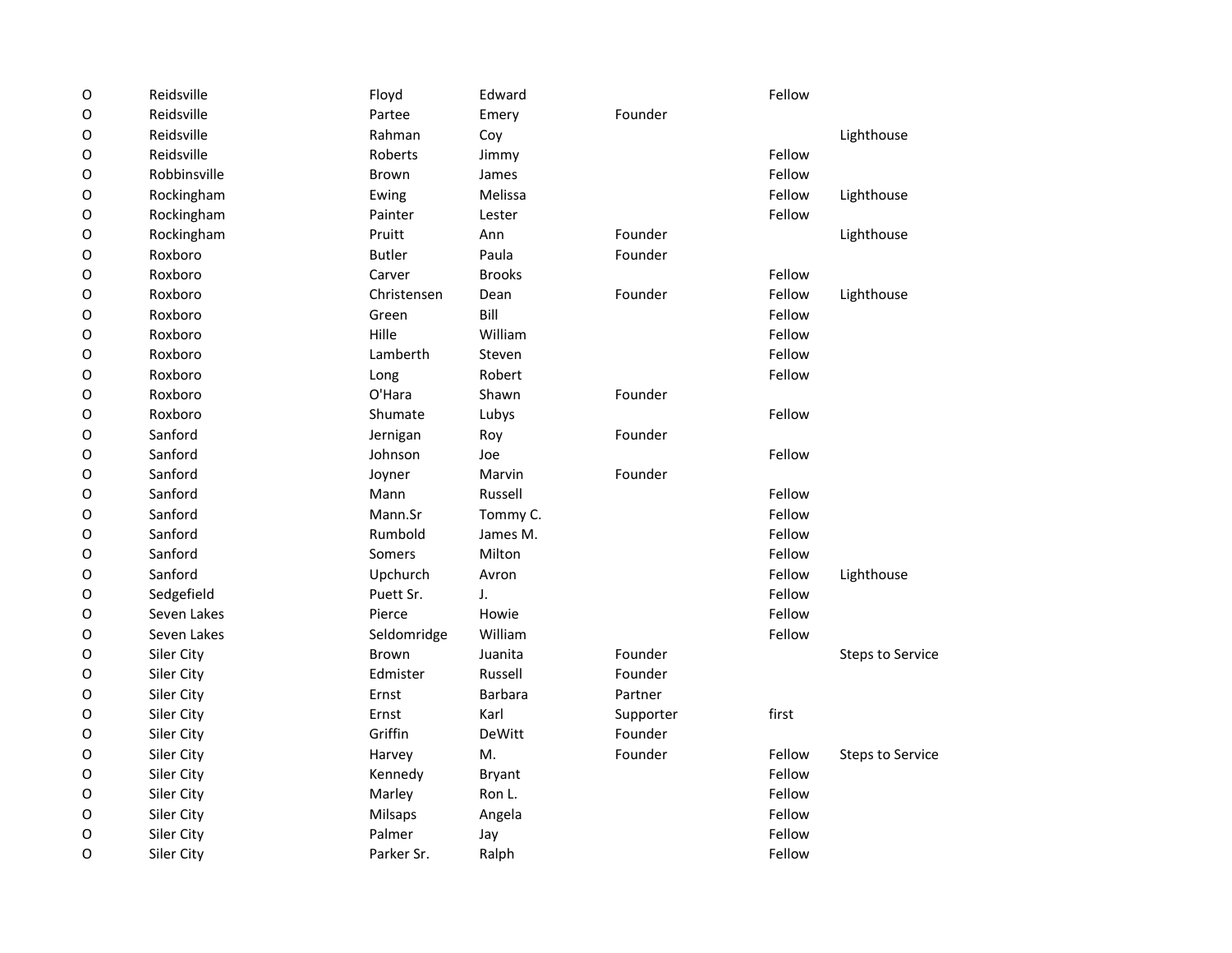| $\mathsf O$ | Siler City     | Petty           | Lacy         | Founder   | Fellow | Lighthouse |
|-------------|----------------|-----------------|--------------|-----------|--------|------------|
| $\mathsf O$ | Siler City     | Smith           | William      |           | Fellow |            |
| $\mathsf O$ | Southern Pines | Garrett         | J.           |           | Fellow |            |
| $\mathsf O$ | Stanfield      | Lioness Club    | Stanfield    |           | Fellow |            |
| $\circ$     | Stanfield      | Little          | Hoyle        |           | Fellow |            |
| $\mathsf O$ | Tabernacle     | Loflin          | Wenson       |           | Fellow |            |
| $\circ$     | Tabernacle     | <b>Saunders</b> | Jean Y.      |           | Fellow |            |
| $\mathsf O$ | Troy           | Hair            | Steven       | Founder   |        |            |
| O           | Troy           | Huntley Jr.     | Joe          |           | Fellow |            |
| O           | Troy           | Poole           | Gwen         |           | Fellow |            |
| O           | Troy           | Poole           | M.           |           | Fellow |            |
| $\mathsf O$ | Unionville     | Austin          | Dale         | Founder   | Fellow |            |
| $\mathsf O$ | Unionville     | <b>Balfe</b>    | Gary         | Founder   |        | Lighthouse |
| $\mathsf O$ | Unionville     | Baucom          | Alicia       | Supporter |        |            |
| $\mathsf O$ | Unionville     | <b>Black</b>    | James        | Founder   |        |            |
| $\mathsf O$ | Unionville     | Carriker        | Patsy        | Founder   |        |            |
| $\mathsf O$ | Unionville     | Carriker        | Sandra       | Founder   |        |            |
| $\circ$     | Unionville     | Cutler          | Jackie       | Founder   |        |            |
| $\mathsf O$ | Unionville     | Cutler          | Ronnie       | Founder   |        | Lighthouse |
| $\circ$     | Unionville     | Doby            | Reece        |           | Fellow |            |
| $\mathsf O$ | Unionville     | Garrett         | Morgan       | Founder   |        |            |
| $\circ$     | Unionville     | Griffin         | Gwyn         |           | Fellow |            |
| O           | Unionville     | Gunn            | Karen        | Founder   |        |            |
| O           | Unionville     | Headley         | Chris        | Supporter | First  | Lighthouse |
| $\mathsf O$ | Unionville     | Headley         | Judy         | Supporter | Fellow | Lighthouse |
| $\mathsf O$ | Unionville     | Hinson          | Betty        | Founder   | Fellow | Lighthouse |
| $\mathsf O$ | Unionville     | Hinson          | Jerry        | Founder   | Second | Lighthouse |
| $\mathsf O$ | Unionville     | Honeycutt       | Ann          | Founder   |        |            |
| $\mathsf O$ | Unionville     | Lewis           | Doris        |           |        | Lighthouse |
| $\mathsf O$ | Unionville     | Martin          | James        |           |        | Lighthouse |
| $\circ$     | Unionville     | Martin          | Jan          | Founder   |        | Lighthouse |
| $\mathsf O$ | Unionville     | Meyer           | Richard      |           | Fellow |            |
| $\mathsf O$ | Unionville     | Outen           | <b>Doris</b> |           | Fellow |            |
| $\mathsf O$ | Unionville     | Outen           | Melvin L.    |           | Fellow |            |
| $\circ$     | Unionville     | Price           | Donald       |           | Fellow |            |
| $\mathsf O$ | Unionville     | Price           | Marie        |           | Fellow |            |
| O           | Unionville     | Ross            | Bill         | Founder   |        |            |
| O           | Unionville     | Rushing         | Arlie        |           | Fellow |            |
| O           | Unionville     | Sarno           | George       | Founder   |        |            |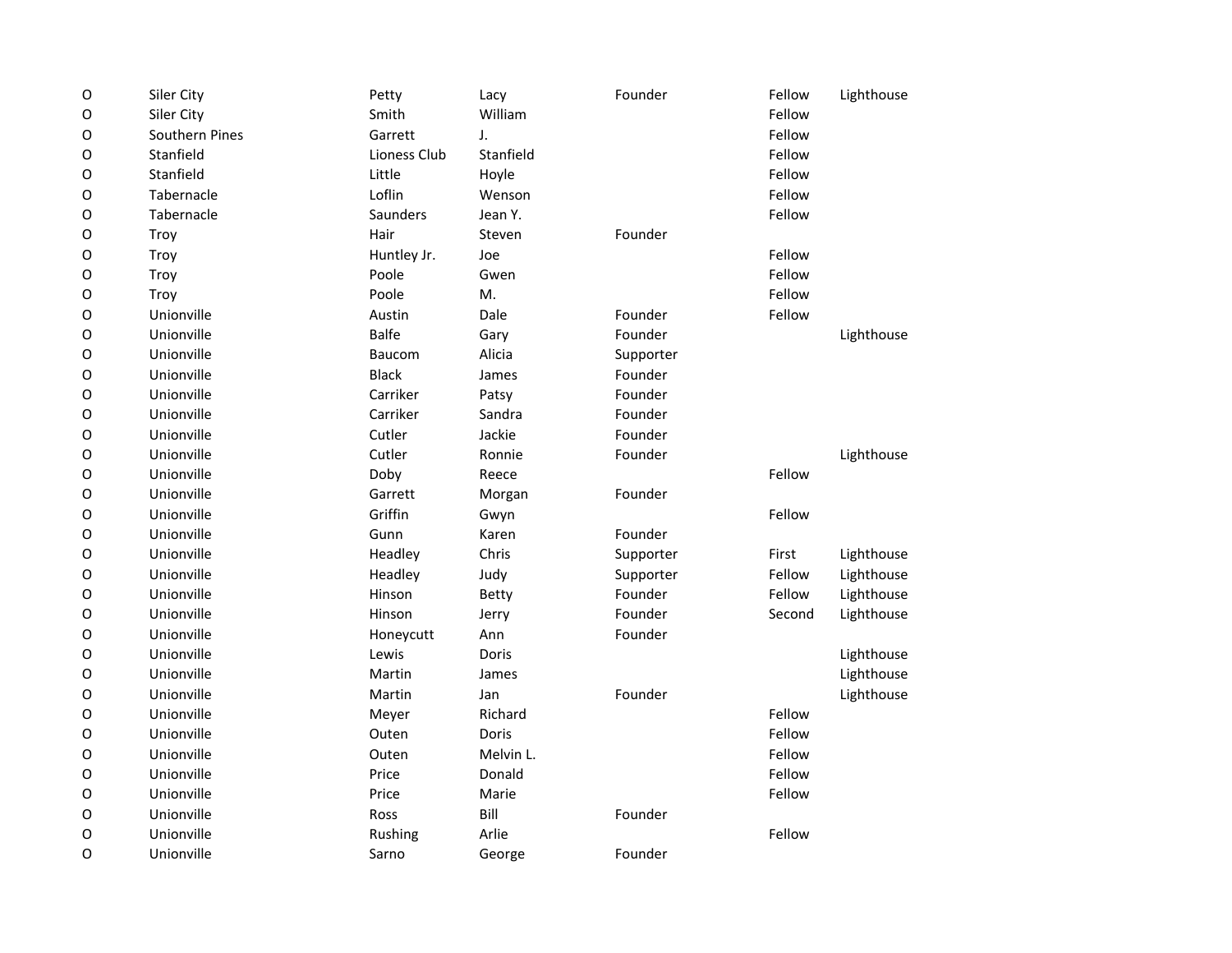| $\mathsf O$ | Unionville         | Sarno         | Michele  | Founder   |        | Lighthouse              |                          |
|-------------|--------------------|---------------|----------|-----------|--------|-------------------------|--------------------------|
| $\circ$     | Unionville         | Vickery       | James    | Founder   |        |                         |                          |
| O           | Vass               | Cianchetta    | Tony     |           |        | Beacon of Hope          |                          |
| $\circ$     | Vass               | DeVito        | Michael  |           | Fellow |                         |                          |
| O           | Vass               | German        | John     | Founder   |        | Beacon of Hope          | Ambassador               |
| 0           | Vass               | Ingraham      | Alan     |           |        | Beacon of Hope          |                          |
| 0           | Vass               | Kerr          | Terry    |           | Fellow |                         |                          |
| 0           | Vass               | Kirschke      | Richard  |           |        |                         | Ambassador               |
| 0           | Vass               | Richards      | Robert   |           | Fellow |                         |                          |
| 0           | Vass               | Sandy         | George   |           | Fellow |                         |                          |
| 0           | Vass               | Scruggs       | Judy     | Friend    | Fellow | Beacon of Hope          | Ambassador               |
| O           | Vass               | Scruggs, III  | Sid      | Partner   | Second | Beacon of Hope          | <b>First Progressive</b> |
| $\mathsf O$ | Vass               | Van Orden     | Robert   |           | Fellow |                         |                          |
| O           | Vass               | Wagner        | James    |           |        | Beacon of Hope          |                          |
| O           | Vass               | Wagner        | Sue      |           |        | Beacon of Hope          |                          |
| O           | Wadesboro          | Boyle         | Charles  |           | Fellow |                         |                          |
| O           | Wadesboro          | Chandler      | James    | Supporter | Fellow |                         |                          |
| 0           | Wadesboro          | Chandler      | Lois     | Founder   |        |                         |                          |
| 0           | Wadesboro          | Clark         | Sidney   |           | Fellow |                         |                          |
| 0           | Wadesboro          | McBride       | J.       |           | Fellow |                         |                          |
| 0           | Wadesboro          | Pesce         | Armando  |           | Fellow |                         |                          |
| 0           | Waxhaw             | Byrum         | John     |           | Fellow |                         |                          |
| O           | Waxhaw             | Hawfield      | Frank    |           | Fellow |                         |                          |
| $\mathsf O$ | Waxhaw             | Haynes        | John     |           | Fellow |                         |                          |
| O           | Waxhaw             | Landon        | Rebecca  | Founder   |        | <b>Steps to Service</b> |                          |
| O           | Waxhaw             | O'Brien       | Michael  |           |        | Lamp Lighter            |                          |
| O           | Waxhaw             | Padgett       | Mitchell |           | Fellow |                         |                          |
| O           | Waxhaw             | Riegelman     | David    |           | Fellow |                         |                          |
| O           | Waxhaw             | Stuart        | Dan      | Founder   |        |                         |                          |
| 0           | Waxhaw             | Underwood     | Gary     |           | Fellow |                         |                          |
| O           | <b>West Stanly</b> | Almond        | Frances  | Friend    | Fellow | Lighthouse              |                          |
| O           | <b>West Stanly</b> | <b>Barbee</b> | Gail     |           | Fellow |                         |                          |
| O           | <b>West Stanly</b> | Howell        | Leonard  |           | Fellow |                         |                          |
| 0           | Wingate            | Chaney        | Harry    |           | Fellow |                         |                          |
| $\mathsf O$ | Wingate            | Dupree        | Dale     | Patron    | Fellow |                         |                          |
| O           | Wingate            | Dupree        | Laraine  | Friend    | Second | Beacon of Hope          |                          |
| O           | Wingate            | Hogan         | J.E.     |           | Fellow |                         |                          |
| O           | Wingate            | Perry         | Walter   |           | Fellow |                         |                          |
| 0           | Wingate            | Taylor        | John     | Founder   |        |                         |                          |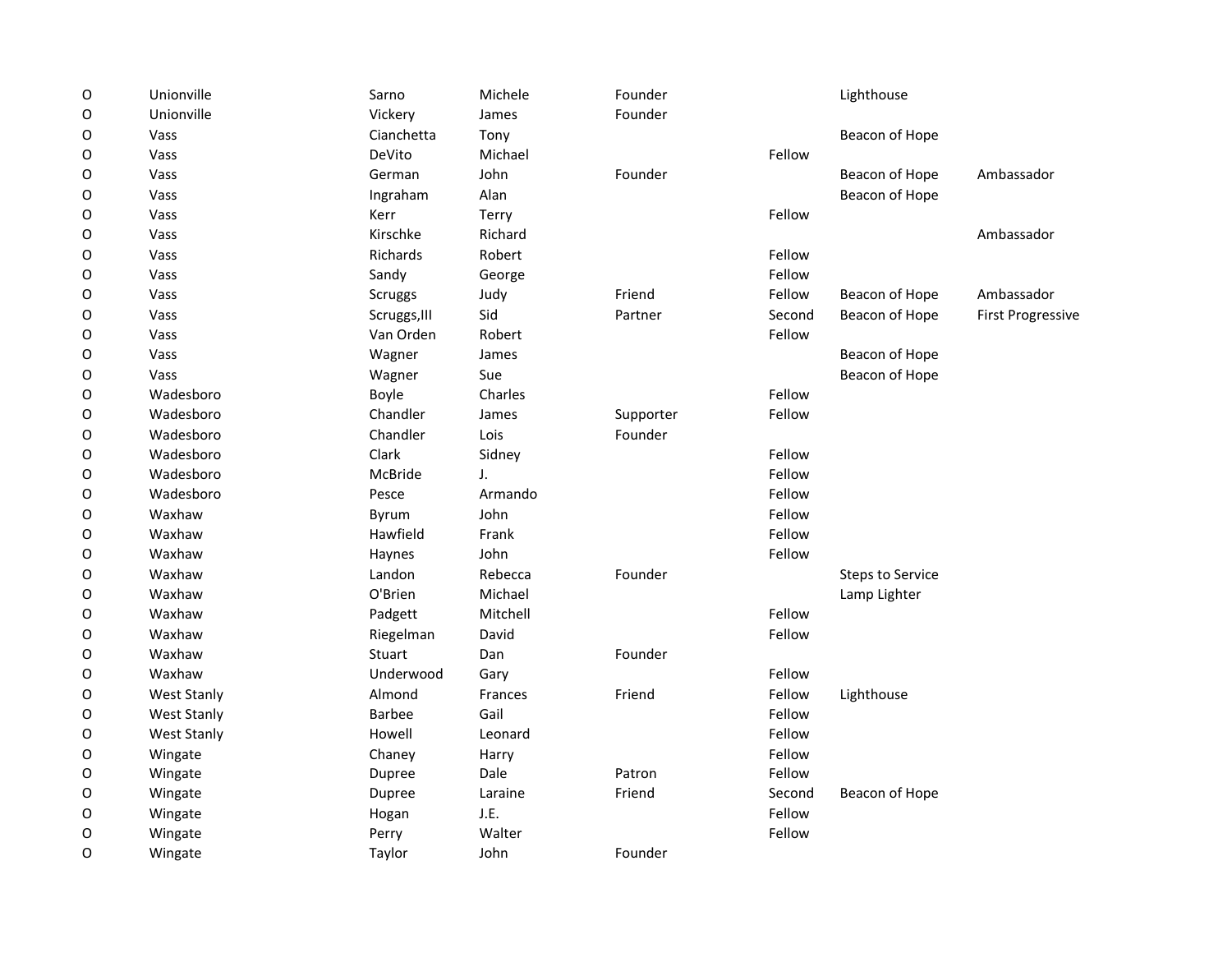| Ν | Anderson Creek     | Cole       | Andrea    | Founder   |        | Lighthouse      |
|---|--------------------|------------|-----------|-----------|--------|-----------------|
| Ν | Anderson Creek     | Cole       | Tom       | Founder   |        |                 |
| Ν | Angier             | Jackson    | DeAngelo  | Founder   |        |                 |
| Ν | Aurora             | Revels     | Catherine |           | Fellow | Step to Service |
| Ν | <b>Beaufort</b>    | Crumley    | Dot       | Founder   |        | Lighthouse      |
| Ν | <b>Beaufort</b>    | Doubleday  | Douglas   |           |        | Lighthouse      |
| Ν | <b>Beaufort</b>    | Green      | James     |           |        | Lighthouse      |
| Ν | <b>Beaufort</b>    | Lovoy      | Anne      |           | Fellow |                 |
| Ν | <b>Beaufort</b>    | Stanley    | Patty     |           |        | Lighthouse      |
| Ν | Benson             | Neighbors  | William   | Founder   |        |                 |
| Ν | Bladenboro         | Evans      | Edgar C.  |           | Fellow |                 |
| Ν | Bladenboro         | Frink      | Bernard   |           | Fellow |                 |
| Ν | Bladenboro         | Frink      | Jabe      |           | Fellow |                 |
| Ν | Bladenboro         | Howell     | Tommy W.  |           | Fellow |                 |
| Ν | Bladenboro         | Lewis      | Layton    |           | Fellow |                 |
| Ν | Bladenboro         | Ludlum     | David     |           | Fellow |                 |
| Ν | <b>Bolivia</b>     | King       | Johnny    |           | Fellow |                 |
| Ν | Bolivia            | Mintz      | Ina Mae   |           | Fellow |                 |
| Ν | <b>Buies Creek</b> | Austin     | Demery    | Founder   | Fellow |                 |
| Ν | <b>Buies Creek</b> | Jones      | Oscar     |           | Fellow |                 |
| Ν | <b>Buies Creek</b> | Kiser      | James     | Founder   |        | Lighthouse      |
| Ν | <b>Buies Creek</b> | Steegar    | David     |           | Fellow |                 |
| Ν | <b>Burgaw</b>      | Cooper     | Suzanne   | Founder   |        |                 |
| Ν | <b>Burgaw</b>      | King       | Alan      | Founder   | Fellow |                 |
| Ν | <b>Burgaw</b>      | King       | Dale      | Supporter |        |                 |
| Ν | <b>Burgaw</b>      | Mendenhall | Ann       | Founder   |        |                 |
| Ν | Burgaw             | Mendenhall | Ray       | Founder   |        |                 |
| Ν | <b>Burgaw</b>      | Sherman    | George    |           | Fellow |                 |
| Ν | Calabash           | Delaney    | Cathy     | Founder   |        |                 |
| Ν | Calabash           | Neroni     | Anne      | Founder   | First  |                 |
| Ν | Calabash           | Page       | Sterling  |           |        | Lighthouse      |
| Ν | Calabash           | Sieglewax  | Irwin     | Partner   | First  | Lighthouse      |
| Ν | Calabash           | Sieglewax  | Linda     |           | Fellow |                 |
| Ν | Calabash           | Van Lowe   | Rosalie   | Founder   |        |                 |
| Ν | Clayton            | Gilmartin  | Daniel    | Founder   |        |                 |
| Ν | Clinton            | Bellamy    | Walker    |           | Fellow |                 |
| Ν | Clinton            | Caison     | Cicero    |           | Fellow |                 |
| N | Clinton            | Caison     | Lawrence  |           | Fellow |                 |
| Ν | Clinton            | Heath      | Roland    |           | Fellow |                 |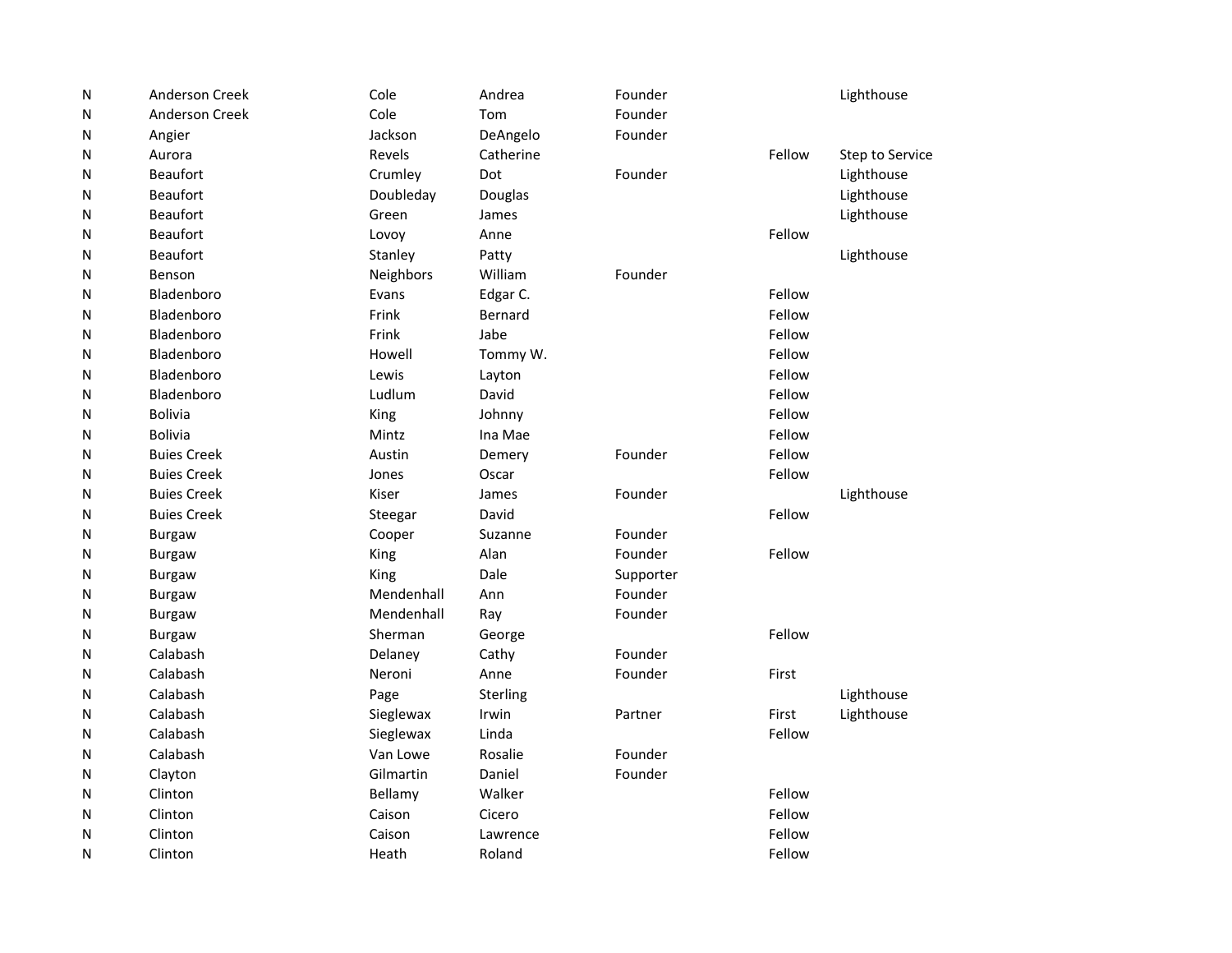| N | Clinton                         | Packer     | William      |           | Fellow |                         |
|---|---------------------------------|------------|--------------|-----------|--------|-------------------------|
| Ν | Clinton                         | Richardson | Street       |           | Fellow |                         |
| Ν | Clinton                         | Stebel     | Harold       |           | Fellow |                         |
| Ν | <b>Crystal Coast</b>            | Cannon     | George       |           | Fellow |                         |
| Ν | <b>Crystal Coast</b>            | Frick      | Irma         |           | Fellow |                         |
| Ν | <b>Crystal Coast</b>            | Leonard    | David        |           | First  |                         |
| N | <b>Crystal Coast</b>            | Leonard    | Ruth M.      |           | Fellow |                         |
| Ν | <b>Crystal Coast</b>            | Long       | Timothy      |           | Fellow |                         |
| Ν | Dublin                          | Morris     | Harvey       |           | Fellow |                         |
| Ν | Dunn                            | Pope       | Lloyd A.     |           | Fellow |                         |
| Ν | Dunn Mary Stewart               | Boone      | C.           |           |        | Lighthouse              |
| Ν | Elizabethtown                   | McNeil     | John         |           | Fellow |                         |
| Ν | Erwin                           | Blackman   | Paul         | Founder   |        |                         |
| Ν | Faison                          | Hobbs      | Ruby         | Founder   |        |                         |
| N | Faison                          | Jackson    | Horace       | Founder   | First  |                         |
| N | Faison                          | Jackson    | Judy         | Founder   |        | Lighthouse              |
| Ν | Faison                          | McColman   | N.F.         |           | Fellow |                         |
| Ν | Faison                          | Weeks      | Carol        | Supporter | Fellow | Beacon of Hope          |
| Ν | Farmville                       | Tew        | Edward       | Founder   |        |                         |
| Ν | <b>Fayetteville Community</b>   | McCloud    | Mayra        | Founder   |        | Lighthouse              |
| Ν | <b>Fayetteville Community</b>   | Elliott    | Ana          |           |        | Lighthouse              |
| Ν | <b>Fayetteville Massey Hill</b> | Carr Jr.   | Bryan        |           |        | <b>Steps to Service</b> |
| Ν | Fayetteville Massey Hill        | Dixon      | Charles      |           | Fellow |                         |
| Ν | Fayetteville Massey Hill        | Knowles    | Gene         |           | Fellow |                         |
| N | Fayetteville Massey Hill        | Lewis      | Ray          |           | Fellow |                         |
| Ν | Fayetteville Massey Hill        | McKethan   | Eugene       |           | Fellow |                         |
| Ν | Godwin                          | Fonk       | Sharon       |           | Fellow |                         |
| Ν | Godwin                          | Greenwood  | Allen        | Founder   | Fellow |                         |
| Ν | Godwin                          | Greenwood  | Margaret     |           | Fellow |                         |
| N | Godwin                          | Greenwood  | Wesley       |           | Fellow |                         |
| Ν | Godwin                          | Grillo     | Frank        |           | Fellow |                         |
| Ν | Godwin                          | Grillo     | Shirley R.   |           | Fellow |                         |
| N | Godwin                          | Heath      | Η.           |           | Fellow |                         |
| N | Godwin                          | McIntyre   | James M.     |           | Fellow |                         |
| Ν | Godwin                          | Olsen      | Bettie Jean  |           | Fellow |                         |
| Ν | Godwin                          | Olsen      | Gerald-Jerry |           | Fellow |                         |
| Ν | Godwin                          | Perez      | Allison      |           | Fellow |                         |
| N | Godwin                          | Perez      | Richard      |           | Fellow |                         |
| Ν | Godwin                          | Reed       | Hyeson       |           | Fellow |                         |
|   |                                 |            |              |           |        |                         |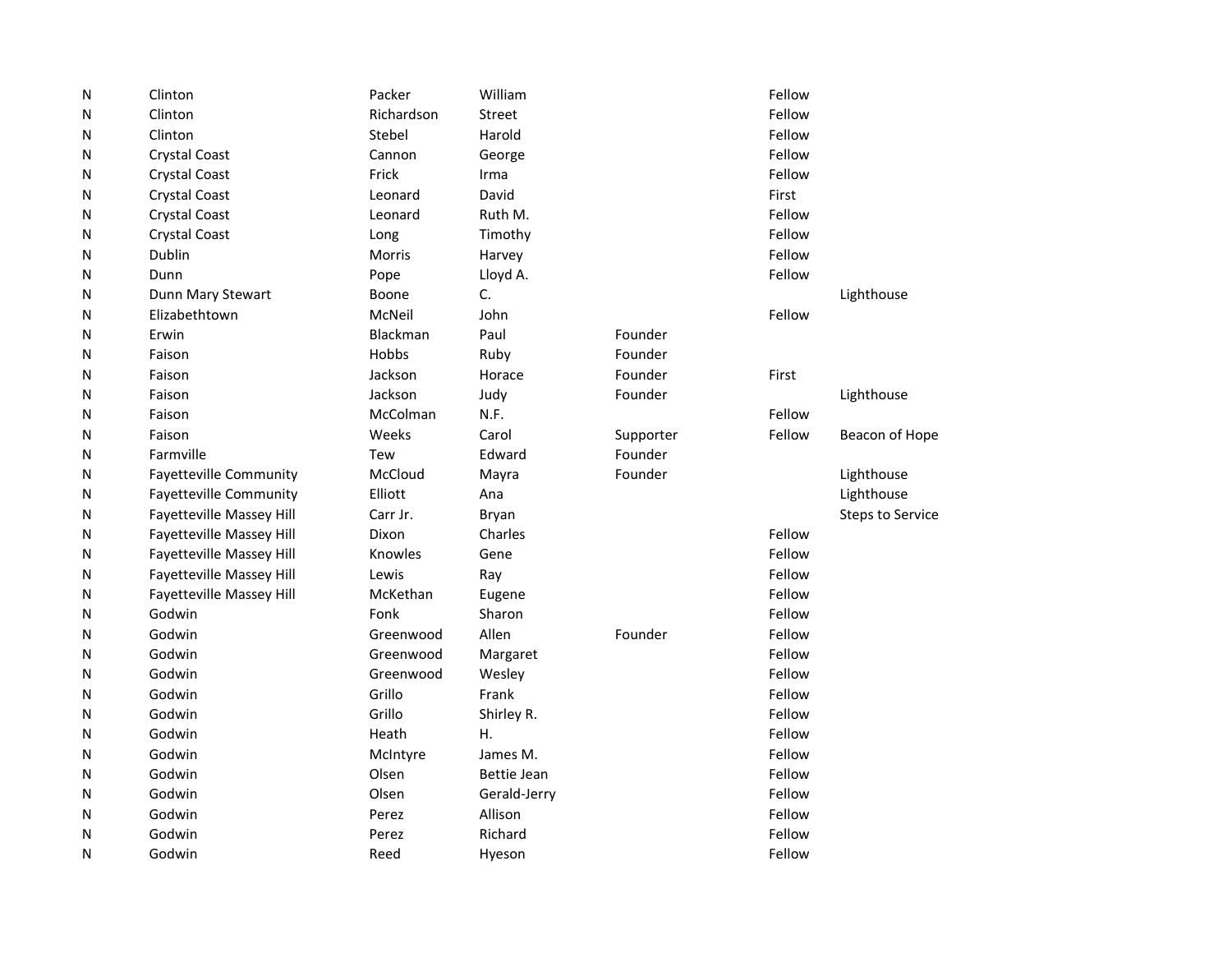| N | Godwin             | Reed Jr.        | Glen           |                 | Fellow |
|---|--------------------|-----------------|----------------|-----------------|--------|
| N | Godwin             | Rosser Jr.      | John           |                 | Fellow |
| N | Godwin             | Royal           | Mack           |                 | Fellow |
| N | Godwin             | Royal           | Mary           |                 | Fellow |
| N | Godwin             | Sykes           | Jerry          |                 | Fellow |
| N | Godwin             | Sykes           | Judy           |                 | Fellow |
| N | Goldsboro Downtown | <b>Banks</b>    | Artie          |                 | Fellow |
| N | Goldsboro Downtown | <b>Batkoski</b> | Joseph         | Founder         | Fellow |
| N | Goldsboro Downtown | <b>Batkoski</b> | Sharon         | Founder         | Fellow |
| N | Goldsboro Downtown | <b>Bryant</b>   | Charles        | Founder         | Fellow |
| N | Goldsboro Downtown | Charlton        | William        |                 | Fellow |
| N | Goldsboro Downtown | D'Arco          | Marie          | Founder         |        |
| N | Goldsboro Downtown | Dills           | <b>Barbara</b> | Founder         |        |
| N | Goldsboro Downtown | Durham          | KoKo           |                 | Fellow |
| N | Goldsboro Downtown | Durham          | Richard        | Founder         | First  |
| N | Goldsboro Downtown | Goetz           | Gene           |                 | Fellow |
| N | Goldsboro Downtown | Jernigan        | Jack           | Founder         | Fellow |
| N | Goldsboro Downtown | Jernigan        | Sam            |                 | Fellow |
| N | Goldsboro Downtown | Kirkland        | Carolyn        | Founder         |        |
| N | Goldsboro Downtown | Kirkland        | I. Claude      | Founder         |        |
| N | Goldsboro Downtown | Mayes           | <b>Barbara</b> | Partner/Founder | First  |
| N | Goldsboro Downtown | McKeel          | Worth          | Founder         | Fellow |
| N | Goldsboro Downtown | Nelson          | Leslie         | Founder         | Fellow |
| N | Goldsboro Downtown | Phillips        | Edward         |                 | Fellow |
| N | Goldsboro Downtown | Rearick         | Oscar          |                 | Fellow |
| N | Goldsboro Downtown | Simpson         | Timothy        |                 | Fellow |
| N | Goldsboro Downtown | Stephens        | Ann            |                 | Fellow |
| N | Goldsboro Downtown | Sutton          | David          | Founder         |        |
| N | Goldsboro Downtown | Sutton          | <b>Rick</b>    | Founder         | Fellow |
| N | Goldsboro Downtown | Titus           | Viola          |                 | Fellow |
| N | Goldsboro Downtown | VanBenthuysen   | n Richard      |                 | Fellow |
| N | Goldsboro Host     | Camaioni        | Tony           | Founder         | First  |
| N | Goldsboro Host     | Curl Jr.        | John           |                 | Fellow |
| N | Goldsboro Host     | Dobey           | Fred C.        |                 | Fellow |
| N | Goldsboro Host     | Hallow          | George         |                 | Fellow |
| N | Goldsboro Host     | Long            | George         |                 | Fellow |
| N | Goldsboro Host     | Long            | Willis         |                 | Fellow |
| N | Goldsboro Host     | Parker          | William        |                 | Fellow |
| N | Goldsboro Host     | Reboli Jr.      | William        | Friend          | Fellow |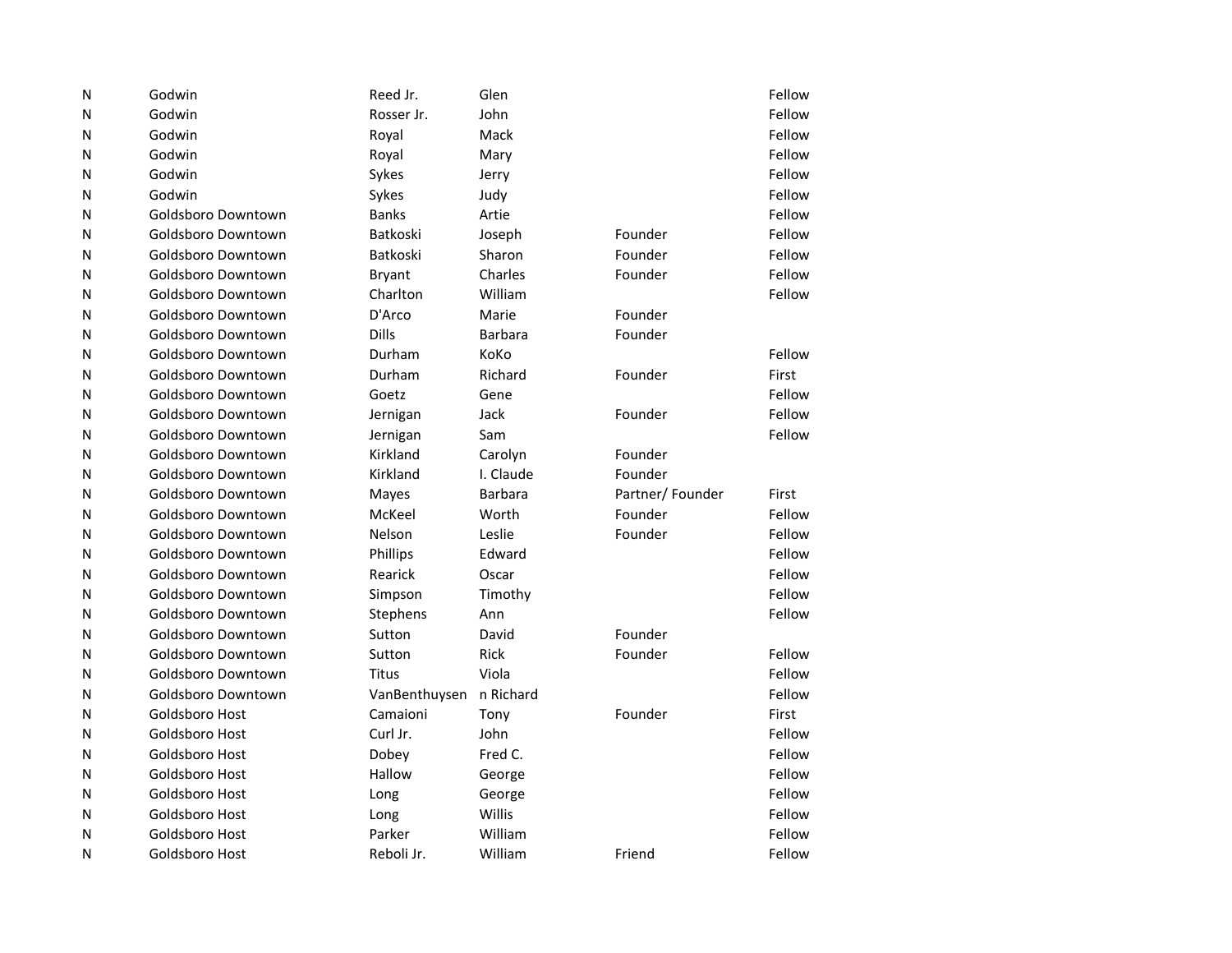| N | Greenville Host          | <b>Barnes</b>  | Donald      |         | Fellow |                |
|---|--------------------------|----------------|-------------|---------|--------|----------------|
| N | <b>Greenville Host</b>   | Garrison       | Edward H.   |         | Fellow |                |
| N | <b>Greenville Host</b>   | Gray           | H. Reginald |         | Fellow |                |
| N | <b>Greenville Host</b>   | Horne          | Charles     |         | Fellow |                |
| N | Greenville Host          | Pollock        | George      |         | Fellow |                |
| N | <b>Greenville Host</b>   | Snell          | Charles     |         | Fellow |                |
| N | Greenville Host          | Swindell       | Thomas      |         | Fellow |                |
| N | Greenville Martinborough | Boyd           | Bobby       |         | Fellow |                |
| N | Greenville Martinborough | Frye           | Robert      |         | First  |                |
| N | Greenville Martinborough | Hilliard       | Jim         |         | Fellow |                |
| N | Hampstead                | Cooper         | Robert      |         | Fellow |                |
| N | Hampstead                | Cuadrado       | John J.     |         | Fellow |                |
| N | Hampstead                | Dunton         | Gary        |         | Fellow |                |
| N | Hampstead                | Eadie          | Robert W.   |         | Fellow |                |
| N | Hampstead                | Hausner        | Robert C.   |         | Fellow |                |
| N | Hampstead                | Howe           | Paul        |         | Fellow |                |
| N | Hampstead                | Jenkins III    | John        |         | First  |                |
| N | Hampstead                | Jerabek        | Robert      |         | Fellow |                |
| N | Hampstead                | Justice        | Carolyn     |         | Fellow |                |
| N | Hampstead                | Kolka          | John        |         | Fellow |                |
| N | Hampstead                | Kolka          | Kathy       |         | Fellow |                |
| N | Hampstead                | <b>Nichols</b> | John        |         | Fellow |                |
| N | Hampstead                | Oliver         | Billy B.    |         | Fellow |                |
| N | Hampstead                | Paffrath       | Fred        |         | Fellow |                |
| N | Hampstead                | Painter        | Val         |         | Fellow |                |
| N | Hampstead                | Petersen       | Rosemary    |         | Fellow |                |
| N | Hampstead                | Peterson       | Darwin      |         | Fellow |                |
| N | Hampstead                | Schenker       | Robert H.   |         | Fellow |                |
| N | Hampstead                | Schwartz       | Albert      |         | Fellow |                |
| N | Hampstead                | Scott          | Franklin    |         | Fellow |                |
| N | Hampstead                | Stillgebauer   | John        |         | Fellow |                |
| N | Hampstead                | Taylor         | C.          |         | Fellow |                |
| N | Hanover                  | Caudill        | William     | Partner | Third  | Beacon of Hope |
| N | Hanover                  | Cutrell        | Patricia    | Founder |        |                |
| N | Hanover                  | Johnson        | Richard     | Founder |        |                |
| N | Hanover                  | Martin         | David       | Founder |        |                |
| N | Hanover                  | Martin         | Dorthy      | Founder |        |                |
| N | Hanover                  | Price          | James       | Founder |        |                |
| N | Hanover                  | Price          | James       | Founder |        |                |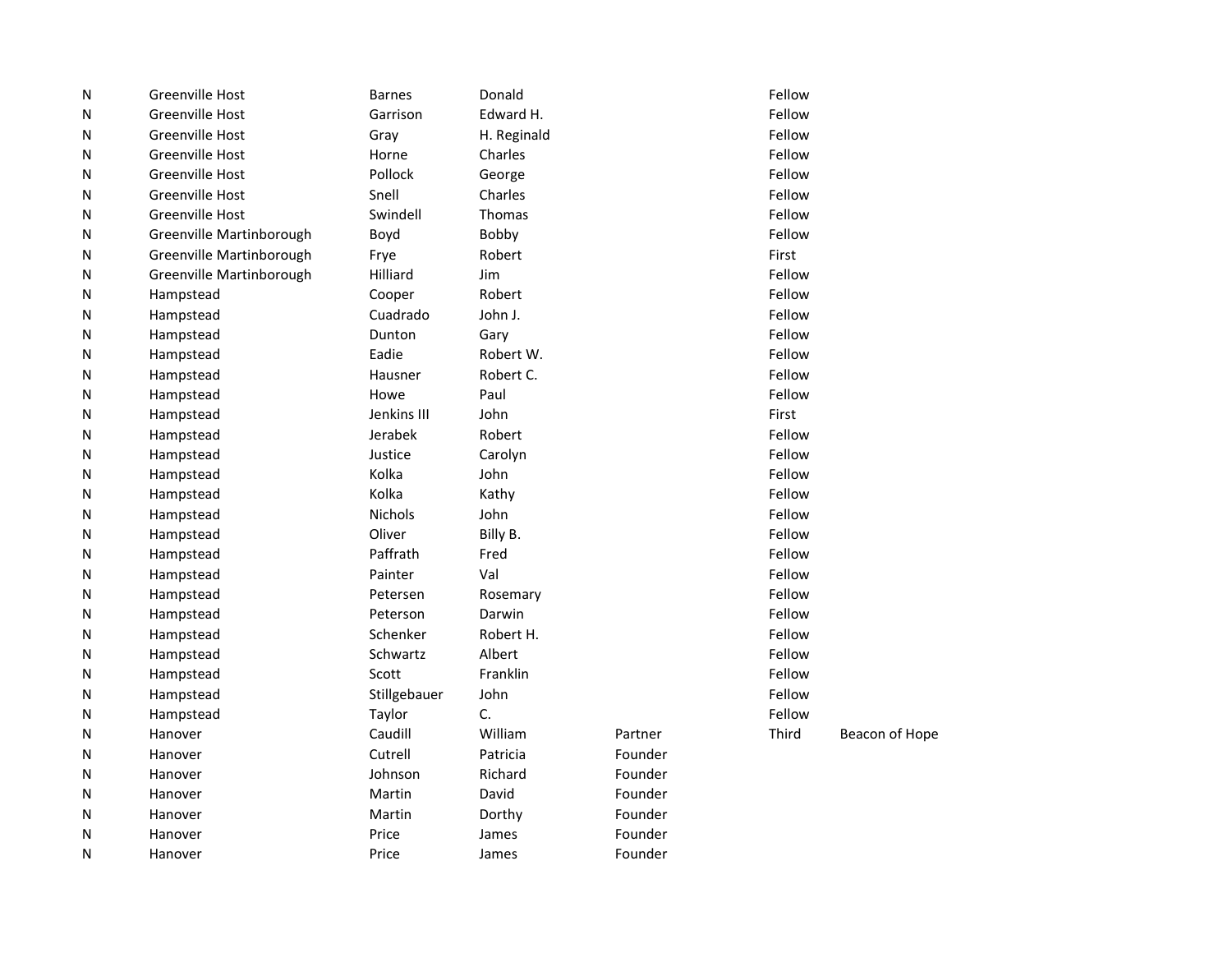| ${\sf N}$ | Hanover                | Schember       | Patricia     | Supporter |        |            |            |
|-----------|------------------------|----------------|--------------|-----------|--------|------------|------------|
| N         | Hanover                | Sherrill       | Holton       | Founder   |        |            |            |
| N         | Hanover                | Upchurch       | Ireland      | Founder   |        |            |            |
| N         | Havelock               | Morse          | Evelyn       |           | Fellow |            |            |
| N         | Havelock               | Shadle         | Doris        |           | Fellow |            |            |
| N         | Henderson              | Byczynski      | Lenny        | Founder   | First  |            |            |
| N         | Jacksonville Breakfast | Merkle         | Janet        |           | Fellow |            |            |
| N         | Jacksonville Breakfast | Merkle         | Joseph       |           | Fellow |            |            |
| N         | Jacksonville Breakfast | Ormand         | Roy          |           | Fellow |            |            |
| N         | Jacksonville Breakfast | Payne          | Mary         |           | Fellow |            |            |
| N         | Jacksonville Host      | Rhoades        | Gwen         |           | Fellow |            |            |
| N         | Jacksonville New River | <b>Butler</b>  | Gary         |           | Fellow |            |            |
| N         | Jacksonville New River | Cole           | Joyce        | Founder   |        |            |            |
| N         | Jacksonville New River | Cooper         | John         | Founder   |        | Lighthouse |            |
| N         | Jacksonville New River | Cooper Jr.     | John         |           | Fellow |            |            |
| N         | Jacksonville New River | Ehren          | <b>Bette</b> | Founder   | Fellow |            |            |
| N         | Jacksonville New River | Erickson       | Bertha       | Founder   | Fellow |            |            |
| N         | Jacksonville New River | Erickson       | Curtis       | Friend    | Fellow |            |            |
| N         | Jacksonville New River | Jones          | Jeanne       | Founder   |        |            |            |
| N         | Jacksonville New River | Jones          | Jeanne       |           | Fellow |            |            |
| N         | Jacksonville New River | Kenyon         | Frank        | Founder   | Fellow |            |            |
| N         | Jacksonville New River | Lazcano        | Alice        | Founder   | Fellow |            |            |
| N         | Jacksonville New River | Miracle        | Charles      |           | Fellow |            |            |
| N         | Jacksonville New River | Petrizzi       | John         |           | Fellow |            |            |
| N         | Jacksonville New River | Shear          | Bernie       | Founder   | First  |            |            |
| N         | Jacksonville New River | Shear          | Diane        | Founder   | Fellow |            |            |
| N         | Jacksonville New River | Shomari        | Rahim        | Partner   | Fellow |            | Ambassador |
| N         | Jacksonville New River | Sullivan       | Dean         |           | Fellow |            |            |
| N         | Jacksonville New River | Sullivan       | Lorraine     |           | Fellow |            |            |
| N         | Kinston                | Askew          | Ben          |           | Fellow |            |            |
| N         | Kinston                | Axelberg       | Sharon       | Partner   | Fellow |            |            |
| N         | Kinston                | <b>Barwick</b> | Scott        |           | Fellow |            |            |
| N         | Kinston                | Boone          | James        |           | Fellow |            |            |
| N         | Kinston                | Gooding        | Lewis        |           | Fellow |            |            |
| N         | Kinston                | Greene         | James B.     |           | Fellow |            |            |
| N         | Kinston                | Jenning        | John C.      |           | Fellow |            |            |
| N         | Kinston                | Kornegay       | Glen S.      |           | Fellow |            |            |
| N         | Kinston                | Langston       | Robert       |           | Fellow |            |            |
| N         | Kinston                | Lorah          | <b>Betty</b> | Founder   |        | Lighthouse |            |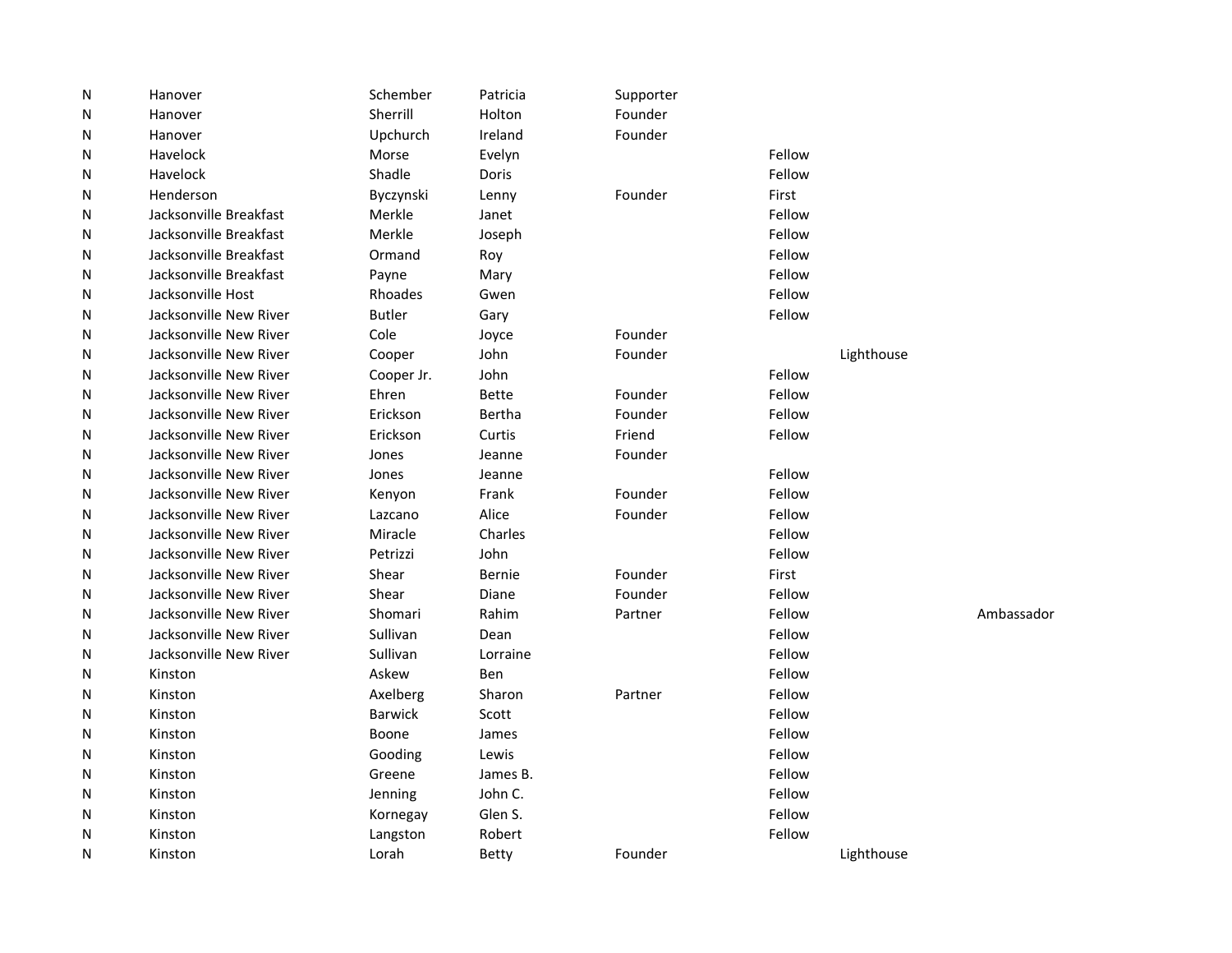| ${\sf N}$ | Kinston           | Lovick           | Milton            |         | First  |                |
|-----------|-------------------|------------------|-------------------|---------|--------|----------------|
| N         | Kinston           | Poole            | Walter            |         | First  |                |
| N         | Kinston           | Poole Jr         | <b>Walter Roy</b> |         | Fellow |                |
| N         | Kinston           | Smith            | Harrison          |         | Fellow |                |
| N         | Kinston           | Sullivan         | Stan              |         | Fellow |                |
| N         | Kinston           | Wooten           | <b>Betty Ann</b>  |         |        | Lighthouse     |
| N         | Kinston Ram Neuse | Boone            | Alton             | Founder | Second |                |
| N         | Kinston Ram Neuse | Bowen            | Shelton           |         | Fellow |                |
| N         | Kinston Ram Neuse | <b>Burks</b>     | Joe               |         | Fellow |                |
| N         | Kinston Ram Neuse | Davis            | Horace            |         | Fellow |                |
| N         | Kinston Ram Neuse | Goins            | Robert            |         | Fellow |                |
| N         | Kinston Ram Neuse | Humphrey         | James             |         | Fellow |                |
| N         | Kinston Ram Neuse | Lide III         | Edgar             |         | Fellow |                |
| N         | Kinston Ram Neuse | Rice             | Danny             | Founder |        |                |
| N         | Kinston Ram Neuse | Smith            | Martha            |         | Fellow |                |
| N         | Kinston Ram Neuse | Smith            | Robert            |         | Fellow |                |
| N         | Lake Waccamaw     | Dine             | Clarence          | Founder |        | Lighthouse     |
| N         | Lake Waccamaw     | Faircloth        | Gary              | Founder |        |                |
| N         | Lake Waccamaw     | Pate             | R                 |         | Fellow |                |
| N         | Lillington        | Boone            | Joseph            |         | Fellow |                |
| N         | Lillington        | Colborn          | Valerie           |         | Fellow |                |
| N         | Lillington        | McDonald         | Leo               |         | Fellow |                |
| N         | Lillington        | Messer           | Glenn             |         | Fellow |                |
| N         | Lillington        | Murray           | Frank             |         | Fellow |                |
| N         | Lillington        | Powell           | Alton             | Founder |        |                |
| N         | Lillington        | Smith            | Kenneth           | Founder | Fellow |                |
| N         | Lillington        | <b>Talley</b>    | Kenneth           |         | Fellow |                |
| N         | Lumberton         | <b>Bass</b>      | <b>Nick</b>       |         | Fellow |                |
| N         | Lumberton         | <b>Baxley</b>    | <b>Brooks</b>     |         | Fellow | Lighthouse     |
| N         | Lumberton         | <b>Biggs</b>     | Carlyle           |         | Fellow |                |
| N         | Lumberton         | <b>Blackburn</b> | Marvin            |         | Fellow |                |
| N         | Lumberton         | Blackmon         | Wilson            |         | Fellow |                |
| N         | Lumberton         | Clements         | Gerald            |         | Fellow |                |
| N         | Lumberton         | Conner           | David             |         | Fellow |                |
| N         | Lumberton         | Cox              | David             | Founder | First  | Beacon of Hope |
| N         | Lumberton         | Cox              | Kenneth           |         | Fellow | Lighthouse     |
| N         | Lumberton         | Cox              | Samuel            | Founder | Fellow | Beacon of Hope |
| N         | Lumberton         | Davis            | Earl              |         | Fellow |                |
| N         | Lumberton         | Dove Sr.         | Gordon            |         | Fellow |                |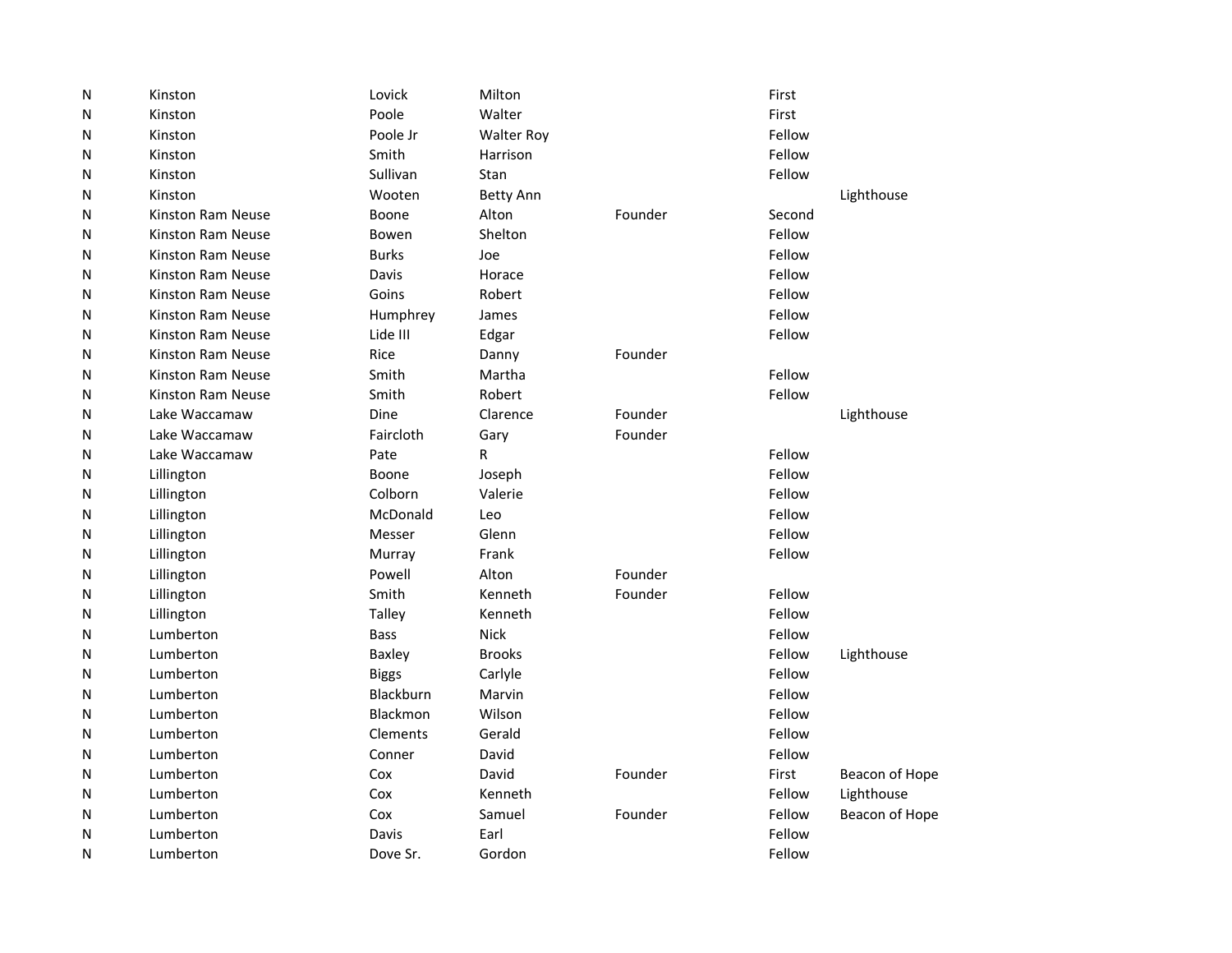| N | Lumberton          | Edmund       | Jimmy      |         | Fellow |                         |            |
|---|--------------------|--------------|------------|---------|--------|-------------------------|------------|
| N | Lumberton          | Evans        | Davis      |         | Fellow |                         |            |
| N | Lumberton          | Farnsworth   | <b>Bob</b> |         | Fellow |                         |            |
| N | Lumberton          | Gore         | Hubert     |         | Fellow |                         |            |
| N | Lumberton          | Gray         | Gibson     |         | Fellow |                         |            |
| N | Lumberton          | Harrison     | Randy      |         | Fellow |                         |            |
| N | Lumberton          | Hattan       | Raymond    |         | Fellow |                         |            |
| N | Lumberton          | Hoffman      | Ebbie      |         | Fellow |                         |            |
| N | Lumberton          | Holcomb      | Swight     |         | Fellow |                         |            |
| N | Lumberton          | Holmes       | Craven     |         | Fellow |                         |            |
| N | Lumberton          | Huggins      | Charles    | Partner | Fellow |                         |            |
| N | Lumberton          | Hughes       | J.         |         | Fellow |                         |            |
| N | Lumberton          | Hungate      | Η.         |         | Fellow |                         |            |
| N | Lumberton          | Ivey         | Charles    |         | Fellow |                         |            |
| N | Lumberton          | Jones        | Channing   |         | Fellow |                         |            |
| N | Lumberton          | Kirkland Jr. | James      | Partner | Fellow | Beacon of Hope          |            |
| N | Lumberton          | Lawson       | George     |         | Fellow |                         | Ambassador |
| N | Lumberton          | Martin       | James      | Founder | Fellow |                         |            |
| N | Lumberton          | Morgret      | Kenny      |         | Fellow | Lighthouse              |            |
| N | Lumberton          | Musselwhite  | Earl       |         | Fellow |                         |            |
| N | Lumberton          | Olive        | T.         |         | Fellow |                         |            |
| N | Lumberton          | Pait         | Richard    |         | Fellow |                         |            |
| N | Lumberton          | Patterson    | Lawrence   | Founder | Fellow |                         |            |
| N | Lumberton          | Prevatte     | Mace       |         | Fellow |                         |            |
| N | Lumberton          | Sanderson    | Candie     | Partner |        | <b>Steps to Service</b> |            |
| N | Lumberton          | Sanderson    | Luther     | Founder | Fellow | Lighthouse              | Ambassador |
| N | Lumberton          | Sealey, Jr.  | Benjamin   |         | Fellow |                         |            |
| N | Lumberton          | Sechriest    | Carl       |         | Fellow |                         |            |
| N | Lumberton          | Selph        | John E.    |         | Fellow |                         |            |
| N | Lumberton          | Strickland   | Hardy      |         | Fellow |                         |            |
| N | Lumberton          | Taylor       | Mitchell   |         | Fellow | Lighthouse              |            |
| N | Lumberton          | Thompson     | Henry      |         | Fellow |                         |            |
| N | Lumberton          | Townsend     | Charles    |         | Fellow |                         |            |
| N | Morehead City      | Pollard      | John       |         | Fellow |                         |            |
| N | Morehead City      | Snively      | Tom        | Founder | Fellow | Lighthouse              |            |
| N | <b>Mount Olive</b> | Columbus     | Cecil      |         | Fellow |                         |            |
| N | <b>Mount Olive</b> | Gavette      | Donna      |         | Fellow |                         |            |
| N | <b>Mount Olive</b> | Hall         | Frankie    |         | Fellow |                         |            |
| N | <b>Mount Olive</b> | Jones, Jr.   | Mack       |         | Fellow |                         |            |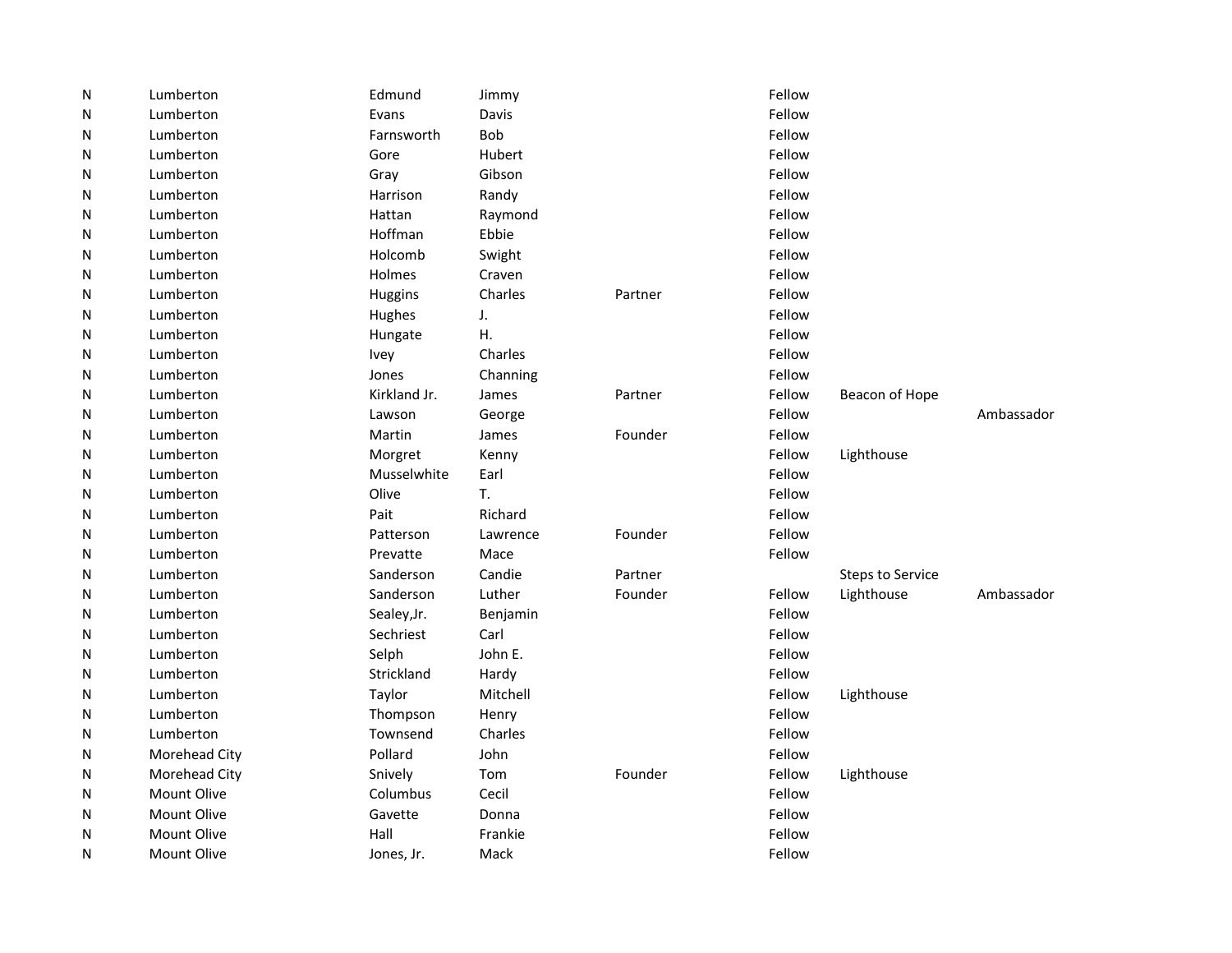| N | Mount Olive                 | Joyner         | Willie Ray        |           | Fellow |                 |            |
|---|-----------------------------|----------------|-------------------|-----------|--------|-----------------|------------|
| N | <b>Mount Olive</b>          | McLaren        | Patrick           | Founder   | First  |                 |            |
| N | <b>Mount Olive</b>          | Okamoto        | Mas               | Founder   |        |                 |            |
| N | New Bern                    | <b>Bare</b>    | Curtis            |           | Fellow |                 |            |
| N | New Bern                    | <b>Bare</b>    | Susie             |           | Fellow |                 |            |
| N | New Bern                    | Besser         | Woody             | Founder   |        |                 |            |
| N | New Bern                    | Braaten, Ret.  | Major General Tom |           | Fellow |                 |            |
| N | New Bern                    | Bryant         | Robert            |           | First  |                 |            |
| N | New Bern                    | Fisher         | <b>Barbara</b>    |           | Fellow |                 |            |
| N | New Bern                    | Fisher         | George            | Founder   | First  |                 |            |
| N | New Bern                    | Hannan         | <b>Theresa</b>    | Founder   |        |                 |            |
| N | New Bern                    | Hughes         | Dorothy           | Founder   |        |                 |            |
| N | New Bern                    | McMillon       | James             |           |        | Lighthouse      |            |
| N | New Bern                    | Noble          | James             |           | Fellow |                 |            |
| N | New Bern                    | Sears          | Douglas           |           | Fellow |                 |            |
| N | New Bern                    | Thesing        | Theresa           | Founder   |        |                 |            |
| N | New Bern                    | Thole          | John              |           | First  |                 |            |
| N | New Bern Twin Rivers        | Coria          | Gerado            | Founder   |        |                 |            |
| N | New Bern Twin Rivers        | Dugan          | James             | Founder   |        |                 |            |
| N | New Bern Twin Rivers        | Farneti        | Mario             | Founder   |        |                 |            |
| N | New Bern Twin Rivers        | Hall           | Ruth              |           | Fellow |                 |            |
| N | New Bern Twin Rivers        | Jones Jr.      | Victor            | Founder   |        |                 |            |
| N | New Bern Twin Rivers        | King           | Al                | Founder   |        |                 |            |
| N | New Bern Twin Rivers        | Lane           | Linda             | Founder   |        |                 |            |
| N | New Bern Twin Rivers        | Latham         | Hal               | Supporter |        |                 |            |
| N | New Bern Twin Rivers        | Metts          | Anne              | Partner   | First  | Step to Service | Ambassador |
| N | New Bern Twin Rivers        | Metts          | Carlton           | Partner   | Second | Step to Service | Ambassador |
| N | New Bern Twin Rivers        | Metts II       | Carlton "Carlie"  | Supporter | Fellow | Lighthouse      | Ambassador |
| N | <b>New Bern Twin Rivers</b> | Peele          | Donald            | Founder   |        |                 |            |
| N | New Bern Twin Rivers        | Pickens        | David             | Founder   |        |                 |            |
| N | New Bern Twin Rivers        | Rust           | Melanie           |           |        | Lighthouse      |            |
| N | New Bern Twin Rivers        | Stoeckert      | David             | Supporter |        |                 |            |
| N | Pembroke                    | <b>Barnes</b>  | Governor          |           | Fellow |                 |            |
| N | Pembroke                    | Dial           | Paulette          |           | Fellow |                 |            |
| N | Pembroke                    | Locklear       | Albert            | Founder   |        |                 |            |
| N | Pembroke                    | Lowry          | Vincent           |           | Fellow |                 |            |
| N | Pembroke                    | Sampson        | John              |           | Fellow |                 |            |
| N | Pikeville                   | <b>Bedford</b> | Guy               |           | Fellow |                 |            |
| N | Pikeville                   | Brown          | Charlotte         |           | Fellow |                 |            |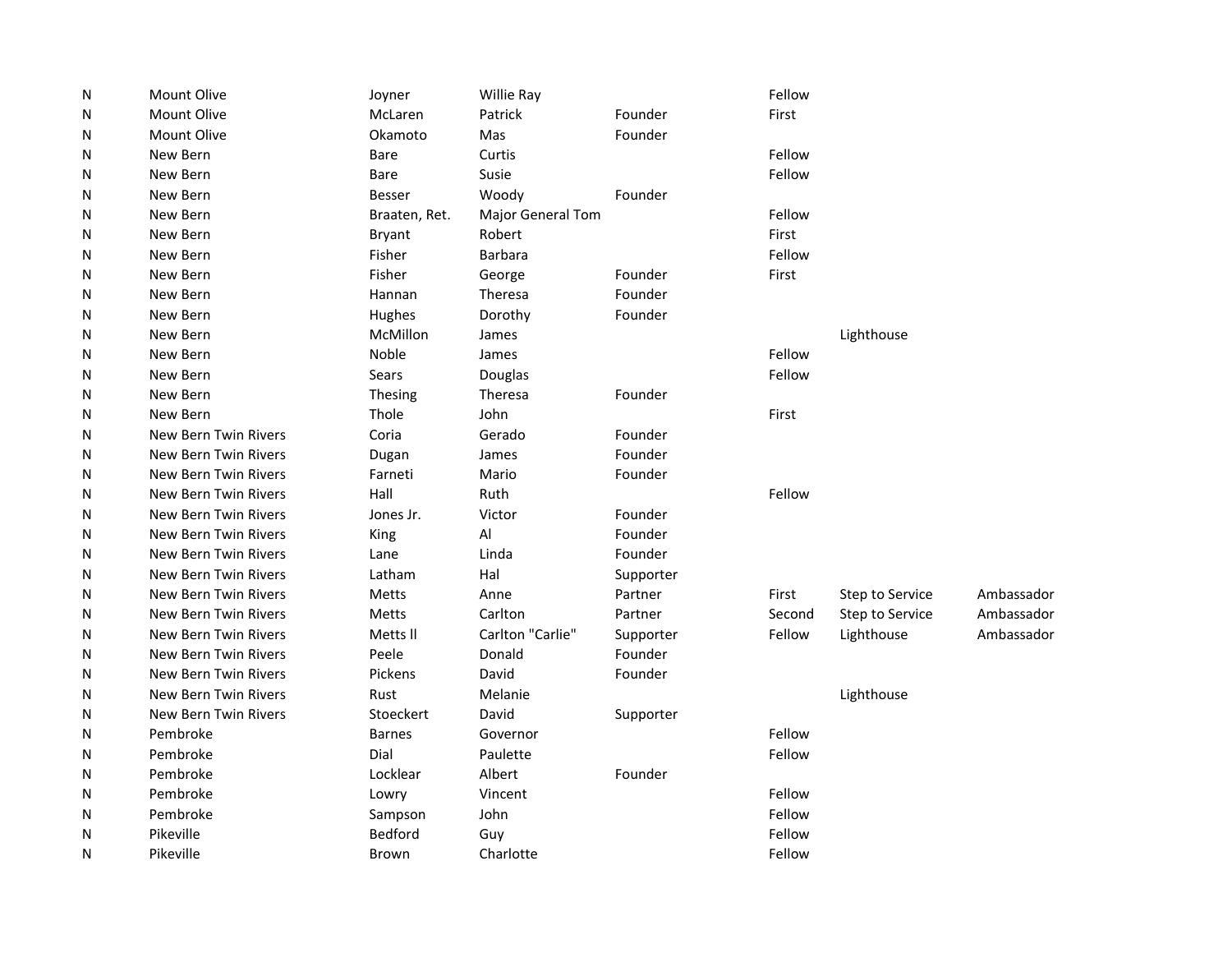| ${\sf N}$    | Pikeville          | Greene           | Albert      | Supporter       | Second | Lighthouse |
|--------------|--------------------|------------------|-------------|-----------------|--------|------------|
| N            | Pikeville          | Greene           | Kristy      | Supporter       |        | Lighthouse |
| N            | Pikeville          | Hare             | Walter      | Founder         |        |            |
| N            | Pikeville          | Hare             | Wilford     |                 | Fellow |            |
| N            | Pikeville          | Hartley          | Joann       | Founder         |        |            |
| N            | Pikeville          | Herring          | Billy       | Supporter       | First  | Lighthouse |
| N            | Pikeville          | Hooks            | James       |                 | Fellow |            |
| N            | Pikeville          | <b>Hooks</b>     | Michael     | Founder         | Fellow |            |
| N            | Pikeville          | Hopper           | Michael     | Founder         |        |            |
| N            | Pikeville          | Howell           | Johnnie G.  |                 | Fellow |            |
| N            | Pikeville          | Mozingo          | Judy        | Founder         |        | Lighthouse |
| $\mathsf{N}$ | Pikeville          | Newcomb          | Danny       |                 | Fellow |            |
| N            | Pikeville          | <b>Nobles</b>    | Linda A     | Partner         |        | Lighthouse |
| N            | Pikeville          | Parrish          | Donald R.   | Partner         |        |            |
| N            | Pikeville          | Pender           | Benton      | Founder         |        |            |
| N            | Pikeville          | Pike             | Wilbur      | Founder         | Second |            |
| N            | Pikeville          | <b>Sites</b>     | Noah W.     |                 | Fellow |            |
| N            | Pikeville          | Smith            | Thomas      |                 | Fellow |            |
| N            | Pikeville          | <b>Statsick</b>  | Kenneth     | Partner/Founder |        |            |
| N            | Pikeville          | Stewart          | Henry       |                 | Fellow |            |
| N            | Pikeville          | Thompson         | A.K.        | Founder         |        |            |
| N            | Pikeville          | Thompson         | <b>Buck</b> |                 | Fellow |            |
| N            | Pine Level         | Avery            | Danny       | Founder         |        |            |
| N            | Pine Level         | Evans            | Bobby       | Supporter       |        | Lighthouse |
| N            | Pine Level         | Overbee          | James       |                 | Fellow |            |
| N            | Pine Level         | Parker           | Benijamin   |                 | Fellow |            |
| N            | Princeton          | Gurley Sr.       | Carl R.     |                 | Fellow |            |
| N            | <b>Red Springs</b> | McMillan         | Floyd       |                 | Fellow |            |
| N            | <b>Red Springs</b> | Tyson            | Michael     |                 | First  |            |
| N            | <b>Saint Pauls</b> | Stephens         | Jack        | Founder         | First  |            |
| N            | Shallotte          | Caudill          | Josephine   | Supporter       | Fellow |            |
| N            | Shallotte          | Eggert           | Donald      | Supporter       |        |            |
| N            | Shallotte          | Peters           | Mary        | Partner         |        |            |
| N            | Shallotte          | <b>Rourk PID</b> | Henderson   |                 | Fellow |            |
| N            | Shallotte          | Van Lowe         | William     |                 | First  |            |
| N            | Smithfield         | <b>Black</b>     | Shirley     | Founder         | Fellow |            |
| N            | Smithfield         | Brown            | Karen       | Founder         |        |            |
| N            | Smithfield         | Elmore           | Mike        | Supporter       | First  |            |
| N            | Smithfield         | Massengill       | Jeanette    | Partner         | Fellow |            |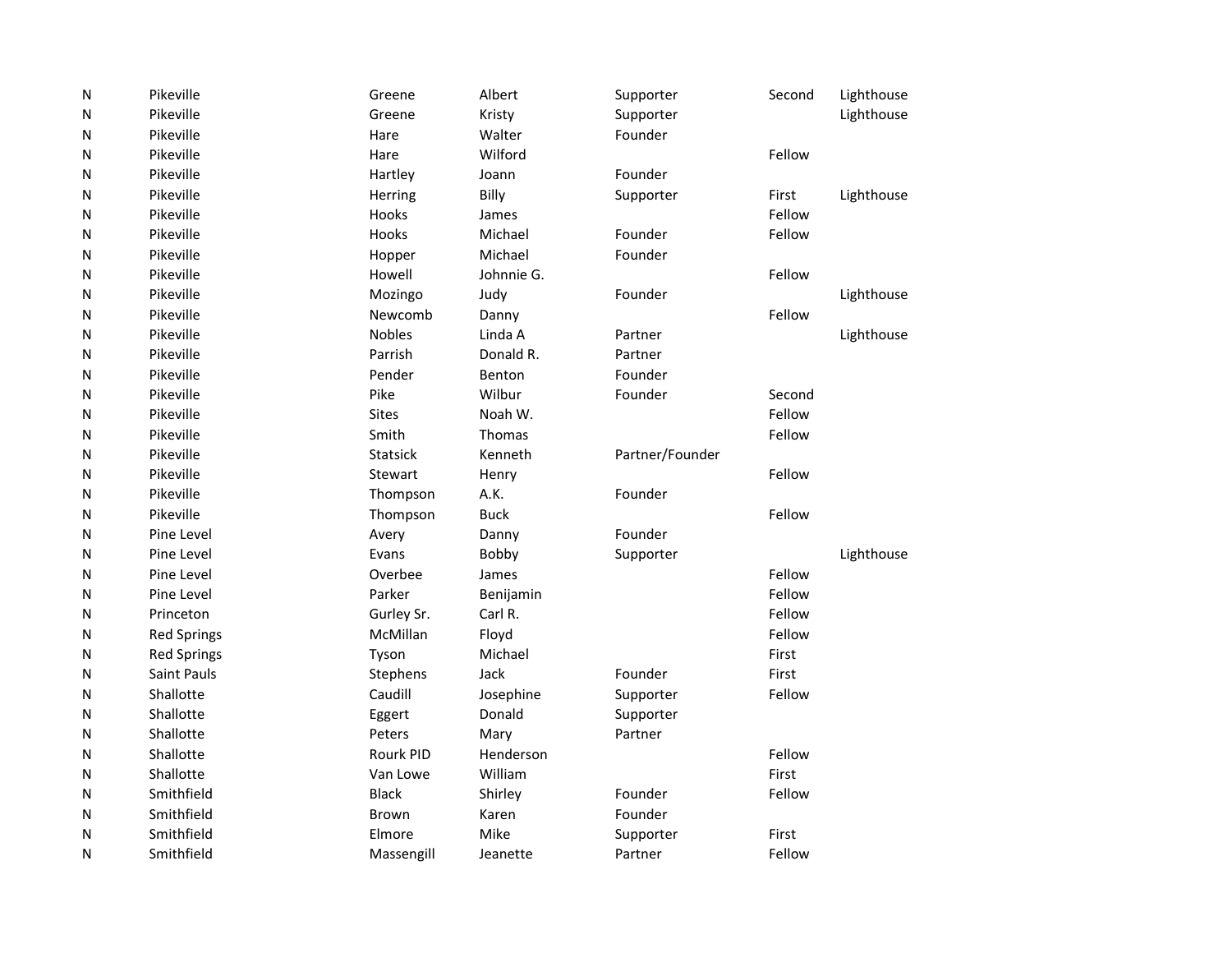| ${\sf N}$ | Smithfield             | Peedin           | Jana     | Partner   | Fellow | Lighthouse | <b>First Level</b> |
|-----------|------------------------|------------------|----------|-----------|--------|------------|--------------------|
| N         | Smithfield             | Peedin           | Keith    | Partner   | First  | Lighthouse | Ambassador         |
| N         | Smithfield             | Peedin           | Lois     | Founder   |        |            |                    |
| N         | Smithfield             | Strickland       | Edward   |           | Fellow |            |                    |
| N         | Sneads Ferry           | Jones            | Colin    |           | Fellow |            |                    |
| N         | Snow Hill              | <b>Barrow</b>    | Jimmy    | Founder   |        |            |                    |
| N         | Snow Hill              | Boyd Jr.         | David    | Friend    | first  | Lighthouse |                    |
| N         | Snow Hill              | Bunch Jr.        | Glenn    | Founder   | Fellow | Lighthouse |                    |
| N         | Snow Hill              | Gray             | Glen     | Founder   | Fellow |            |                    |
| N         | Snow Hill              | Ham              | Cathryn  | Founder   | Fellow |            |                    |
| N         | Snow Hill              | Ham              | Robert   |           | Fifth  |            |                    |
| N         | Snow Hill              | Harris Sr.       | Marvin   | Founder   |        |            |                    |
| N         | Snow Hill              | Humbles          | Patricia | Founder   |        |            |                    |
| N         | Snow Hill              | Mundt            | Lorna    | Founder   |        |            |                    |
| N         | Snow Hill              | Vaughan          | Mary     |           | Fellow | Lighthouse |                    |
| N         | Southport              | Dunn             | Jennifer | Founder   |        |            |                    |
| N         | Southport              | Jones            | Ronald   | Founder   | Fellow |            |                    |
| N         | Southport              | Lemons           | Harley   | Supporter |        |            |                    |
| N         | Southport              | Matarazzo        | Robert   |           |        | Lighthouse |                    |
| N         | Washington             | <b>Baltimore</b> | Charles  | Founder   |        |            |                    |
| N         | Washington             | Klugh            | Timothy  | Founder   |        |            |                    |
| N         | Washington             | Rhodes           | David    | Founder   |        |            |                    |
| N         | <b>Western Harnett</b> | Barney           | Virginia |           | Fellow |            |                    |
| N         | <b>Western Harnett</b> | Boudreau         | Danny    |           |        | Lighthouse |                    |
| N         | <b>Western Harnett</b> | Casciere         | Carlyle  |           | Fellow | Lighthouse | Ambassador         |
| N         | <b>Western Harnett</b> | Crowley          | William  | Founder   |        |            |                    |
| N         | <b>Western Harnett</b> | Doberstein       | Robert   | Founder   |        |            |                    |
| N         | <b>Western Harnett</b> | Edwards          | Hubert   |           | Fellow |            |                    |
| N         | <b>Western Harnett</b> | Foster           | Carol    | Founder   |        |            |                    |
| N         | <b>Western Harnett</b> | Foster           | Rick     | Founder   | Fellow |            |                    |
| N         | <b>Western Harnett</b> | Haines           | David    |           |        | Lighthouse |                    |
| N         | Western Harnett        | Haines           | Jennifer |           | Fellow | Lighthouse |                    |
| N         | <b>Western Harnett</b> | Hockaday         | Kevin    | Founder   |        |            |                    |
| N         | <b>Western Harnett</b> | Hovind           | Jean     | Founder   |        |            |                    |
| N         | <b>Western Harnett</b> | Hovind           | John     |           | Fellow |            |                    |
| N         | <b>Western Harnett</b> | Kuhna            | Douglas  |           | Fellow |            |                    |
| N         | <b>Western Harnett</b> | Larsen           | Hank     | Founder   |        |            |                    |
| N         | <b>Western Harnett</b> | Lotter           | Susan    | Founder   |        |            |                    |
| N         | <b>Western Harnett</b> | <b>Micklos</b>   | Ellie    |           | Fellow |            |                    |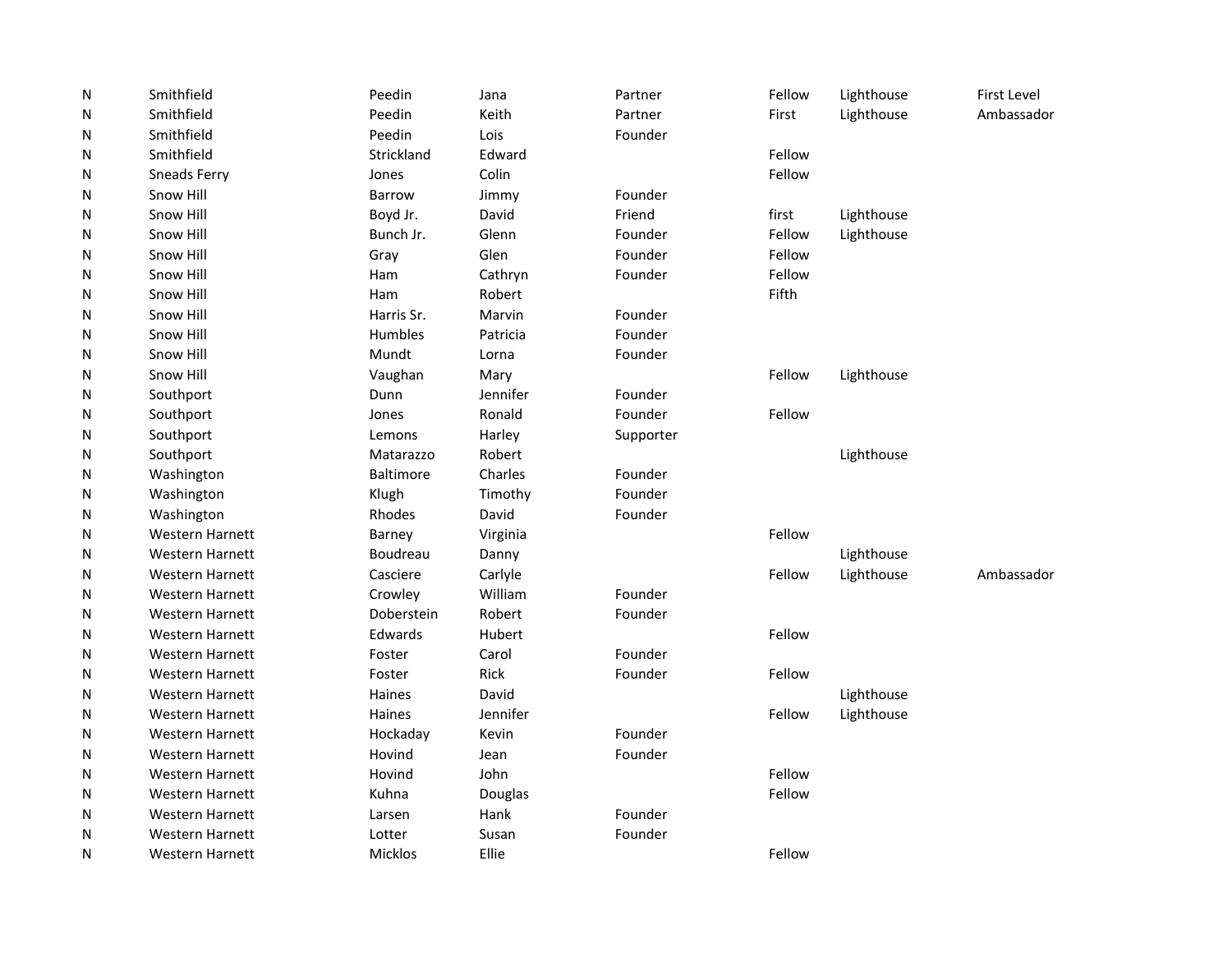| N | <b>Western Harnett</b> | Salafia          | Laurie         | Founder         |        |                |                    |
|---|------------------------|------------------|----------------|-----------------|--------|----------------|--------------------|
| N | <b>Western Harnett</b> | Schlier          | Frank G.       |                 | Fellow |                |                    |
| N | <b>Western Harnett</b> | Schmmoller       | Donna          | Partner         |        | Beacon of Hope |                    |
| N | <b>Western Harnett</b> | Schmmoller       | Vincent        |                 | Fellow | Beacon of Hope |                    |
| N | <b>Western Harnett</b> | Strange          | Donald         | Founder         | Fellow |                |                    |
| N | <b>Western Harnett</b> | Strange          | Peggy          | Partner/Founder |        | Lighthouse     |                    |
| N | <b>Western Harnett</b> | Surles           | Gail           | Founder         |        |                |                    |
| N | <b>Western Harnett</b> | Surles Jr.       | James          |                 | Fellow |                |                    |
| N | <b>Western Harnett</b> | Truhan           | Allen          | Founder         | Fellow |                |                    |
| N | <b>Western Harnett</b> | Truhan           | Karen          | Founder         |        |                |                    |
| N | <b>Western Harnett</b> | Van Wart         | Rolland        | Supporter       |        |                |                    |
| N | <b>Western Harnett</b> | Volpe            | Paul           | Founder         |        |                |                    |
| N | Whiteville             | <b>Buchter</b>   | Denning        | Founder         | Fellow |                |                    |
| N | Whiteville             | Kirby            | Randy          | Founder         |        |                |                    |
| N | Whiteville             | Kirby            | <b>Thomas</b>  |                 | Fellow |                |                    |
| N | Whiteville             | <b>Nickolous</b> | John           |                 | Fellow |                |                    |
| N | Wilmington             | DeVenero         | Frank N.       |                 | Fellow |                |                    |
| N | Wilmington             | Fisher           | Louise         |                 | First  |                |                    |
| N | Wilmington             | Fisher           | Onree          |                 | Second |                |                    |
| N | Wilmington             | Gerrish          | Richard        |                 |        | Lighthouse     |                    |
| N | Wilmington             | Holston Jr.      | George         | Partner         | Second | Beacon of Hope | <b>First Level</b> |
| N | Wilmington             | Hunt Jr.         | George         |                 | Fellow |                |                    |
| N | Wilmington             | Johnson          | Corey          | Founder         |        |                |                    |
| N | Wilmington             | Johnson          | Sherry         | Founder         |        |                |                    |
| N | Wilmington             | Kerr             | George         | Founder         | Fellow |                |                    |
| N | Wilmington             | Kimbrough        | Norman         |                 | Fellow |                |                    |
| N | Wilmington             | King             | John           |                 | Fellow |                |                    |
| N | Wilmington             | Marchese         | Joe            | Partner         | Fellow |                |                    |
| N | Wilmington             | Marchese         | Matilda J.     | Supporter       | First  |                |                    |
| N | Wilmington             | Maready          | Kenan          |                 | Fellow | Lighthouse     |                    |
| N | Wilmington             | Mason            | Billy          | Supporter       | Fellow |                |                    |
| N | Wilmington             | McSwain          | Harold         |                 | Fellow |                |                    |
| N | Wilmington             | <b>Russ</b>      | George         |                 | Fellow |                |                    |
| N | Wilmington             | Sharitz          | Cecil          |                 | Fellow |                |                    |
| N | Wilmington             | Steelman         | <b>Bennett</b> | Founder         |        |                |                    |
| N | Wilmington Cape Fear   | Daly             | Frank          |                 | Fellow |                |                    |
| N | Wilmington Cape Fear   | Holston          | Sharon         | Founder         | Fellow |                |                    |
| N | Wilmington Cape Fear   | Reavis           | Hugh           |                 | Fellow |                |                    |
| N | Wrightsville Beach     | <b>Batson</b>    | John           |                 | Fellow |                |                    |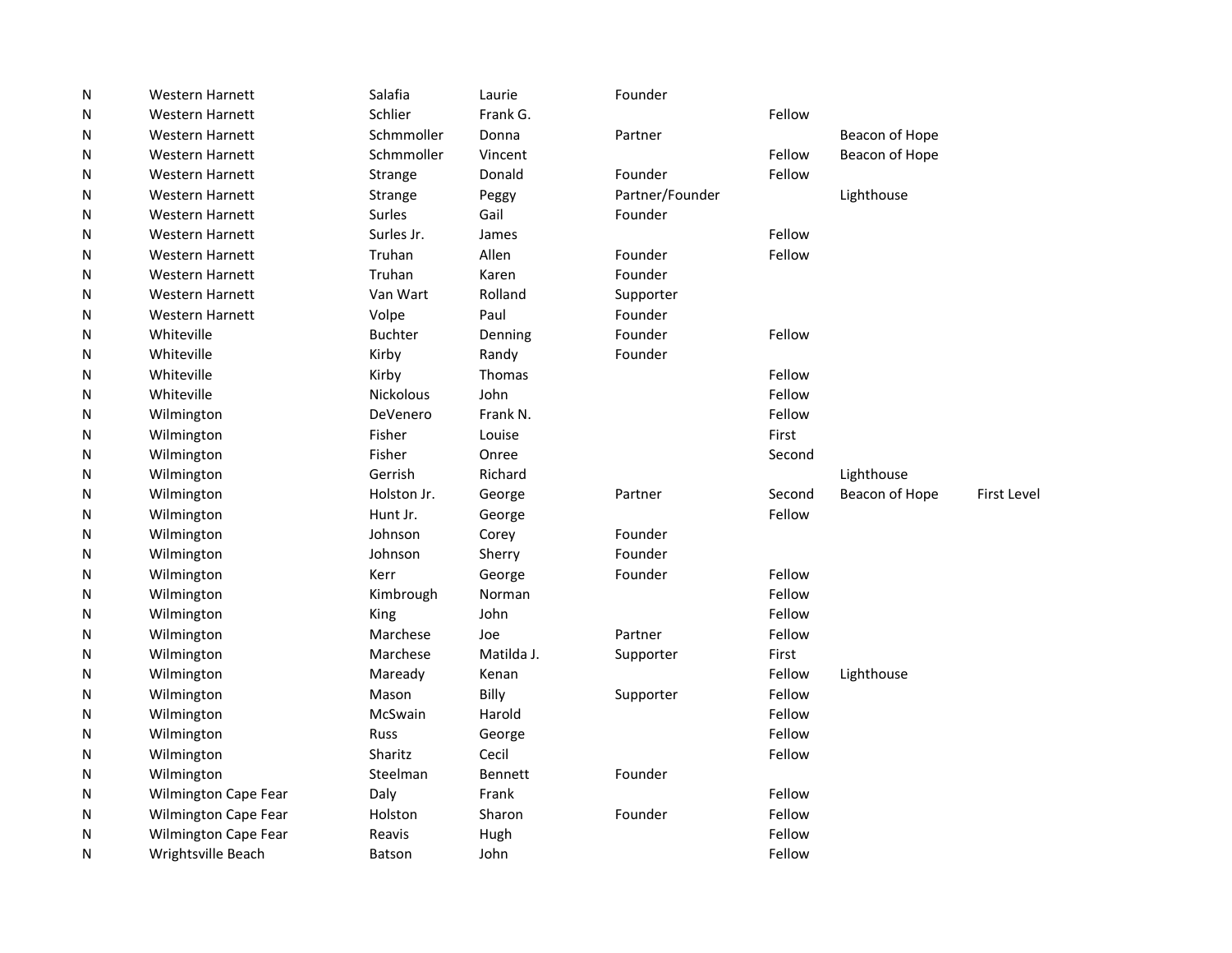| ${\sf N}$ | Wrightsville Beach | <b>Butner</b>   | Thomas         |         | Fellow |                         |
|-----------|--------------------|-----------------|----------------|---------|--------|-------------------------|
| Ν         | Wrightsville Beach | Johnson         | Joe            |         | Fellow |                         |
| N         | Wrightsville Beach | Sandin          | Roy            |         | Fellow |                         |
| S         | $31-5$             | Edwards         | N. David       |         |        | Lighthouse              |
| S         | Ahoskie            | <b>Brinkley</b> | David          |         | Fellow |                         |
| S         | Ahoskie            | <b>Brinkley</b> | Robert         |         | Fellow |                         |
| S         | Ahoskie            | Doughtie        | James C.       |         | Fellow |                         |
| S         | Ahoskie            | Johnson         | Robert         |         | Fellow |                         |
| S         | Ahoskie            | Jones           | Hugh           |         | Fellow |                         |
| S         | Ahoskie            | Jones           | Mack           |         | Fellow |                         |
| S         | Ahoskie            | Jones           | Thelis         |         | Fellow |                         |
| S         | Ahoskie            | Jones           | W. Frank       |         | Fellow |                         |
| S         | Ahoskie            | Mizelle         | Nina           |         | Fellow |                         |
| S         | Ahoskie            | Overby          | Clinton        |         | Fellow |                         |
| S         | Ahoskie            | Overby          | Mildred        |         | Fellow |                         |
| S         | Ahoskie            | Rawls           | Chester        |         | Fellow |                         |
| S         | Ahoskie            | Smith           | Bobby          |         | Fellow |                         |
| S         | Ahoskie            | Stratton        | Sammie         |         | Fellow |                         |
| S         | Apex               | Benfield        | Mark           |         | Fellow |                         |
| S         | Apex               | <b>Bennett</b>  | Rebecca        |         | Fellow |                         |
| S         | Apex               | Booth Jr.       | William        |         | Fellow |                         |
| S         | Apex               | <b>Brest</b>    | Terry          |         | Fellow |                         |
| S         | Apex               | Bryson Jr.      | John           | Founder | Fellow |                         |
| S         | Apex               | <b>Bucher</b>   | Ken            | Friend  | Fourth |                         |
| S         | Apex               | Carter          | Thomas         |         | Fellow |                         |
| S         | Apex               | Cromwell        | Carlyle        |         | Fellow |                         |
| S         | Apex               | Faber           | <b>Barbara</b> | Founder | Fellow |                         |
| S         | Apex               | Faber           | Gil            | Founder | Fellow |                         |
| S         | Apex               | Faber           | Wayne          | Patron  | First  | <b>Steps to Service</b> |
| S         | Apex               | Gravanda        | Anthony        |         | Fellow |                         |
| S         | Apex               | Harrell         | Sidney         |         | Fellow |                         |
| S         | Apex               | Herndon         | James          | Founder | Fellow |                         |
| S         | Apex               | Holt            | Joseph         | Founder | Fellow |                         |
| S         | Apex               | Hughes          | Miles          |         | Fellow |                         |
| S         | Apex               | Johnson         | Horace         | Founder | Fellow |                         |
| S         | Apex               | Jordan          | Larry          | Founder |        |                         |
| S         | Apex               | Jordon          | Larry M.       |         | Fellow |                         |
| S         | Apex               | Kelley          | Raymond        |         | Fellow |                         |
| S         | Apex               | Knepper         | Donald         |         | Fellow |                         |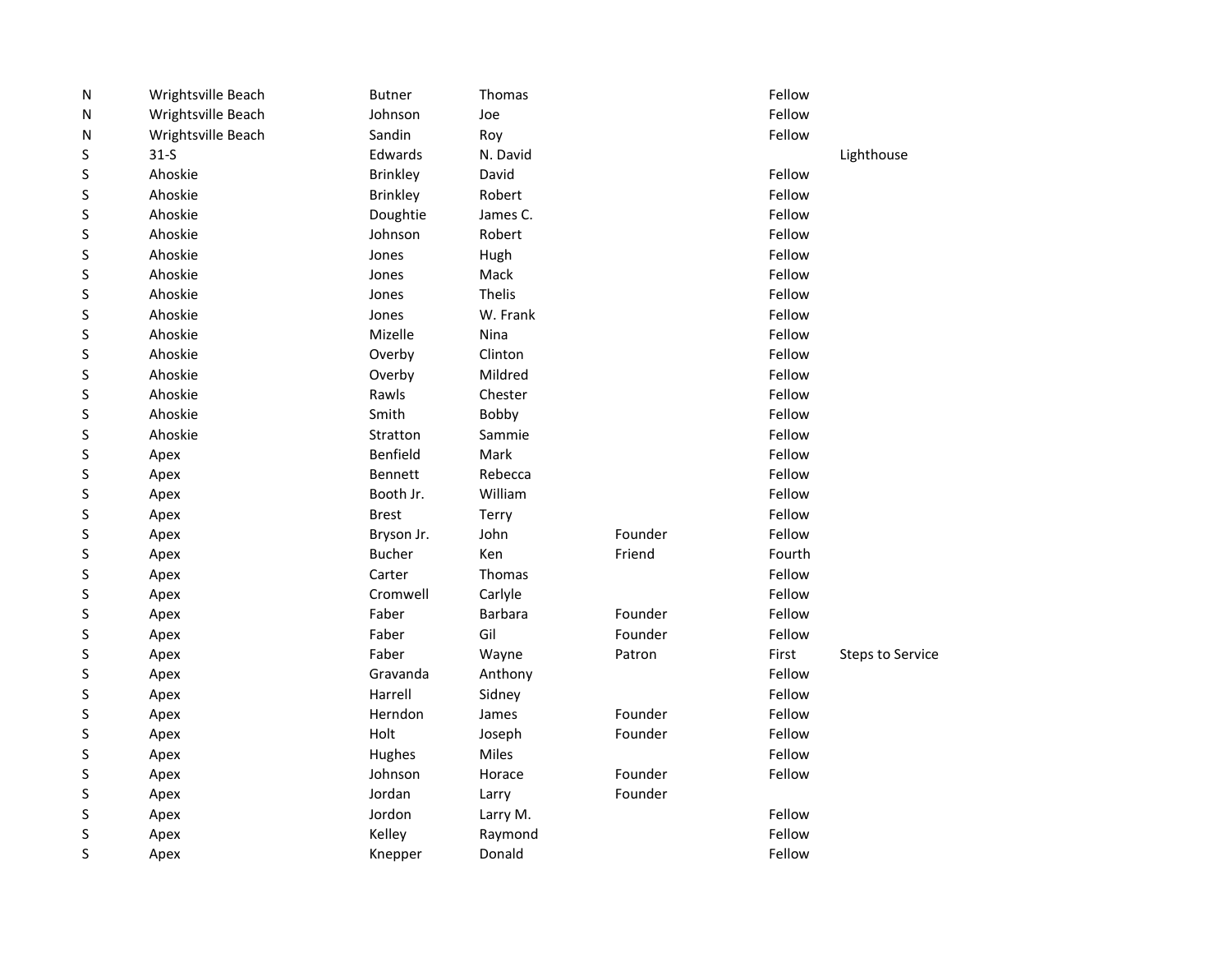| S       | Apex      | Lawrence        | David       |           | Fellow |                         |
|---------|-----------|-----------------|-------------|-----------|--------|-------------------------|
| $\sf S$ | Apex      | Livengood       | Charles     |           | Fellow |                         |
| S       | Apex      | Lynde           | John        | Supporter | Fellow |                         |
| S       | Apex      | Lynde           | Joycelyn    |           | Fellow |                         |
| S       | Apex      | Martin          | Hamilton    |           | Fellow |                         |
| S       | Apex      | Mills           | W.C.        | Founder   |        |                         |
| S       | Apex      | Monteleone      | Gregory     |           | Fellow |                         |
| S       | Apex      | <b>Norcross</b> | Christopher |           | Fellow |                         |
| S       | Apex      | Potts           | John        |           | Fellow |                         |
| S       | Apex      | Raynor          | L.A.        |           | Fellow |                         |
| S       | Apex      | Short           | Newton      | Supporter | Fellow |                         |
| S       | Apex      | Smallwood       | James       |           | Fellow |                         |
| S       | Apex      | Somma           | <b>Nick</b> |           | Fellow |                         |
| S       | Apex      | Stricker        | James O.    |           | Fellow |                         |
| S       | Apex      | Tarabokia       | Gerry       |           | Fellow |                         |
| S       | Apex      | Tingen          | Alan        |           | Fellow |                         |
| S       | Apex      | Tingen          | Lori        | Founder   | Fellow |                         |
| S       | Apex      | Truelove        | Harold      |           | Fellow |                         |
| S       | Camden    | Comito          | Jim         |           | Fellow |                         |
| S       | Camden    | Perry           | Ricky       |           | Fellow |                         |
| S       | Camden    | Sawyer          | Grover      |           | Fellow |                         |
| S       | Cary      | <b>Black</b>    | Margie      | Founder   |        |                         |
| S       | Cary      | Burt III        | Edward      | Founder   | Fellow | <b>Steps to Service</b> |
| S       | Cary      | Cutler          | Julie       | Supporter |        |                         |
| S       | Cary      | Holder          | William     |           | Fellow |                         |
| S       | Cary      | Irvin           | Gay         | Founder   | Fellow |                         |
| S       | Cary      | Irvin           | James       | Founder   | Fellow | Beacon of Hope          |
| S       | Cary      | Keener          | William     | Founder   |        |                         |
| S       | Cary      | Lasater         | Walter      | Founder   | Fellow |                         |
| S       | Cary      | Niebling        | Don A.      |           | Fellow |                         |
| S       | Cary      | Scoville        | Richard     |           | Fellow |                         |
| S       | Cary      | <b>Shivers</b>  | Ann         |           | Fellow |                         |
| S       | Cary      | Shivers III     | Edward      | Friend    | Fifth  |                         |
| S       | Cary      | Smith           | Joseph      |           | Fellow |                         |
| S       | Cary      | Smith           | Walter      |           | Fellow |                         |
| S       | Columbia  | Furlough        | David       | Founder   |        |                         |
| S       | Columbia  | Summerell       | Jimmy       | Founder   |        |                         |
| S       | Currituck | Falk            | David       |           | Fellow |                         |
| S       | Currituck | Kohler          | Bob         |           | Fellow |                         |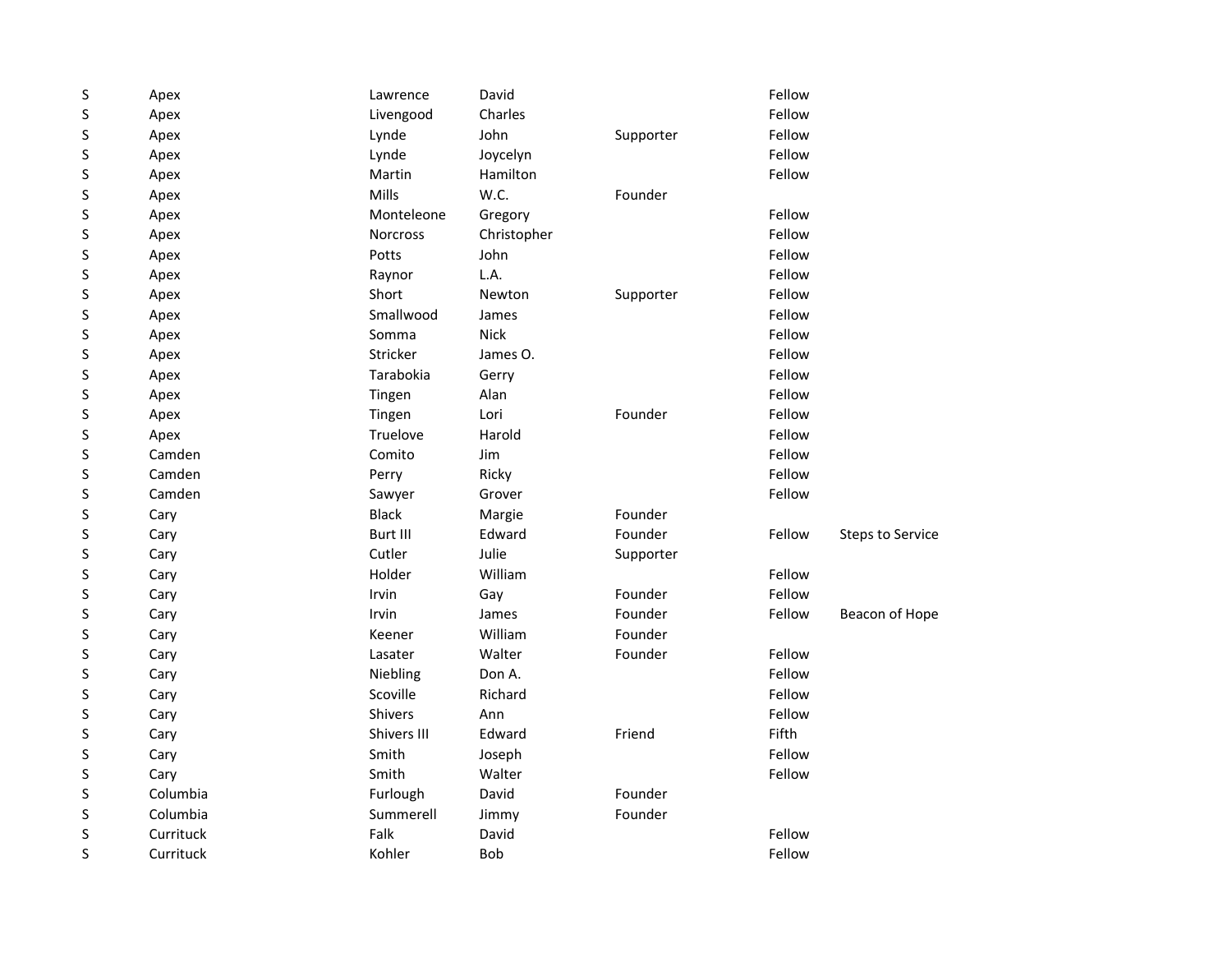| S | Davie                     | <b>Bowser</b>  | Gloria      |           |        | Lighthouse |            |
|---|---------------------------|----------------|-------------|-----------|--------|------------|------------|
| S | Davie                     | DeBruhl        | Gloria      |           | Fellow |            |            |
| S | Davie                     | DeBruhl        | Larry       | Founder   | Fellow |            |            |
| S | Davie                     | Parrott        | Joanne      | Partner   |        | Lighthouse |            |
| S | Edenton                   | Guard          | John        | Founder   | Fellow | Lighthouse | Ambassador |
| S | Edenton                   | Hollowell      | E.L.        |           | Fellow |            |            |
| S | Edenton                   | Hollowell Jr.  | W. Herbert  |           | Fellow |            |            |
| S | Edenton                   | Leary Jr.      | R.          |           | Fellow |            |            |
| S | Edenton                   | Myers          | William     |           | Fellow |            |            |
| S | Edenton                   | Perry          | Gene        |           | Fellow |            |            |
| S | Elizabeth City            | Avdlett        | Sanford     |           | Fellow |            |            |
| S | Elizabeth City River City | Creel          | Luther      | Founder   | Sixth  | Lighthouse |            |
| S | Elizabeth City River City | Creel          | Mary        |           | Fifth  |            |            |
| S | Elizabeth City River City | McKoy          | Bob         |           | Fellow |            |            |
| S | Elizabeth City River City | Styons         | Melvin      |           | Fellow |            |            |
| S | <b>First Flight</b>       | Carpenter      | Paranita    | Founder   |        | Lighthouse | Ambassador |
| S | <b>First Flight</b>       | Curtis         | Ronnie      | Founder   |        | Lighthouse |            |
| S | <b>First Flight</b>       | Curtis         | Tiney       | Supporter | Fellow |            |            |
| S | <b>First Flight</b>       | Dunning        | Carolyn     | Founder   | Fellow |            |            |
| S | <b>First Flight</b>       | East           | Pete        | Founder   |        |            |            |
| S | First Flight              | Edmunds        | Jim         |           | Fellow |            |            |
| S | First Flight              | Foltz          | John        | Founder   |        |            |            |
| S | First Flight              | Hood           | Bill        |           | Fellow |            |            |
| S | First Flight              | Makowski       | Adrianne    | Supporter | Fellow | Lighthouse |            |
| S | First Flight              | Makowski       | Richard     | Founder   |        |            |            |
| S | <b>First Flight</b>       | McGlothlin     | Ernest      |           | Fellow |            |            |
| S | <b>First Flight</b>       | Meekins        | Tom         |           | Fellow |            |            |
| S | First Flight              | Miller III     | John        | Founder   | Fellow |            |            |
| S | <b>First Flight</b>       | Moore          | Lois        |           | Fellow |            |            |
| S | <b>First Flight</b>       | Palm           | Pamela      | Founder   |        |            |            |
| S | <b>First Flight</b>       | Peck           | Harry       |           | Fellow |            |            |
| S | <b>First Flight</b>       | Pfizenmayer    | Roberta     |           | Fellow | Lighthouse |            |
| S | First Flight              | Rogers         | Tom         | Founder   | Fellow |            |            |
| S | Franklinton               | Pruette        | C.          | Founder   | Fellow |            |            |
| S | Franklinton               | Southard       | Terry       | Founder   |        |            |            |
| S | <b>Fuquay Varina</b>      | <b>Bennett</b> | Larry       | Founder   |        |            |            |
| S | <b>Fuquay Varina</b>      | <b>Bowles</b>  | Frank       | Supporter | Fellow | Lighthouse |            |
| S | <b>Fuquay Varina</b>      | Brown          | <b>Russ</b> |           | Fellow |            |            |
| S | <b>Fuquay Varina</b>      | Cecere         | Tony        |           | First  |            |            |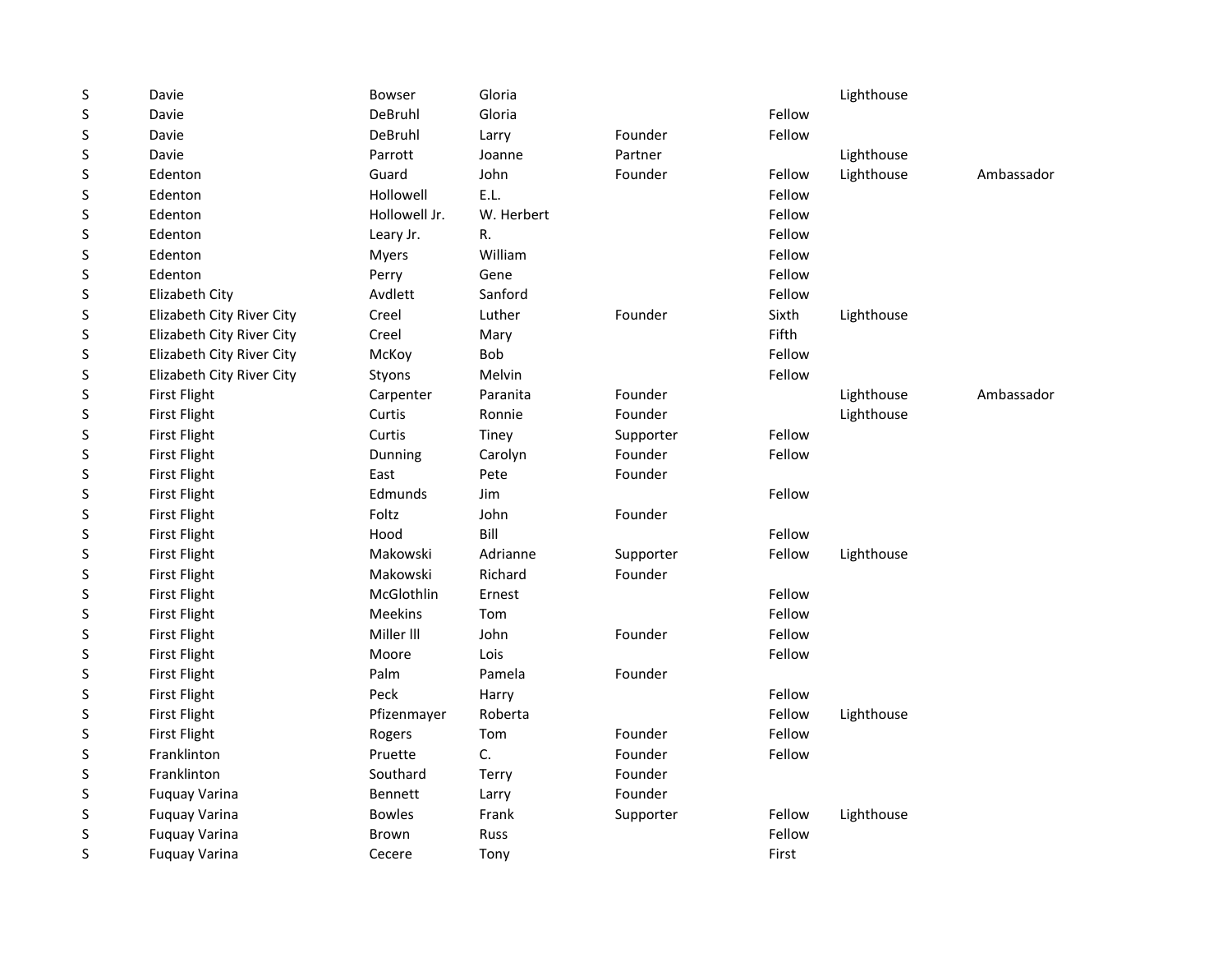| $\sf S$     | <b>Fuquay Varina</b> | Chosy        | Eugene       | Founder   | Fellow |                |             |
|-------------|----------------------|--------------|--------------|-----------|--------|----------------|-------------|
| $\mathsf S$ | <b>Fuquay Varina</b> | Cotton       | Donald       | Founder   | First  | Lighthouse     |             |
| $\sf S$     | <b>Fuquay Varina</b> | Elder        | Keith        | Founder   |        |                |             |
| S           | <b>Fuquay Varina</b> | Flinn        | Dennis       |           |        | Lighthouse     |             |
| S           | <b>Fuguay Varina</b> | Frieda       | Mike         |           | Fellow |                |             |
| S           | <b>Fuquay Varina</b> | Galloway     | Stephanie    | Partner   |        |                |             |
| S           | <b>Fuguay Varina</b> | Gray         | David        | Supporter | Fellow |                |             |
| S           | <b>Fuquay Varina</b> | Griffin      | Robert       | Founder   |        |                |             |
| S           | <b>Fuquay Varina</b> | Griffith     | Robert       | Founder   | Fellow |                |             |
| S           | <b>Fuquay Varina</b> | Hammond      | Robert       | Founder   | Fellow | Lighthouse     |             |
| $\sf S$     | <b>Fuguay Varina</b> | Honeycutt    | P.K.         | Founder   |        |                |             |
| $\sf S$     | <b>Fuquay Varina</b> | Honeycutt    | Sarah        | Founder   |        |                |             |
| $\sf S$     | <b>Fuquay Varina</b> | Houck        | Daniel       | Founder   | Fellow | Lighthouse     | Ambassador  |
| $\sf S$     | <b>Fuquay Varina</b> | Hunter       | Earl         |           |        | Lighthouse     | Third Level |
| $\sf S$     | <b>Fuguay Varina</b> | Johnson      | A.N.         |           | Fellow |                |             |
| $\sf S$     | <b>Fuquay Varina</b> | Johnson      | Bob, Dr.     |           | Fellow |                |             |
| S           | <b>Fuquay Varina</b> | Judd         | Craig        | Founder   |        |                |             |
| S           | <b>Fuguay Varina</b> | Keith        | Clifton      | Founder   | Fellow |                |             |
| $\sf S$     | <b>Fuguay Varina</b> | Kick         | Ed           | Founder   | Fellow | Lighthouse     | Ambassador  |
| S           | <b>Fuguay Varina</b> | Kistek       | <b>Brian</b> | Founder   | Fellow |                |             |
| $\sf S$     | <b>Fuquay Varina</b> | Koster       | <b>Brain</b> | Founder   |        |                |             |
| $\sf S$     | <b>Fuguay Varina</b> | Lane         | Frank        | Founder   | Fellow | Lighthouse     |             |
| S           | <b>Fuquay Varina</b> | Lilliston    | Andrew       | Partner   | Third  | Beacon of Hope | Ambassador  |
| $\sf S$     | <b>Fuguay Varina</b> | Lilly        | John         |           | First  | Lighthouse     |             |
| $\sf S$     | <b>Fuquay Varina</b> | Lingenfelter | Ken          | Founder   | Fellow | Lighthouse     | Ambassador  |
| $\sf S$     | <b>Fuquay Varina</b> | Loots        | Wayne        |           |        | Lighthouse     |             |
| $\sf S$     | <b>Fuquay Varina</b> | Marley       | Robert       |           | Fellow |                |             |
| $\sf S$     | <b>Fuguay Varina</b> | Matthews     | Clarence     | Founder   |        |                |             |
| $\sf S$     | <b>Fuquay Varina</b> | Matthews     | Cyrus M.     |           | Fellow |                |             |
| S           | <b>Fuquay Varina</b> | McDowell     | Frank        | Founder   | Fellow |                |             |
| S           | <b>Fuguay Varina</b> | McKenzie     | Jim          | Founder   | Fellow |                |             |
| S           | <b>Fuquay Varina</b> | McLeod       | Bernard      | Founder   | Fellow |                |             |
| S           | <b>Fuguay Varina</b> | Naugle       | Richard      | Founder   |        |                |             |
| $\sf S$     | <b>Fuquay Varina</b> | O'Shea       | Allen        | Supporter |        |                |             |
| S           | <b>Fuquay Varina</b> | Page         | Marvin       |           |        | Lighthouse     | Ambassador  |
| S           | <b>Fuquay Varina</b> | Patton       | Thomas       | Supporter |        |                |             |
| $\sf S$     | <b>Fuquay Varina</b> | Porter       | Eugene       | Founder   | Fellow |                |             |
| $\sf S$     | <b>Fuquay Varina</b> | Proctor      | Phillip      | Supporter |        | Lighthouse     |             |
| S           | <b>Fuquay Varina</b> | Raines       | Michael      | Partner   |        |                |             |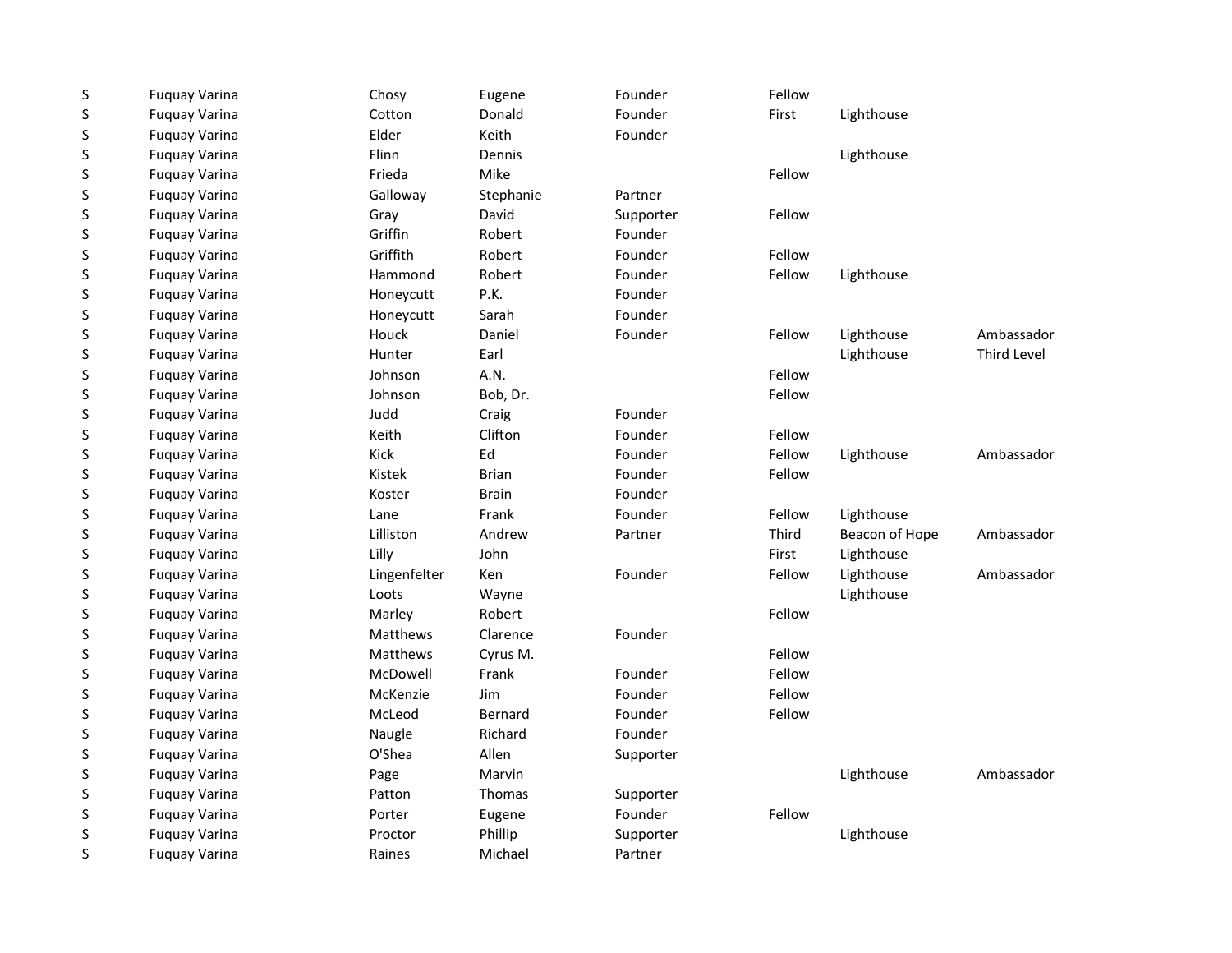| $\sf S$ | <b>Fuquay Varina</b> | Ramsey         | Kara                | Founder         |        |                         |            |
|---------|----------------------|----------------|---------------------|-----------------|--------|-------------------------|------------|
| $\sf S$ | <b>Fuquay Varina</b> | Reams          | Davis               |                 | Fellow |                         |            |
| $\sf S$ | <b>Fuquay Varina</b> | Reichet        | Monty M.            | Founder         |        |                         |            |
| $\sf S$ | <b>Fuquay Varina</b> | Reichert       | William             |                 |        | Lighthouse              |            |
| S       | <b>Fuquay Varina</b> | Reynolds       | Joseph              | Founder         |        |                         |            |
| S       | <b>Fuquay Varina</b> | Rhodes         | Denise              | Founder         |        |                         |            |
| S       | <b>Fuquay Varina</b> | Savino         | Don                 | Partner/Founder |        |                         |            |
| S       | <b>Fuquay Varina</b> | Semple         | James               | Supporter       | Fellow | Lighthouse              | Ambassador |
| $\sf S$ | <b>Fuquay Varina</b> | Sentor         | Jack                | Founder         |        |                         |            |
| $\sf S$ | <b>Fuquay Varina</b> | <b>Simmons</b> | Michael             |                 |        |                         | Ambassador |
| S       | <b>Fuquay Varina</b> | Smith          | Christopher         | Supporter       |        |                         |            |
| S       | <b>Fuquay Varina</b> | Sorrels        | <b>Bob</b>          |                 |        | Lighthouse              |            |
| $\sf S$ | <b>Fuquay Varina</b> | Steepe         | Robert              |                 | First  |                         |            |
| S       | <b>Fuquay Varina</b> | Strong         | Harold              | Founder         | Fellow |                         |            |
| $\sf S$ | <b>Fuquay Varina</b> | Taylor         | Tom                 | Founder         |        |                         |            |
| $\sf S$ | <b>Fuquay Varina</b> | <b>Thebes</b>  | Frank               | Supporter       |        |                         |            |
| S       | <b>Fuquay Varina</b> | Tingen         | Clyde B.            |                 | Fellow |                         |            |
| S       | <b>Fuquay Varina</b> | Tutor          | Terry               | Friend          | Second | Lighthouse              |            |
| S       | <b>Fuquay Varina</b> | Varvaro        | Michael             | Partner/Founder |        |                         |            |
| $\sf S$ | Garner               | English        | Gene                | Supporter       | Second | <b>Steps to Service</b> | Ambassador |
| $\sf S$ | Garner               | English        | Gloria              | Supporter       |        |                         |            |
| S       | Garner               | Finch          | Clyde               |                 | Fellow |                         |            |
| S       | Garner               | Stephens       | Algie               |                 | Fellow |                         |            |
| S       | Garner               | Tally          | <b>William Bill</b> |                 | Fellow |                         |            |
| S       | Garner               | Valsame        | James               |                 | Fellow |                         |            |
| S       | Gaston               | Grant          | Marshall            |                 | Fellow |                         |            |
| S       | Gaston               | <b>Norris</b>  | Elbert              |                 | Fellow |                         |            |
| S       | Henderson            | Oxendine       | Darlynn             | Founder         |        | <b>Steps to Service</b> |            |
| $\sf S$ | Henderson            | Oxendine       | Randy               | Founder         | Fellow |                         |            |
| S       | Hertford             | <b>Biggers</b> | John                |                 | Fellow |                         |            |
| $\sf S$ | Hertford             | Elliot         | William             |                 | Fellow |                         |            |
| S       | <b>Holly Springs</b> | Rummel         | Penny               | Supporter       | Fellow |                         |            |
| $\sf S$ | <b>Holly Springs</b> | Vito           | Phillip             |                 | Fellow |                         |            |
| $\sf S$ | Jackson              | Sandy          | Lawrence            | Partner/Founder | Fellow |                         |            |
| S       | Knightdale           | Haywood        | Alton               |                 | Fellow |                         |            |
| S       | Knightdale           | Overby         | Robert              |                 | Fellow |                         |            |
| S       | Lake Gaston          | Avis           | Phillip             |                 | Fellow |                         |            |
| S       | Lake Gaston          | Bateman        | Harold              | Founder         | First  | Lighthouse              |            |
| S       | Lake Gaston          | <b>Bateman</b> | Mark                | Supporter       |        |                         |            |
|         |                      |                |                     |                 |        |                         |            |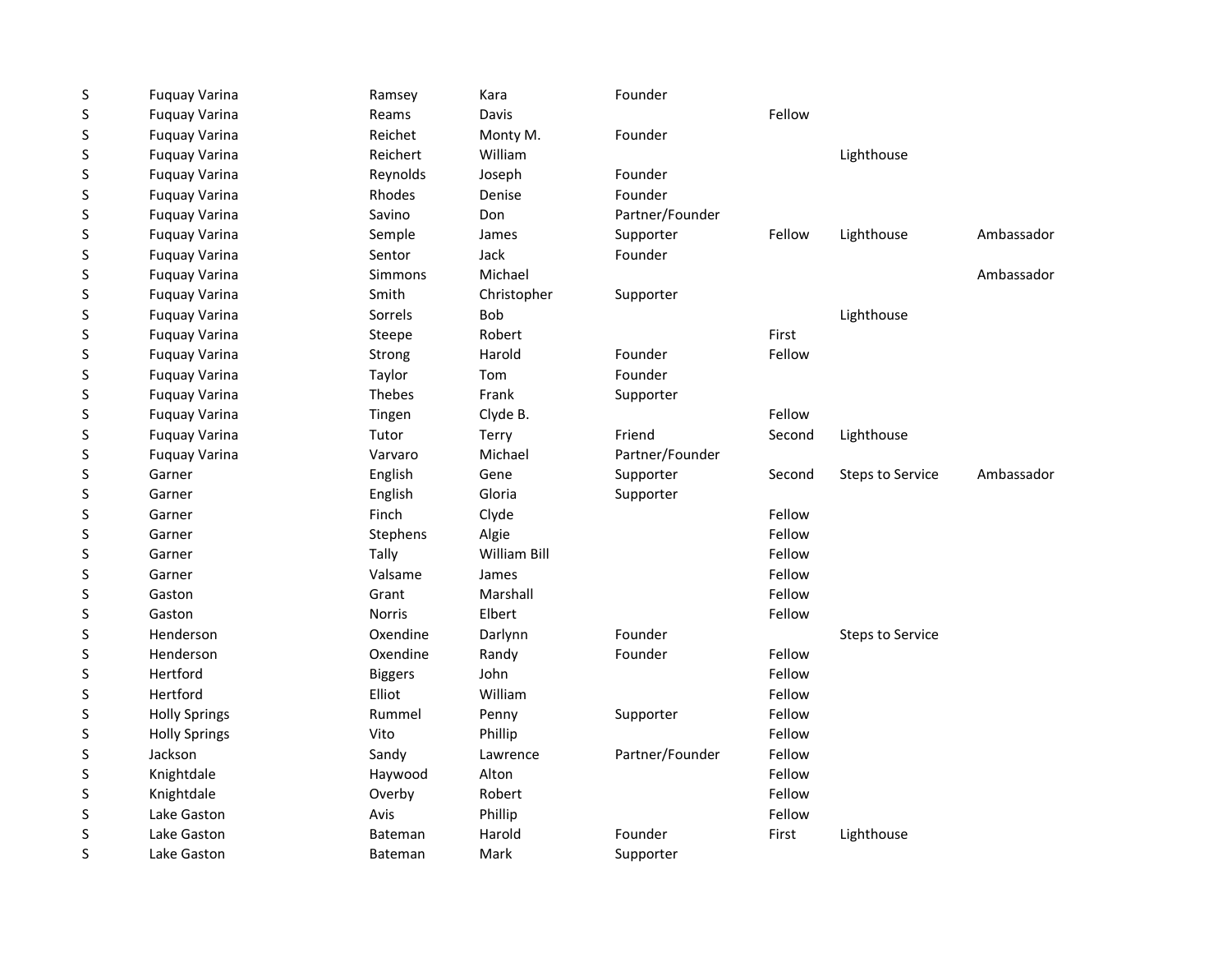| S       | Lake Gaston | <b>Bersch</b> | James       | Supporter |        |                         |            |
|---------|-------------|---------------|-------------|-----------|--------|-------------------------|------------|
| $\sf S$ | Lake Gaston | Boone         | James       | Founder   | Fellow |                         |            |
| S       | Lake Gaston | Boone         | Ron         |           | Fellow |                         |            |
| S       | Lake Gaston | Bull          | Wayne       |           |        | Lighthouse              |            |
| S       | Lake Gaston | Cahill        | James       | Supporter | First  |                         |            |
| S       | Lake Gaston | Cahill        | Rosalie     |           | Fellow |                         |            |
| S       | Lake Gaston | Chaffin       | Melvin      |           | Fellow |                         |            |
| S       | Lake Gaston | Clayton       | Richard     | Supporter |        |                         |            |
| S       | Lake Gaston | Dedilla, MD   | Amanda R.   |           | Fellow |                         |            |
| S       | Lake Gaston | Demetrius     | Chris       | Founder   |        |                         |            |
| S       | Lake Gaston | Eddy          | Thomas      |           |        | Lighthouse              |            |
| S       | Lake Gaston | <b>Eppes</b>  | Casper      | Founder   | Fellow |                         |            |
| S       | Lake Gaston | Everhart      | Kathy       |           |        |                         | Ambassador |
| $\sf S$ | Lake Gaston | Finch         | Gene        |           |        | Lighthouse              |            |
| S       | Lake Gaston | Gleason       | Richard     | Founder   |        |                         |            |
| S       | Lake Gaston | Glessner      | Norman      | Founder   |        |                         |            |
| S       | Lake Gaston | Goertmiller   | Susan       |           |        | Lighthouse              |            |
| S       | Lake Gaston | Gravanda      | Debbie      |           |        | Lighthouse              |            |
| S       | Lake Gaston | Gravanda      | Tony        |           |        | Lighthouse              |            |
| S       | Lake Gaston | Groeger       | Karl        | Founder   |        |                         |            |
| S       | Lake Gaston | Hall          | Arnold      | Founder   |        |                         |            |
| S       | Lake Gaston | Hatchell      | Major       |           | Fellow |                         |            |
| S       | Lake Gaston | Henry         | Donald      | Founder   | Second | Lighthouse              |            |
| S       | Lake Gaston | Herbert       | Gary        |           |        |                         | Ambassador |
| S       | Lake Gaston | Hines         | David       | Founder   | Fellow |                         |            |
| S       | Lake Gaston | Hoofnagle     | William     | Founder   | Fellow |                         |            |
| S       | Lake Gaston | Houston       | Jack & Jean |           | Fellow |                         |            |
| S       | Lake Gaston | Howell        | James O.    |           | Fellow |                         |            |
| S       | Lake Gaston | Johnson       | David       | Founder   |        |                         |            |
| S       | Lake Gaston | Kinyon        | Larry       | Supporter |        | Lighthouse              |            |
| S       | Lake Gaston | L.            | Robert      |           | Fellow |                         |            |
| S       | Lake Gaston | Lanning       | Clyde P.    |           | Fellow |                         |            |
| S       | Lake Gaston | Leuty         | Ed L.       |           | Fellow |                         |            |
| S       | Lake Gaston | Manzer        | Richard     | Founder   |        |                         |            |
| S       | Lake Gaston | Mathews       | Vernon      |           | Fellow |                         |            |
| S       | Lake Gaston | McClellan     | Richard     | Supporter |        |                         |            |
| $\sf S$ | Lake Gaston | Miller        | Scott       |           |        | <b>Steps to Service</b> |            |
| S       | Lake Gaston | Morris        | Leon        | Founder   | Fellow |                         |            |
| S       | Lake Gaston | Nagorski      | Michael     | Founder   |        |                         |            |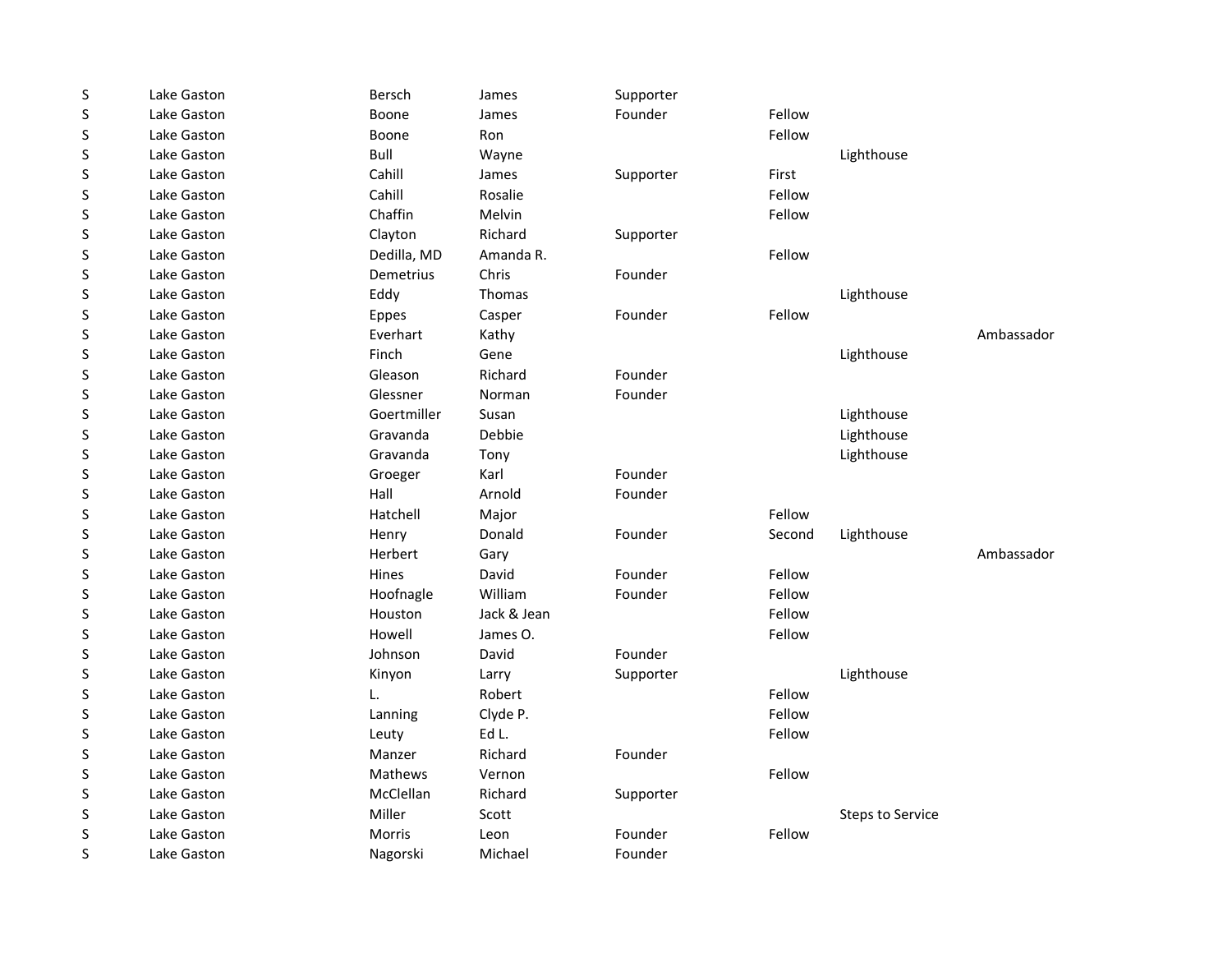| S       | Lake Gaston     | Okes         | Garden         | Founder   |          |                 |            |
|---------|-----------------|--------------|----------------|-----------|----------|-----------------|------------|
| S       | Lake Gaston     | O'Neill      | William        | Founder   |          |                 |            |
| S       | Lake Gaston     | Osen         | Chris          | Founder   |          |                 |            |
| S       | Lake Gaston     | Parizo       | <b>Bruce</b>   | Founder   | Fellow   |                 | Ambassador |
| S       | Lake Gaston     | Porter       | Donald L.      |           | Fellow   |                 |            |
| S       | Lake Gaston     | Powell       | Clarence       | Founder   | Fellow   | Step to Service |            |
| S       | Lake Gaston     | Prescott     | Alwood         |           | Fellow   |                 | Ambassabor |
| S       | Lake Gaston     | Price MD     | Mary           |           | Fellow   |                 |            |
| S       | Lake Gaston     | Raneri       | <b>Delores</b> |           |          | Lighthouse      |            |
| S       | Lake Gaston     | Reed         | <b>Billie</b>  |           |          | Lighthouse      |            |
| S       | Lake Gaston     | Roberts      | Donald L.      |           | Fellow   |                 |            |
| S       | Lake Gaston     | Seymour      | Arsend         | Supporter |          |                 |            |
| S       | Lake Gaston     | Shuart       | James          | Founder   | Second   |                 |            |
| S       | Lake Gaston     | Shuart       | Kally          | Founder   | First    |                 |            |
| S       | Lake Gaston     | Silcox       | Roger          | Founder   | Fellow   |                 |            |
| S       | Lake Gaston     | Smigiel      | Paul           | Founder   | Fellow   |                 |            |
| S       | Lake Gaston     | Smith        | Marlene        | Founder   |          |                 |            |
| S       | Lake Gaston     | Smith        | William        | Founder   |          |                 |            |
| S       | Lake Gaston     | Stokes Jr.   | Lewis          |           | Fellow   |                 |            |
| S       | Lake Gaston     | Stone        | Tim            | Supporter | Fellow   |                 |            |
| $\sf S$ | Lake Gaston     | Strain       | Boyd           | Founder   | Fellow   |                 |            |
| S       | Lake Gaston     | Tillson      | Robert         | Founder   | Fellow   |                 |            |
| S       | Lake Gaston     | Vandeveer    | Norman E.      |           | Fellow   |                 |            |
| S       | Lake Gaston     | Varney       | David          | Founder   |          |                 |            |
| S       | Lake Gaston     | Vion Sr.     | Charles        | Founder   | Stickley |                 |            |
| S       | Lower Currituck | Owens        | Jerry          | Founder   |          |                 |            |
| S       | Lucama          | Harrison     | Thomas         |           |          | Lighthouse      |            |
| S       | Manteo          | Creef        | Ben            |           | Fellow   |                 |            |
| S       | Manteo          | Green        | Earl           |           | Fellow   |                 |            |
| S       | Manteo          | Hardee       | Jocelyn        | Founder   |          |                 |            |
| S       | Manteo          | Mann         | Harry          |           | Fellow   | Lighthouse      |            |
| S       | Manteo          | Midgett      | Louis          |           | Fellow   |                 |            |
| S       | Manteo          | Payne        | Reuben         | Flounder  | Fellow   |                 |            |
| S       | Manteo          | Umphlett     | Ralph          |           | Fellow   |                 |            |
| S       | Murfreesboro    | <b>Blowe</b> | Betz           |           | Fellow   |                 |            |
| S       | Murfreesboro    | <b>Blowe</b> | Danny M.       |           | Fellow   |                 |            |
| S       | Murfreesboro    | Blowe        | Elizabeth      | Founder   |          | Lighthouse      |            |
| S       | Murfreesboro    | Miller       | Henry L.       |           | Fellow   |                 |            |
| S       | Murfreesboro    | Wise         | Buddy W.       |           | Fellow   |                 |            |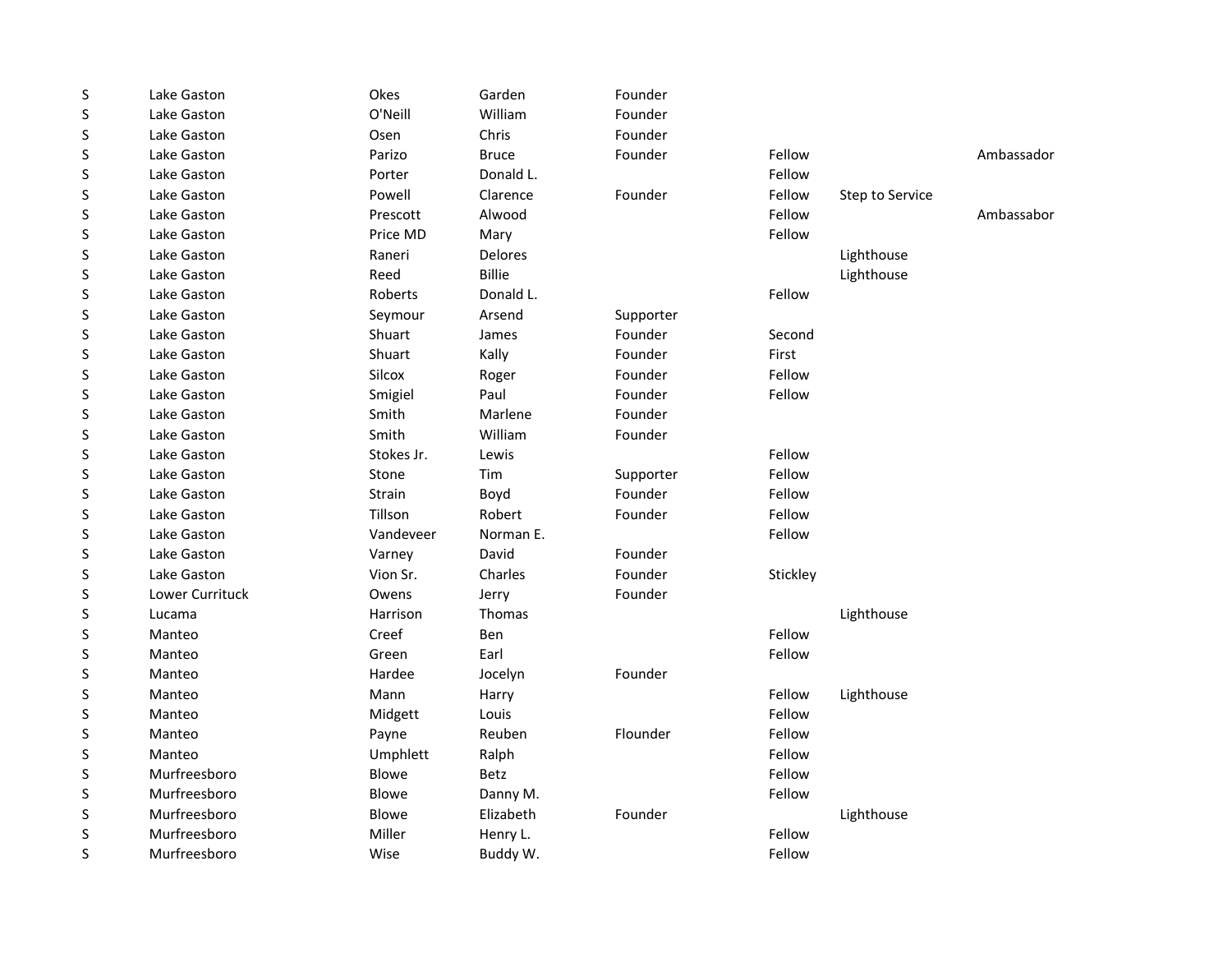| $\sf S$ | Murfreesboro  | Woodard           | Nathan L.      |           | Fellow |                         |            |
|---------|---------------|-------------------|----------------|-----------|--------|-------------------------|------------|
| S       | Nags Head     | Carnahan          | Carrie         | Supporter |        |                         |            |
| S       | Nags Head     | Grana             | David          |           | Fellow |                         |            |
| S       | Nags Head     | Sonnesso          | Angelo         | Founder   |        |                         |            |
| S       | Nashville     | Boehm             | James          | Founder   | Fellow |                         |            |
| S       | Nashville     | Boehm             | Mary           | Supporter |        | Lighthouse              |            |
| S       | Nashville     | Glisson           | Donald         |           | Fellow |                         |            |
| S       | Nashville     | Glisson           | Lottie         |           | Fellow |                         |            |
| S       | Nashville     | <b>McBride</b>    | Doris J.       | Founder   |        |                         |            |
| $\sf S$ | Nashville     | Shaw              | Paul           |           | Fellow |                         |            |
| S       | Nashville     | Silveri           | Anthony        |           | Fellow |                         |            |
| S       | North Raleigh | Barnhill          | Curtis         | Founder   | Second | Beacon of Hope          | Ambassador |
| S       | North Raleigh | <b>Barnhill</b>   | Lucy           | Founder   |        |                         |            |
| S       | North Raleigh | Beltran           | <b>Barbara</b> | Friend    | Fellow | Lighthouse              | Ambassador |
| S       | North Raleigh | <b>Beltran</b>    | Ron            | Friend    | Second | Lighthouse              | Ambassador |
| S       | North Raleigh | <b>Broyles</b>    | <b>Barbara</b> | Founder   |        |                         |            |
| S       | North Raleigh | Crisafi           | John           | Friend    |        | <b>Steps to Service</b> |            |
| S       | North Raleigh | Crisafi           | Margaret       | Supporter |        | Lighthouse              |            |
| S       | North Raleigh | Davis             | Bill           | Founder   | Fellow |                         |            |
| $\sf S$ | North Raleigh | Davis             | William        |           | First  |                         |            |
| S       | North Raleigh | DeBruhl           | James          | Founder   | Fellow |                         |            |
| $\sf S$ | North Raleigh | Deppe             | Tammy          | Founder   |        |                         |            |
| S       | North Raleigh | Fish              | David          | Founder   |        |                         |            |
| S       | North Raleigh | Fussell Sr.       | Aaron          | Founder   | Fellow |                         |            |
| S       | North Raleigh | Graham            | Bill           | Supporter |        | Lamp Lighter            |            |
| S       | North Raleigh | Graham            | Dale           | Founder   |        | Lighthouse              | Ambassador |
| S       | North Raleigh | Hall MD.          | Richard        | Founder   | Fellow |                         |            |
| S       | North Raleigh | Isenhauer         | Shirley        | Founder   |        | Lighthouse              |            |
| S       | North Raleigh | Iversen           | D.             | Founder   | First  |                         |            |
| S       | North Raleigh | Justice           | Herbert        | Patron    | Second | Lamp Lighter            | 1st        |
| S       | North Raleigh | Justice           | Julia          | Founder   | Fellow | Lighthouse              | Ambassador |
| S       | North Raleigh | Kemp              | Terry          | Founder   |        |                         |            |
| S       | North Raleigh | Koeppen           | Karl           |           | Fellow |                         |            |
| $\sf S$ | North Raleigh | Kuykendall        | Bill           | Founder   |        |                         |            |
| S       | North Raleigh | Lee               | George         |           | Fellow |                         |            |
| S       | North Raleigh | Leinneweber       | Renie          |           | Fellow |                         |            |
| S       | North Raleigh | Martin Jr.        | John           | Founder   | First  |                         |            |
| S       | North Raleigh | <b>McGuinness</b> | Marie          |           | Fellow |                         |            |
| S       | North Raleigh | McKinney          | Walt           | Founder   |        |                         |            |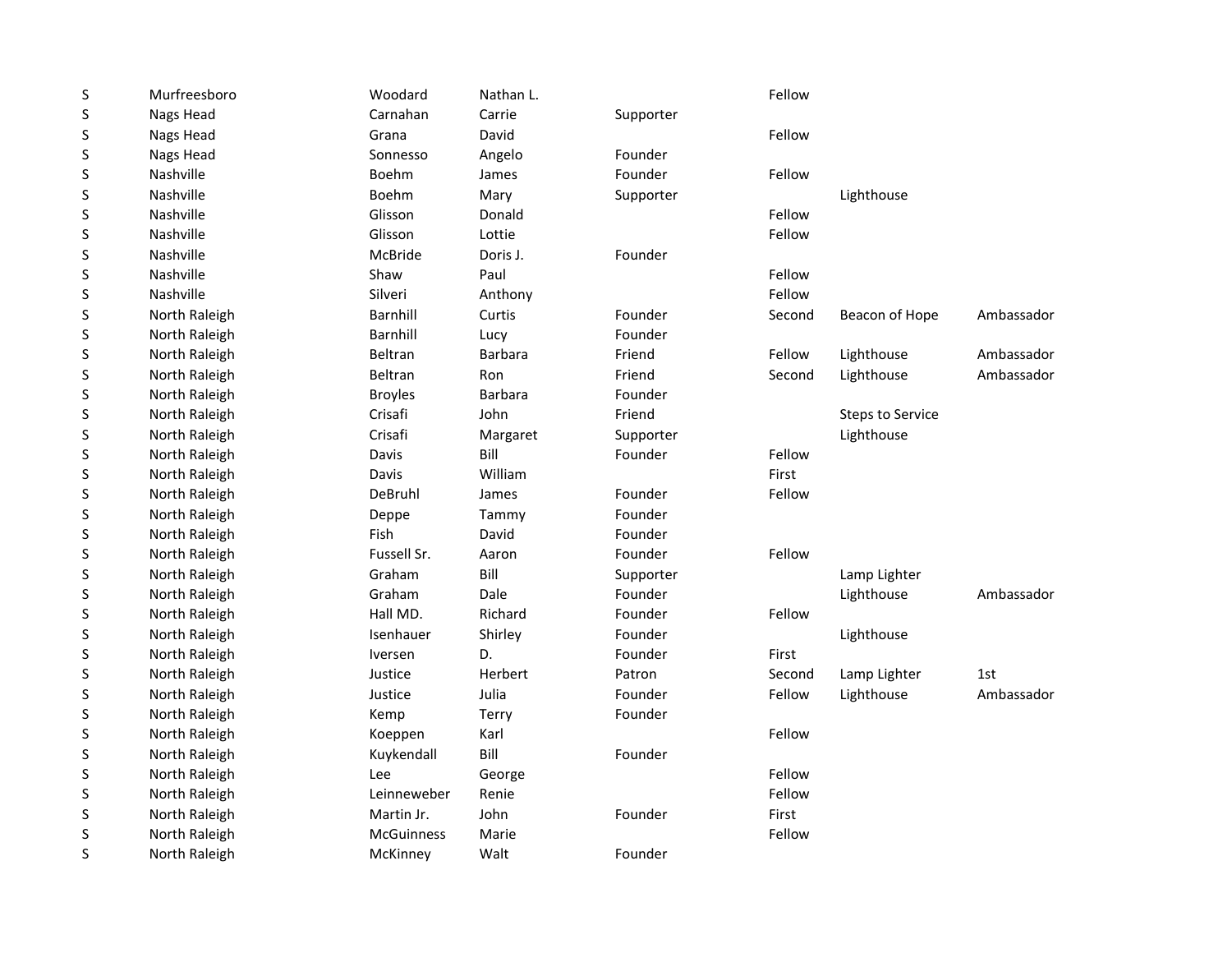| S | North Raleigh | Moss            | James        | Founder   | Fellow |            |
|---|---------------|-----------------|--------------|-----------|--------|------------|
| S | North Raleigh | Moss            | Joe          | Founder   |        |            |
| S | North Raleigh | O'Leary         | Irene        | Founder   |        |            |
| S | North Raleigh | Rosenbaum       | Donald       | Founder   |        | Lighthouse |
| S | North Raleigh | Scott           | Dorthy       | Founder   |        |            |
| S | North Raleigh | Subervi         | Ofelia       |           | Fellow |            |
| S | North Raleigh | Subervi Jr.     | Felix        | Founder   | Fellow |            |
| S | North Raleigh | Taylor          | Gilbert      |           | Fellow |            |
| S | North Raleigh | Turner          | William      | Founder   | Fellow |            |
| S | North Raleigh | Vernon          | Art          | Founder   | Fellow |            |
| S | North Raleigh | Watson          | Jane         | Founder   |        | Lighthouse |
| S | Northern Wake | Chatham         | Gary         |           | Fellow |            |
| S | Northern Wake | Chatham         | Marie        |           | Fellow |            |
| S | Northern Wake | Peters          | Adam         |           | Fellow |            |
| S | Northern Wake | Peters          | Yolanda      |           | Fellow |            |
| S | Northern Wake | Ray             | Albert       |           | Fellow |            |
| S | Northern Wake | Ray             | Truett       |           | Fellow |            |
| S | Pilot-G       | Phillips        | Stanley      | Partner   | Fellow | Lighthouse |
| S | Pilot-G       | Snell           | James        | Founder   |        |            |
| S | Pinetops      | Coker           | C. Earl      |           | Fellow |            |
| S | Plymouth      | Rasberry Jr.    | Robert       |           | Fellow |            |
| S | Raleigh Elite | Everett         | Herbert      | Founder   |        |            |
| S | Raleigh Host  | Averett         | Ben          | Founder   |        |            |
| S | Raleigh Host  | <b>Barbour</b>  | Durwood      |           | Fellow |            |
| S | Raleigh Host  | Barker Jr.      | М.           |           | First  |            |
| S | Raleigh Host  | <b>Brooks</b>   | Michael      | Supporter |        |            |
| S | Raleigh Host  | <b>Brown</b>    | Robert       |           | Fellow |            |
| S | Raleigh Host  | <b>Brule</b>    | Pamela       | Founder   |        |            |
| S | Raleigh Host  | Day             | Jerry        | Supporter | Fellow |            |
| S | Raleigh Host  | DeLuca          | John         |           | Fellow |            |
| S | Raleigh Host  | <b>Driggers</b> | L.           |           | Fellow |            |
| S | Raleigh Host  | Dupree          | Elizabeth R. |           | Fellow |            |
| S | Raleigh Host  | Dupree Jr.      | Franklin     |           | Fellow |            |
| S | Raleigh Host  | Ellis           | Dianne       | Friend    | Fellow |            |
| S | Raleigh Host  | <b>Ellis</b>    | Dorothy      | Friend    | Fellow |            |
| S | Raleigh Host  | Getman Jr.      | Drew         | Founder   |        |            |
| S | Raleigh Host  | Griffey         | Janet        |           | Fellow |            |
| S | Raleigh Host  | Hall            | Robert       |           | Fellow |            |
| S | Raleigh Host  | Hinds           | Paul         |           | Fellow |            |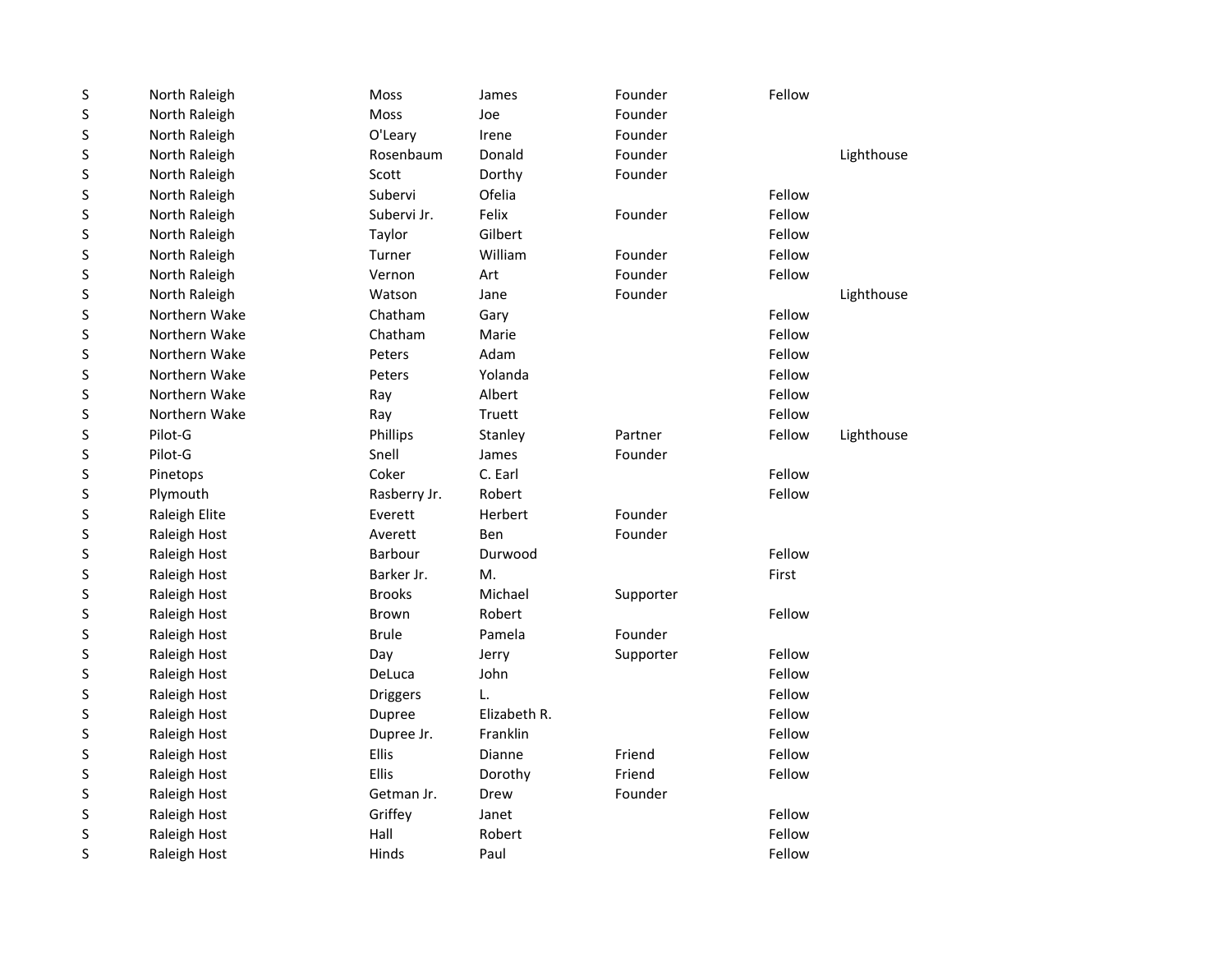| $\sf S$ | Raleigh Host      | Holroyd Jr.     | W. Casper       |           | Fellow |                |            |
|---------|-------------------|-----------------|-----------------|-----------|--------|----------------|------------|
| $\sf S$ | Raleigh Host      | Howard          | Dean            | Supporter |        |                |            |
| S       | Raleigh Host      | Johnson         | Samuel          |           | Fellow |                |            |
| S       | Raleigh Host      | Jones Jr.       | L               | Founder   | Fellow |                |            |
| S       | Raleigh Host      | Lanier Jr.      | Albert          |           | Fellow |                |            |
| S       | Raleigh Host      | Martin          | David           | Founder   | First  |                |            |
| S       | Raleigh Host      | McGraw          | Alton           |           | Fellow |                |            |
| S       | Raleigh Host      | <b>McLaurin</b> | Stephen         | Founder   | Fellow | Lighthouse     | Ambassador |
| S       | Raleigh Host      | Neese           | John            | Founder   |        |                |            |
| $\sf S$ | Raleigh Host      | O'Neal          | Lester          |           | Fellow |                |            |
| S       | Raleigh Host      | Perry           | Ronald          |           | Fellow |                |            |
| S       | Raleigh Host      | Pierce Sr.      | Richard         |           | Fellow |                |            |
| $\sf S$ | Raleigh Host      | Presnell        | Esther          |           | Fellow | Lighthouse     |            |
| S       | Raleigh Host      | Presnell        | Stuart          |           |        | Lighthouse     |            |
| S       | Raleigh Host      | Presnell III    | Lacy M.         |           | Fellow |                | Ambassabor |
| S       | Raleigh Host      | Presnell Jr.    | Lacy            | Founder   | Fellow | Beacon of Hope |            |
| S       | Raleigh Host      | Presson Jr.     | R.              |           | Fellow |                |            |
| S       | Raleigh Host      | Prevette        | Harry           |           | Fellow |                |            |
| S       | Raleigh Host      | Reed            | Jack            | Founder   |        |                |            |
| S       | Raleigh Host      | Roberson        | Glynn           |           | Fellow |                |            |
| S       | Raleigh Host      | Rutledge        | David           | Founder   |        |                |            |
| $\sf S$ | Raleigh Host      | Simpkins        | Jayne           | Founder   |        | Beacon of Hope |            |
| $\sf S$ | Raleigh Host      | Small           | John            |           | Fellow |                |            |
| $\sf S$ | Raleigh Host      | Tannery         | Eric            |           | Fellow |                |            |
| $\sf S$ | Raleigh Host      | Tannery         | Graham          |           | Fellow |                |            |
| S       | Raleigh Southeast | Brooks Jr.      | ı.              | Founder   | First  |                |            |
| $\sf S$ | Raleigh Southeast | Croom Jr.       | Troy            |           | Fellow |                |            |
| S       | Raleigh Southeast | David           | Theodore        |           | Fellow |                |            |
| S       | Raleigh Southeast | Gardner         | Charles         |           | Fellow |                |            |
| S       | Raleigh Southeast | Gardner         | Jean            | Founder   | First  |                |            |
| S       | Raleigh Southeast | Hunter          | Rudolph         | Founder   |        |                |            |
| S       | Raleigh Southeast | Leathers        | <b>Beatrice</b> | Founder   |        | Lighthouse     |            |
| S       | Raleigh Southeast | Leathers Jr.    | Sherman         | Supporter | First  | Lighthouse     |            |
| S       | Raleigh Southeast | Matier          | Maxcine         |           | Fellow |                |            |
| S       | Raleigh Southeast | Myers-Hay       | Muriel          | Founder   |        |                |            |
| S       | Raleigh Southeast | Pearsoll        | Sulton          |           | Fellow |                |            |
| S       | Raleigh Southeast | Rich            | Jean            | Founder   | Fellow |                |            |
| S       | Roanoke Rapids    | Gurley          | Bryon           |           | Fellow |                |            |
| S       | Roanoke Rapids    | Rodwell         | Wilton          |           | Fellow |                |            |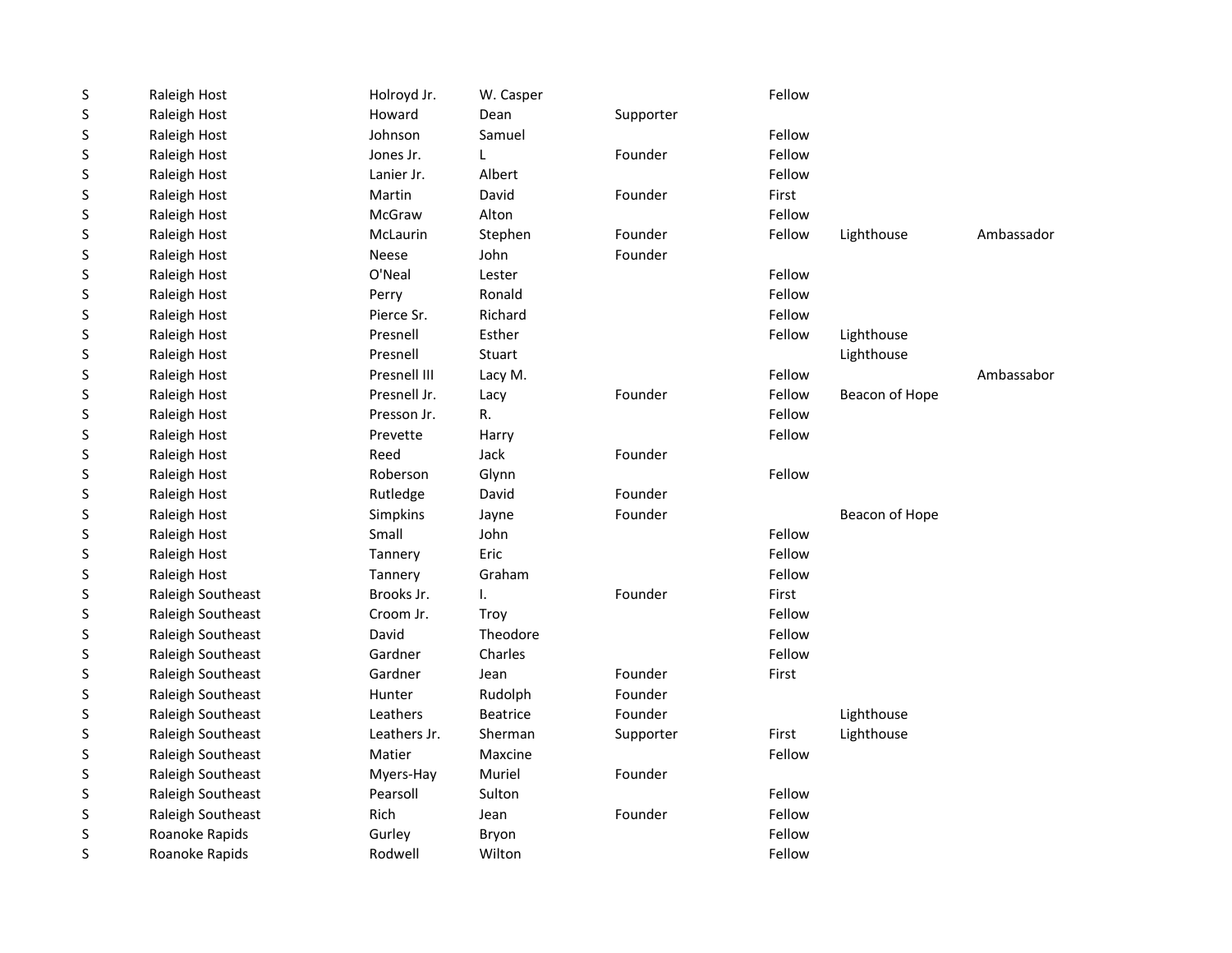| $\sf S$ | Roanoke Rapids             | Thannikkary    | Alex           |           | Fellow |                |            |
|---------|----------------------------|----------------|----------------|-----------|--------|----------------|------------|
| S       | Rocky Hock                 | Evans          | Lloyd          | Founder   | Fellow |                |            |
| S       | Rocky Hock                 | Jordan         | Frances        | Founder   | Fellow | Lighthouse     | Ambassador |
| S       | Rocky Hock                 | Miller         | <b>DeDe</b>    | Founder   |        |                |            |
| S       | Rocky Hock                 | Miller         | H.M.           | Founder   | Fellow |                |            |
| S       | Rocky Hock                 | Mizak          | Frank          |           | Fellow |                |            |
| S       | Rocky Hock                 | Nixon          | Denise         |           | Fellow |                |            |
| S       | Rocky Hock                 | Smith          | Karen          |           | Fellow |                |            |
| S       | <b>Rocky Mount Evening</b> | <b>Bobbitt</b> | William        |           | First  |                |            |
| S       | <b>Rocky Mount Evening</b> | Culpepper      | Milton         |           | First  |                |            |
| S       | <b>Rocky Mount Evening</b> | Fields         | Mary           |           | Fellow |                |            |
| S       | <b>Rocky Mount Evening</b> | Fields Sr.     | Robert         |           | Fellow |                |            |
| S       | <b>Rocky Mount Evening</b> | Flora          | Ella           |           | Fellow |                |            |
| S       | <b>Rocky Mount Evening</b> | Flora          | Mike           | Supporter | Fellow | Beacon of Hope |            |
| S       | <b>Rocky Mount Evening</b> | Hadley         | Jeff           |           | Fellow |                |            |
| S       | <b>Rocky Mount Evening</b> | Holleman       | Charles        | Partner   | First  | Lighthouse     |            |
| S       | <b>Rocky Mount Evening</b> | Holleman       | Jan            | Founder   | Fellow |                |            |
| S       | <b>Rocky Mount Evening</b> | Joyner         | Clarence       |           | Fellow |                |            |
| S       | <b>Rocky Mount Evening</b> | Kearney        | John           |           | Fellow |                |            |
| S       | <b>Rocky Mount Evening</b> | Leonard        | Don            |           | Fellow |                |            |
| S       | <b>Rocky Mount Evening</b> | Mills          | Deborah        |           | Fellow |                |            |
| S       | <b>Rocky Mount Evening</b> | Parrish        | Fred           |           | Fellow |                |            |
| S       | <b>Rocky Mount Evening</b> | Phillips Jr.   | Alwyn          |           | Fellow |                |            |
| S       | <b>Rocky Mount Evening</b> | Reid           | James          |           | Fellow |                |            |
| S       | Rocky Mount Luncheon       | <b>Bullard</b> | Nancy          |           | Fellow |                |            |
| S       | Rocky Mount Luncheon       | <b>Bunn</b>    | <b>Bennett</b> |           | Fellow |                |            |
| S       | Rocky Mount Luncheon       | Combs          | Fred           |           | Fellow |                |            |
| S       | Rocky Mount Luncheon       | Corrick Jr.    | <b>Blaine</b>  |           | Fellow |                |            |
| S       | Rocky Mount Luncheon       | Davenport      | James F.       |           | Fellow |                |            |
| S       | Rocky Mount Luncheon       | Dugan          | James F.       |           | Fellow |                |            |
| S       | Rocky Mount Luncheon       | Hale           | E.B.           |           | Fellow |                |            |
| S       | Seaboard                   | Harlan         | Jack           |           | Fellow |                |            |
| S       | Seaboard                   | Long           | Joseph         |           | Fellow |                |            |
| S       | Seaboard                   | Perry          | Cleveland      |           | Fellow |                |            |
| S       | Seaboard                   | Taylor         | Gene           |           | Fellow |                |            |
| S       | Seagrove                   | Curtis         | Thomas         |           | Fellow |                |            |
| S       | Seagrove                   | Johnson        | Billy          |           | Fellow |                |            |
| S       | <b>Spring Hope</b>         | Geddie         | Roland T.      |           | Fellow |                |            |
| S       | <b>Spring Hope</b>         | Purkerson      | Earl           |           | Fellow |                |            |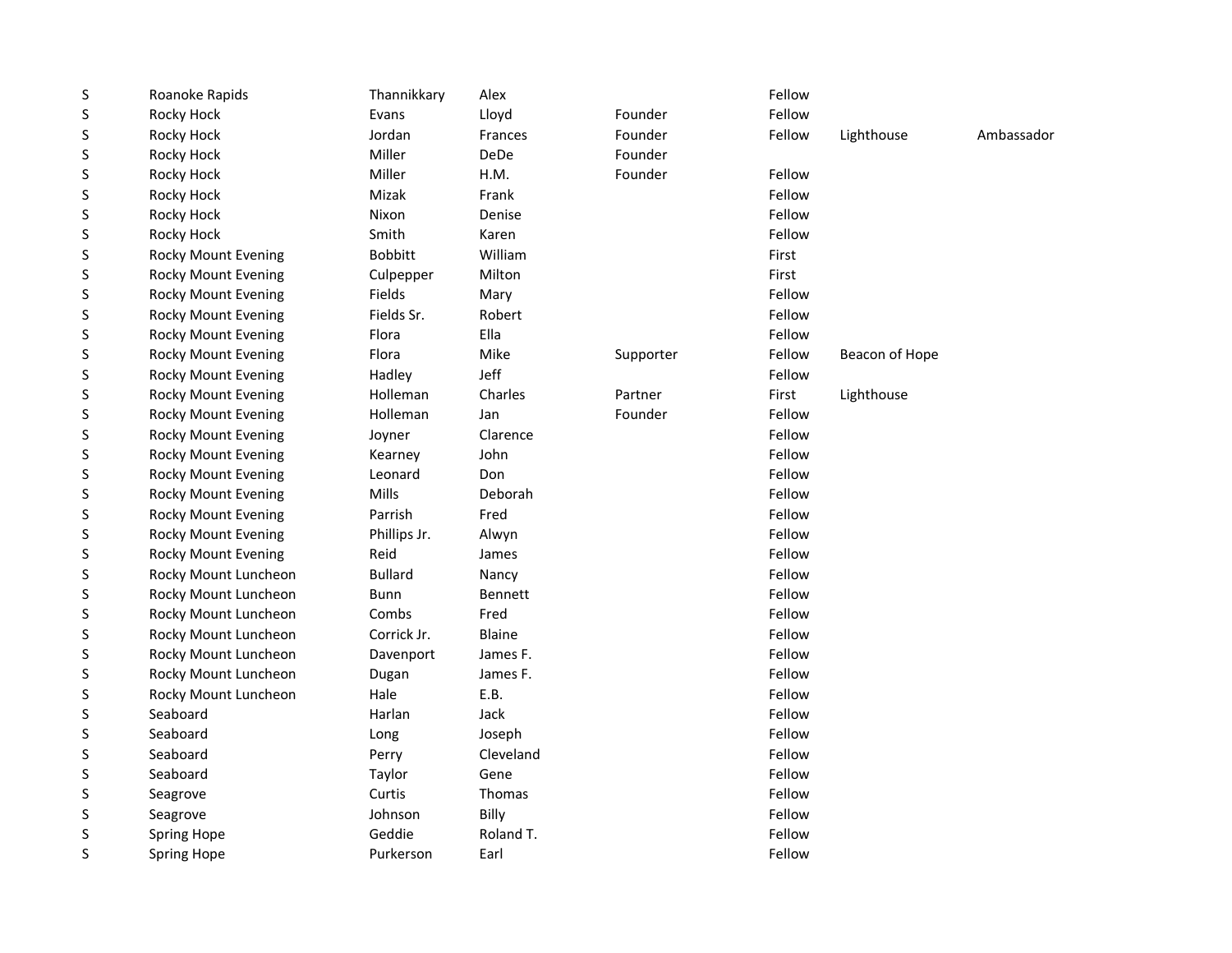| Fellow<br>Fellow<br>Lighthouse<br>Fellow<br>Fellow<br>Lighthouse<br>Fellow<br>Lighthouse<br>Fellow |
|----------------------------------------------------------------------------------------------------|
|                                                                                                    |
|                                                                                                    |
|                                                                                                    |
|                                                                                                    |
|                                                                                                    |
|                                                                                                    |
|                                                                                                    |
|                                                                                                    |
|                                                                                                    |
|                                                                                                    |
|                                                                                                    |
|                                                                                                    |
| Fellow                                                                                             |
| <b>Steps to Service</b>                                                                            |
| Fellow                                                                                             |
| Fellow<br>Lighthouse                                                                               |
|                                                                                                    |
| Fellow                                                                                             |
|                                                                                                    |
| Fellow<br>Lighthouse                                                                               |
|                                                                                                    |
| Fellow                                                                                             |
| Fellow                                                                                             |
| Fellow<br>Beacon of Hope                                                                           |
|                                                                                                    |
| Fellow                                                                                             |
|                                                                                                    |
| Fellow                                                                                             |
| Fellow                                                                                             |
| Fellow                                                                                             |
| Fellow<br>Lighthouse                                                                               |
| Fellow                                                                                             |
| Fellow                                                                                             |
| Fellow                                                                                             |
| Fellow                                                                                             |
| Fellow                                                                                             |
| Fellow                                                                                             |
| Fellow                                                                                             |
|                                                                                                    |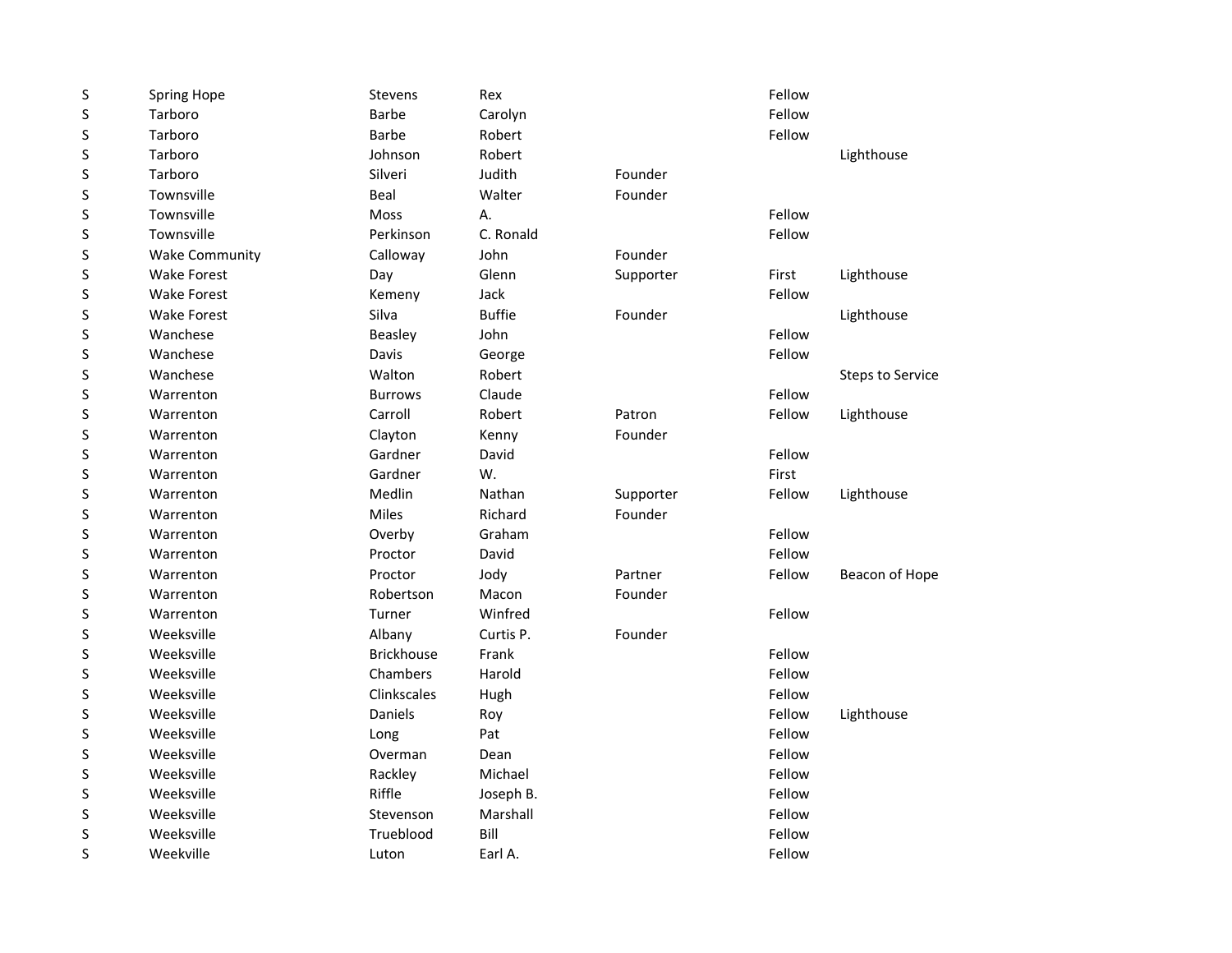| $\sf S$ | Weekville             | Markham         | Bobby              |           | Fellow |                         |            |
|---------|-----------------------|-----------------|--------------------|-----------|--------|-------------------------|------------|
| S       | Weekville             | Norrell         | James              |           | Fellow |                         |            |
| S       | Wendell               | Beaman          | Jarvis             |           | Fellow |                         |            |
| S       | Wendell               | <b>Bridgers</b> | Shelton            |           | Fellow |                         |            |
| S       | Wendell               | Clark           | Allen              |           | Fellow |                         |            |
| S       | Wendell               | Dixon           | Lorraine           |           | Fellow | Lighthouse              |            |
| S       | Wendell               | Dixon           | Thomas             |           | Fellow |                         |            |
| S       | Wendell               | Gay             | W. Shane           |           | Fellow |                         |            |
| S       | Wendell               | Hinnant         | William (Bill)     |           | Fellow |                         |            |
| S       | Wendell               | Kirby           | Bill               |           | Fellow |                         |            |
| S       | Wendell               | Rich            | Dennis             |           |        | Lighthouse              |            |
| S       | Wendell               | Sanderford      | Dwight             |           | Fellow |                         |            |
| S       | Wendell               | Swaim           | Margaret "Maggie"  |           |        |                         | Ambassador |
| S       | Wendell               | Swaim Jr.       | <b>Terry Allen</b> | Partner   | Fellow | <b>Steps to Service</b> |            |
| S       | Wendell               | Wallrich        | Mindy              | Supporter |        |                         |            |
| S       | Whitakers             | Blackmon        | Freddie            | Founder   | Fellow | Lighthouse              |            |
| S       | White Level           | Strickland      | Terry S.           | Founder   |        |                         |            |
| S       | Williamston           | <b>Bullock</b>  | Milton             | Founder   |        |                         |            |
| S       | Williamston           | Glisson         | David              |           | Fellow |                         |            |
| S       | Williamston           | Leggett         | Marvin Henry       |           | Fellow |                         |            |
| S       | Williamston           | Manning         | James              |           | Fellow |                         |            |
| S       | Williamston           | Mills           | Charles            |           | Fellow |                         |            |
| S       | Williamston           | Payne           | Hugh               |           | Fellow |                         |            |
| S       | Williamston           | Revels          | Galem              |           | Fellow |                         |            |
| S       | Williamston           | Tate            | MaryMary           | Founder   |        |                         |            |
| S       | <b>Wilson Evening</b> | <b>Barkley</b>  | W.                 |           | Fellow |                         |            |
| S       | <b>Wilson Evening</b> | <b>Bass</b>     | Jenny              | Founder   |        |                         |            |
| S       | <b>Wilson Evening</b> | <b>Bass</b>     | R.                 |           | Fellow |                         |            |
| S       | <b>Wilson Evening</b> | Bass            | Trudy              | Founder   | Fellow |                         |            |
| S       | <b>Wilson Evening</b> | <b>Byers</b>    | Harry              |           | Fellow |                         |            |
| S       | <b>Wilson Evening</b> | Carter          | Hubert             |           | Fellow |                         |            |
| S       | <b>Wilson Evening</b> | Chappell        | А.                 |           | Fellow |                         |            |
| S       | <b>Wilson Evening</b> | Cherry          | James              |           | Fellow |                         |            |
| S       | <b>Wilson Evening</b> | Draughn         | John               |           | Fellow |                         |            |
| S       | <b>Wilson Evening</b> | Edwards         | J. David           | Supporter | Fellow |                         | Ambassador |
| S       | <b>Wilson Evening</b> | Frick           | Phil               |           | Fellow |                         |            |
| S       | <b>Wilson Evening</b> | Grissom         | Albert             |           | Fellow |                         |            |
| S       | <b>Wilson Evening</b> | Habart          | Thomas             |           | Fellow |                         |            |
| S       | <b>Wilson Evening</b> | Land            | Kathryn            | Founder   | Fellow |                         |            |